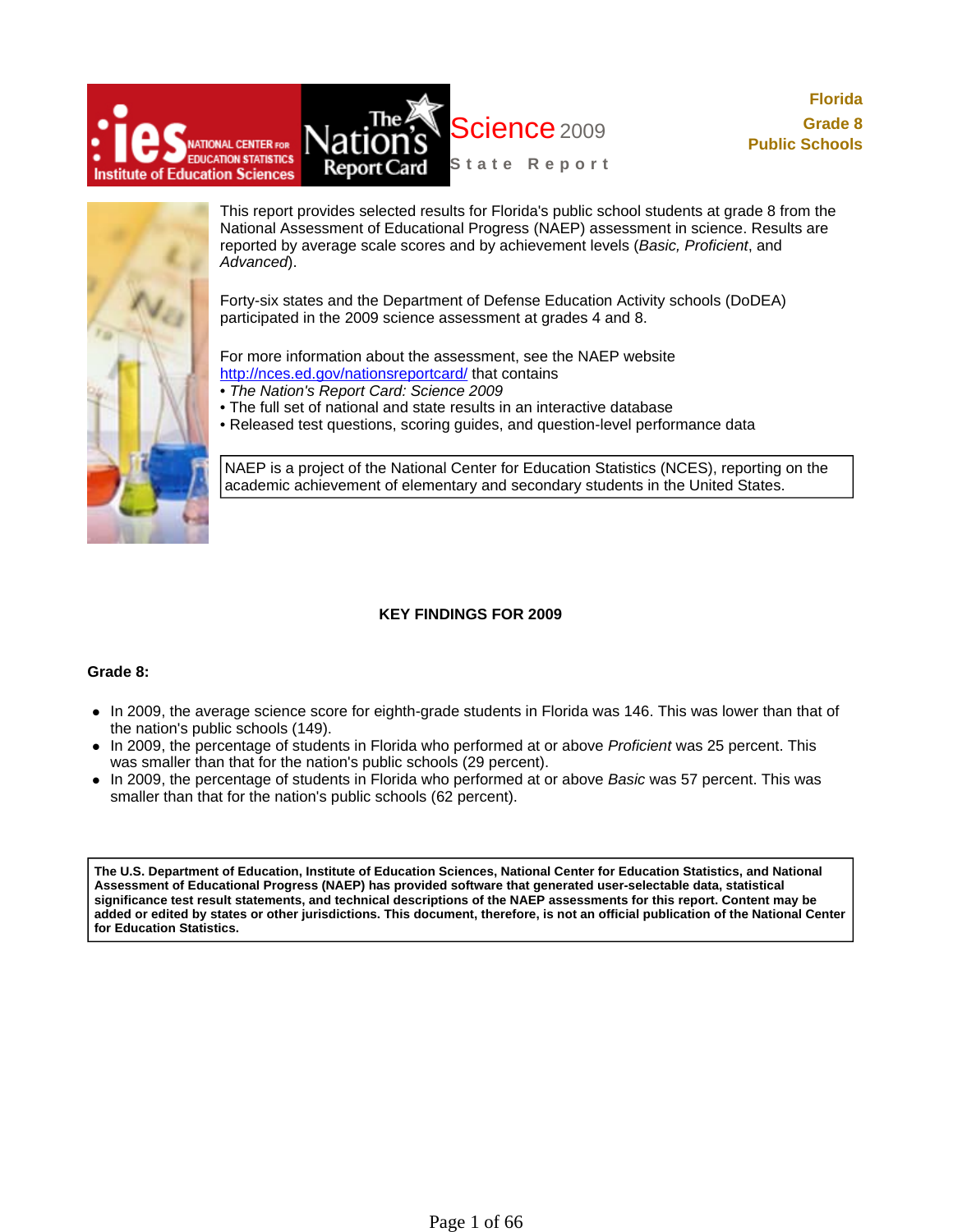# **Introduction**

### **What Was Assessed?**

The content for each NAEP assessment is determined by the National Assessment Governing Board. The framework for each assessment documents the content and process areas to be measured and sets guidelines for the types of questions to be used. The development process for the science framework required the active participation of teachers, curriculum specialists, subject-matter specialists, local school administrators, parents, and other members of the general public. The current framework is available at the Governing Board's website http://nagb.org/publications/frameworks/science-09.pdf.

The 2009 NAEP science framework approved by the Governing Board replaces the framework used for the 1996, 2000, and 2005 science assessments. A variety of factors made it necessary to create a new framework to guide the assessment of science in 2009 and beyond: the publication of *National Standards* for science literacy, advances in both science and cognitive research, the growth in national and international science assessments, advances in innovative assessment approaches, and the need to fairly assess the widest possible range of students.

### **Assessment Criteria**

Each question in the 2009 science assessment was classified based on two criteria: *science content* and *science practices*. By considering these two criteria for each question, the framework ensures that NAEP assesses an appropriate balance of content along with a variety of ways of knowing and doing science.

### SCIENCE CONTENT

The science content for the 2009 NAEP is defined by a series of statements that describe key facts, concepts, principles, laws, and theories in three broad areas:

- Physical Science
- Life Science
- Earth and Space Sciences

Physical Science deals with matter, energy, and motion; Life Science with structures and functions of living systems and changes in living systems; and Earth and Space Sciences with Earth in space and time, Earth structures, and Earth systems.

### SCIENCE PRACTICES

The second aspect of the framework is defined by four science practices, which focus on what students should know and be able to do in science:

- Identifying Science Principles
- Using Science Principles
- Using Scientific Inquiry
- Using Technological Design

### **Assessment Design**

The assessment design allowed for broad coverage at each grade of the three science content areas and four science practices, while minimizing the time burden for any one student. Each student in the state assessment was asked to complete two 25-minute sections. Each section contained between 14 and 18 questions depending on the balance between multiple-choice and constructed-response questions. Released NAEP science questions, along with student performance data by state, are available on the NAEP website at http://nces.ed.gov/nationsreportcard/itmrls/.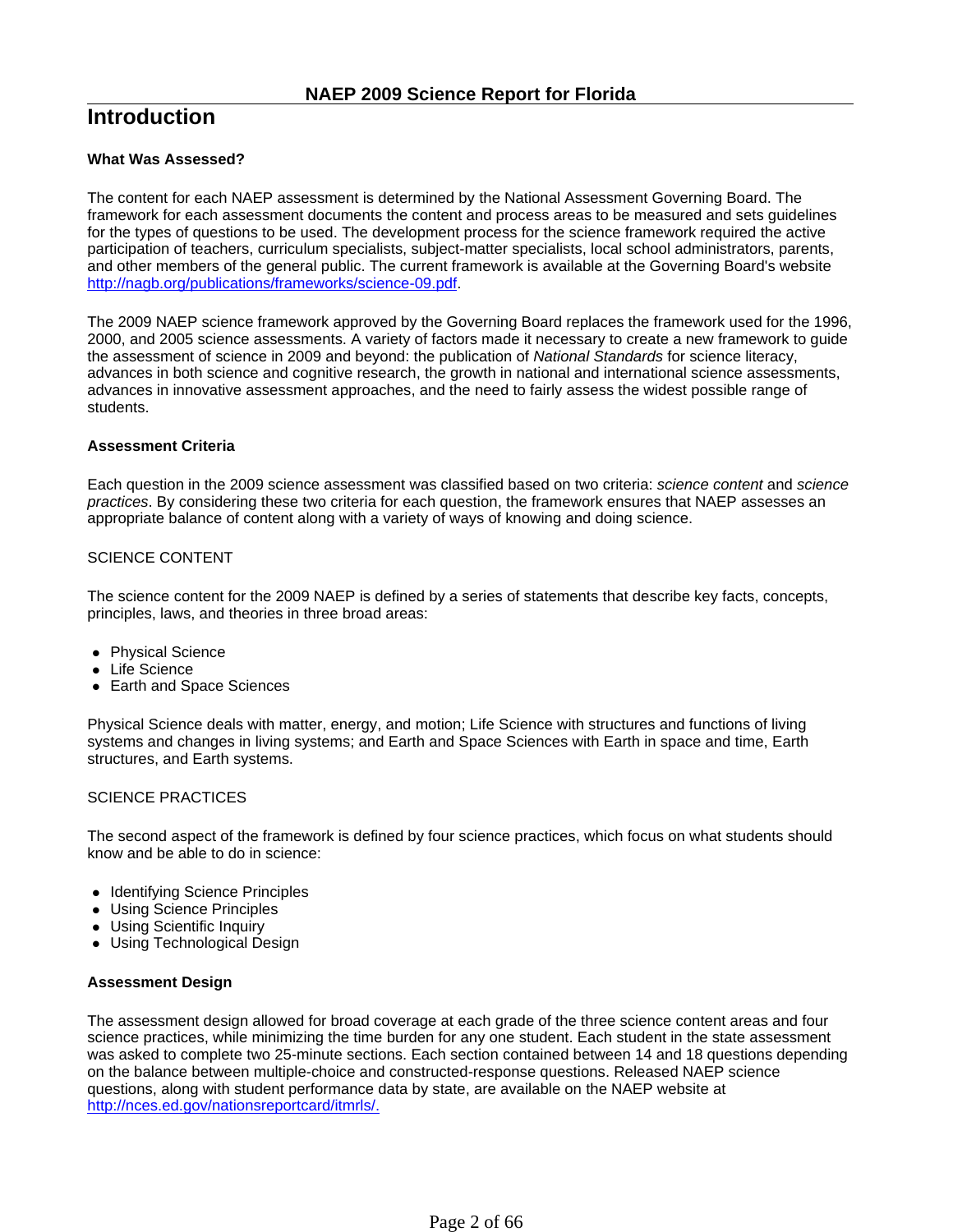### **Who Was Assessed?**

Forty-six states and the Department of Defense Schools participated in the 2009 science assessment at grades 4 and 8.

The overall participation rates for schools and students must meet guidelines established by the National Center for Education Statistics (NCES) and the National Assessment Governing Board for assessment results to be reported publicly. A participation rate of at least 85 percent for schools in each subject and grade was required. Participation rates for the 2009 science assessment are available on the NAEP website http://nationsreportcard.gov/science\_2009/participation.asp.

The schools and students participating in NAEP assessments are selected to be representative both nationally and for public schools at the state level. The comparisons between national and state results in this report present the performance of public school students only. In NAEP reports, the category "nation (public)" does not include Department of Defense or Bureau of Indian Education schools.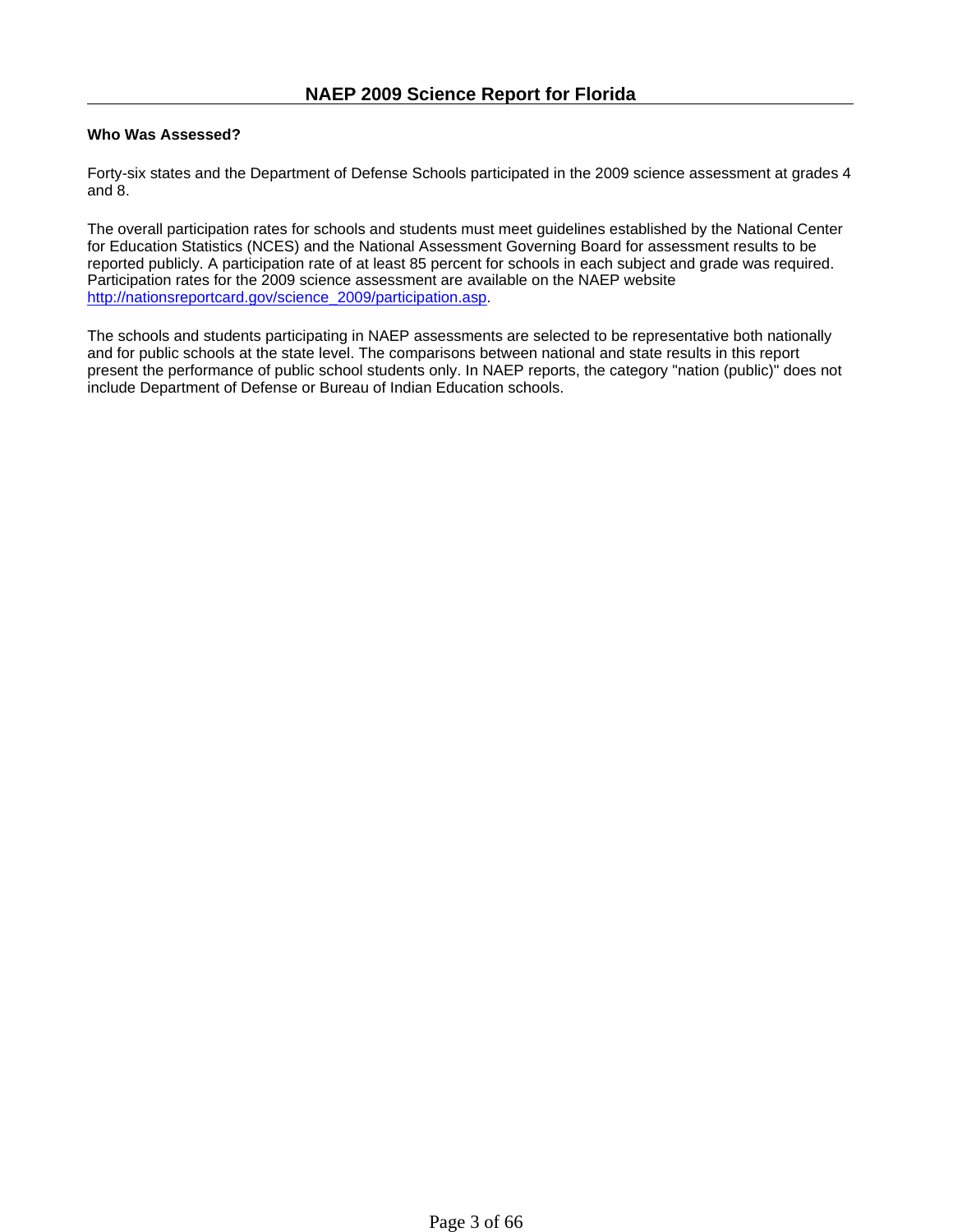### **How Is Student Science Performance Reported?**

The 2009 state results are compared to results from the nation at each grade.

**Scale Scores**: Student performance is reported as an average score based on the NAEP science scale, which ranges from 0 to 300. Because NAEP scales are developed independently for each subject and for each content area within a subject, the scores cannot be compared across subjects or across content areas within the same subject. In addition, because the NAEP science scales are developed independently for each grade, the scores cannot be compared across the grades. Results are also reported at five percentiles (10th, 25th, 50th, 75th, and 90th) to show trends in performance for lower-, middle-, and higher-performing students.

**Achievement Levels**: Based on recommendations from policymakers, educators, and members of the general public, the Governing Board sets specific achievement levels for each subject area and grade. Achievement levels are performance standards indicating what students should know and be able to do. They provide another perspective with which to interpret student performance. NAEP results are reported in terms of three achievement levels—*Basic*, *Proficient*, and *Advanced*—and are expressed in terms of the percentage of students who attained each level. The achievement levels cannot be compared across grades. The three achievement levels are defined as follows:

- Basic denotes partial mastery of prerequisite knowledge and skills that are fundamental for proficient work at each grade.
- Proficient represents solid academic performance for each grade assessed. Students reaching this level have demonstrated competency over challenging subject matter, including subject-matter knowledge, application of such knowledge to real-world situations, and appropriate analytical skills.
- *Advanced* represents superior performance.

The achievement levels are cumulative; therefore, students performing at the *Proficient* level also display the competencies associated with the *Basic* level, and students at the *Advanced* level also demonstrate the competencies associated with both the *Basic* and the *Proficient* levels.

As provided by law, NCES, upon review of congressionally mandated evaluations of NAEP, has determined that achievement levels are to be used on a trial basis and should be interpreted with caution. The NAEP achievement levels have been widely used by national and state officials. The science achievement-level descriptions are summarized in figure 1.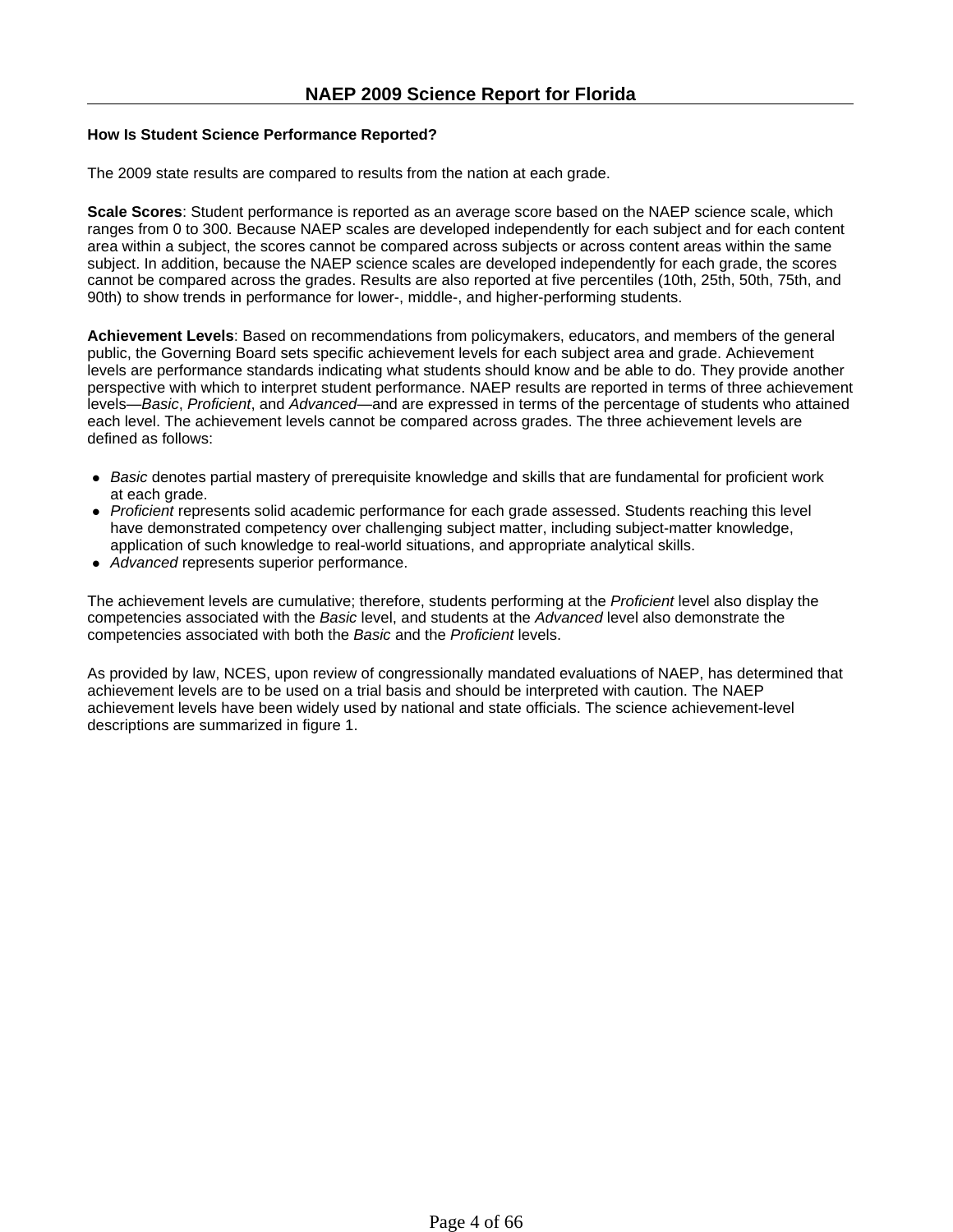| <b>Figure</b> | The Nation's Report Card 2009 State Assessment                                   |
|---------------|----------------------------------------------------------------------------------|
|               | Descriptions of eighth-grade achievement levels for 2009 NAEP science assessment |

*Basic* Level (141) Students performing at the *Basic* level should be able to state or recognize correct science principles. They should be able to explain and predict observations of natural phenomena at multiple scales, from microscopic to global. They should be able to describe properties and common physical and chemical changes in materials; describe changes in potential and kinetic energy of moving objects; describe levels of organization of living systems—cells, multicellular organisms, and ecosystems; identify related organisms based on hereditary traits; describe a model of the solar system; and describe the processes of the water cycle. They should be able to design observational and experimental investigations employing appropriate tools for measuring variables. They should be able to propose and critique the scientific validity of alternative individual and local community responses to design problems.

**Science Practices**: Students performing at the *Basic* level should be able to state or recognize correct science principles; explain and predict observations of natural phenomena at multiple scales, from microscopic to global, using evidence to support their explanations and predictions; design investigations employing appropriate tools for measuring variables; and propose and critique the scientific validity of alternative individual and local community responses to design problems.

**In the physical sciences**, students at the *Basic* level should be able to recognize a class of chemical compounds by its properties; design an investigation to show changes in properties of reactants and products in a chemical process such as burning or rusting; describe the changes in kinetic and potential energy of an object such as a swinging pendulum; describe and compare the motions of two objects moving at different speeds from a table of their position and time data; describe the direction of all forces acting on an object; and suggest an example of a system in which forces are acting on an object but the motion of the object does not change. **In the life sciences**, students at the *Basic* level should be able to identify levels of organization within cells, multicellular organisms, and ecosystems; describe how changes in an environment relate to an organism's survival; describe types of interdependence in ecosystems; identify related organisms based on hereditary traits; discuss the needs of animals and plants to support growth and metabolism; and analyze and display data showing simple patterns in population growth.

**In the Earth and space sciences**, students at the *Basic* level should be able to describe a Sun-centered model of the solar system that illustrates how gravity keeps the objects in regular motion; describe how fossils and rock formations can be used as evidence to infer events in Earth's history; relate major geologic events, such as earthquakes, volcanoes, and mountain building to the movement of lithospheric plates; use weather data to identify major weather events; and describe the processes of the water cycle including changes in the physical state of water.

**Science Practices**: Students performing at the *Proficient* level should be able to demonstrate relationships among closely related science principles; explain and predict observations of phenomena at multiple scales, from microscopic to macroscopic and local to global, and to suggest examples of observations that illustrate a science principle; design investigations requiring control of variables to test a simple model, employing appropriate sampling techniques and data quality review processes, and use the evidence to communicate an argument that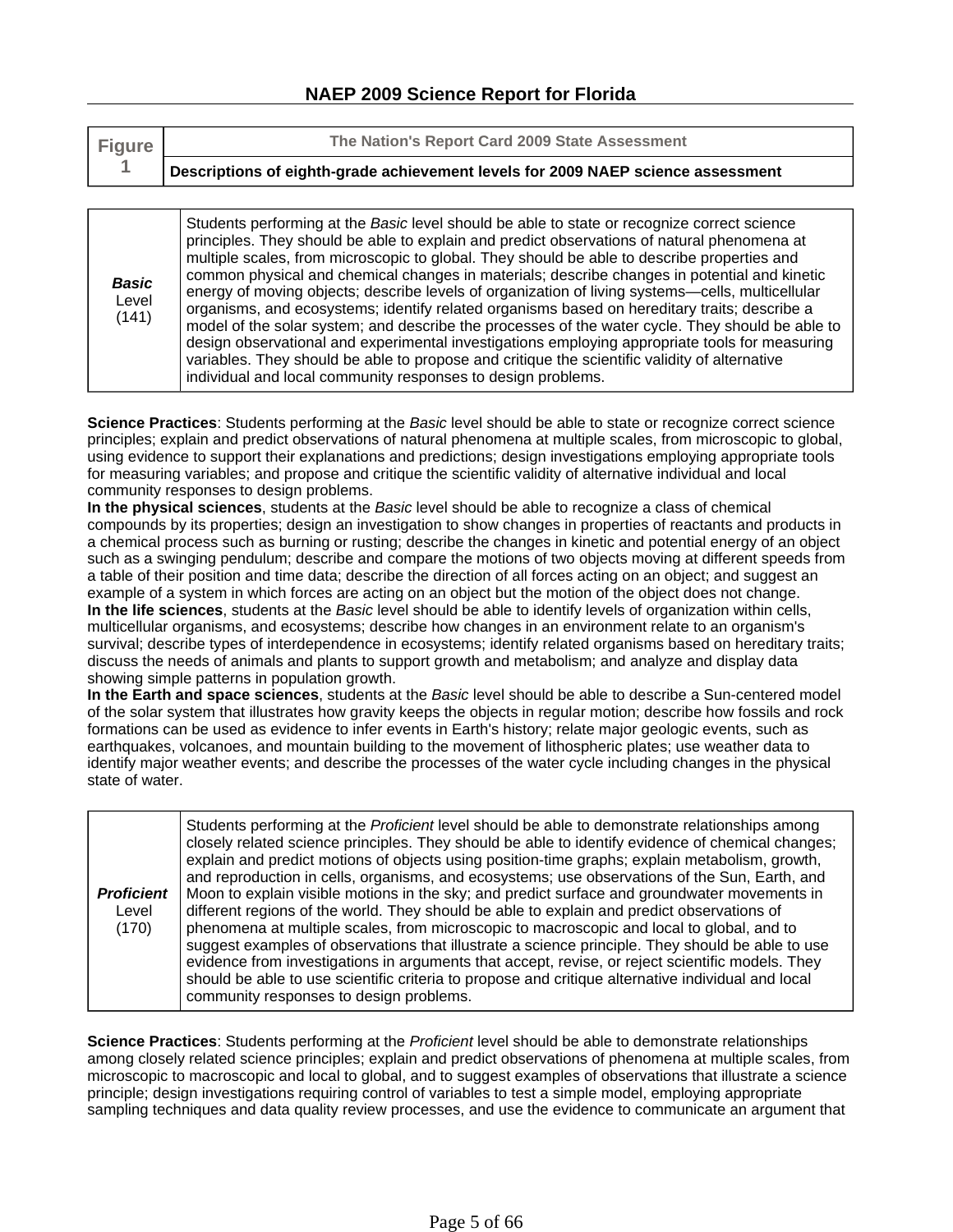accepts, revises, or rejects the model; and propose and critique solutions and predict the scientific validity of alternative individual and local community responses to design problems.

**In the physical sciences**, students at the *Proficient* level should be able to demonstrate the relationship between the properties of chemical elements and their position on the periodic table; use empirical evidence to demonstrate that a chemical change has occurred; demonstrate the relationship of the motion of an object that experiences multiple forces with the representation of the motion on a position-time graph; predict the position of a moving object based on the position-time data presented in a table; and suggest examples of systems in which potential energy is converted into other forms of energy.

**In the life sciences**, students at the *Proficient* level should be able to explain metabolism, growth, and reproduction at multiple levels of living systems: cells, multicellular organisms, and ecosystems; predict the effects of heredity and environment on an organism's characteristics and survival; use sampling strategies to estimate population sizes in ecosystems; and suggest examples of sustainable systems for multiple organisms. **In the Earth and space sciences**, students at the *Proficient* level should be able to explain how gravity accounts for the visible patterns of motion of the Earth, Sun, and Moon; explain how fossils and rock formations are used for relative dating; use models of Earth's interior to explain lithospheric plate movement; explain the formation of Earth materials using the properties of rocks and soils; identify recurring patterns of weather phenomena; and predict surface and groundwater movement in different regions of the world.

| <b>Advanced</b><br>Level<br>(215) | Students performing at the Advanced level should be able to develop alternative representations<br>of science principles and explanations of observations. They should be able to use information<br>from the periodic table to compare families of elements; explain changes of state in terms of<br>energy flow; trace matter and energy through living systems at multiple scales; predict changes in<br>populations through natural selection and reproduction; use lithospheric plate movement to<br>explain geological phenomena; and identify relationships among regional weather and<br>atmospheric and ocean circulation patterns. They should be able to design and critique<br>investigations involving sampling processes, data quality review processes, and control of<br>variables. They should be able to propose and critique alternative solutions that reflect science-<br>based trade-offs for addressing local and regional problems. |
|-----------------------------------|-------------------------------------------------------------------------------------------------------------------------------------------------------------------------------------------------------------------------------------------------------------------------------------------------------------------------------------------------------------------------------------------------------------------------------------------------------------------------------------------------------------------------------------------------------------------------------------------------------------------------------------------------------------------------------------------------------------------------------------------------------------------------------------------------------------------------------------------------------------------------------------------------------------------------------------------------------------|
|-----------------------------------|-------------------------------------------------------------------------------------------------------------------------------------------------------------------------------------------------------------------------------------------------------------------------------------------------------------------------------------------------------------------------------------------------------------------------------------------------------------------------------------------------------------------------------------------------------------------------------------------------------------------------------------------------------------------------------------------------------------------------------------------------------------------------------------------------------------------------------------------------------------------------------------------------------------------------------------------------------------|

**Science Practices**: Students performing at the *Advanced* level should be able to demonstrate relationships among different representations of science principles. They should be able to explain and predict observations of phenomena at multiple scales, from microscopic to macroscopic and local to global, and develop alternative explanations of observations, using evidence to support their thinking. They should be able to design control of variable investigations employing appropriate sampling techniques and data quality review processes that strengthen the evidence used to argue for one alternate model over another. They should be able to propose and critique alternative solutions that reflect science-based trade-offs for addressing local and regional problems. **In the physical sciences**, students at the *Advanced* level should be able to interpret diagrams, graphs, and data to demonstrate the relationship between the particulate nature of matter and state changes (for instance, melting and freezing); demonstrate relationships between position on the periodic table and the characteristics of families of the chemical elements; explain changes of state in terms of energy flow in and out of a system; identify possible scientific trade-offs in making decisions on the design of an electrical energy power plant; suggest examples of systems in which objects are undergoing transitional, vibrational, and rotational motion; and suggest examples of systems in which forces are acting both through contact and at a distance.

**In the life sciences**, students at the *Advanced* level should be able to explain movement and transformations of matter and energy in living systems at cellular, organismal, and ecosystem levels; predict changes in populations through natural selection and reproduction; and describe an ecosystem's populations and propose an analysis for changes based on energy flow through the system.

**In the Earth and space sciences**, students at the *Advanced* level should be able to explain the seasons, Moon phases, and lunar and solar eclipses; illustrate how fossils and rock formations can provide evidence of changes in environmental conditions over time; use lithospheric plate movement to explain geological phenomena; identify relationships among regional weather and atmospheric and ocean circulation patterns; and use the water cycle to propose and critique ways for obtaining drinkable water.

NOTE: The scores in parentheses indicate the lowest point on the scale at which the achievement-level range begins. SOURCE: National Assessment Governing Board. (2008). *Science Framework for the 2009 National Assessment of Educational Progress*. Washington, DC: Author.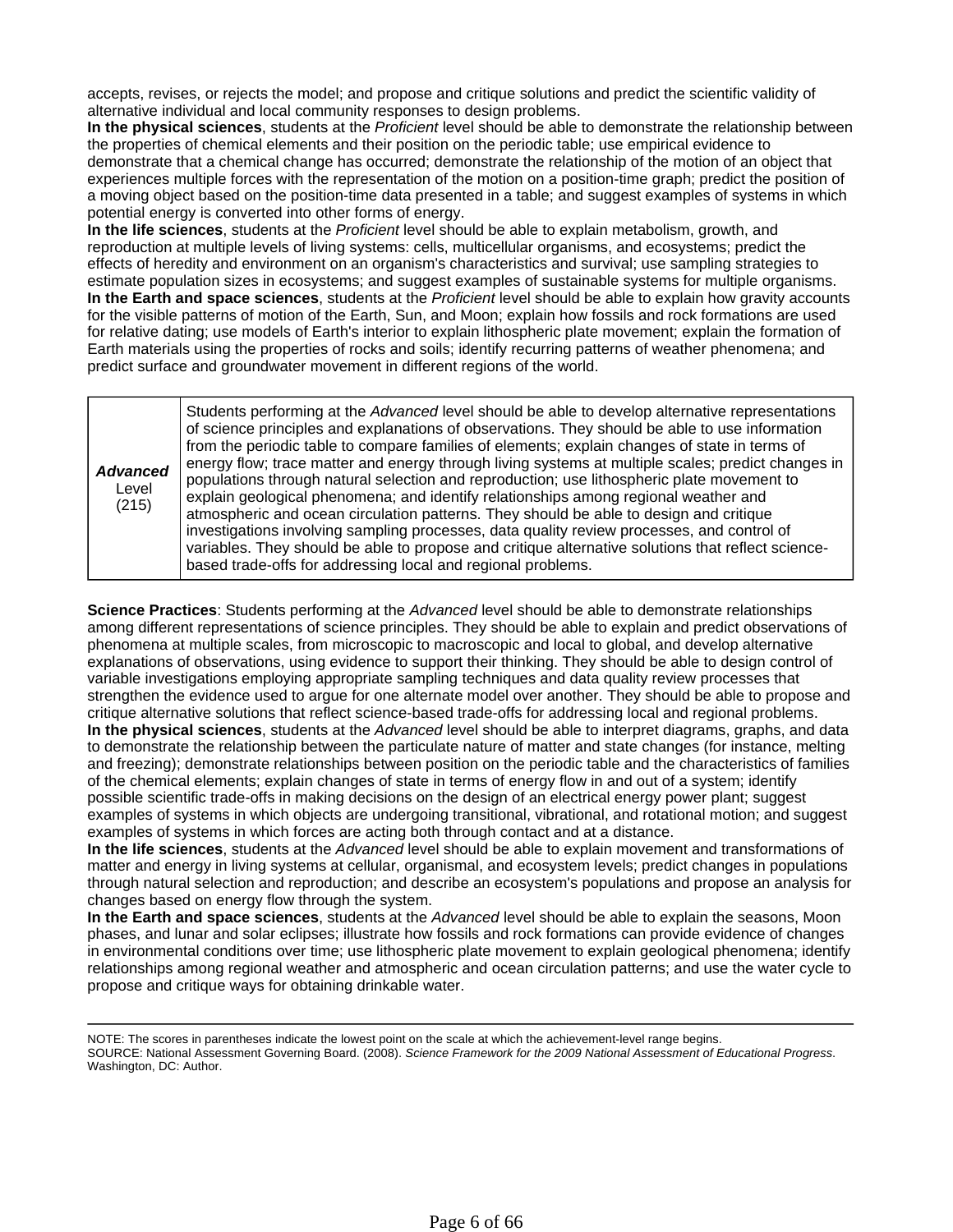### **Assessing Students With Disabilities and/or English Language Learners**

Testing accommodations, such as extra testing time or individual (rather than group) administration, are provided for students with disabilities (SD) and English language learners (ELL) who could not fairly and accurately demonstrate their abilities without modified test administration procedures. Even with the availability of accommodations, however, some students may still be excluded from the NAEP assessment. Due to differences in policies and practices regarding the identification and inclusion of SD and ELL students, variations in exclusion and accommodation rates should be considered when comparing students' performance across states. The types of accommodations used in the 2009 NAEP science assessment are available on the NAEP website at http://nationsreportcard.gov/science\_2009/type\_accomm.asp

### **Interpreting Results**

The scores and percentages in this report are estimates based on samples of students rather than on entire populations. In addition, the collection of questions used at each grade level is only a sample of the many questions that could have been asked to assess the skills and abilities described in the NAEP framework. Comparisons between groups are based on statistical tests that consider both the size of the differences and the standard errors of the two statistics being compared. Standard errors are margins of error, and estimates based on smaller groups are likely to have larger margins of error. The size of the standard errors may also be influenced by other factors such as how representative the assessed students are of the entire population. Statistical tests that factor in these standard errors are used to determine whether the differences between average scores or percentages are significant. All differences were tested for statistical significance at the .05 level using unrounded numbers.

Differences between scores or between percentages are discussed in this report only when they are significant from a statistical perspective. Significant differences are marked with a notation (\*) in the tables. Any differences in scores that are mentioned in the text as "higher," "lower," "greater," or "smaller" are statistically significant.

Score or percentage differences or gaps cited in this report are calculated based on differences between unrounded numbers. Therefore, the reader may find that the score or percentage difference cited in the text or tables may not be identical to the difference obtained from subtracting the rounded values shown in the accompanying tables or figures.

The reader is cautioned against making simple causal inferences between student performance and the other variables (e.g., race/ethnicity, gender, and type of school location) discussed in this report. A statistically significant relationship between a variable and measures of student performance does not imply that the variable causes differences in how well students perform. The relationship may be influenced by a number of other variables not accounted for in this report, such as family income, parental involvement, or student attitudes.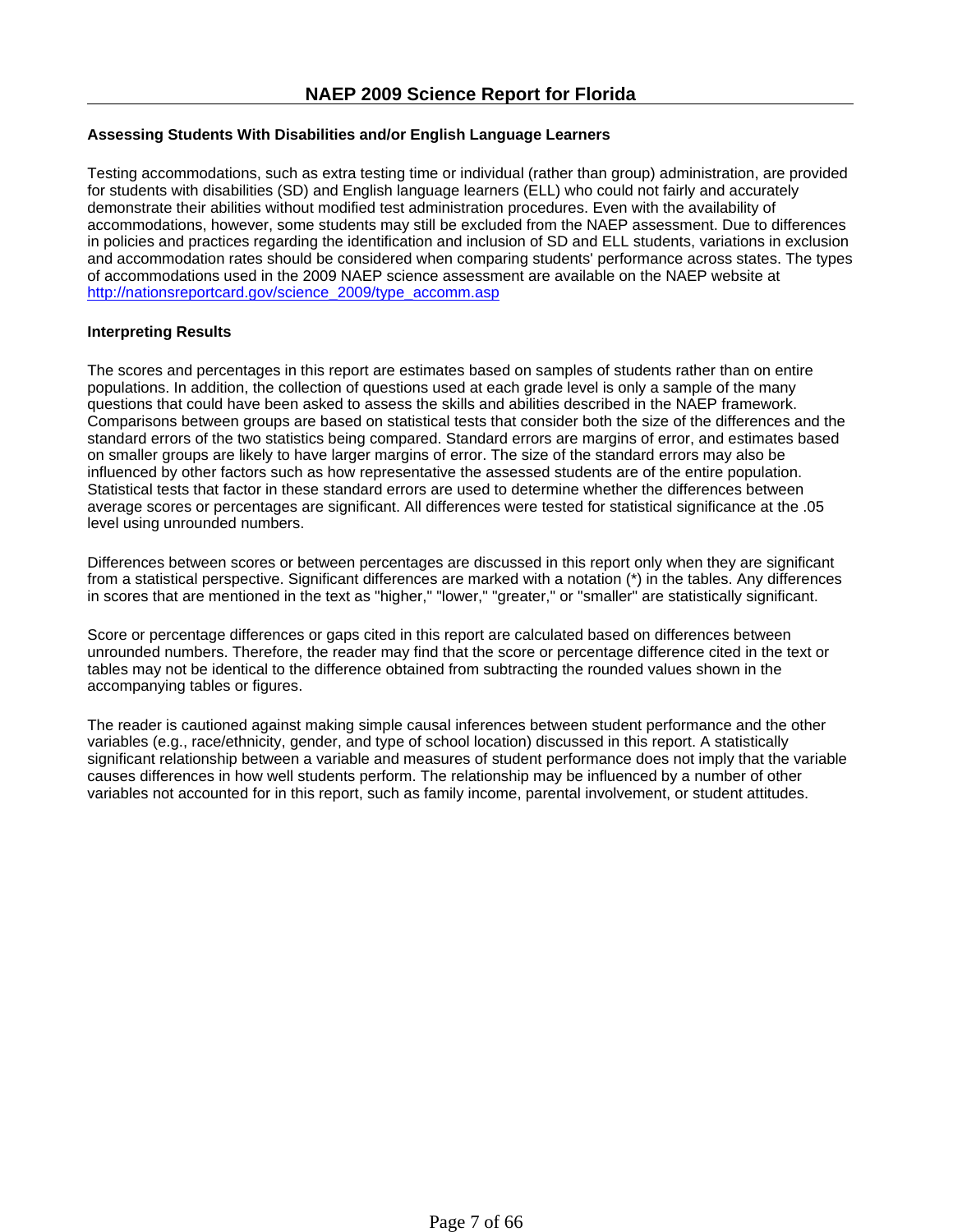# **NAEP 2009 Science Overall Average Score and Achievement-Level Results for Public School Students**

Overall science results are reported in this section for public school students from Florida along with regional and national results.

### **Overall Average Score Results**

Student performance is reported as an average score based on the NAEP science scale, which ranges from 0 to 300.

Table 1 shows the overall performance results of grade 8 public school students in Florida, the nation (public), and the region in which the jurisdiction is located. The first column of results presents the average score on the NAEP science scale. The remaining columns show the scores at selected percentiles. A percentile is a score point at or below which a certain percentage of students fall. For example, the 25th percentile demarks the cut point for the lowest 25 percent of students within the distribution of scale scores.

### *Grade 8 Scale Score Results*

• In 2009, the average scale score for students in Florida was 146. This was lower than that of students across the nation (149).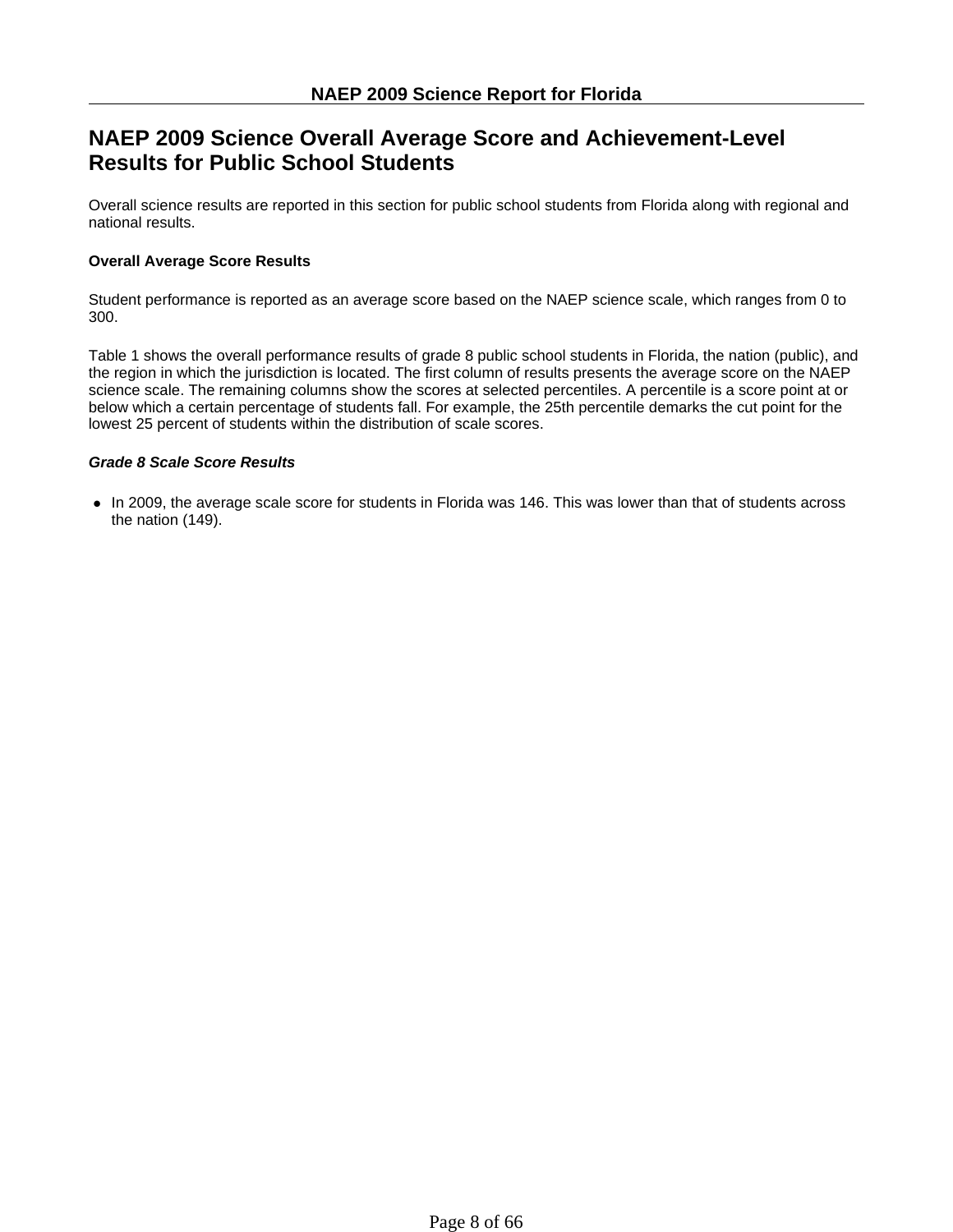**Table 1**

Average scale scores and selected percentile scores in NAEP science for eighth-grade public school students, by year and jurisdiction: 2009

| Year and jurisdiction |                    | Average<br>scale score | 10th<br>percentile | 25 <sub>th</sub><br>percentile | 50th<br>percentile | 75th<br>percentile | 90th<br>percentile |
|-----------------------|--------------------|------------------------|--------------------|--------------------------------|--------------------|--------------------|--------------------|
| 2009                  | Nation (public)    | 149                    | 102                | 127                            | 152                | 174                | 191                |
|                       | South <sup>1</sup> | 147                    | 101                | 125                            | 150                | 172                | 190                |
|                       | Florida            | 146                    | 102                | 124                            | 147                | 170                | 188                |

\* Value is significantly different (*p* < .05) from the value in Florida.

**1** Region in which jurisdiction is located.

NOTE: The NAEP grade 8 science scale ranges from 0 to 300. All differences were calculated and tested using unrounded numbers.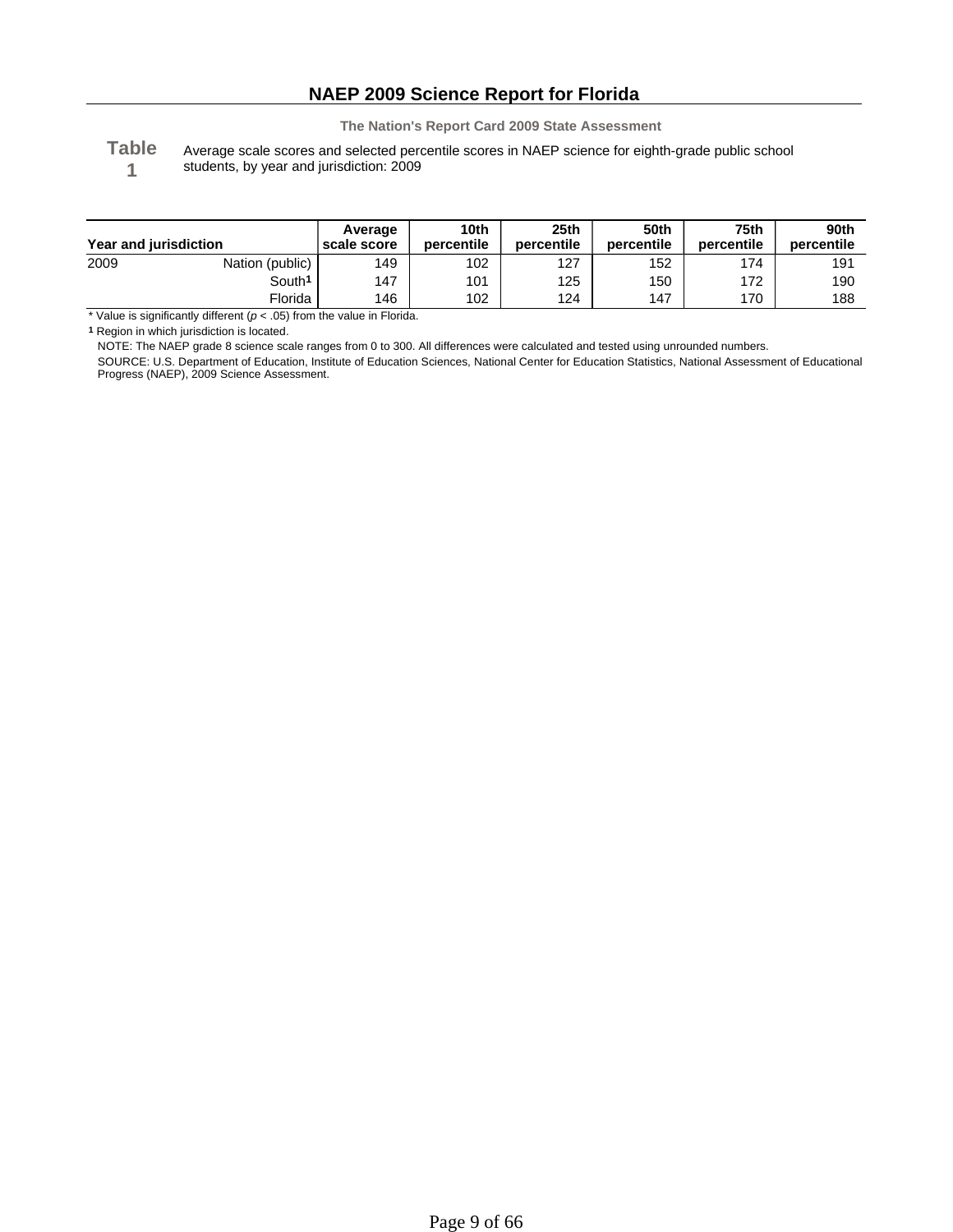### **Overall Achievement-Level Results**

Student results are reported as the percentages of students performing relative to performance standards set by the National Assessment Governing Board. These performance standards for what students should know and be able to do were based on the recommendations of broadly representative panels of educators and members of the public.

Table 2 shows the percentage of students at grade 8 who performed below *Basic*, at or above *Basic*, at or above *Proficient*, and at *Advanced*. Because the percentages are cumulative from *Basic* to *Proficient* to *Advanced*, they will sum to more than 100 percent. Only the percentage of students performing at or above *Basic* (which includes the students at *Proficient* and *Advanced)* plus the students below *Basic* will sum to 100 percent.

### *Grade 8 Achievement-Level Results*

- In 2009, the percentage of Florida's students who performed at or above *Proficient* was 25 percent. This was smaller than the percentage of the nation's public school students who performed at or above *Proficient* (29 percent).
- In 2009, the percentage of Florida's students who performed at or above *Basic* was 57 percent. This was smaller than the percentage of the nation's public school students who performed at or above *Basic* (62 percent).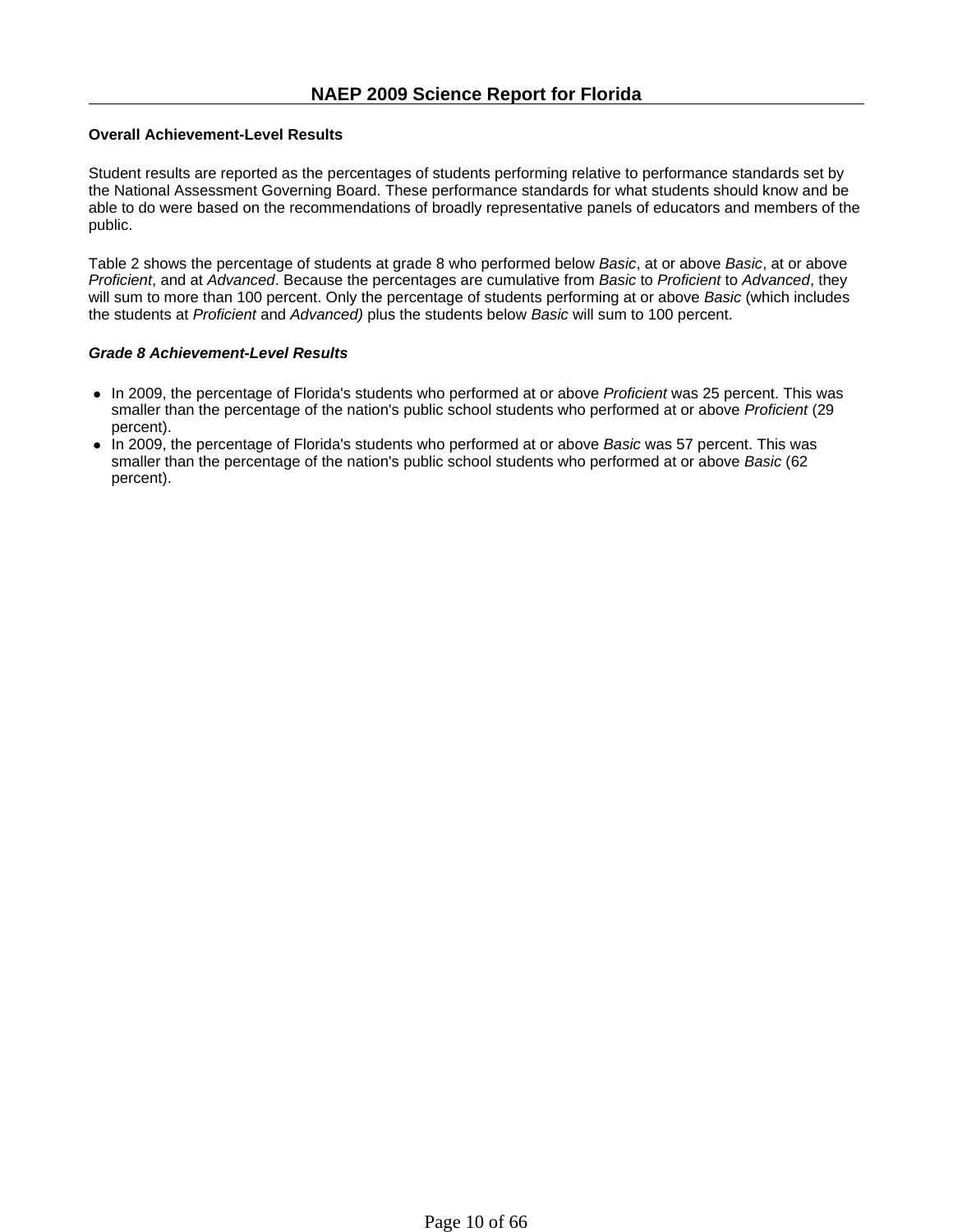**Table 2**

Percentage of eighth-grade public school students at or above NAEP science achievement levels, by year and jurisdiction: 2009

| Year and jurisdiction |                    | <b>Below</b><br><b>Basic</b> | At or above<br>Basic | At or above<br><b>Proficient</b> | <b>Advanced</b> |
|-----------------------|--------------------|------------------------------|----------------------|----------------------------------|-----------------|
| 2009                  | Nation (public)    | 38                           | 62                   | 29                               |                 |
|                       | South <sup>1</sup> | 40                           | 60                   | 27                               |                 |
|                       | Florida            | 43                           | 57                   | 25                               |                 |

\* Value is significantly different  $(p < .05)$  from the value in Florida.

**1** Region in which jurisdiction is located.

NOTE: The NAEP grade 8 science scale ranges from 0 to 300. Achievement levels correspond to the following points on the NAEP science scales: below *Basic*, 140 or lower; *Basic*, 141–169; *Proficient*, 170–214; and *Advanced*, 215 and above. At or above *Basic* includes *Basic*, *Proficient*, and *Advanced*. At or above *Proficient* includes *Proficient* and *Advanced*. Detail may not sum to totals because of rounding. All differences were calculated and tested using unrounded numbers.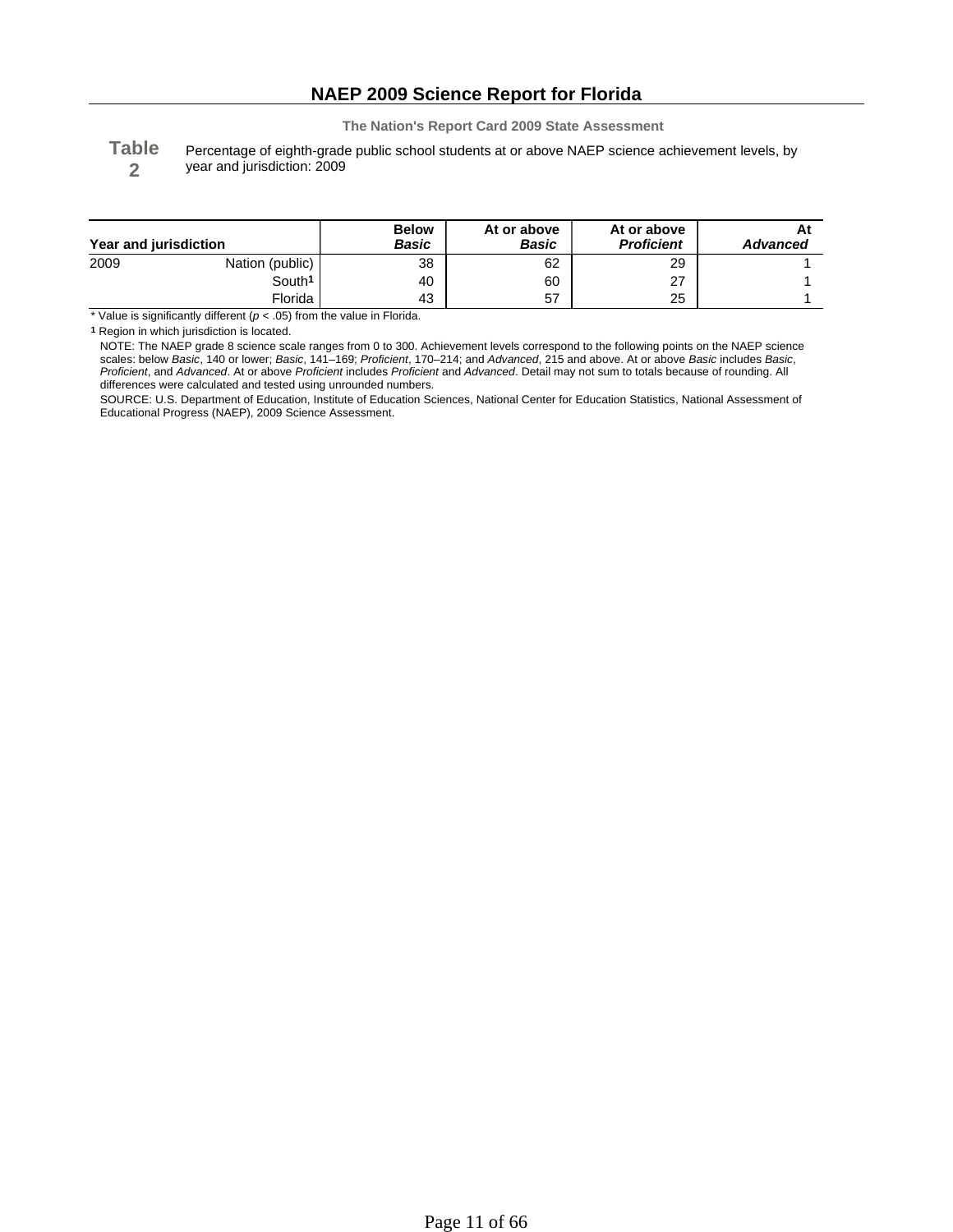# **Comparisons Between Florida, the Nation, and Participating States and Jurisdictions**

Forty-six states and the Department of Defense Schools participated in the 2009 science assessment at grades 4 and 8. References to "jurisdictions" in the results statements may include states, the District of Columbia, and/or Department of Defense Schools.

### **Comparisons by Average Scores**

Figure 2 compares Florida's 2009 overall science average scores at grade 8 with those of public schools in the nation and all other participating states and jurisdictions. The different shadings indicate whether the average score of the nation (public), a state, or a jurisdiction was found to be higher than, not significantly different from, or lower than that of Florida in the NAEP 2009 science assessment.

### *Grade 8 Scale Score Comparison Results*

• Students' average score in Florida was higher than the scores in 7 jurisdictions, not significantly different from those in 12 jurisdictions, and lower than those in 27 jurisdictions.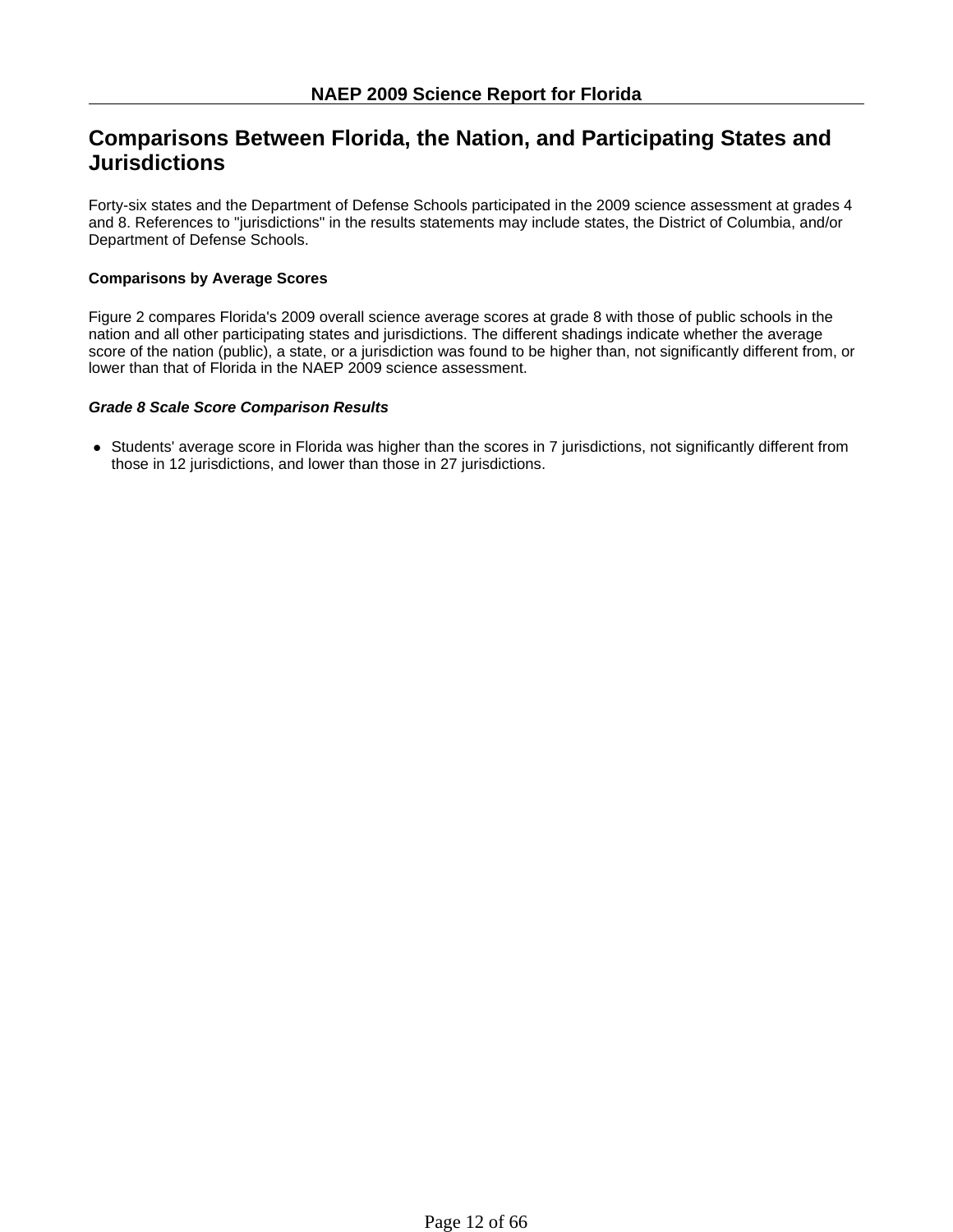

Florida's average scale score in NAEP science for eighth-grade public school students compared with scores for the nation and other participating jurisdictions: 2009



**1** Department of Defense Education Activity (overseas and domestic schools).

NOTE: Significance tests used a multiple-comparison procedure based on all jurisdictions that participated. SOURCE: U.S. Department of Education, Institute of Education Sciences, National Center for Education Statistics, National Assessment of Educational Progress (NAEP), 2009 Science Assessment.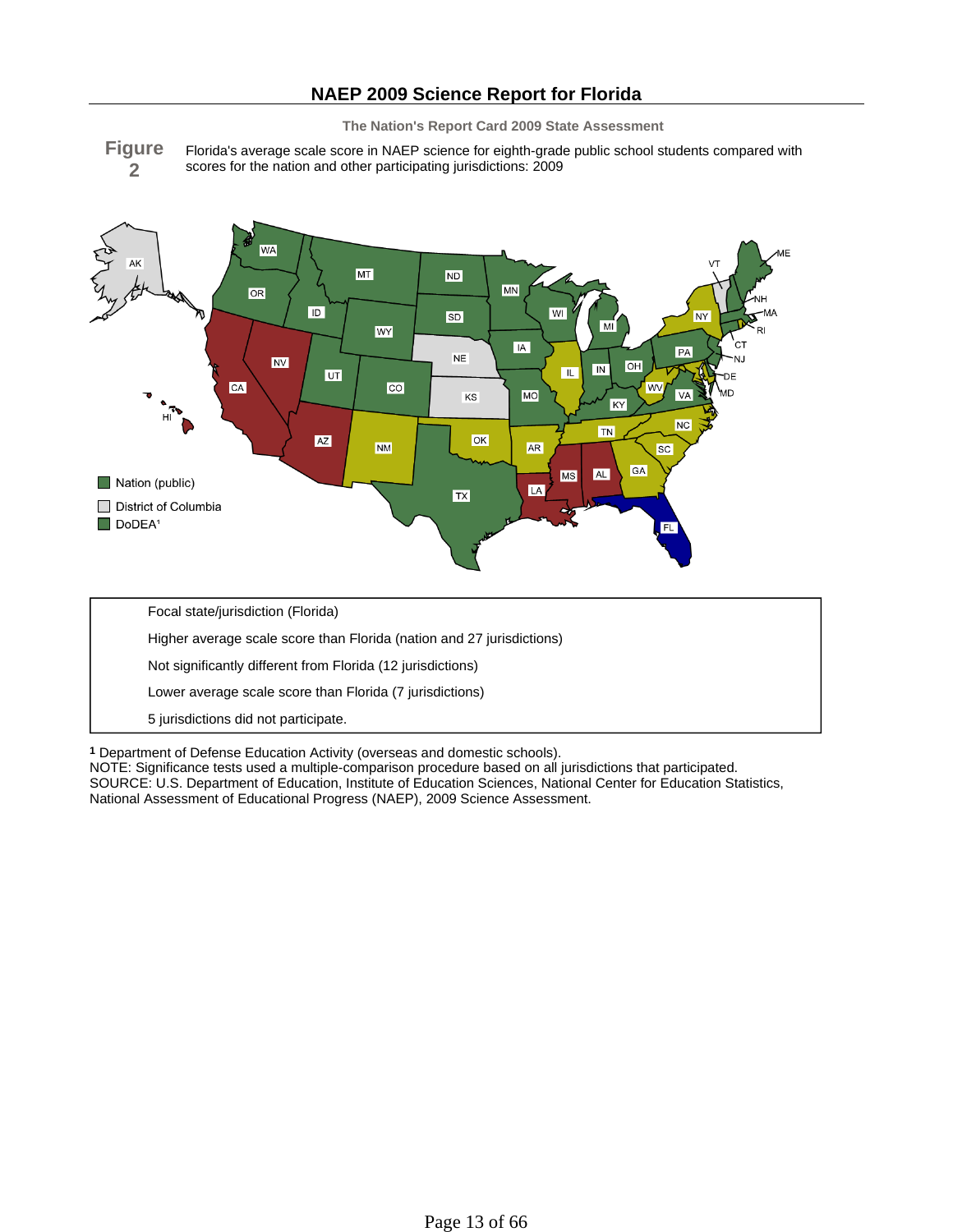### **Comparisons by Achievement Levels**

Figure 3 permits comparisons of all jurisdictions (and the nation) participating in the NAEP 2009 science assessment in terms of percentages of grade 8 students performing at or above *Proficient*. The participating states and jurisdictions are grouped into categories reflecting whether the percentage of their students performing at or above *Proficient* (including *Advanced*) was found to be higher than, not significantly different from, or lower than the percentage in Florida.

Note that the selected state is listed first in its category, and the other states and jurisdictions within each category are listed alphabetically; statistical comparisons among jurisdictions in each of the three categories are not included in this report. However, statistical comparisons among states by achievement level can be calculated online by using the NAEP Data Explorer at http://nces.ed.gov/nationsreportcard/naepdata/.

### *Grade 8 Achievement-Level Comparison Results*

- The percentage of students performing at or above the *Proficient* level in Florida was higher than the percentage in 6 jurisdictions, not significantly different from those in 12 jurisdictions, and lower than those in 28 jurisdictions.
- The percentage of students performing at or above the *Basic* level in Florida was higher than the percentage in 5 jurisdictions, not significantly different from those in 14 jurisdictions, and lower than those in 27 jurisdictions (data not shown).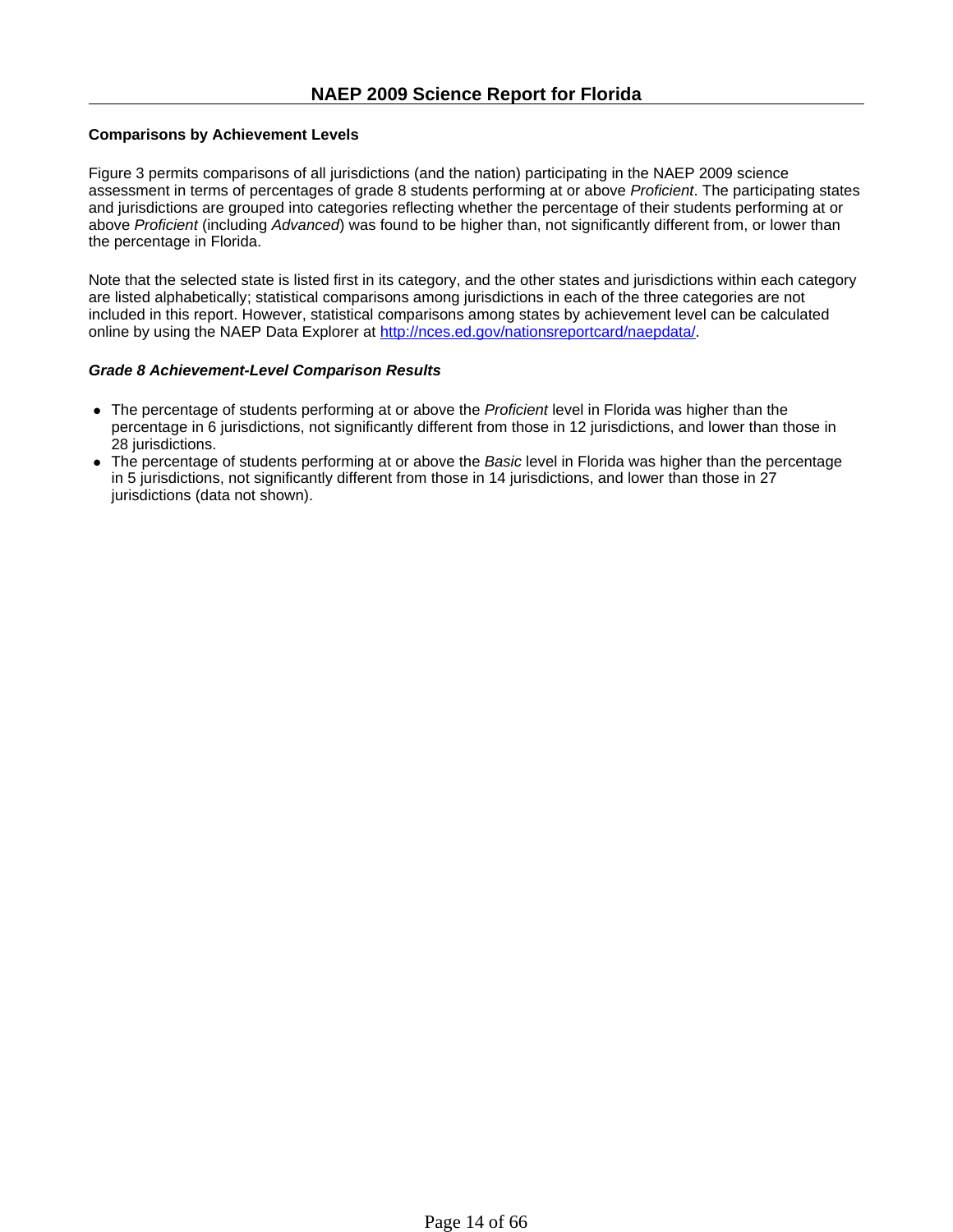## **NAEP 2009 Science Report for Florida**

**The Nation's Report Card 2009 State Assessment**

**Figure 3** Average scale scores in NAEP science for eighth-grade public school students, percentage within each achievement level, and Florida's percentage at or above *Proficient* compared with the nation and other participating states/jurisdictions: 2009



**#** Rounds to zero.

**1** Department of Defense Education Activity (overseas and domestic schools).

NOTE: The NAEP grade 8 science scale ranges from 0 to 300. Achievement levels correspond to the following points on the NAEP science scales: below *Basic*, 140 or lower; *Basic*, 141–169; *Proficient*, 170–214; and *Advanced*, 215 and above. The following jurisdictions did not participate in the assessment: Alaska, District of Columbia, Kansas, Nebraska, and Vermont. The bars above contain percentages of students in each NAEP science achievement level. Achievement levels corresponding to each population of students are aligned at the point where the *Proficient* category begins, so that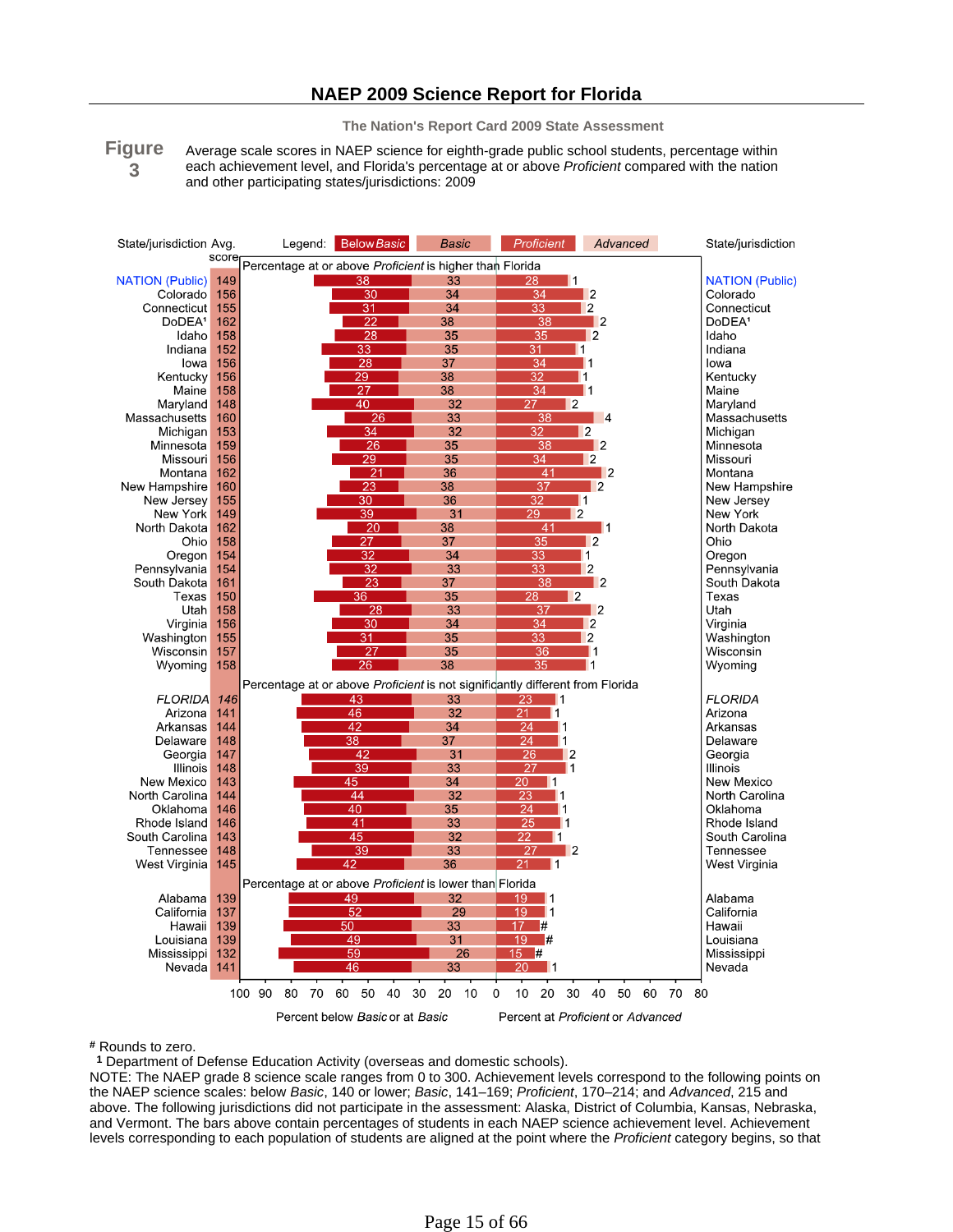they may be compared at *Proficient* and above. Detail may not sum to totals because of rounding. All differences were calculated and tested using unrounded numbers. The shaded bars are graphed using unrounded numbers. Significance tests used a multiple-comparison procedure based on all jurisdictions that participated.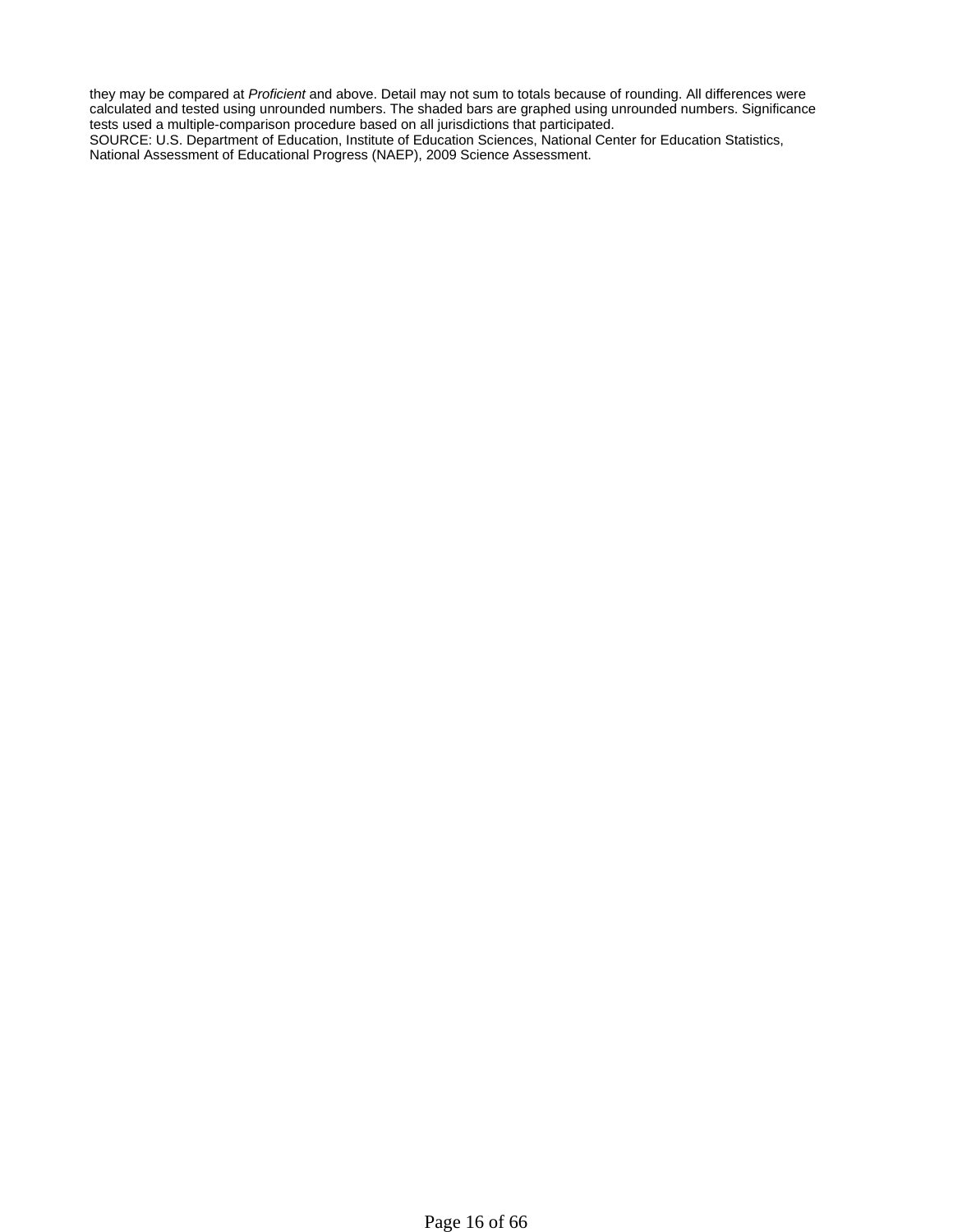# **Science Performance of Selected Student Groups**

This section of the report presents trend results for public school students in Florida and the nation by demographic characteristics. Student performance data are reported for the listed student characteristics.

- $\bullet$  race/ethnicity
- gender
- student eligibility for the National School Lunch Program
- $\bullet$  type of school location
- parents' highest level of education

Results for each of the variables are reported in tables that include the percentage of students in each group in the first column and the average score in the second column. The columns to the right show the percentage of students below *Basic* and at or above each achievement level.

Results by students' race/ethnicity and gender include statements about score point differences between student groups (e.g., between White and Black or White and Hispanic students, or between male and female students) in 2009. Because these differences are calculated using unrounded values, they may differ slightly from what would be obtained by subtracting the rounded values that appear in the tables.

The reader is cautioned against making causal inferences about group differences, as a complex mix of educational and socioeconomic factors may affect student performance. NAEP collects information on many additional variables, including school and home factors related to achievement. This information is in an interactive database available on the NAEP website http://nces.ed.gov/nationsreportcard/naepdata/.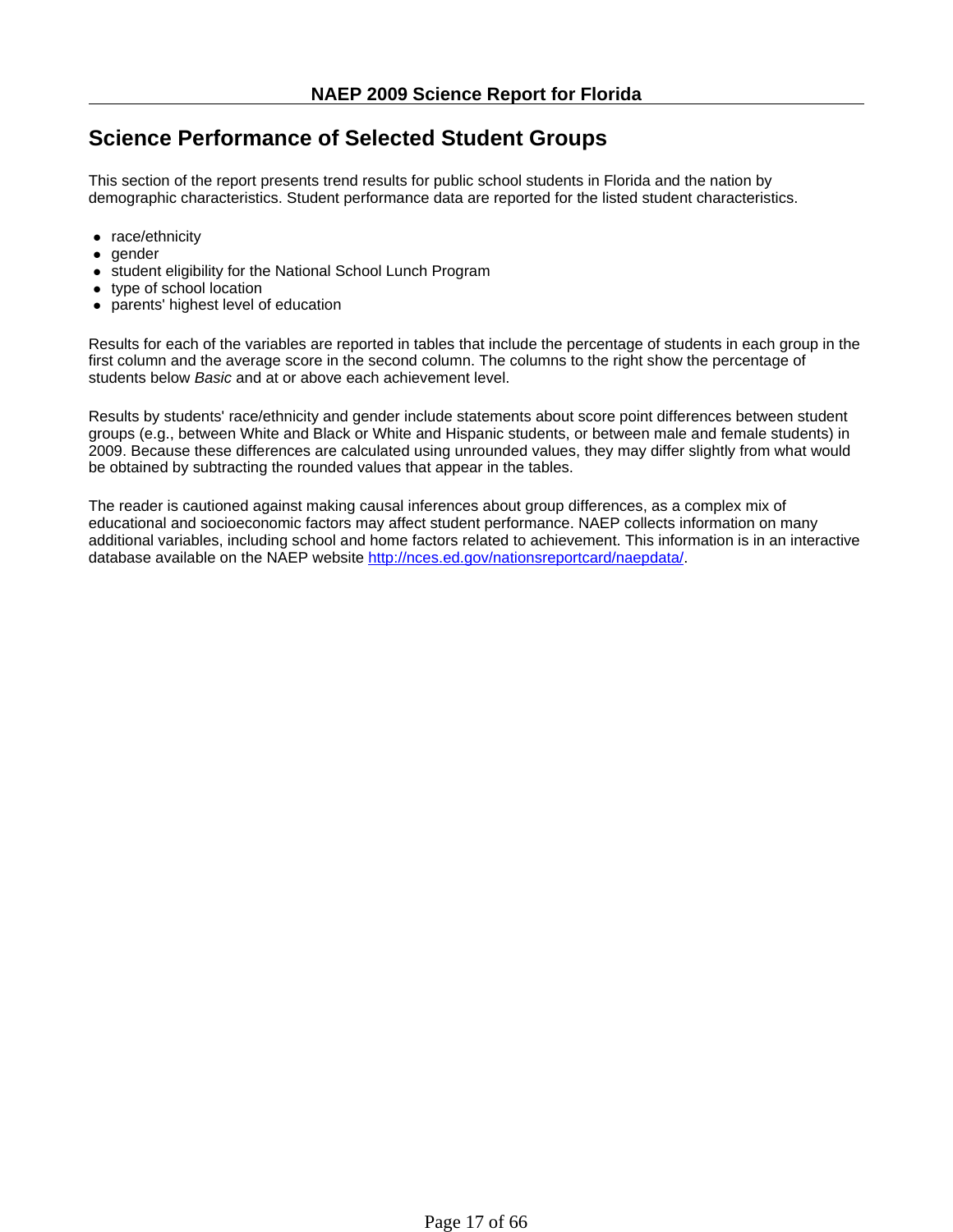### **Race/Ethnicity**

The race/ethnicity of each student was reported by the schools. The six mutually exclusive categories are White, Black, Hispanic, Asian/Pacific Islander, American Indian/Alaska Native, and Unclassified. Black includes African American, Hispanic includes Latino, and Pacific Islander includes Native Hawaiian. Race categories exclude Hispanic origin. Table 3 shows average scores and achievement-level data for public school students at grade 8 in Florida and the nation, by race/ethnicity.

### *Grade 8 Scale Score Results by Race/Ethnicity*

- In 2009, White students in Florida had an average scale score that was higher than the average scores of Black and Hispanic students, but not significantly different from the average score of Asian/Pacific Islander students.
- In 2009 in Florida, Black students had an average score that was lower than that of White students by 32 points. This performance gap was narrower than that of the nation (36 points).
- In 2009 in Florida, Hispanic students had an average score that was lower than that of White students by 19 points. This performance gap was narrower than that of the nation (30 points).

### *Grade 8 Achievement-Level Results by Race/Ethnicity*

• In 2009 in Florida, the percentage of White students performing at or above *Proficient* was greater than the corresponding percentages of Black and Hispanic students, but not significantly different from the percentage of Asian/Pacific Islander students.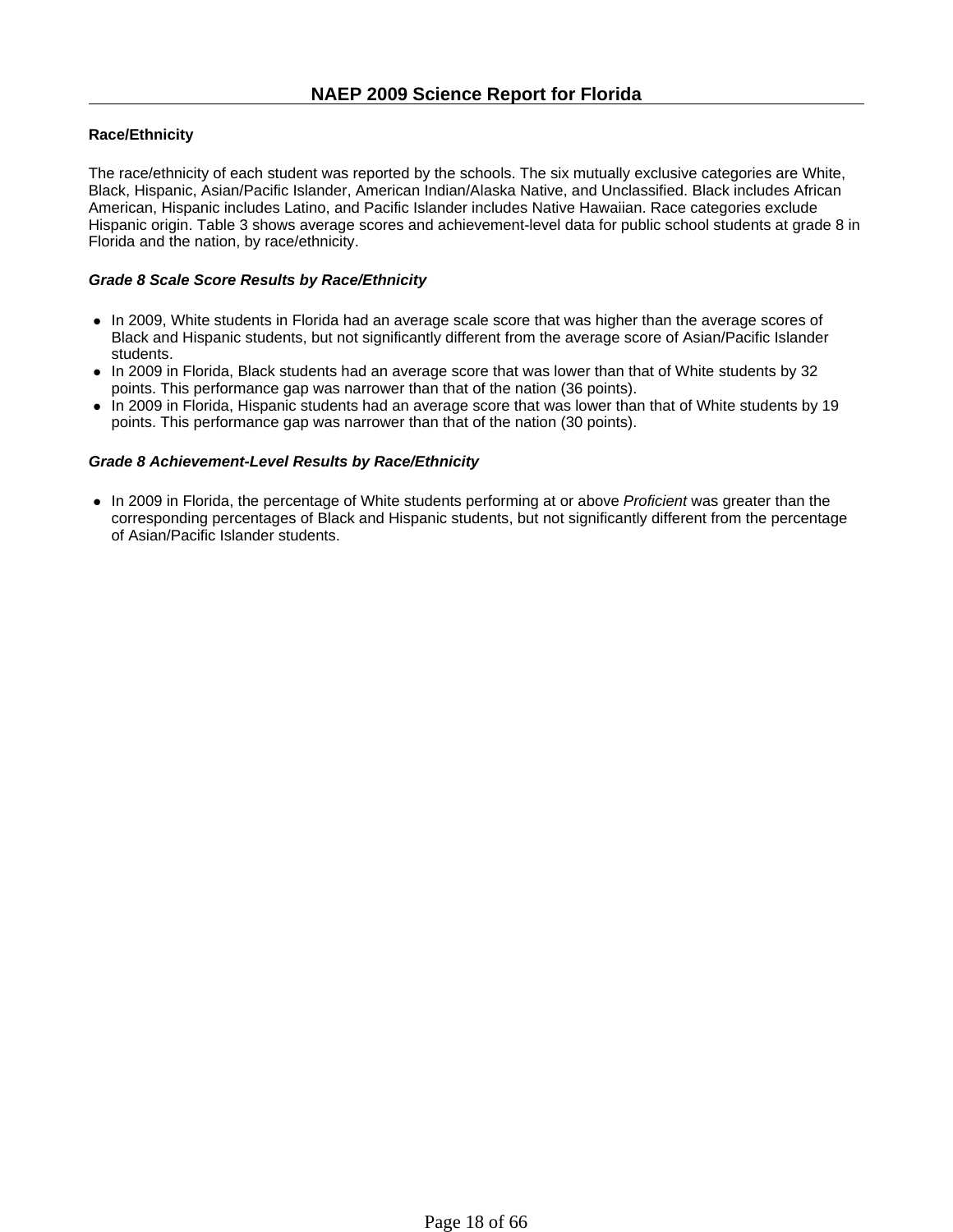**Table 3** Percentage of eighth-grade public school students, average scale score, and achievement-level results in NAEP science, by race/ethnicity, year, and jurisdiction: 2009

|                                           |                 |                           |                           | <b>Percent</b>               |                         |                                     |                       |
|-------------------------------------------|-----------------|---------------------------|---------------------------|------------------------------|-------------------------|-------------------------------------|-----------------------|
| Race/ethnicity, year, and<br>jurisdiction |                 | Percentage<br>of students | Average<br>scale<br>score | <b>Below</b><br><b>Basic</b> | At or<br>above<br>Basic | At or<br>above<br><b>Proficient</b> | At<br><b>Advanced</b> |
| White                                     |                 |                           |                           |                              |                         |                                     |                       |
| 2009                                      | Nation (public) | 56                        | 161                       | 23                           | 77                      | 41                                  | 2                     |
|                                           | Florida         | 46                        | 158                       | 28                           | 72                      | 36                                  | $\overline{2}$        |
| <b>Black</b>                              |                 |                           |                           |                              |                         |                                     |                       |
| 2009                                      | Nation (public) | 16                        | 125                       | 68                           | 32                      | 8                                   | #                     |
|                                           | Florida         | 22                        | 126                       | 68                           | 32                      | 7                                   | #                     |
| <b>Hispanic</b>                           |                 |                           |                           |                              |                         |                                     |                       |
| 2009                                      | Nation (public) | 21                        | 131                       | 59                           | 41                      | 12                                  | #                     |
|                                           | Florida         | 26                        | 139                       | 49                           | 51                      | 17                                  | #                     |
| <b>Asian/Pacific Islander</b>             |                 |                           |                           |                              |                         |                                     |                       |
| 2009                                      | Nation (public) | 5                         | 159                       | 28                           | 72                      | 40                                  | 3                     |
|                                           | Florida         | 3                         | 163                       | 21                           | 79                      | 40                                  | 4                     |
| American Indian/Alaska Native             |                 |                           |                           |                              |                         |                                     |                       |
| 2009                                      | Nation (public) | 1                         | 138                       | 51                           | 49                      | 18                                  | #                     |
|                                           | Florida         | #                         | ŧ                         | ŧ                            | ŧ                       | ŧ                                   | ŧ                     |
| Unclassified <sup>1</sup>                 |                 |                           |                           |                              |                         |                                     |                       |
| 2009                                      | Nation (public) | 1                         | 149                       | 38                           | 62                      | 26                                  | 2                     |
|                                           | Florida         | 3                         | 148                       | 40                           | 60                      | 24                                  | 2                     |

# Rounds to zero.

‡ Reporting standards not met.

\* Value is significantly different ( $p < .05$ ) from the value for the same group in Florida.

**1** The unclassified category includes students whose school-reported race/ethnicity was 'other,' unavailable, or missing, and whose race/ethnicity category could not be determined from self-reported information.

NOTE: The NAEP grade 8 science scale ranges from 0 to 300. Achievement levels correspond to the following points on the NAEP science scales: below *Basic*, 140 or lower; *Basic*, 141–169; *Proficient*, 170–214; and *Advanced*, 215 and above. At or above *Basic* includes *Basic*, *Proficient*, and *Advanced*. At or above *Proficient* includes *Proficient* and *Advanced*. Black includes African American, Hispanic includes Latino, and Pacific Islander includes Native Hawaiian. Race categories exclude Hispanic origin. Detail may not sum to totals because of rounding. All differences were calculated and tested using unrounded numbers.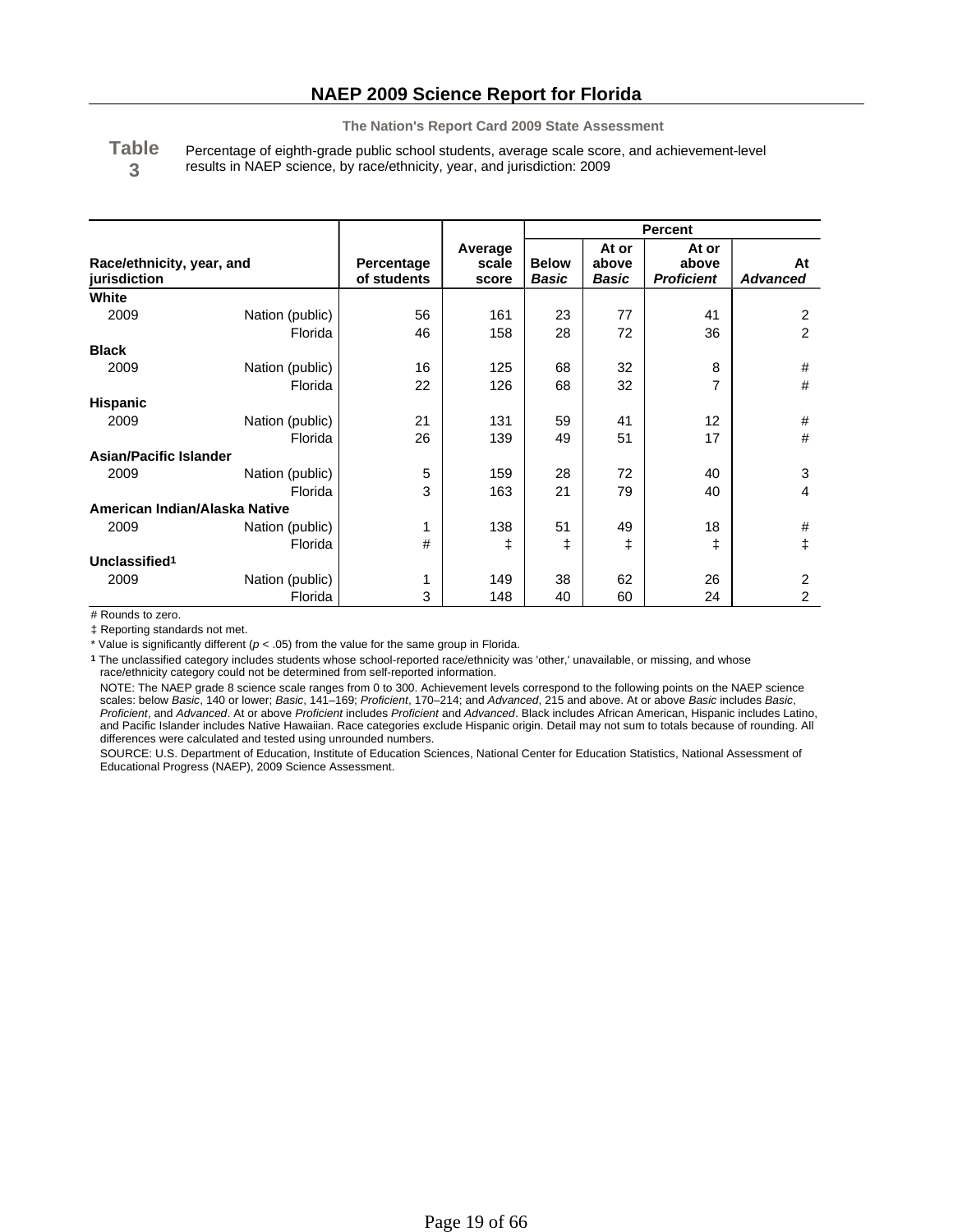### **Gender**

Information on student gender is reported by the student's school when rosters of the students eligible to be assessed are submitted to NAEP.

Table 4 shows average scores and achievement-level data for public school students at grade 8 in Florida and the nation, by gender.

### *Grade 8 Scale Score Results by Gender*

- In 2009 in Florida, male students had an average score in science (148) that was higher than that of female students (144). In the nation, male students had an average score in science (151) that was higher than that of female students (147).
- In 2009, male students in Florida had an average scale score in science (148) that was lower than that of male students in public schools across the nation (151). Similarly, female students in Florida had an average scale score (144) that was lower than that of female students across the nation (147).

### *Grade 8 Achievement-Level Results by Gender*

- In the 2009 assessment, 28 percent of male students and 21 percent of female students performed at or above *Proficient* in Florida. The difference between these percentages was statistically significant.
- The percentage of male students in Florida's public schools who were at or above *Proficient* in 2009 (28 percent) was smaller than that of male students in the nation (32 percent).
- <sup>z</sup> The percentage of female students in Florida's public schools who were at or above *Proficient* in 2009 (21 percent) was smaller than that of female students in the nation (26 percent).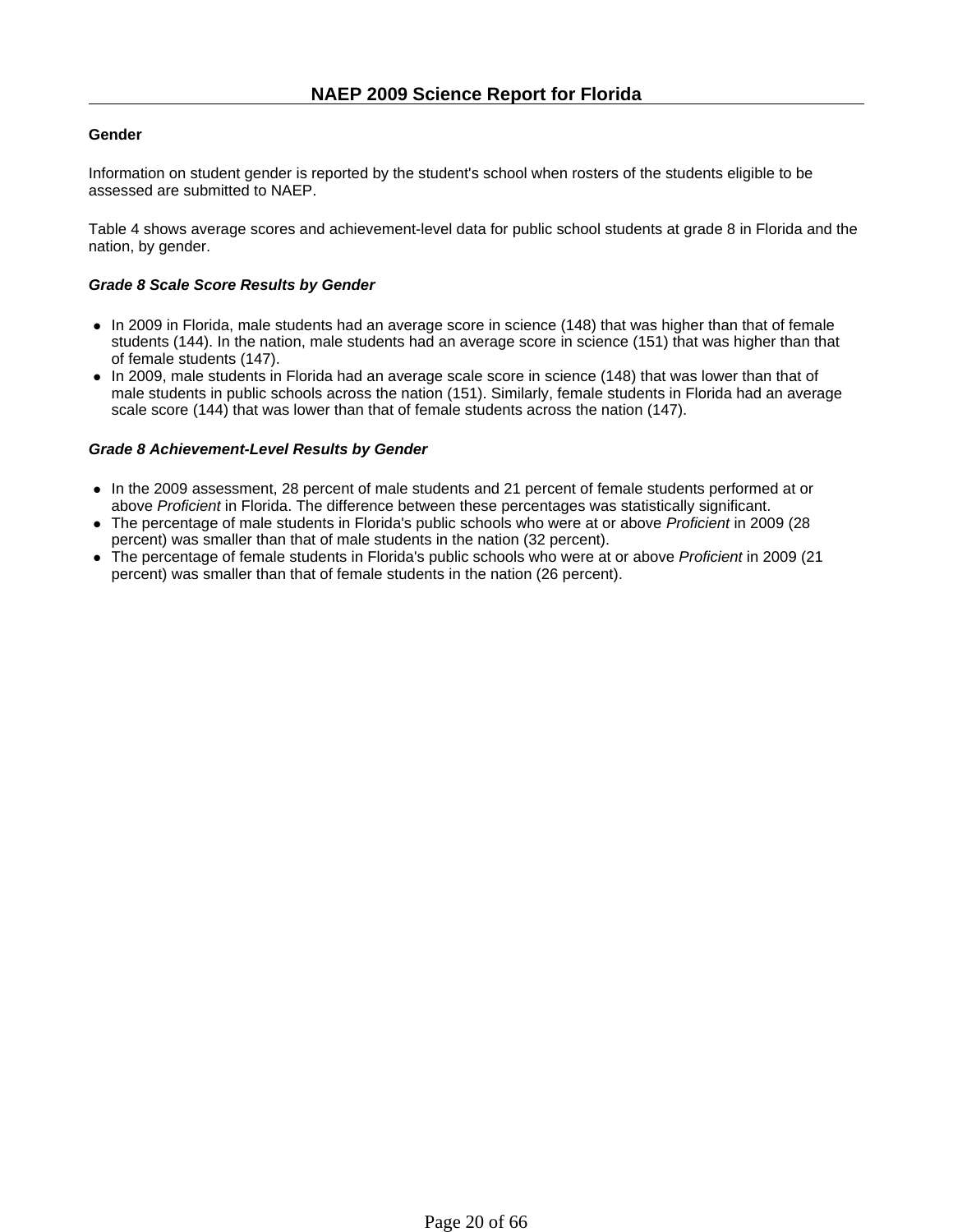**Table 4**

Percentage of eighth-grade public school students, average scale score, and achievement-level results in NAEP science, by gender, year, and jurisdiction: 2009

|             |                                |                           |                           | Percent               |                         |                                     |                       |
|-------------|--------------------------------|---------------------------|---------------------------|-----------------------|-------------------------|-------------------------------------|-----------------------|
|             | Gender, year, and jurisdiction | Percentage<br>of students | Average<br>scale<br>score | <b>Below</b><br>Basic | At or<br>above<br>Basic | At or<br>above<br><b>Proficient</b> | At<br><b>Advanced</b> |
| <b>Male</b> |                                |                           |                           |                       |                         |                                     |                       |
| 2009        | Nation (public)                | 51                        | 151                       | 36                    | 64                      | 32                                  | ົ                     |
|             | Florida                        | 50                        | 148                       | 41                    | 59                      | 28                                  | っ                     |
| Female      |                                |                           |                           |                       |                         |                                     |                       |
| 2009        | Nation (public)                | 49                        | 147                       | 40                    | 60                      | 26                                  |                       |
|             | Florida                        | 50                        | 144                       | 44                    | 56                      | 21                                  |                       |

\* Value is significantly different (*p* < .05) from the value for the same group in Florida.

NOTE: The NAEP grade 8 science scale ranges from 0 to 300. Achievement levels correspond to the following points on the NAEP science scales: below *Basic*, 140 or lower; *Basic*, 141–169; *Proficient*, 170–214; and *Advanced*, 215 and above. At or above *Basic* includes *Basic*, *Proficient*, and *Advanced*. At or above *Proficient* includes *Proficient* and *Advanced*. Detail may not sum to totals because of rounding. All differences were calculated and tested using unrounded numbers.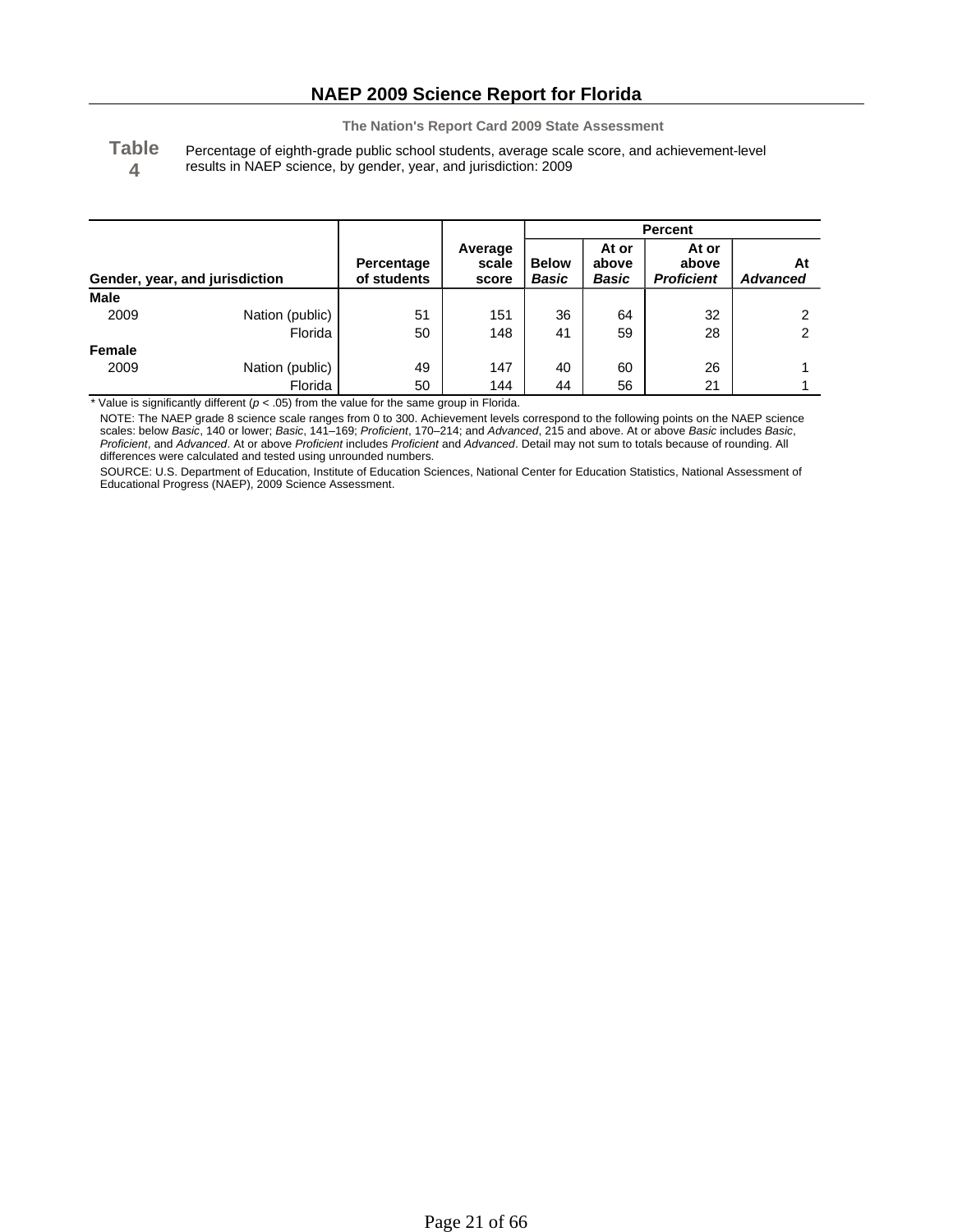### **Student Eligibility for the National School Lunch Program**

NAEP collects data on eligibility for the federal program providing free or reduced-price school lunches. The free/reduced-price lunch component of the National School Lunch Program (NSLP) offered through the U.S. Department of Agriculture (USDA) is designed to ensure that children near or below the poverty line receive nourishing meals. Eligibility is determined through the USDA's Income Eligibility Guidelines, and is included as an indicator of lower family income. Additional information on eligibility may be found in the Technical Appendix or at the U.S. Department of Agriculture website at http://www.fns.usda.gov/cnd/lunch/.

Table 5 shows average scores and achievement-level data for public school students at grade 8 in Florida and the nation, by student eligibility for the NSLP.

### *Grade 8 Scale Score Results by Free/Reduced-Price School Lunch Eligibility*

- In 2009, students in Florida eligible for free/reduced-price lunch had an average science scale score of 135. This was lower than that of students in Florida not eligible for this program (156).
- In 2009, students in Florida who were eligible for free/reduced-price school lunch had an average score that was lower than that of students who were not eligible for free/reduced-price school lunch by 22 points. This performance gap was narrower than that of the nation (28 points).
- Students in Florida eligible for free/reduced-price lunch had an average scale score (135) in 2009 that was not significantly different from that of students in the nation who were eligible (133).

### *Grade 8 Achievement-Level Results by Free/Reduced-Price School Lunch Eligibility*

- In Florida, 13 percent of students who were eligible for free/reduced-price lunch and 35 percent of those who were not eligible for this program performed at or above *Proficient* in 2009. These percentages were significantly different from one another.
- For students in Florida in 2009 who were eligible for free/reduced-price lunch, the percentage at or above *Proficient* (13 percent) was not significantly different from the corresponding percentage for their counterparts around the nation (14 percent).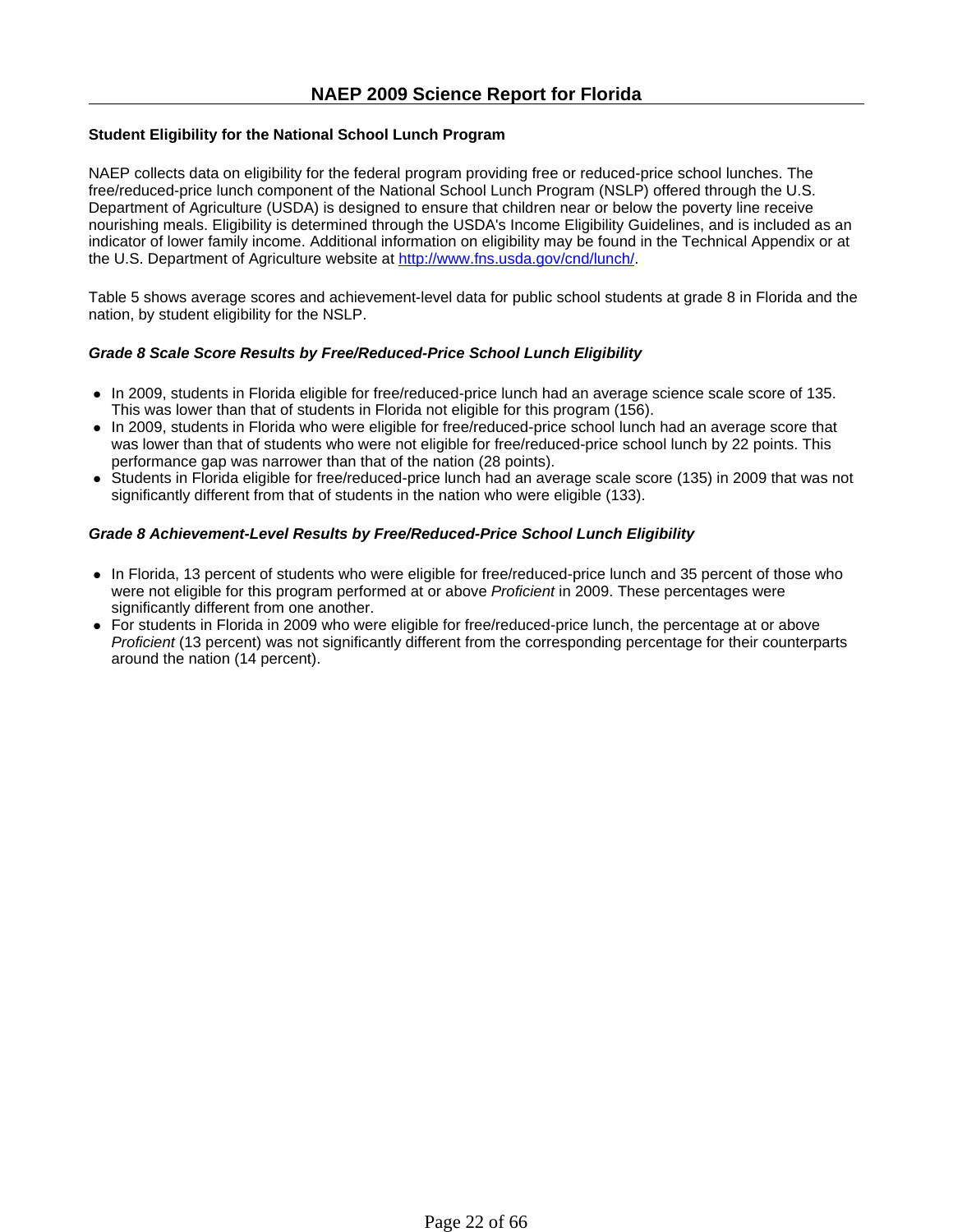**Table 5** Percentage of eighth-grade public school students, average scale score, and achievement-level results in NAEP science, by National School Lunch Program eligibility status, year, and jurisdiction: 2009

|                                               |                 |                           |                           | <b>Percent</b>               |                                |                                     |                       |
|-----------------------------------------------|-----------------|---------------------------|---------------------------|------------------------------|--------------------------------|-------------------------------------|-----------------------|
| Eligibility status, year, and<br>jurisdiction |                 | Percentage<br>of students | Average<br>scale<br>score | <b>Below</b><br><b>Basic</b> | At or<br>above<br><b>Basic</b> | At or<br>above<br><b>Proficient</b> | At<br><b>Advanced</b> |
| Eligible                                      |                 |                           |                           |                              |                                |                                     |                       |
| 2009                                          | Nation (public) | 43                        | 133                       | 57                           | 43                             | 14                                  | #                     |
|                                               | Florida         | 48                        | 135                       | 56                           | 44                             | 13                                  | #                     |
| Not eligible                                  |                 |                           |                           |                              |                                |                                     |                       |
| 2009                                          | Nation (public) | 56                        | 161                       | 24                           | 76                             | 41                                  | 2                     |
|                                               | Florida         | 52                        | 156                       | 30                           | 70                             | 35                                  | 2                     |
| Information not available                     |                 |                           |                           |                              |                                |                                     |                       |
| 2009                                          | Nation (public) | 1                         | 150                       | 36                           | 64                             | 32                                  |                       |
|                                               | Florida         | #                         |                           |                              |                                | ŧ                                   |                       |

# Rounds to zero.

‡ Reporting standards not met.

\* Value is significantly different (*p* < .05) from the value for the same group in Florida.

NOTE: The NAEP grade 8 science scale ranges from 0 to 300. Achievement levels correspond to the following points on the NAEP science scales: below *Basic*, 140 or lower; *Basic*, 141–169; *Proficient*, 170–214; and *Advanced*, 215 and above. At or above *Basic* includes *Basic*, *Proficient*, and *Advanced*. At or above *Proficient* includes *Proficient* and *Advanced*. Detail may not sum to totals because of rounding. All differences were calculated and tested using unrounded numbers.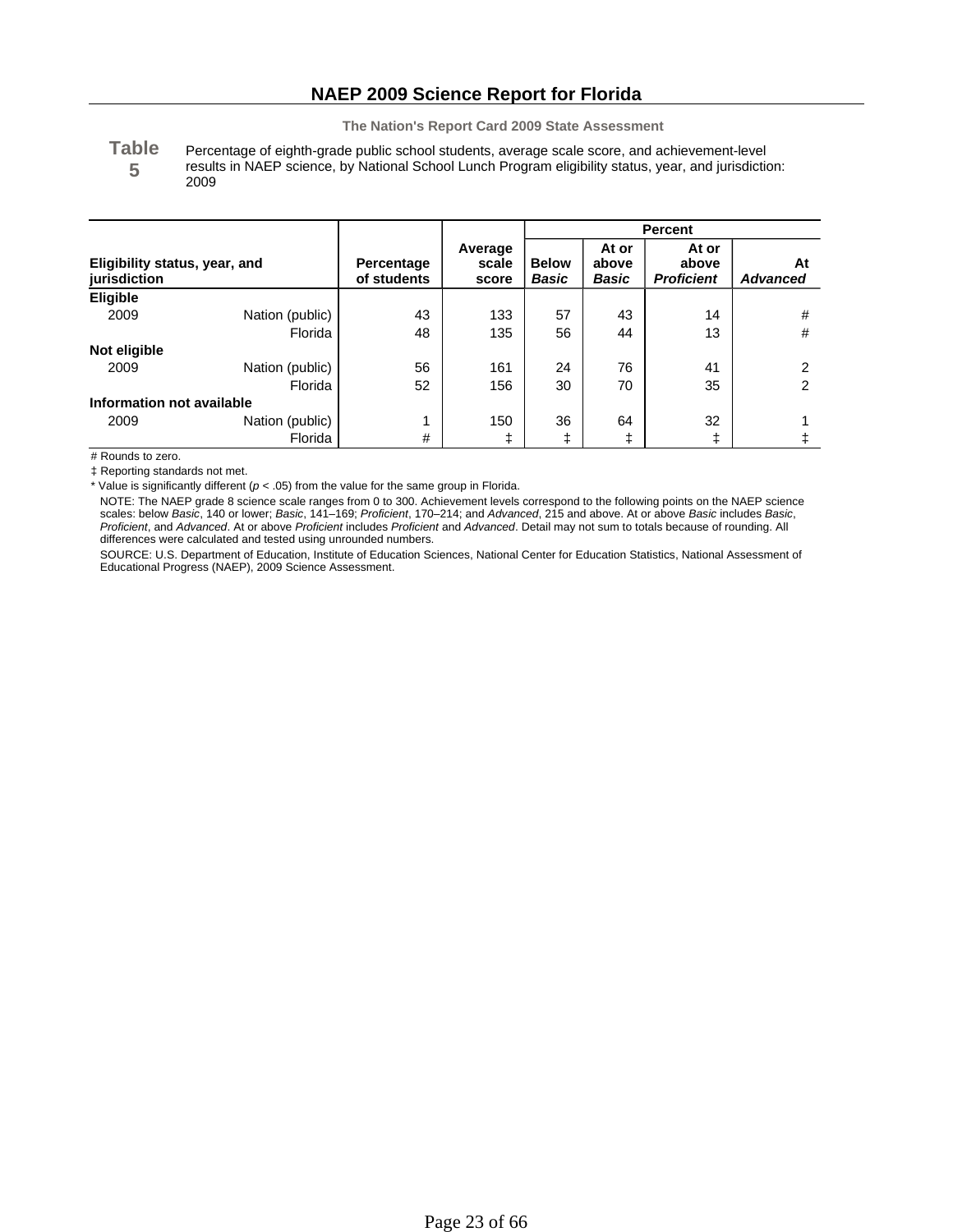### **Type of Location**

Schools that participated in the assessment were classified as being located in four mutually exclusive types of communities: city, suburb, town, and rural. These categories indicate the geographic locations of schools. "City" is a geographical term meaning the principal city of a U.S. Census Bureau-defined Core-Based Statistical Area and is not synonymous with "inner city." More detail on the changes for the classification of type of location is available in the Technical Appendix or at http://nces.ed.gov/ccd/Rural\_Locales.asp.

Table 6 shows average scores and achievement-level data for public school students at grade 8 in Florida and the nation, by type of location.

### *Grade 8 Average Scale Score Results by Type of Location*

- In 2009 in Florida, the average scale score of students attending public schools in city locations was not significantly different from the scores of students in suburban, town, and rural schools.
- In 2009, students attending public schools in city locations in Florida had average scale score that was higher than the average scale score of students in city locations in the nation.
- In 2009, students attending public schools in suburban and town locations in Florida had average scale scores that were lower than the average scale scores of students in suburban and town locations in the nation.
- In 2009, students attending public schools in rural locations in Florida had average scale score that was not significantly different from the average scale score of students in rural locations in the nation.

### *Grade 8 Achievement-Level Results by Type of Location*

- In 2009, the percentage of students in Florida's public schools in city locations who performed at or above *Proficient* was not significantly different from the corresponding percentages of students in suburban, town, and rural schools.
- The percentages of students in Florida's public schools in city and rural locations who performed at or above *Proficient* in 2009 were not significantly different from those of students in city and rural locations in the nation.
- The percentages of students in Florida's public schools in suburban and town locations who performed at or above *Proficient* in 2009 were smaller than those of students in suburban and town locations in the nation.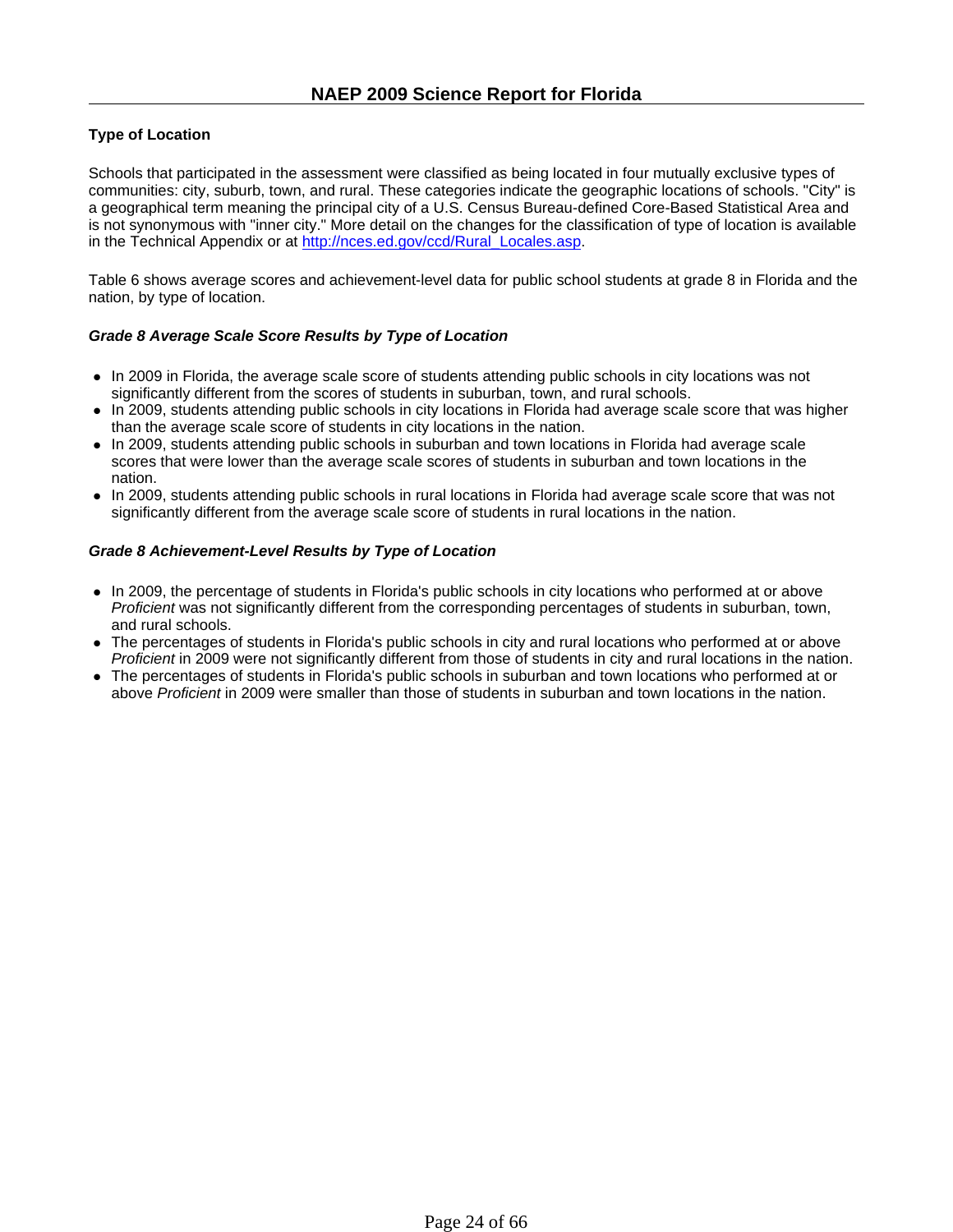**Table 6** Percentage of eighth-grade public school students, average scale score, and achievement-level results in NAEP science, by type of location, year, and jurisdiction: 2009

|                                             |                 |                           |                           | <b>Percent</b>        |                         |                                     |                       |
|---------------------------------------------|-----------------|---------------------------|---------------------------|-----------------------|-------------------------|-------------------------------------|-----------------------|
| Type of location, year, and<br>jurisdiction |                 | Percentage<br>of students | Average<br>scale<br>score | <b>Below</b><br>Basic | At or<br>above<br>Basic | At or<br>above<br><b>Proficient</b> | At<br><b>Advanced</b> |
| City                                        |                 |                           |                           |                       |                         |                                     |                       |
| 2009                                        | Nation (public) | 27                        | 139                       | 50                    | 50                      | 21                                  |                       |
|                                             | Florida         | 24                        | 145                       | 45                    | 55                      | 25                                  | 2                     |
| <b>Suburb</b>                               |                 |                           |                           |                       |                         |                                     |                       |
| 2009                                        | Nation (public) | 37                        | 152                       | 34                    | 66                      | 33                                  | 2                     |
|                                             | Florida         | 53                        | 146                       | 42                    | 58                      | 25                                  |                       |
| Town                                        |                 |                           |                           |                       |                         |                                     |                       |
| 2009                                        | Nation (public) | 14                        | 149                       | 37                    | 63                      | 28                                  |                       |
|                                             | Florida         | 10                        | 140                       | 49                    | 51                      | 19                                  | #                     |
| <b>Rural</b>                                |                 |                           |                           |                       |                         |                                     |                       |
| 2009                                        | Nation (public) | 23                        | 154                       | 31                    | 69                      | 33                                  |                       |
|                                             | Florida         | 13                        | 150                       | 36                    | 64                      | 27                                  |                       |

# Rounds to zero.

\* Value is significantly different (*p* < .05) from the value for the same group in Florida.

NOTE: The NAEP grade 8 science scale ranges from 0 to 300. Achievement levels correspond to the following points on the NAEP science scales: below *Basic*, 140 or lower; *Basic*, 141–169; *Proficient*, 170–214; and *Advanced*, 215 and above. At or above *Basic* includes *Basic*, *Proficient*, and *Advanced*. At or above *Proficient* includes *Proficient* and *Advanced*. Detail may not sum to totals because of rounding. All differences were calculated and tested using unrounded numbers.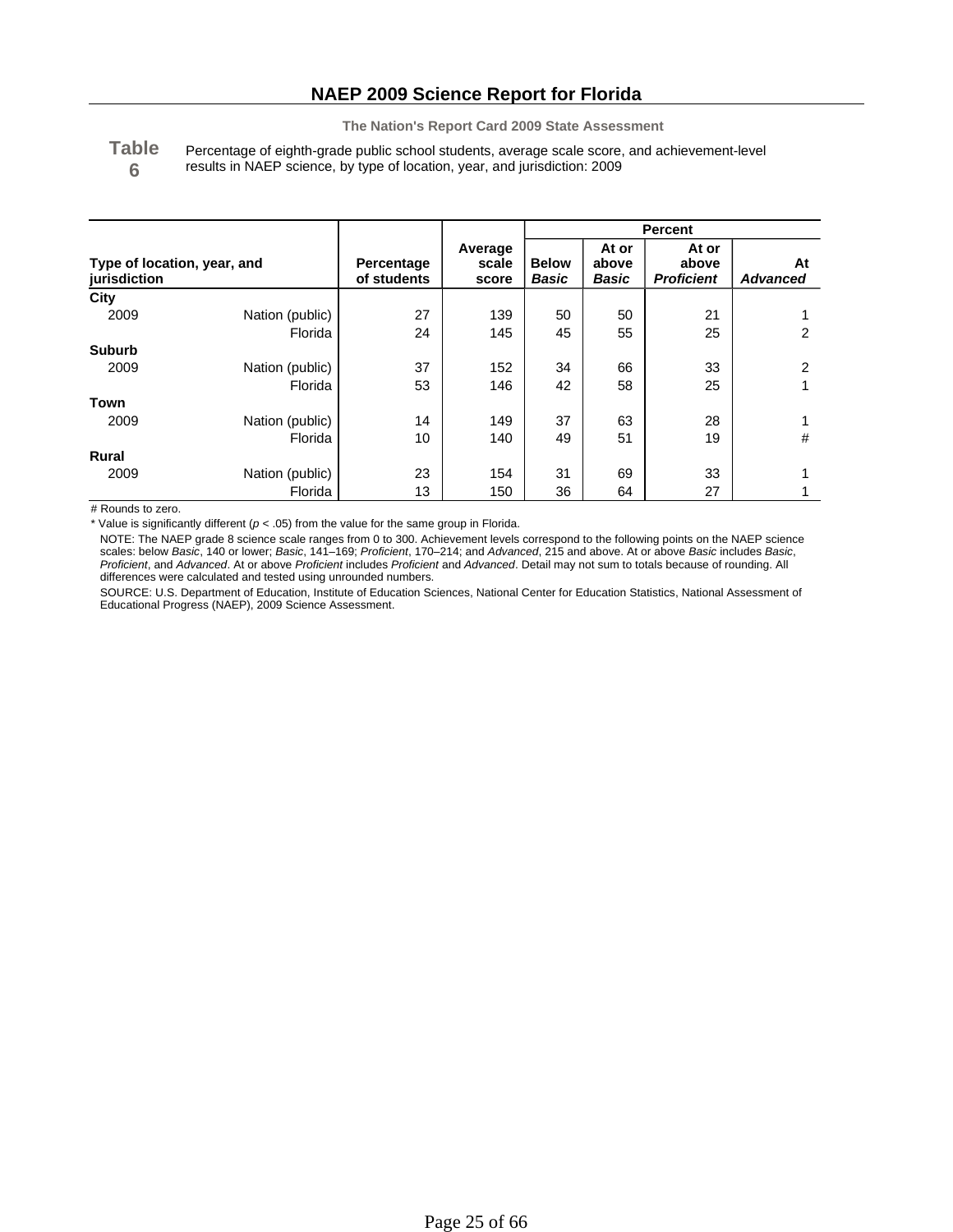### **Parents' Highest Level of Education**

Eighth-grade students who participated in the NAEP 2009 assessment were asked to indicate the highest level of education they thought their father and their mother had completed. Five response options—did not finish high school, graduated from high school, some education after high school, graduated from college, and "I don't know"—were offered. The highest level of education reported for either parent was used in the analysis. Fourthgraders were not asked about their parents' education level because their responses in previous NAEP assessments were not reliable, and a large percentage of them chose the "I don't know" option.

The results by highest level of parental education are shown in table 7.

### *Grade 8 Scale Score Results by Parents' Highest Level of Education*

- In 2009, students in Florida who reported that a parent had graduated from college had an average scale score that was higher than the average scores of students with a parent in any of the following education categories: some education after high school, graduated from high school, and did not finish high school.
- In 2009, the average scale score for students in Florida who reported that a parent had graduated from college was lower than the score of students in the nation.
- In 2009, the average scale scores for students in Florida who reported that a parent had some education after high school, had graduated from high school, or had not finished high school were not significantly different from the corresponding scores of students in the nation.

### *Grade 8 Achievement-Level Results by Parents' Highest Level of Education*

- In 2009, the percentage of students performing at or above *Proficient* in Florida who reported that a parent had graduated from college was greater than the percentage for students whose parents' highest level of education was in any of the following education categories: some education after high school, graduated from high school, and did not finish high school.
- In 2009 in Florida, the percentage of students reporting that a parent had graduated from college and who performed at or above *Proficient* was smaller than the percentage of students in the nation.
- In 2009 in Florida, the percentages of students reporting that a parent had some education after high school, had graduated from high school, or had not finished high school and who performed at or above *Proficient* were not significantly different from the corresponding percentages of students in the nation.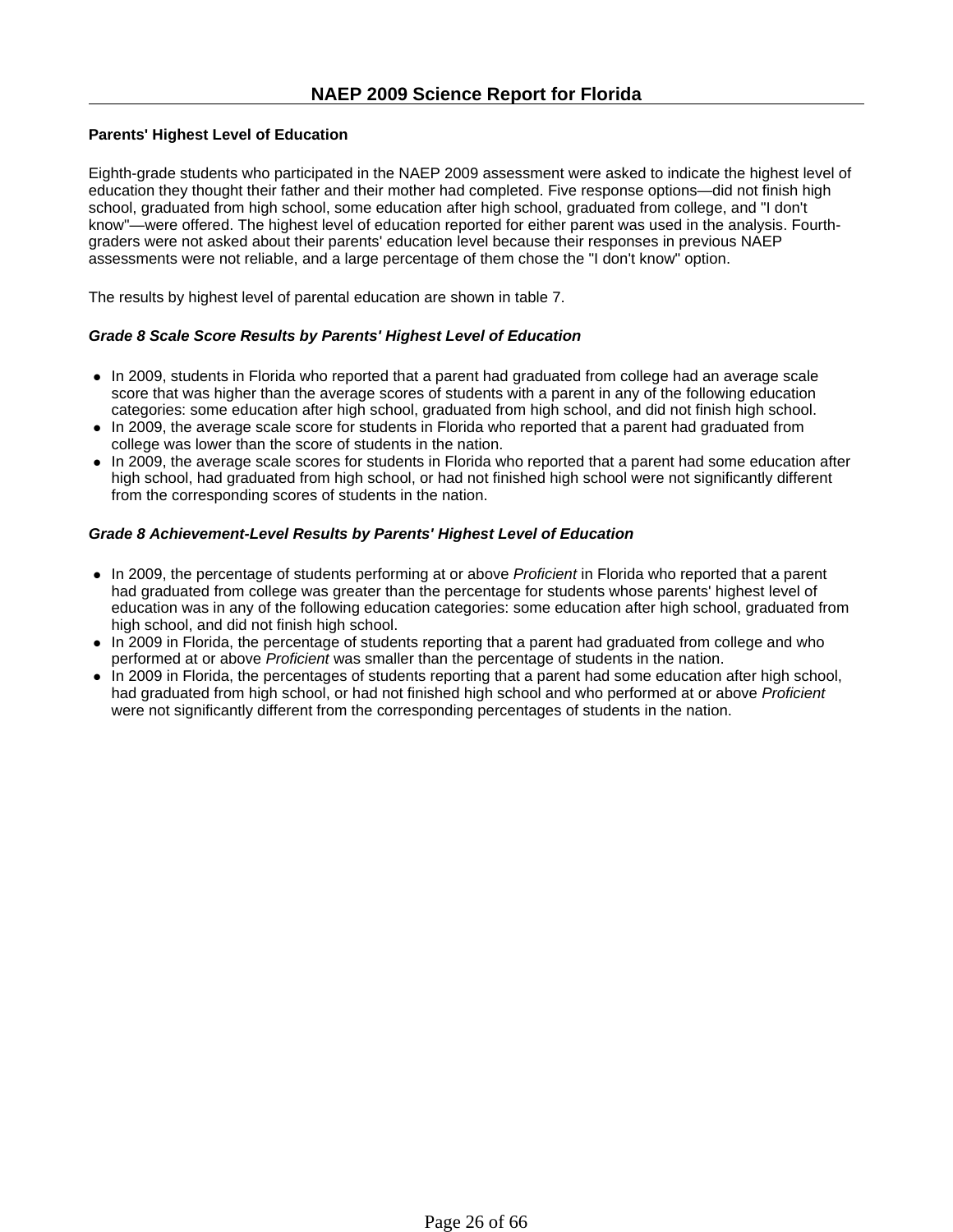**Table 7** Percentage of eighth-grade public school students, average scale score, and achievement-level results in NAEP science, by highest parental education level, year, and jurisdiction: 2009

|                                                             |                                  |                           |                           | <b>Percent</b>        |                         |                                     |                       |
|-------------------------------------------------------------|----------------------------------|---------------------------|---------------------------|-----------------------|-------------------------|-------------------------------------|-----------------------|
| Highest parental education level,<br>year, and jurisdiction |                                  | Percentage<br>of students | Average<br>scale<br>score | <b>Below</b><br>Basic | At or<br>above<br>Basic | At or<br>above<br><b>Proficient</b> | At<br><b>Advanced</b> |
| Did not finish high school                                  |                                  |                           |                           |                       |                         |                                     |                       |
| 2009                                                        | Nation (public)                  | 8                         | 131                       | 59                    | 41                      | 11                                  | #                     |
|                                                             | Florida                          | 8                         | 133                       | 58                    | 42                      | 11                                  | #                     |
| Graduated from high school                                  |                                  |                           |                           |                       |                         |                                     |                       |
| 2009                                                        | Nation (public)                  | 17                        | 139                       | 50                    | 50                      | 17                                  | #                     |
|                                                             | Florida                          | 18                        | 137                       | 53                    | 47                      | 16                                  | #                     |
|                                                             | Some education after high school |                           |                           |                       |                         |                                     |                       |
| 2009                                                        | Nation (public)                  | 17                        | 151                       | 34                    | 66                      | 29                                  |                       |
|                                                             | Florida                          | 17                        | 149                       | 38                    | 62                      | 25                                  | #                     |
| <b>Graduated from college</b>                               |                                  |                           |                           |                       |                         |                                     |                       |
| 2009                                                        | Nation (public)                  | 47                        | 160                       | 26                    | 74                      | 41                                  | 3                     |
|                                                             | Florida                          | 46                        | 154                       | 34                    | 66                      | 33                                  | 2                     |
| <b>Unknown</b>                                              |                                  |                           |                           |                       |                         |                                     |                       |
| 2009                                                        | Nation (public)                  | 11                        | 129                       | 61                    | 39                      | 12                                  | #                     |
|                                                             | Florida                          | 11                        | 133                       | 57                    | 43                      | 12                                  | #                     |

# Rounds to zero.

\* Value is significantly different (*p* < .05) from the value for the same group in Florida.

NOTE: The NAEP grade 8 science scale ranges from 0 to 300. Achievement levels correspond to the following points on the NAEP science scales: below *Basic*, 140 or lower; *Basic*, 141–169; *Proficient*, 170–214; and *Advanced*, 215 and above. At or above *Basic* includes *Basic*, *Proficient*, and *Advanced*. At or above *Proficient* includes *Proficient* and *Advanced*. Detail may not sum to totals because of rounding. All differences were calculated and tested using unrounded numbers.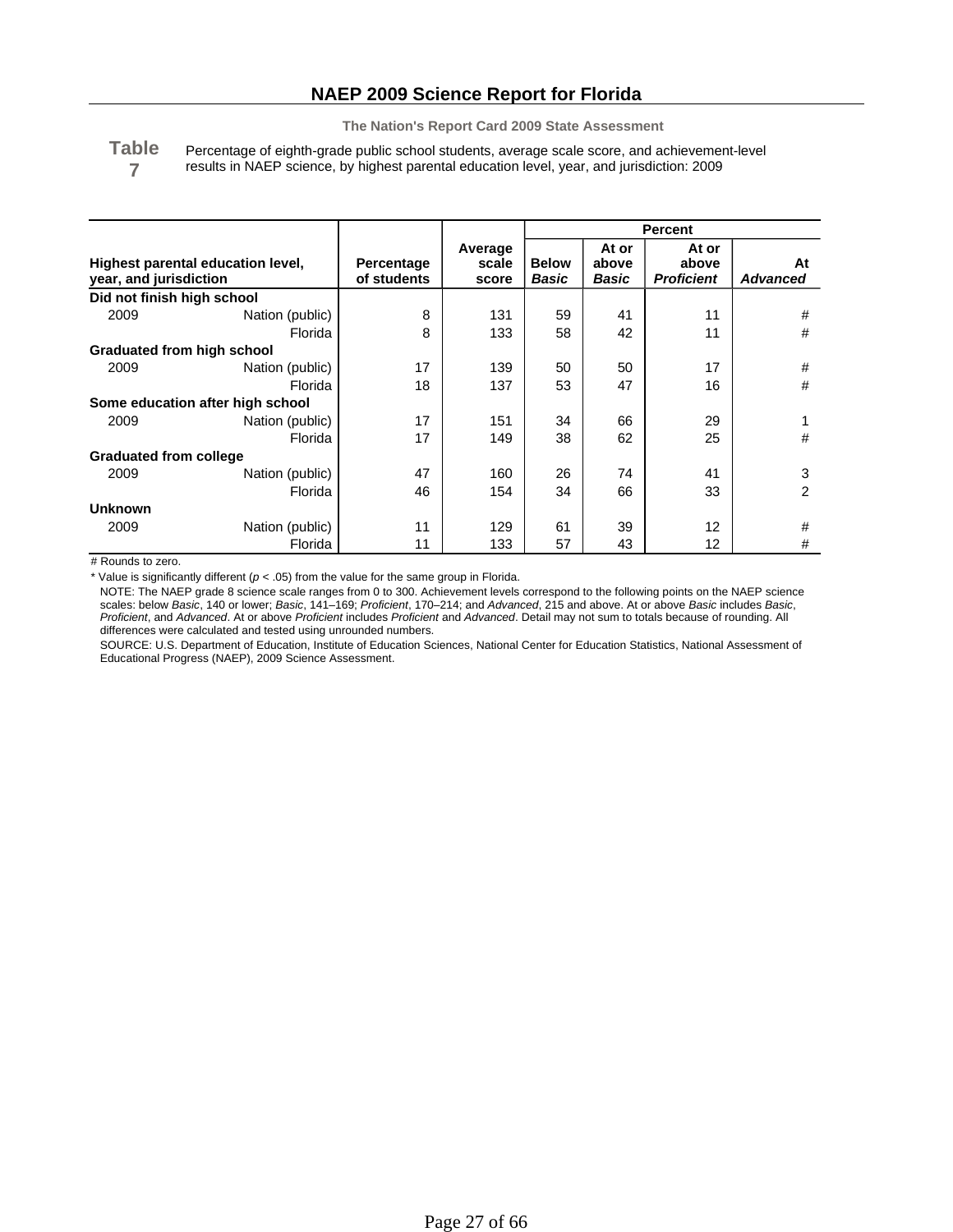# **A More Inclusive NAEP: Students With Disabilities and English Language Learners**

To ensure that the samples are representative, NAEP has established policies and procedures to maximize the inclusion of all students in the assessment. Every effort is made to ensure that all selected students who are capable of participating meaningfully in the assessment are assessed. While some students with disabilities (SD) and/or English language learners (ELL) can be assessed without any special procedures, others require accommodations to participate in NAEP. Still other SD and/or ELL students selected by NAEP may not be able to participate. Local school staff who are familiar with these students are asked a series of questions to help them decide whether each student should participate in the assessment and whether the student needs accommodations.

Within any assessment year, exclusion and accommodation rates may vary across jurisdictions. Since SD and/or ELL students tend to score below average on assessments, the exclusion of students from these groups may result in a higher average score than if those students had taken the assessment. On the other hand, providing appropriate testing accommodations (e.g., providing extended time for some SD and/or ELL students to take the assessment) removes barriers that would otherwise prevent them from demonstrating their knowledge and skills.

Table 8 displays data for 8<sup>th</sup> grade students in Florida who were identified as SD and/or ELL, by whether they were excluded, assessed with accommodations, or assessed under standard conditions, as a percent of all  $8<sup>th</sup>$  grade students in the state.

Table 9 shows the percentages of students assessed in Florida by disability status and their performance on the NAEP assessment in terms of average scores and percentages performing below *Basic*, at or above *Basic*, at or above *Proficient*, and at *Advanced* for grade 8 .

Table 10 presents the percentages of students assessed in Florida by ELL status, their average scores, and their performance in terms of the percentages below *Basic*, the percentages at or above *Basic*, at or above *Proficient*, and at *Advanced* for grade 8 .

Table 11 presents the total number of grade 8 students assessed in each of the participating states and the percentage of students sampled who were excluded.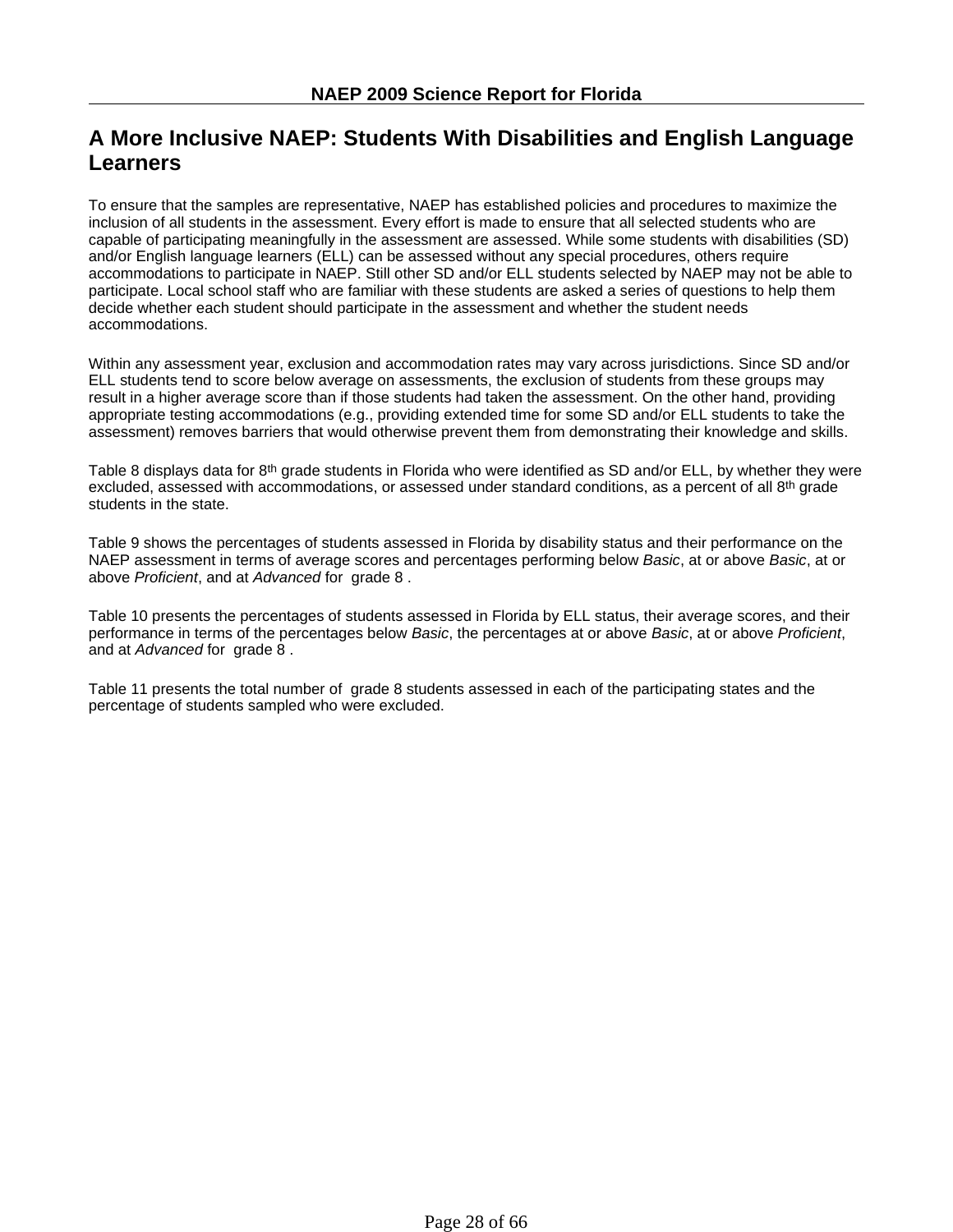## **NAEP 2009 Science Report for Florida**

**The Nation's Report Card 2009 State Assessment**

**Table 8** Percentage of eighth-grade public school students identified as students with disabilities (SD) and/or English language learners (ELL) excluded and assessed in NAEP science as a percentage of all students, by assessment year and testing status: 2009

|      |                                 | SD and/or ELL   |                            |                 | SD                        | ELL             |                           |
|------|---------------------------------|-----------------|----------------------------|-----------------|---------------------------|-----------------|---------------------------|
|      | Year and testing status         | <b>Floridal</b> | <b>Nationl</b><br>(public) | <b>Floridal</b> | <b>Nation</b><br>(public) | <b>Floridal</b> | <b>Nation</b><br>(public) |
| 2009 | <b>Identified</b>               | 19              | 18                         | 15 <sub>l</sub> | 131                       |                 | 6                         |
|      | Excluded                        |                 |                            |                 |                           |                 |                           |
|      | Assessed without accommodations |                 |                            |                 |                           | #               | 3                         |
|      | Assessed with accommodations    | 16              | 10                         | 12              | 9                         |                 | 2                         |

# Rounds to zero.

NOTE: Students identified as both SD and ELL were counted only once under the combined SD and/or ELL category, but were counted

separately under the SD and ELL categories. Detail may not sum to totals because of rounding.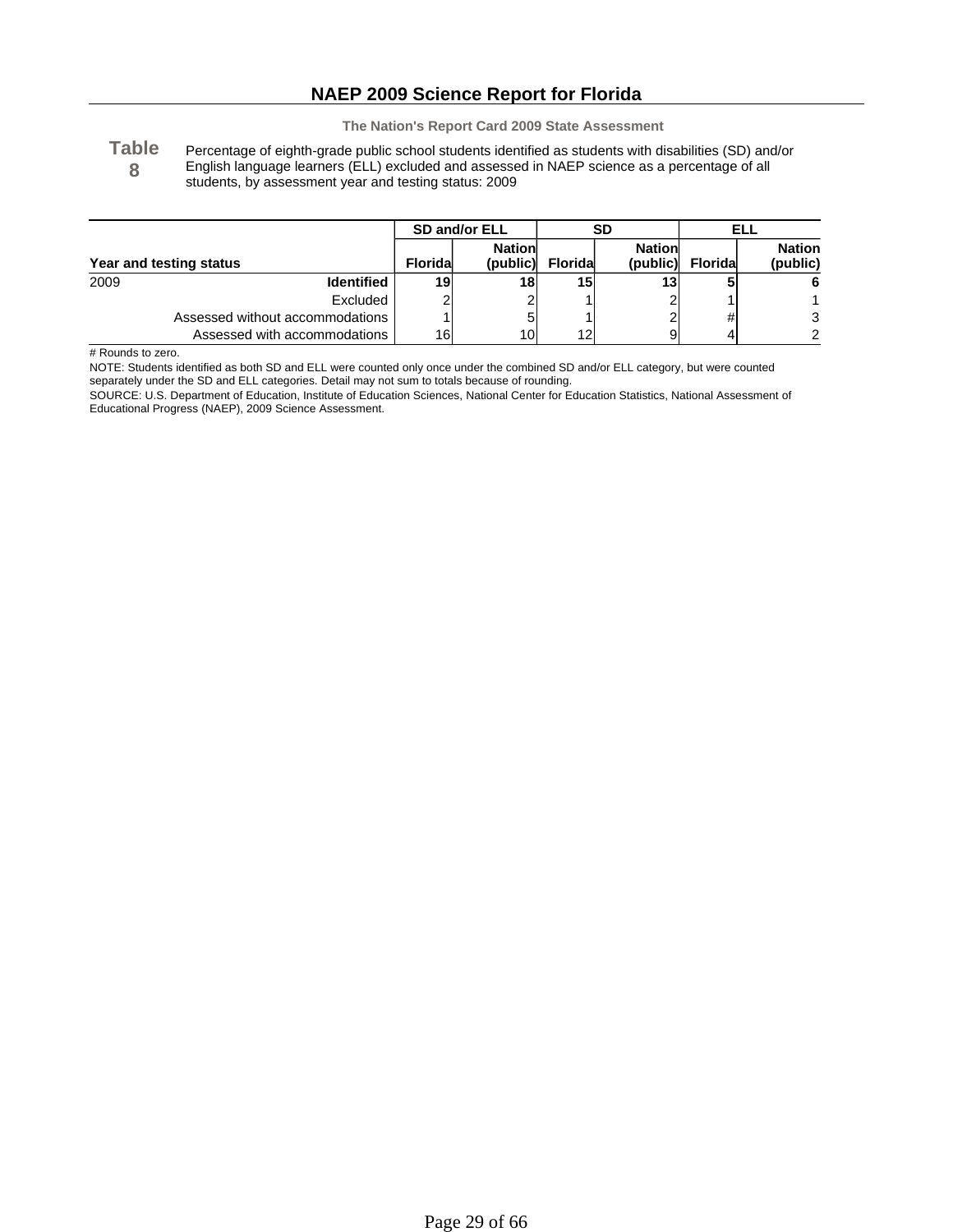**Table 9** Percentage of eighth-grade public school students, average scale score, and achievement-level results in NAEP science, by students with disabilities (SD) status, year, and jurisdiction: 2009

|               |                                   |                           |                           | <b>Percent</b>        |                         |                                     |                       |
|---------------|-----------------------------------|---------------------------|---------------------------|-----------------------|-------------------------|-------------------------------------|-----------------------|
|               | SD status, year, and jurisdiction | Percentage<br>of students | Average<br>scale<br>score | <b>Below</b><br>Basic | At or<br>above<br>Basic | At or<br>above<br><b>Proficient</b> | At<br><b>Advanced</b> |
| <b>SD</b>     |                                   |                           |                           |                       |                         |                                     |                       |
| 2009          | Nation (public)                   | 11                        | 122                       | 67                    | 33                      | 11                                  | #                     |
|               | Florida                           | 14                        | 127                       | 66                    | 34                      | 10                                  |                       |
| <b>Not SD</b> |                                   |                           |                           |                       |                         |                                     |                       |
| 2009          | Nation (public)                   | 89                        | 152                       | 34                    | 66                      | 31                                  | ົ                     |
|               | Florida                           | 86                        | 149                       | 39                    | 61                      | 27                                  |                       |

# Rounds to zero.

\* Value is significantly different ( $p < .05$ ) from the value for the same group in Florida.

NOTE: The NAEP grade 8 science scale ranges from 0 to 300. Achievement levels correspond to the following points on the NAEP science scales: below *Basic*, 140 or lower; *Basic*, 141–169; *Proficient*, 170–214; and *Advanced*, 215 and above. At or above *Basic* includes *Basic*, *Proficient*, and *Advanced*. At or above *Proficient* includes *Proficient* and *Advanced*. Performance comparisons may be affected by differences in exclusion rates for students with disabilities in the NAEP samples and by differences in sample sizes. Detail may not sum to totals because of rounding. All differences were calculated and tested using unrounded numbers.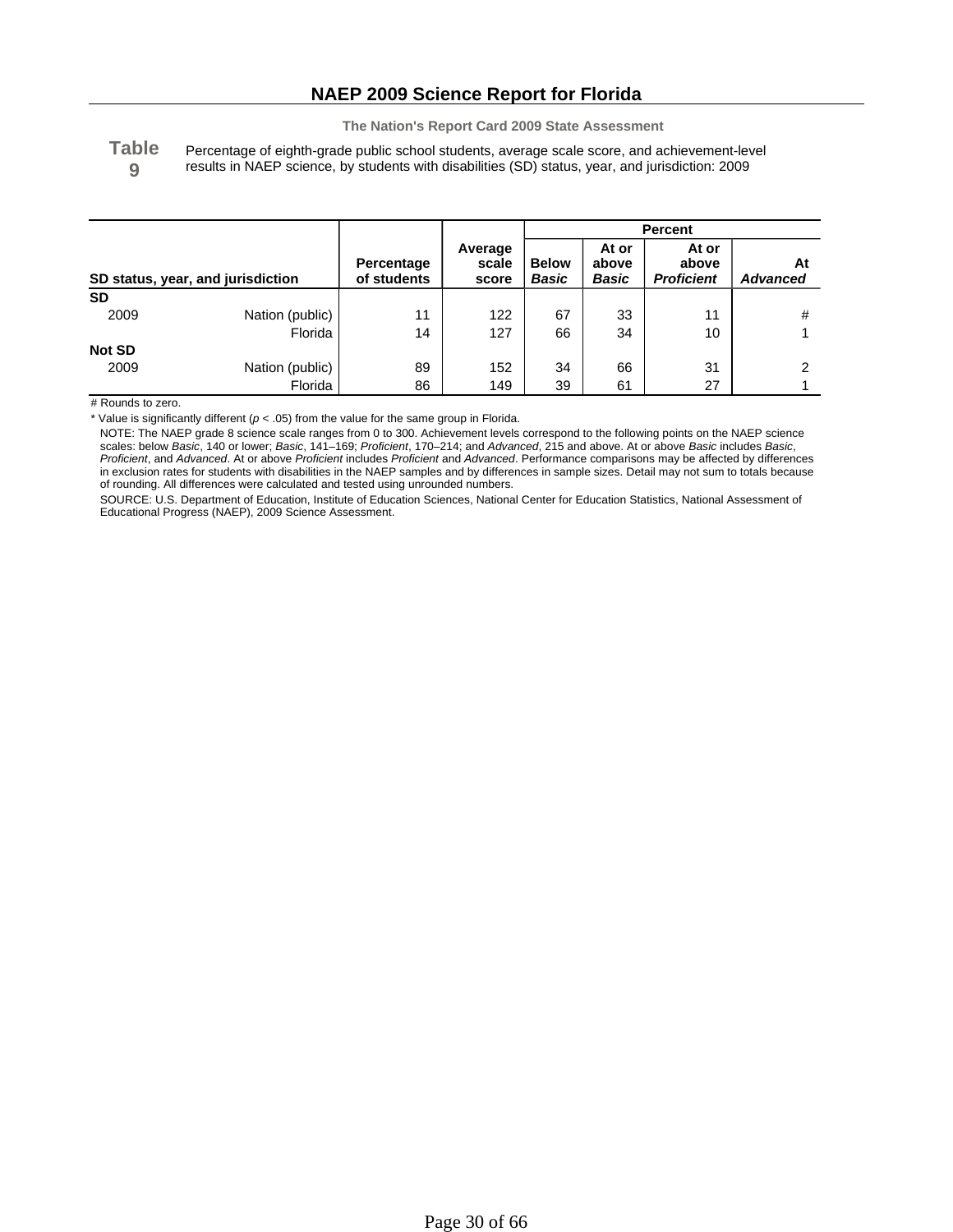**Table 10** Percentage of eighth-grade public school students, average scale score, and achievement-level results in NAEP science, by English language learner (ELL) status, year, and jurisdiction: 2009

|                                    |                 |                           |                           | <b>Percent</b>        |                                |                                     |                       |
|------------------------------------|-----------------|---------------------------|---------------------------|-----------------------|--------------------------------|-------------------------------------|-----------------------|
| ELL status, year, and jurisdiction |                 | Percentage<br>of students | Average<br>scale<br>score | <b>Below</b><br>Basic | At or<br>above<br><b>Basic</b> | At or<br>above<br><b>Proficient</b> | At<br><b>Advanced</b> |
| <b>ELL</b>                         |                 |                           |                           |                       |                                |                                     |                       |
| 2009                               | Nation (public) | 5                         | 103                       | 86                    | 14                             | 2                                   | #                     |
|                                    | Florida         | 4                         | 106                       | 85                    | 15                             | 2                                   | #                     |
| <b>Not ELL</b>                     |                 |                           |                           |                       |                                |                                     |                       |
| 2009                               | Nation (public) | 95                        | 151                       | 35                    | 65                             | 31                                  |                       |
|                                    | Florida         | 96                        | 148                       | 41                    | 59                             | 26                                  |                       |

# Rounds to zero.

\* Value is significantly different ( $p < .05$ ) from the value for the same group in Florida.

NOTE: The NAEP grade 8 science scale ranges from 0 to 300. Achievement levels correspond to the following points on the NAEP science scales: below *Basic*, 140 or lower; *Basic*, 141–169; *Proficient*, 170–214; and *Advanced*, 215 and above. At or above *Basic* includes *Basic*, *Proficient*, and *Advanced*. At or above *Proficient* includes *Proficient* and *Advanced*. Performance comparisons may be affected by differences in exclusion rates for English language learners in the NAEP samples and by differences in sample sizes. Detail may not sum to totals because of rounding. All differences were calculated and tested using unrounded numbers.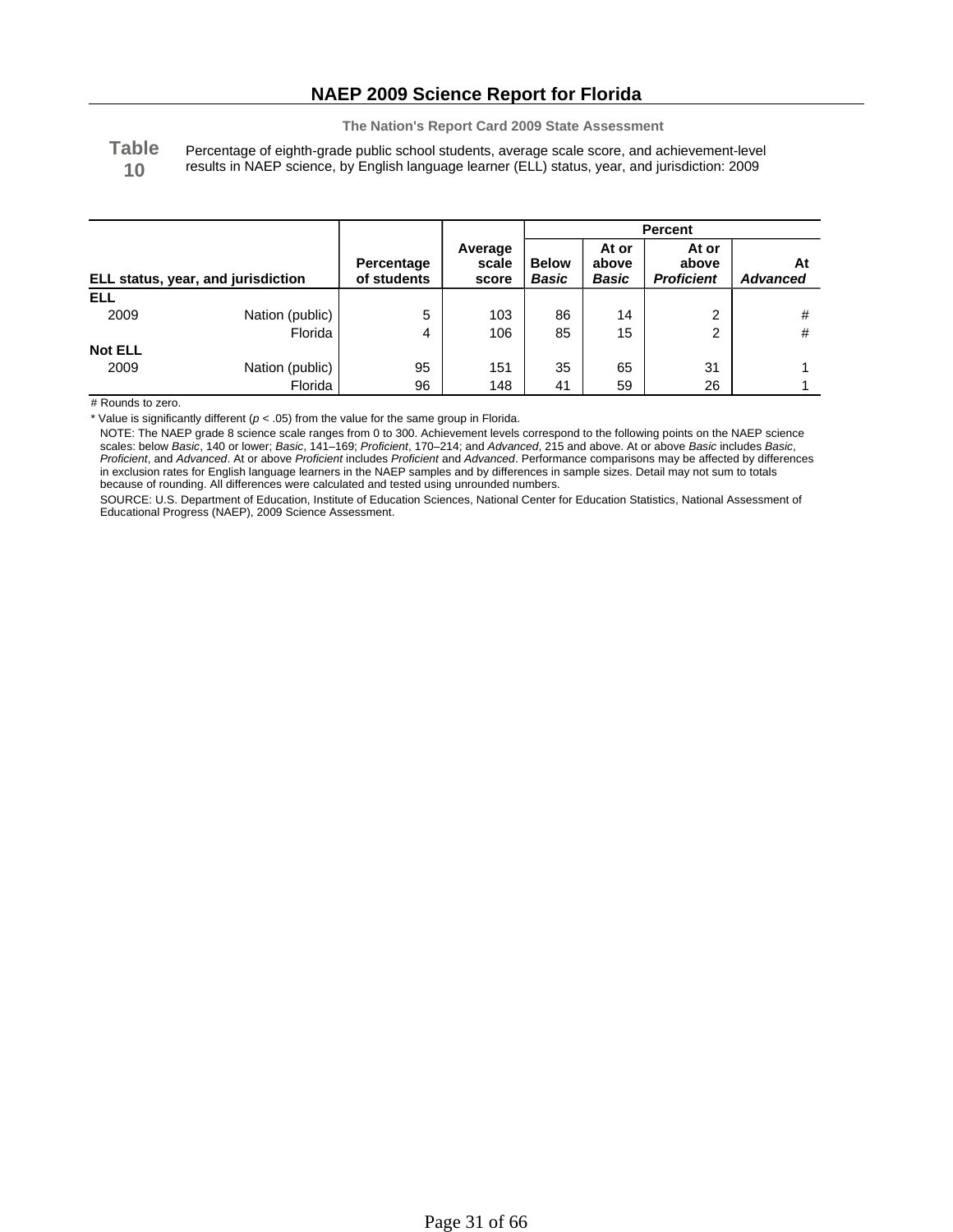**Table** Number of eighth-grade public school students assessed in NAEP science and weighted percentage

**11** excluded, by state/jurisdiction: 2009

| State/jurisdiction  | Number assessed | Weighted percentage excluded |
|---------------------|-----------------|------------------------------|
| Nation (public)     | 146,300         | $\mathbf{2}$                 |
| Alabama             | 2,700           | 1                            |
| Arizona             | 2,900           | 2                            |
| Arkansas            | 2,600           | 1                            |
| California          | 7,200           | $\overline{\mathbf{c}}$      |
| Colorado            | 2,800           | 1                            |
| Connecticut         | 2,800           | $\overline{c}$               |
| Delaware            | 2,800           | 1                            |
| Florida             | 4,300           | 2                            |
| Georgia             | 3,500           | 1                            |
| Hawaii              | 2,800           | 2                            |
| Idaho               | 2,900           | 1                            |
| Illinois            | 4,200           | 1                            |
| Indiana             | 2,700           | $\overline{\mathbf{c}}$      |
| lowa                | 2,700           | 1                            |
| Kentucky            | 3,700           | $\overline{\mathbf{c}}$      |
| Louisiana           | 2,600           | $\mathbf{1}$                 |
| Maine               | 2,600           | $\mathbf 2$                  |
| Maryland            | 3,400           | 3                            |
| Massachusetts       | 3,700           | 4                            |
| Michigan            | 3,400           | $\overline{2}$               |
| Minnesota           | 3,000           | $\overline{2}$               |
| Mississippi         | 2,800           | 1                            |
| Missouri            | 2,700           | 1                            |
| Montana             | 2,600           | 2                            |
| Nevada              | 2,900           | $\mathbf{1}$                 |
| New Hampshire       | 2,500           | $\overline{2}$               |
| New Jersey          | 2,800           | $\overline{c}$               |
| New Mexico          | 2,500           | 3                            |
| New York            | 3,800           | $\overline{c}$               |
| North Carolina      | 4,400           | $\overline{\mathbf{c}}$      |
| North Dakota        | 2,200           | 4                            |
| Ohio                | 3,500           | $\overline{2}$               |
| Oklahoma            | 2,700           | 3                            |
| Oregon              | 2,800           | $\overline{c}$               |
| Pennsylvania        | 3,600           | 2                            |
| Rhode Island        | 2,700           | 3                            |
| South Carolina      | 2,800           | $\overline{2}$               |
| South Dakota        | 2,800           | 1                            |
| Tennessee           | 3,000           | $\overline{c}$               |
| Texas               | 5,900           | 4                            |
| Utah                | 2,900           | $\boldsymbol{2}$             |
| Virginia            | 2,800           | $\overline{c}$               |
| Washington          | 2,800           | $\mathbf 2$                  |
| West Virginia       | 2,900           | $\mathbf 2$                  |
| Wisconsin           | 3,500           | 2                            |
| Wyoming             | 1,900           | $\overline{2}$               |
| Other jurisdictions |                 |                              |
| DoDEA <sup>1</sup>  | 1,600           | $\mathbf{2}$                 |

**1** Department of Defense Education Activity (domestic and overseas schools).

NOTE: The number of students assessed is rounded to the nearest hundred. The following jurisdictions did not participate in the assessment: Alaska, District of Colombia, Kansas, Nebraska, and Vermont.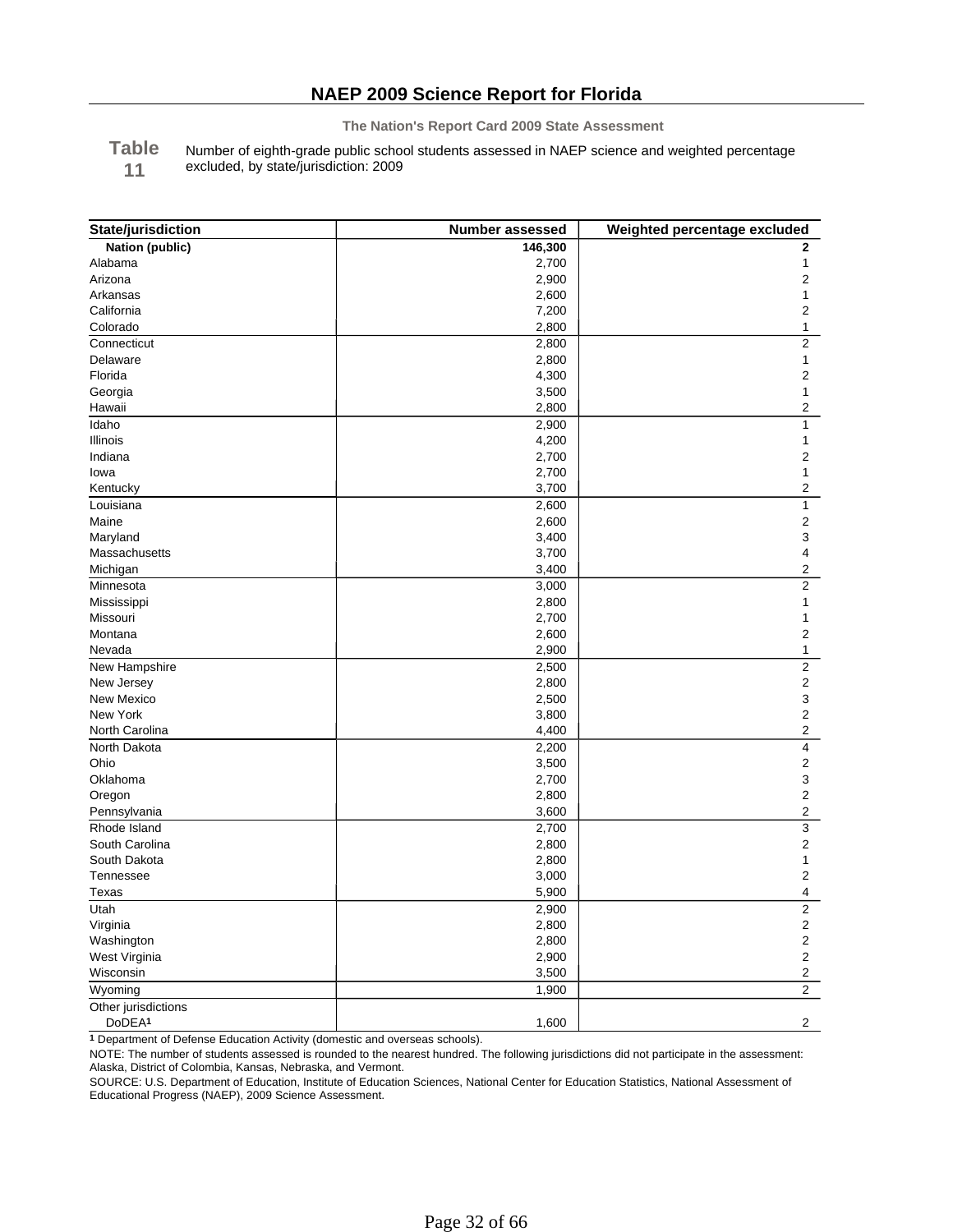# **Where to Find More Information**

### **The NAEP Science Assessment**

The latest news about the NAEP 2009 science assessment and the national results can be found on the NAEP website at http://nces.ed.gov/nationsreportcard/science/results/. The individual snapshot reports for each participating state and other jurisdictions are also available in the state results section of the website at http://nces.ed.gov/nationsreportcard/states/.

*The Nation's Report Card: Science 2009* may be ordered or downloaded at the NAEP website.

The *Science Framework for the 2009 National Assessment of Educational Progress*, on which this assessment is based, is available at the National Assessment Governing Board website at http://www.nagb.org/publications/frameworks/science-09.pdf

### **The NAEP Data Explorer (NDE)**

The interactive database at http://nces.ed.gov/nationsreportcard/naepdata/ includes student, teacher, and school variables for all participating states and other jurisdictions, the nation, and the four regions. Data tables are also available for each jurisdiction, with all background questions cross-tabulated with the major demographic variables. Users can design and create tables and can perform tests of statistical significance at this website.

### **Technical Documentation on the Web (TDW)**

Technical documentation section of the NAEP website http://nces.ed.gov/nationsreportcard/tdw/ contains information about the technical procedures and methods of NAEP. The TDW site is organized by topic (from Item Development through Analysis and Scaling) with subtopics, including information specific to a particular assessment. The content is written for researchers and assumes knowledge of educational measurement and testing.

### **Publications on the inclusion of students with disabilities and English language learners**

References for a variety of research publications related to the assessment of students with special needs may be found at http://nces.ed.gov/nationsreportcard/about/inclusion.asp#research.

### **To order publications**

Recent NAEP publications related to science are listed on the science page of the NAEP website and are available electronically. Publications can also be ordered from

Education Publications Center (ED Pubs) U.S. Department of Education P.O. Box 22207 Alexandria, VA 22304

Call toll free: 1-877-4ED-Pubs (1-877-433-7827) TTY/TDD: 1-877-576-7734 FAX: 1-301-470-1244 Order online at: http://www.edpubs.gov.

**The NAEP State Report Generator was developed for the NAEP 2009 reports by Phillip Leung, Bobby Rampey, Rebecca Moran, Shu-Kang Chen, Rick Hasney, and Ming Kuang.**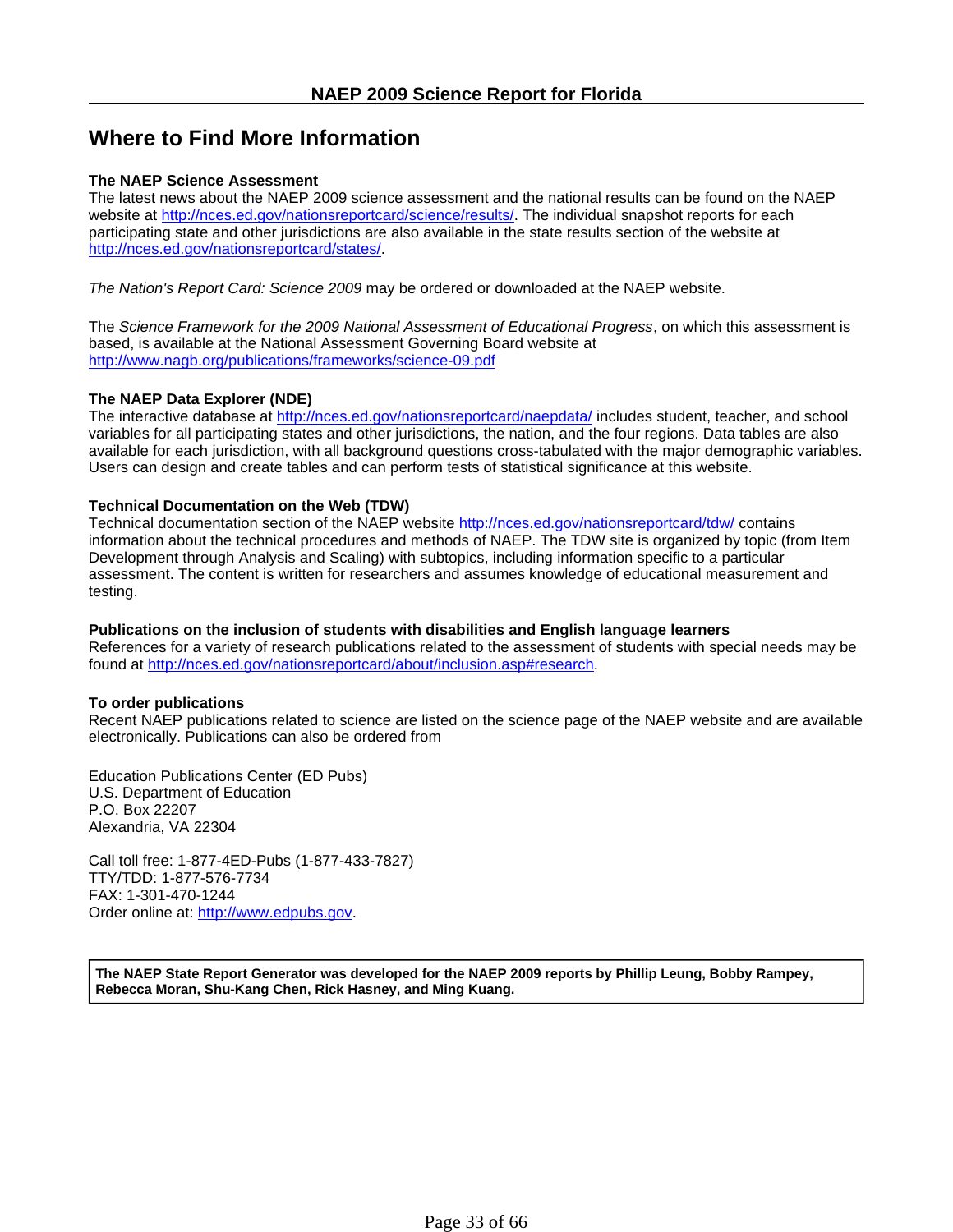### **What is the Nation's Report CardTM?**

The Nation's Report Card™ informs the public about the academic achievement of elementary and secondary students in the United States. Report cards communicate the findings of the National Assessment of Educational Progress (NAEP), a continuing and nationally representative measure of achievement in various subjects over time.

Since 1969, NAEP assessments have been conducted periodically in reading, mathematics, science, writing, U.S. history, civics, geography, and other subjects. NAEP collects and reports information on student performance at the national, state, and local levels, making the assessment an integral part of our nation's evaluation of the condition and progress of education. Only academic achievement data and related background information are collected. The privacy of individual students and their families is protected.

NAEP is a congressionally authorized project of the National Center for Education Statistics (NCES) within the Institute of Education Sciences of the U.S. Department of Education. The Commissioner of Education Statistics is responsible for carrying out the NAEP project. The National Assessment Governing Board oversees and sets policy for NAEP.

#### **U.S. Department of Education**

| <b>Arne Duncan</b> | John Q. Easton            | <b>Jack Buckley</b>         | <b>Peggy Carr</b>           |  |
|--------------------|---------------------------|-----------------------------|-----------------------------|--|
| Secretary          | Director                  | Commissioner                | Associate Commissioner      |  |
| U.S. Department    | Institute of              | National Center for         | National Center for         |  |
| of Education       | <b>Education Sciences</b> | <b>Education Statistics</b> | <b>Education Statistics</b> |  |

#### **The National Assessment Governing Board**

**Honorable David P. Driscoll, Chair** Former Commissioner of Education Melrose, Massachusetts

**Mary Frances Taymans, Vice Chair** Sisters of Notre Dame National Education Office Bethesda, Maryland

**David J. Alukonis** Former Chairman Hudson School Board Hudson, New Hampshire

**Louis M. Fabrizio**

Director, Accountability Policy and Communications North Carolina Department of Public Instruction Raleigh, North Carolina

**Honorable Anitere Flores** Senator Florida State Senate

Miami, Florida

Sacramento, California

**Alan J. Friedman Consultant** Museum Development and Science Communication New York, New York

**Shannon Garrison** Fourth-Grade Teacher Solano Avenue Elementary School

Los Angeles, California **David W. Gordon** County Superintendent of Schools Sacramento County Office of Education **Doris R. Hicks**

Principal and Chief Executive Officer Dr. Martin Luther King, Jr. Charter School for Science and Technology New Orleans, Louisiana

**Brent Houston** Principal

Shawnee Middle School Shawnee, Oklahoma

**Hector Ibarra** Middle School Science Teacher Belin-Blank International Center and Talent Development Iowa City, Iowa

**Kathi M. King** Twelfth-Grade Teacher Messalonskee High School Oakland, Maine

**Henry Kranendonk** Mathematics Consultant Milwaukee Public Schools Milwaukee, Wisconsin

**Honorable Jack Markell** Governor of Delaware Wilmington, Delaware

**Tonya Miles** General Public Representative Mitchellville, Maryland

**Honorable Steven L. Paine** Former State Superintendent of Schools West Virginia Department of Education Charleston, West Virginia

**Honorable Sonny Perdue** Governor of Georgia Atlanta, Georgia

**W. James Popham**

Professor Emeritus Graduate School of Education and Information Studies University of California, Los Angeles

**Andrew C. Porter** Dean

Graduate School of Education University of Pennsylvania Philadelphia, Pennsylvania

**Warren T. Smith** Vice President Washington State Board of Education Olympia, Washington

**Brian Taylor** President and CEO Los Angeles Urban League Los Angeles, California

**Honorable Leticia Van de Putte** Senator Texas State Senate

San Antonio, Texas **Eileen L. Weiser** General Public Representative Ann Arbor, Michigan

**John Q. Easton (Ex officio) Director** Institute of Education Sciences U.S. Department of Education Washington, D.C.

#### $\overline{\phantom{a}}$  , we can also the contract of  $\overline{\phantom{a}}$ **Cornelia S. Orr**

Executive Director National Assessment Governing Board Washington, D.C.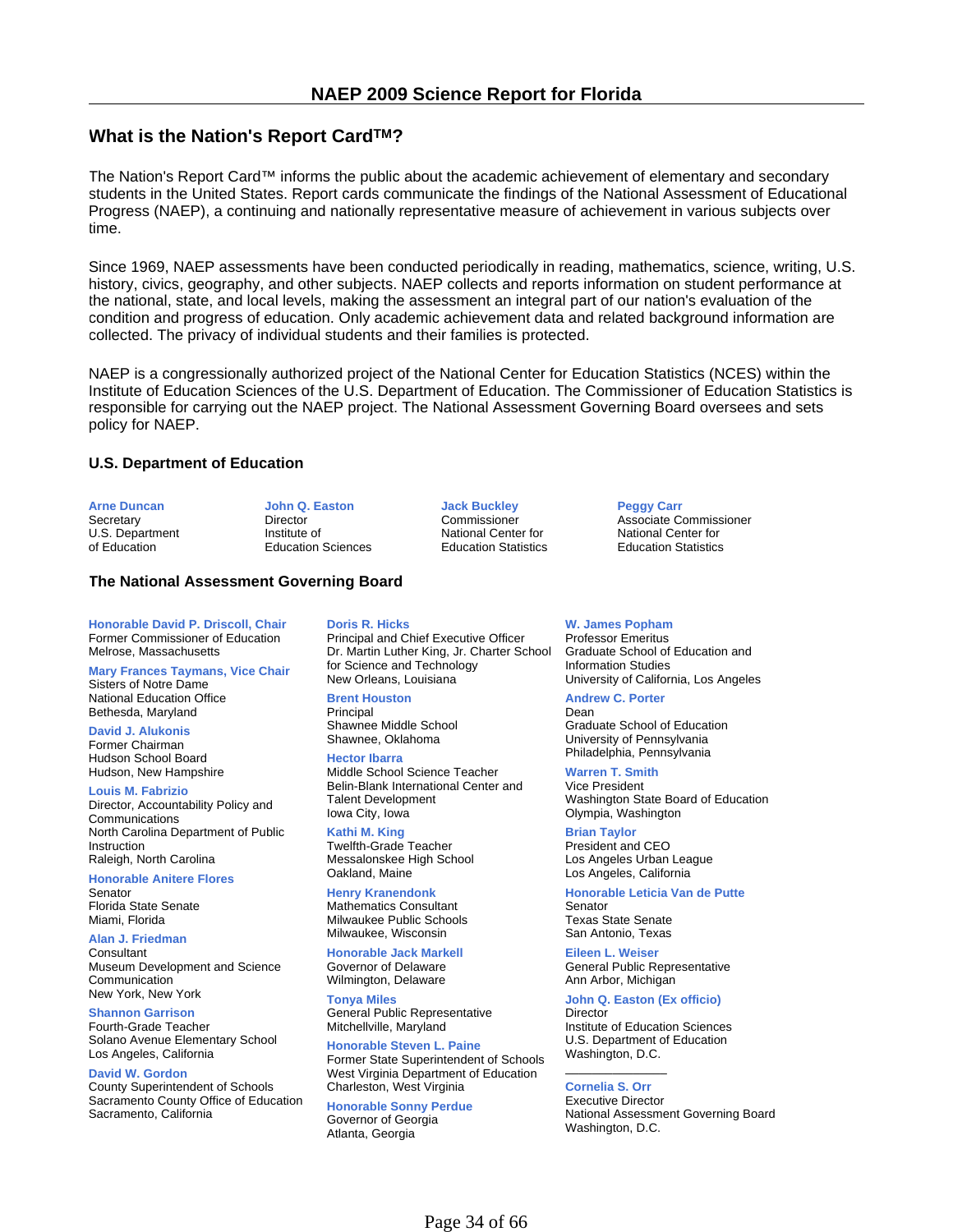**Susan Pimentel** Educational Consultant Hanover, New Hampshire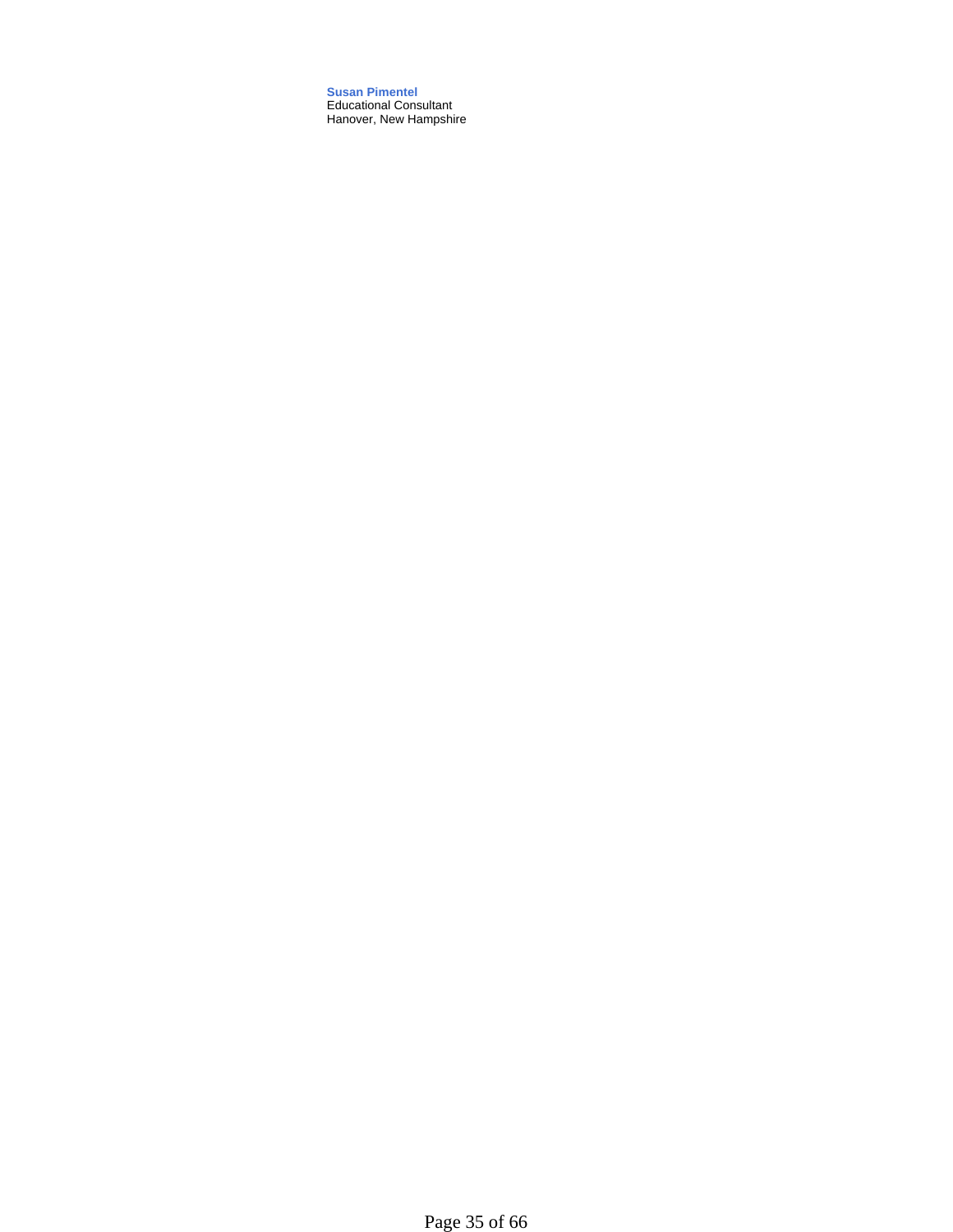# **Appendix A**

## **Technical Procedures for the NAEP 2009 Science Assessment**

This appendix provides an overview of some of the technical procedures for the NAEP 2009 science assessment. Information is included about the content of the assessment, school and student samples and participation, inclusion of students with disabilities and/or English language learners, analysis procedures, and interpretation of results. Additional technical information about NAEP assessments is available on the Web at http://www.nces.ed.gov/nationsreportcard/tdw/.

## **Development of the Science Framework**

The National Assessment Governing Board oversees the creation of the NAEP frameworks that describe the specific knowledge and skills that should be assessed in each subject. The frameworks also provide the theoretical basis for the assessment, direction for what types of items should be included, and how the items should be designed and scored. While the frameworks describe the general content and design of NAEP subject area assessments, the specifications provide the detailed information used by test developers for constructing the assessments and more detailed information in scoring. Both the *Science Framework for the 2009 National Assessment of Educational Progress* and *Science Assessment and Item Specifications for the 2009 National Assessment of Educational Progress* are available on the Governing Board's website at http://www.nagb.org/publications/frameworks.htm.

The 2009 NAEP science framework approved by the Governing Board replaces the framework used for the 1996, 2000, and 2005 science assessments. A variety of factors made it necessary to create a new framework to guide the assessment of science in 2009 and beyond: the publication of *National Standards* for science literacy, advances in both science and cognitive research, the growth in the prevailance of national and international science assessments, advances in innovative assessment approaches, and the need to advance the state of the art so that the widest possible range of students can be fairly assessed.

The development of the new science framework involved the critical input of hundreds of individuals across the country, including some of the nation's leading scientists, science educators, policymakers, and assessment experts. Under contract to the Governing Board, WestEd and the Council of Chief State School Officers (CCSSO) spent 18 months developing the framework; this process involved committees, regional hearings, and other public forums. The Governing Board also engaged an external review panel to evaluate the draft framework and convened a public hearing to receive additional input during the development process.

The frameworks for all main NAEP assessments are periodically updated or changed to reflect current curricula and standards. Whenever changes are made to a subject framework, every effort is made to maintain the trend lines that permit the reporting of changes in student achievement over time. If, however, the changes made to an assessment are such that the results are not comparable to earlier assessments, a new trend line is started. The assessment resulting from the 2009 framework will start a new NAEP science trend.

### **Framework Dimensions**

Since science consists of both knowing and doing, the design of the NAEP science assessment is guided by the framework's descriptions of the science content and practices to be assessed. Students are expected to have learned science content comprised of the facts, concepts, laws, principles, and theories that have been verified by the community of scientists, as well as understand how scientists gather, organize, and evaluate empirical evidence. Each question in the 2009 science assessment was classified based on two dimensions: *science content* and *science practices*. By considering these two dimensions for each question, the framework ensures that NAEP assesses an appropriate balance of content along with a variety of ways of doing science.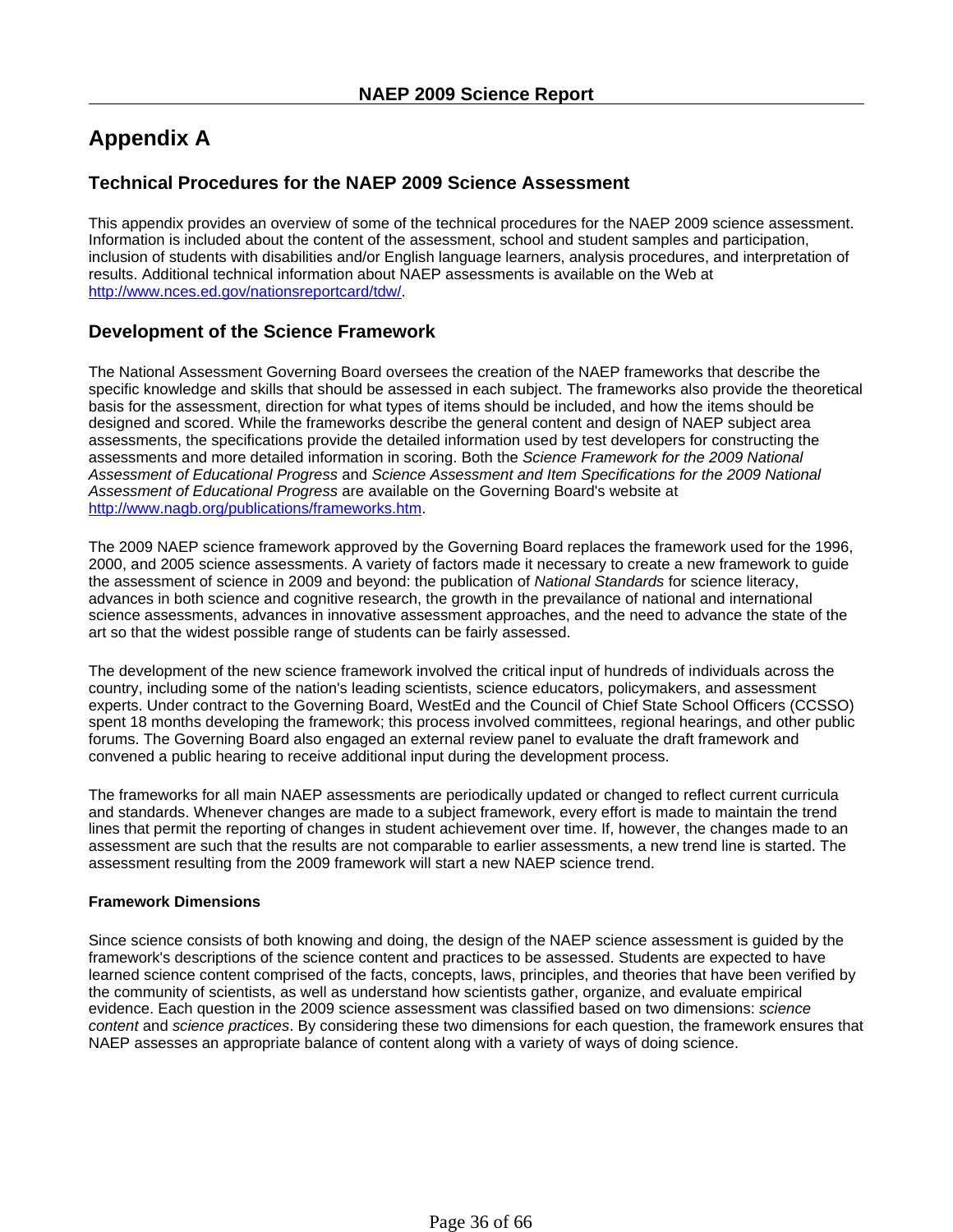### SCIENCE CONTENT

The 2009 framework organizes science content into three broad content areas reflecting the science curriculum students are generally exposed to across the K–12 curriculum, including physical science, life science, and Earth and space sciences.

- Physical science includes concepts related to properties and changes of matter, forms of energy, energy transfer and conservation, position and motion of objects, and forces affecting motion.
- Life science includes concepts related to organization and development, matter and energy transformations, interdependence, heredity and reproduction, and evolution and diversity.
- Earth and space sciences include concepts related to objects in the universe, the history of the Earth, properties of Earth materials, tectonics, energy in Earth systems, climate and weather, and biogeochemical cycles.

Because of differences in curricular emphasis, the proportion of assessment time devoted to each science practices area varies by grade. The distribution of items across the four science practices is as follows. At grade 4, assessment time is distributed approximately evenly among Physical Science, Life Science, and Earth and Space Sciences. At grade 8, there is a somewhat greater emphasis on Earth and Space Sciences. At grade 12, the balance shifts toward Physical Science and Life Science, with less emphasis on Earth and Space Sciences.

### SCIENCE PRACTICES

In addition to the science content, the framework assesses student understanding of how scientific knowledge is used by measuring what students are able to do with the science content. Four science practices describe how science knowledge is used—identifying science principles, using science principles, using scientific inquiry, and using technological design.

- Identifying science principles focuses on students' ability to recognize, recall, define, relate, and represent basic science principles in each of the three content areas.
- Using science principles focuses on the importance of science knowledge in making accurate predictions about and explaining observations of the natural world.
- Using scientific inquiry focuses on designing, critiquing, and evaluating scientific investigations; identifying patterns in data; and using empirical evidence to validate or criticize conclusions.
- Using technological design focuses on the systematic process of applying science knowledge and skills to propose or critique solutions to real world problems, identify trade-offs, and anticipate effects of technological design decisions.

The distribution of items across the four science practices is as follows: Identifying Science Principles and Using Science Principles (combined), 60 percent; Using Scientific Inquiry, 30 percent; and Using Technological Design, 10 percent. From grade 4 to grade 8 to grade 12, the emphasis on Using Science Principles increases and the emphasis on Identifying Science Principles decreases.

#### **Table A-1. Percentage distribution of target and actual assessment time in NAEP science, by field of science and grade: 2009**

|          | Physical science |                 | Life science |         | Earth and space sciences |        |
|----------|------------------|-----------------|--------------|---------|--------------------------|--------|
| Grade    | Гarget           | Actual          | Target       | Actuall | Target                   | Actual |
| Grade 4  | 33               | 33              | ົ<br>33      | 34      | 33                       | 33     |
| Grade 8  | 30               | 26              | 30           | 33      | 40                       | 41     |
| Grade 12 | 38               | 38 <sup>l</sup> | 38           | 36      | 25                       | 26     |

NOTE: Detail may not sum to totals because of rounding.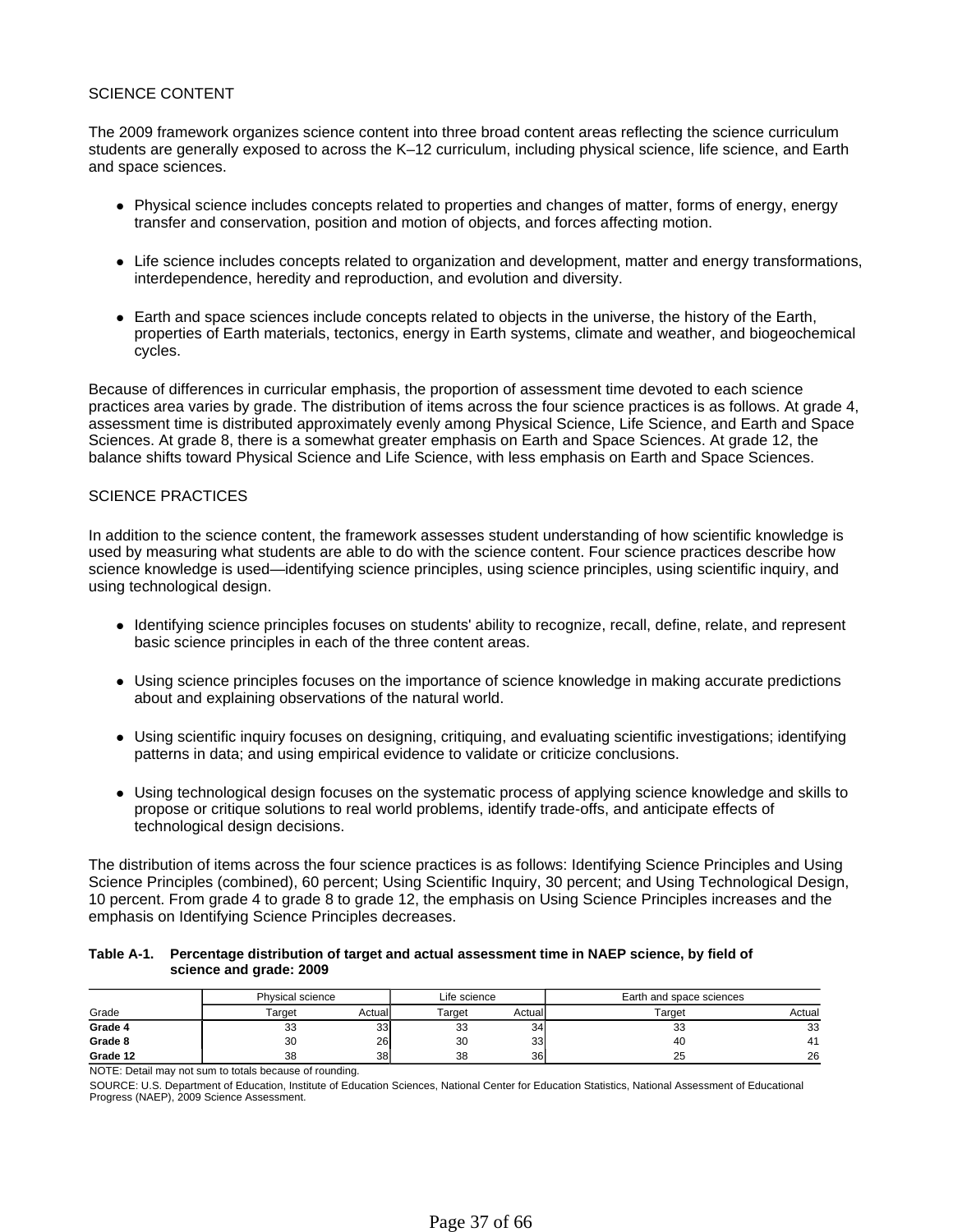# **Content of the 2009 Science Assessment**

Each NAEP assessment contains two major components: subject-specific cognitive items that measure the achievement of students in an academic subject; and background items that collect information from students, teachers, and school administrators about variables that are related to student achievement. Both the cognitive and background items are developed through a process that includes reviews by external advisory groups and field testing. Results from the cognitive items provide information about what students know and can do in a subject area. Information from the background items gives context to NAEP results and allows researchers to track factors associated with academic achievement.

The 2009 science assessment was made up of 143 cognitive questions at fourth grade, 162 questions at eighth grade, and 179 questions at twelfth grade. Students spent about one-half of the assessment time responding to multiple-choice questions and one-half responding to two types of constructed-response questions. Short constructed-response questions required students to write a concise explanation for a given situation or result, illustrate with a brief example, or describe a quantitative relationship in response to the question provided. Extended constructed-response questions were generally multidimensional and required students to solve a problem by applying and integrating science concepts and required that students analyze a science situation and explain a concept. Table A-2 shows the number of cognitive items administered in 2009 by item format at each grade level.

#### **Table A-2 . Number of NAEP science questions at grades 4, 8, and 12, by question type: 2009**

| Question type                 | Grade 4 | Grade 8 | Grade 12 |
|-------------------------------|---------|---------|----------|
| <b>Total</b>                  | 143     | 162     | 179      |
| Multiple-choice               | 97      | 104     | 120      |
| Short constructed-response    | 39      | 36      | 44       |
| Extended constructed-response |         | 22      | 15       |

SOURCE: U.S. Department of Education, Institute of Education Sciences, National Center for Education Statistics, National Assessment of Educational Progress (NAEP), 2009 Science Assessment.

**Cognitive Blocks:** The assessment design allowed for broad coverage at each grade of the three science content areas and four science practices, while minimizing the time burden for any one student. This was accomplished through the use of matrix sampling of items in which each student was required to take only a small portion of the entire pool of assessment questions.

The science item pool for each grade was divided up into subsets or "blocks." In 2009, there were a total of 9 cognitive blocks at fourth grade, 10 blocks at eighth grade, and 11 blocks at twelfth grade. Each science assessment booklet contained two separately timed 25-minute blocks. Each block contained between 14 and 18 questions, depending on the balance between multiple-choice and constructed-response questions.

The procedure used to create booklets ensured that each block was paired with every other block. In addition, the procedure controlled for possible block-position effects across the set of booklets by balancing the order of the blocks within booklets. The booklets were cycled through in such a way that each booklet was used approximately an equal number of times across the entire assessment, while no more than a few students in any given assessment session received the same booklet.

**Sample released questions at all three grade levels can be viewed at the NAEP website at http://nces.ed.gov/nationsreportcard/itmrls/. Items may be sorted by difficulty and question type.**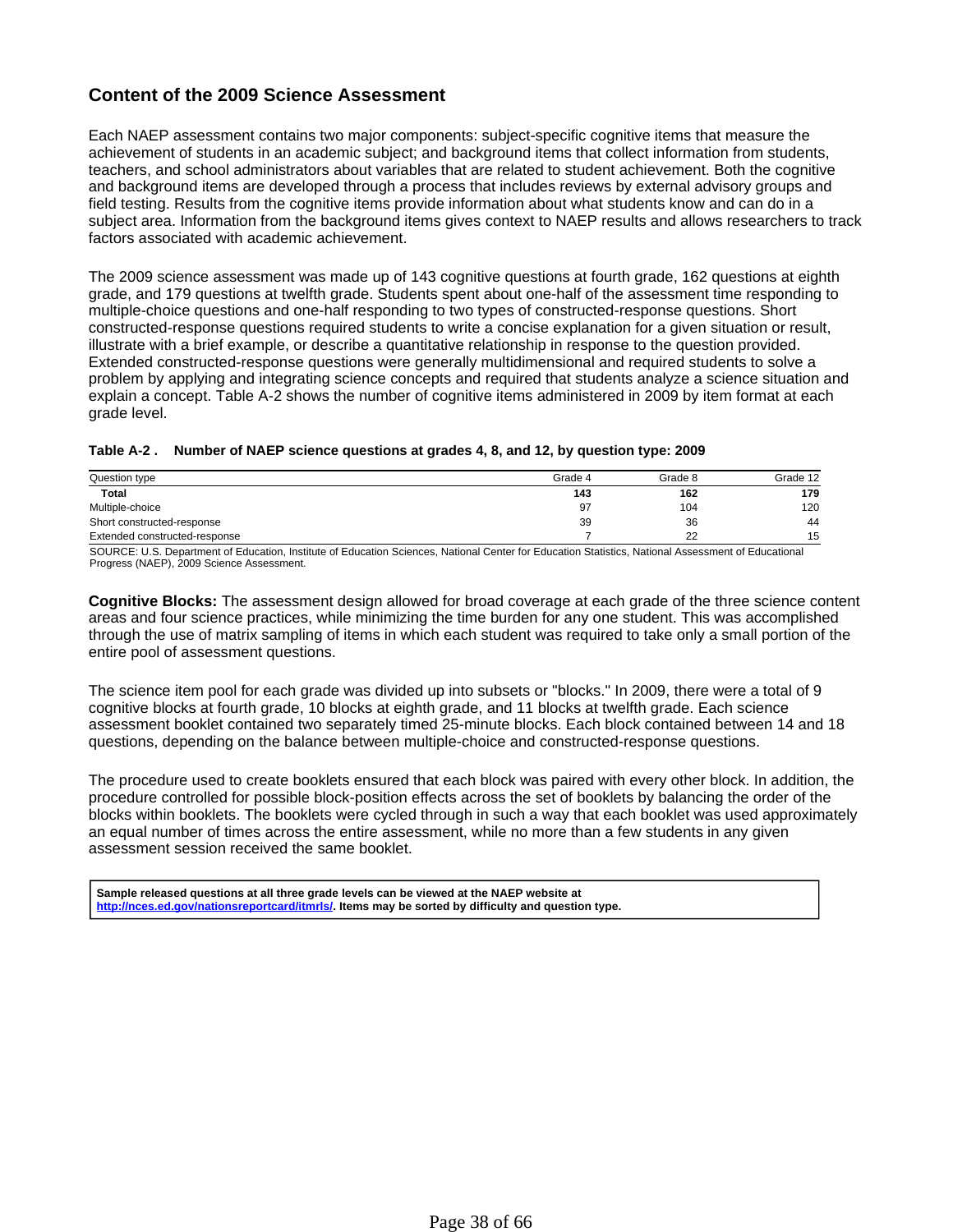# **NAEP Samples**

NAEP assesses representative samples of students rather than the entire population of students. The sample selection process utilizes a probability sample design in which each school and each student has a known probability of being selected (the probabilities are proportionate to the estimated number of students in the grade of an assessed school). Samples are selected according to a multistage design, with students drawn from within sampled public and private schools nationwide.

The 2005-06 Common Core of Data (CCD) file, a comprehensive list of operating public schools in each jurisdiction that is compiled each school year by the National Center for Education Statistics, served as the sampling frame for the selection of public schools in each state/jurisdiction. The sample of students in districts participating in the Trial Urban District Assessment (TUDA) represents an augmentation of the sample of students selected as part of the state samples. All students at more local geographic sampling levels also make up part of the broader samples. For example, the TUDA samples are included as part of the corresponding state samples, and the state samples are included as part of the national sample.

The 2005-06 Private School Survey (PSS), a mail survey of all U.S. private schools carried out biennially by the Census Bureau under contract to NCES, served as the sampling frame for private schools. While state and district results are based on samples of public schools only, the national results are based on the combined samples of public and private schools. Although information about the combined public and private school national samples is provided here for context, performance results in the State Report Generator and the District Report Generator are for public school students only.

Table A-3 shows the target populations and sample sizes in 2009 for the nation and participating states and jurisdictions at grades 4 and 8. Table A-4 shows the same information for participating urban districts for grades 4 and 8. Note that a total of 5 states/jurisdictions did not participate in the state level 2009 NAEP science assessment at both grades 4 and 8. For those 5 states/jurisdictions, a sample of 300–400 students was selected per state to ensure that these states are sufficiently represented in the national science sample.

Because each school that participated in the assessment, and each student assessed, represents only a portion of the larger population of interest, the results are weighted to make appropriate inferences between the student samples and the respective populations from which they are drawn. Sampling weights are adjusted for the disproportionate representation of some groups in the selected sample. This includes oversampling of schools with high concentrations of students from certain racial/ethnic groups and the lower sampling rates of students who attend very small schools.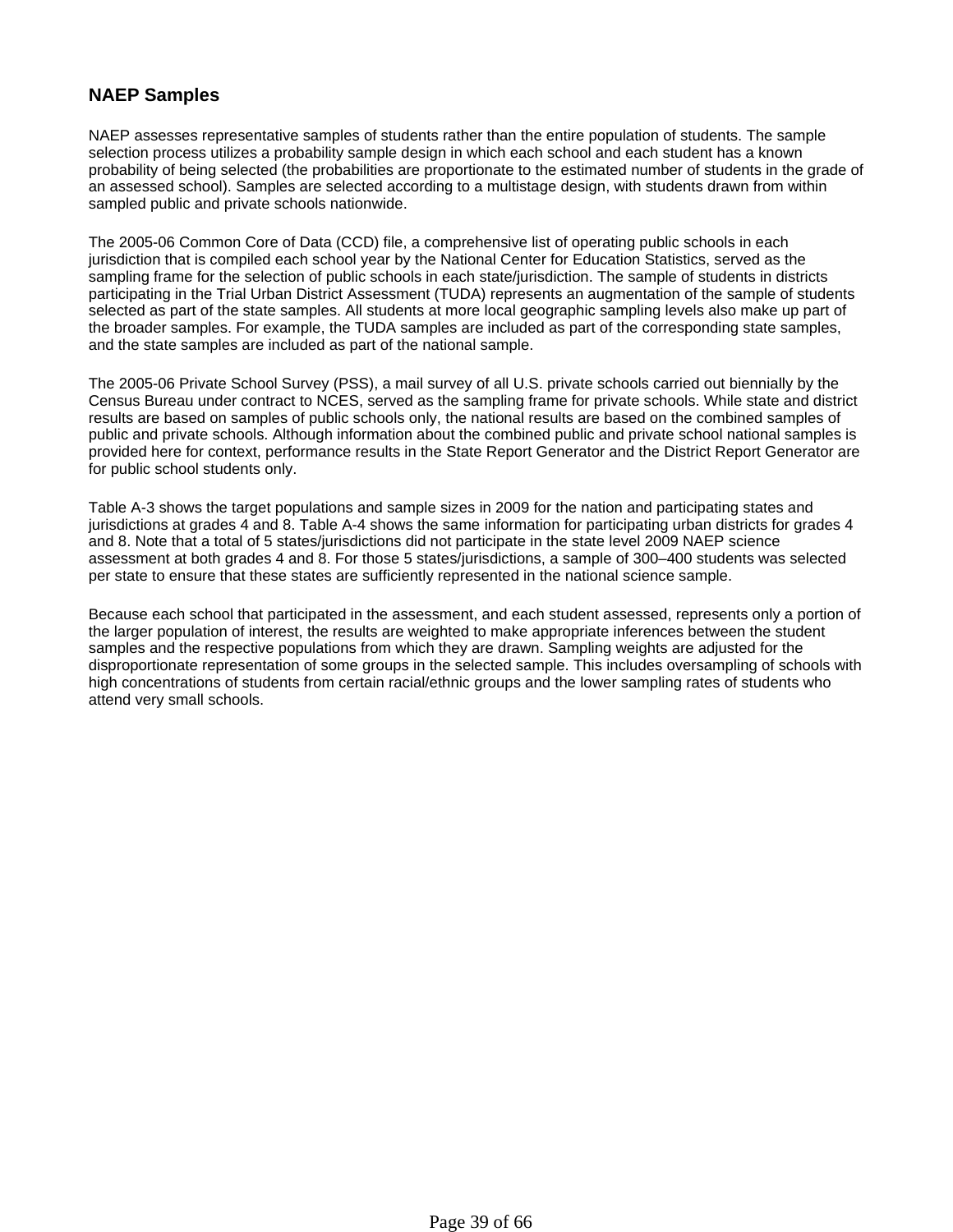|                      |             | Grade 4                  | Grade 8     |                          |  |
|----------------------|-------------|--------------------------|-------------|--------------------------|--|
| State/jurisdiction   | Sample size | <b>Target population</b> | Sample size | <b>Target population</b> |  |
| <b>Nation</b>        | 160,000     | 3,824,000                | 154,700     | 3,843,000                |  |
| Public               | 155,000     | 3,485,000                | 149,900     | 3,504,000                |  |
| Private              | 2,800       | 330,000                  | 3,100       | 331,000                  |  |
| Alabama              | 2,700       | 56,000                   | 2,700       | 53,000                   |  |
| Alaska               |             |                          |             |                          |  |
| Arizona              | 3,100       | 78,000                   | 2,900       | 73,000                   |  |
| Arkansas             | 2,900       | 37,000                   | 2,700       | 33,000                   |  |
| California           | 7,600       | 444,000                  | 7,400       | 469,000                  |  |
| Colorado             | 2,800       | 55,000                   | 2,800       | 54,000                   |  |
| Connecticut          | 2,800       | 41,000                   | 2,800       | 42,000                   |  |
| Delaware             | 2,800       | 9,000                    | 2,800       | 9,000                    |  |
| Florida              | 4,800       | 186,000                  | 4,500       | 180,000                  |  |
| Georgia              | 4,100       | 117,000                  | 3,600       | 109,000                  |  |
| Hawaii               | 2,800       | 13,000                   | 2,900       | 12,000                   |  |
| Idaho                | 3,100       | 21,000                   | 3,000       | 20,000                   |  |
| Illinois             | 4,300       | 146,000                  | 4,200       | 154,000                  |  |
| Indiana              | 2,800       | 76,000                   | 2,800       | 77,000                   |  |
| lowa                 | 2,900       | 34,000                   | 2,700       | 33,000                   |  |
| Kansas               |             |                          |             |                          |  |
| Kentucky             | 3,900       | 48,000                   | 3,800       | 47,000                   |  |
| Louisiana            | 2,900       | 53,000                   | 2,600       | 45,000                   |  |
| Maine                | 2,700       | 13,000                   | 2,700       | 14,000                   |  |
| Maryland             | 3,600       | 56,000                   | 3,500       | 58,000                   |  |
| Massachusetts        | 3,900       | 71,000                   | 3,800       | 72,000                   |  |
| Michigan             | 3,500       | 117,000                  | 3,500       | 117,000                  |  |
| Minnesota            | 3,400       | 62,000                   | 3,000       | 60,000                   |  |
| Mississippi          | 2,800       | 39,000                   | 2,900       | 37,000                   |  |
| Missouri             | 2,800       | 63,000                   | 2,800       | 64,000                   |  |
| Montana              | 2,700       | 10,000                   | 2,700       | 11,000                   |  |
| Nebraska             |             |                          |             |                          |  |
| Nevada               | 3,100       | 32,000                   | 2,900       | 32,000                   |  |
| New Hampshire        | 2,700       | 15,000                   | 2,600       | 15,000                   |  |
| New Jersey           | 2,900       | 102,000                  | 2,800       | 100,000                  |  |
| New Mexico           | 2,900       | 25,000                   | 2,600       | 23,000                   |  |
| New York             | 4,100       | 194,000                  | 3,900       | 198,000                  |  |
| North Carolina       | 4,600       | 105,000                  | 4,500       | 112,000                  |  |
| North Dakota         | 2,100       | 7,000                    | 2,300       | 7,000                    |  |
| Ohio                 | 3,600       | 126,000                  | 3,700       | 129,000                  |  |
| Oklahoma             | 2,900       | 46,000                   | 2,800       | 44,000                   |  |
| Oregon               | 2,900       | 39,000                   | 2,900       | 42,000                   |  |
| Pennsylvania         | 3,700       | 121,000                  | 3,700       | 127,000                  |  |
| Rhode Island         | 2,500       | 10,000                   | 2,800       | 11,000                   |  |
| South Carolina       | 3,000       | 53,000                   | 2,900       | 50,000                   |  |
| South Dakota         | 2,800       | 9,000                    | 2,900       | 9,000                    |  |
| Tennessee            | 3,000       | 75,000                   | 3,000       | 75,000                   |  |
| Texas                | 6,500       | 318,000                  | 6,200       | 322,000                  |  |
| Utah                 | 3,400       | 42,000                   | 3,000       | 38,000                   |  |
| Vermont              |             |                          |             |                          |  |
| Virginia             | 3,000       | 86,000                   | 2,900       | 90,000                   |  |
| Washington           | 3,200       | 75,000                   | 2,900       | 75,000                   |  |
| West Virginia        | 2,800       | 20,000                   | 3,000       | 23,000                   |  |
| Wisconsin            | 3,900       | 59,000                   | 3,600       | 61,000                   |  |
| Wyoming              | 2,000       | 7,000                    | 1,900       | 6,000                    |  |
| Other jurisdictions  |             |                          |             |                          |  |
| BIE <sup>1</sup>     | 100         | 3,000                    | 100         | 2,000                    |  |
| District of Columbia |             |                          |             |                          |  |
| DoDEA <sup>2</sup>   | 2,100       | 7,000                    | 1,600       | 5,000                    |  |

#### **Table A-3. Student sample sizes and target populations in NAEP science at grades 4 and 8, by state/jurisdiction: 2009**

— Not available. The jurisdiction did not participate.

<sup>1</sup> Bureau of Indian Education.

<sup>2</sup> Department of Defense Education Activity (overseas and domestic schools).

NOTE: The sample size is rounded to the nearest hundred. The target population is rounded to the nearest thousand. Data for BIE and DoDEA schools<br>are counted in the overall nation total, but not in the nation (public) tota states, in nation (public). Detail may not sum to totals because of rounding.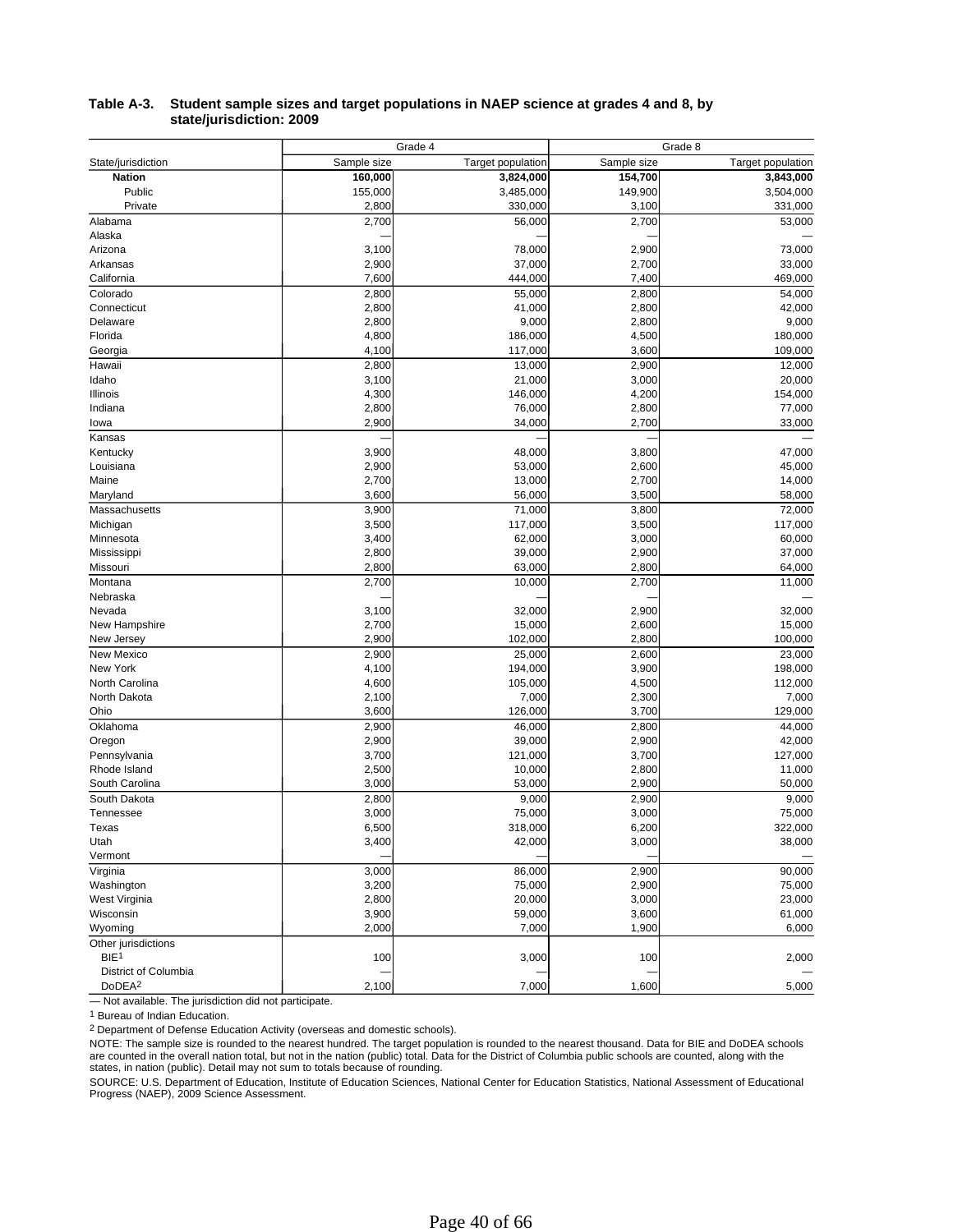#### **Table A-4. Student sample sizes and target populations for Trial Urban District Assessment (TUDA) in science at grades 4 and 8, by urban district: 2009**

|                       | Grade 4     |                   | Grade 8     |                   |  |
|-----------------------|-------------|-------------------|-------------|-------------------|--|
| District              | Sample size | Target population | Sample size | Target population |  |
| Atlanta               | <b>TBA</b>  | TBA               | <b>TBA</b>  | <b>TBA</b>        |  |
| Austin                | TBA         | <b>TBA</b>        | <b>TBA</b>  | <b>TBA</b>        |  |
| <b>Baltimore City</b> | ТВА         | <b>TBA</b>        | <b>TBA</b>  | <b>TBA</b>        |  |
| <b>Boston</b>         | ТВА         | TBA               | TBA         | TBA               |  |
| Charlotte             | TBA         | TBA               | <b>TBA</b>  | <b>TBA</b>        |  |
| Chicago               | TBA         | <b>TBA</b>        | TBA         | TBA               |  |
| Cleveland             | TBA         | <b>TBA</b>        | <b>TBA</b>  | TBA               |  |
| Detroit               | TBA         | <b>TBA</b>        | TBA         | TBA               |  |
| Fresno                | TBA         | <b>TBA</b>        | <b>TBA</b>  | TBA               |  |
| Houston               | TBA         | <b>TBA</b>        | <b>TBA</b>  | TBA               |  |
| Jefferson County (KY) | ТВА         | <b>TBA</b>        | TBA         | <b>TBA</b>        |  |
| Los Angeles           | TBA         | <b>TBA</b>        | TBA         | TBA               |  |
| Miami-Dade            | TBA         | TBA               | <b>TBA</b>  | <b>TBA</b>        |  |
| Milwaukee             | TBA         | <b>TBA</b>        | TBA         | <b>TBA</b>        |  |
| New York City         | TBA         | <b>TBA</b>        | TBA         | <b>TBA</b>        |  |
| Philadelphia          | ТВА         | <b>TBA</b>        | TBA         | TBA               |  |
| San Diego             | TBA         | <b>TBA</b>        | TBA         | <b>TBA</b>        |  |

NOTE: The sample size is rounded to the nearest hundred. The target population is rounded to the nearest thousand.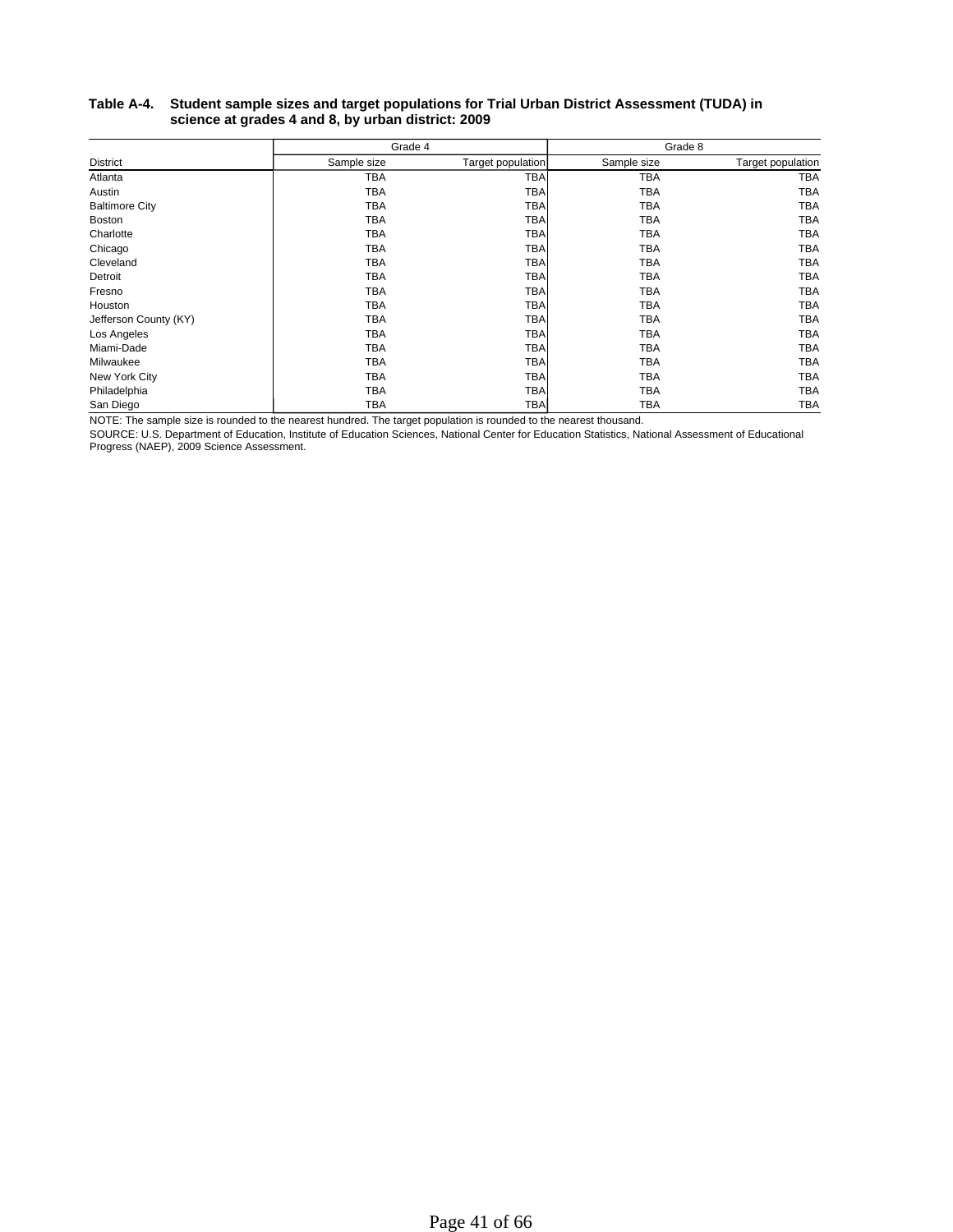# **School and Student Participation**

### **National Participation**

To ensure unbiased samples, the National Assessment Governing Board policy on reporting requires that participation rates for original school samples be 70 percent or higher, for public and private schools respectively, to report national results separately for public and private schools. In instances where the original school participation rate falls below 85 percent, NCES statistical standards require that a nonresponse bias analysis be conducted to determine if the responding school sample is not representative of the population, thereby introducing the potential for nonresponse bias. The decision whether or not to report the results in a case where the response rate falls between 70 and 85 percent depends upon the results of this nonresponse bias analysis.

National school and student participation rates for the 2009 science assessment are presented in table A-5. Student-weighted school participation rates were 97 percent for grade 4 (100 percent for public schools and 73 percent for private schools), 97 percent for grade 8 (100 percent for public schools and 72 percent for private schools), and 83 percent for grade 12 (86 percent for public schools and 52 percent for private schools). Weighted student participation rates were 95 percent for grade 4 (95 percent for public schools and 96 percent for private schools), 93 percent for grade 8 (92 percent for public schools and 95 percent for private schools), and 80 percent for grade 12 (79 percent for public schools and 88 percent for private schools).

|                             |                                | Student participation         |                                |                               |                                                          |                                 |                                   |
|-----------------------------|--------------------------------|-------------------------------|--------------------------------|-------------------------------|----------------------------------------------------------|---------------------------------|-----------------------------------|
|                             | Student-weighted               |                               | School-weighted                |                               |                                                          |                                 |                                   |
| Grade and type<br>of school | Percent before<br>substitution | Percent after<br>substitution | Percent before<br>substitution | Percent after<br>substitution | Number of schools<br>participating after<br>substitution | Student-<br>weighted<br>percent | Number of<br>students<br>assessed |
| Grade 4                     |                                |                               |                                |                               |                                                          |                                 |                                   |
| <b>Nation</b>               | 97                             | 98                            | 91                             | 95                            | 9,330                                                    | 95                              | 156,500                           |
| Public                      | 100                            | 100                           | 100                            | 100                           | 8,780                                                    | 95                              | 151,500                           |
| Private                     | 73                             | 85                            | 68                             | 80                            | 370l                                                     | 96                              | 2,800                             |
| Grade 8                     |                                |                               |                                |                               |                                                          |                                 |                                   |
| <b>Nation</b>               | 97                             | 98                            | 87                             | 92                            | 6,920                                                    | 93                              | 151,100                           |
| Public                      | 100                            | 100                           | 100                            | 100                           | 6,440                                                    | 92                              | 146,300                           |
| Private                     | 72                             | 83                            | 68                             | 80                            | 360                                                      | 95                              | 3,100                             |
| Grade 12                    |                                |                               |                                |                               |                                                          |                                 |                                   |
| <b>Nation</b>               | 83                             | 87                            | 79                             | 84                            | 1,410                                                    | 80                              | 11,100                            |
| Public                      | 86                             | 90                            | 87                             | 90                            | 1,260                                                    | 79                              | 9,900                             |
| Private                     | 52                             | 66                            | 57                             | 69                            | 160                                                      | 88                              | 1,200                             |

| Table A-5. National school and student participation rates in NAEP science, by grade and type of school: |
|----------------------------------------------------------------------------------------------------------|
| 2009                                                                                                     |

NOTE: The national totals for schools include Department of Defense Education Activity (overseas and domestic schools) and Bureau of Indian Education schools, which are not included in either the public or private totals. The national totals for students include students in these schools. Columns of percentages have different denominators. The number of schools is rounded to the nearest ten. The number of students is rounded to the nearest hundred.

SOURCE: U.S. Department of Education, Institute of Education Sciences, National Center for Education Statistics, National Assessment of Educational Progress (NAEP), 2009 Science Assessment.

The student-weighted school participation rates are calculated based on school sampling weights and gradespecific school enrollment figures. The denominator of the rate is the weighted total number of students represented by the initially selected schools that had eligible students enrolled. This includes both participating and nonparticipating schools. The numerator is the weighted total number of students represented by participating schools. This is calculated in two distinct ways: first, with participating schools defined as only the initially selected schools that participated in the assessment (which gives rise to the rate before substitution), and second, with all of the participating schools after substitution (giving the rate after substitution). On the other hand, the schoolweighted school participation rates are calculated based only on the school sampling weights. They show the weighted total number of schools (either before or after substitution) divided by the weighted total number of schools in the initially selected sample.

### **State and District Participation**

Standards established by the Governing Board require that student-weighted school participation rates for the state and district samples need to be at least 85 percent for results to be reported. In 2009, all 47 states and jurisdictions and all 17 urban districts participating in the science assessment at grades 4 and 8 met this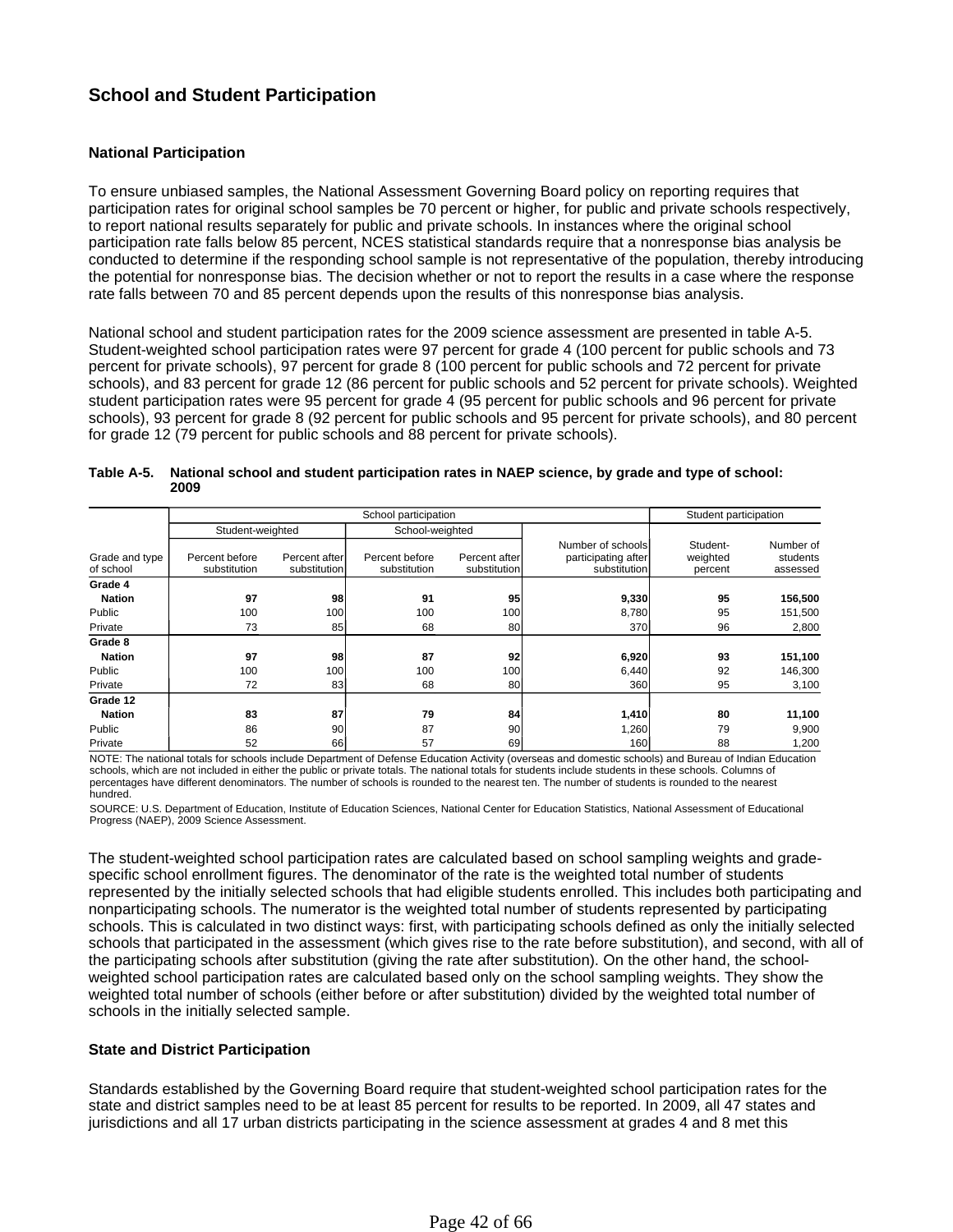participation rate requirement (tables A-6 through A-8). Note that no school substitution was used for the state and district samples at grades 4 and 8.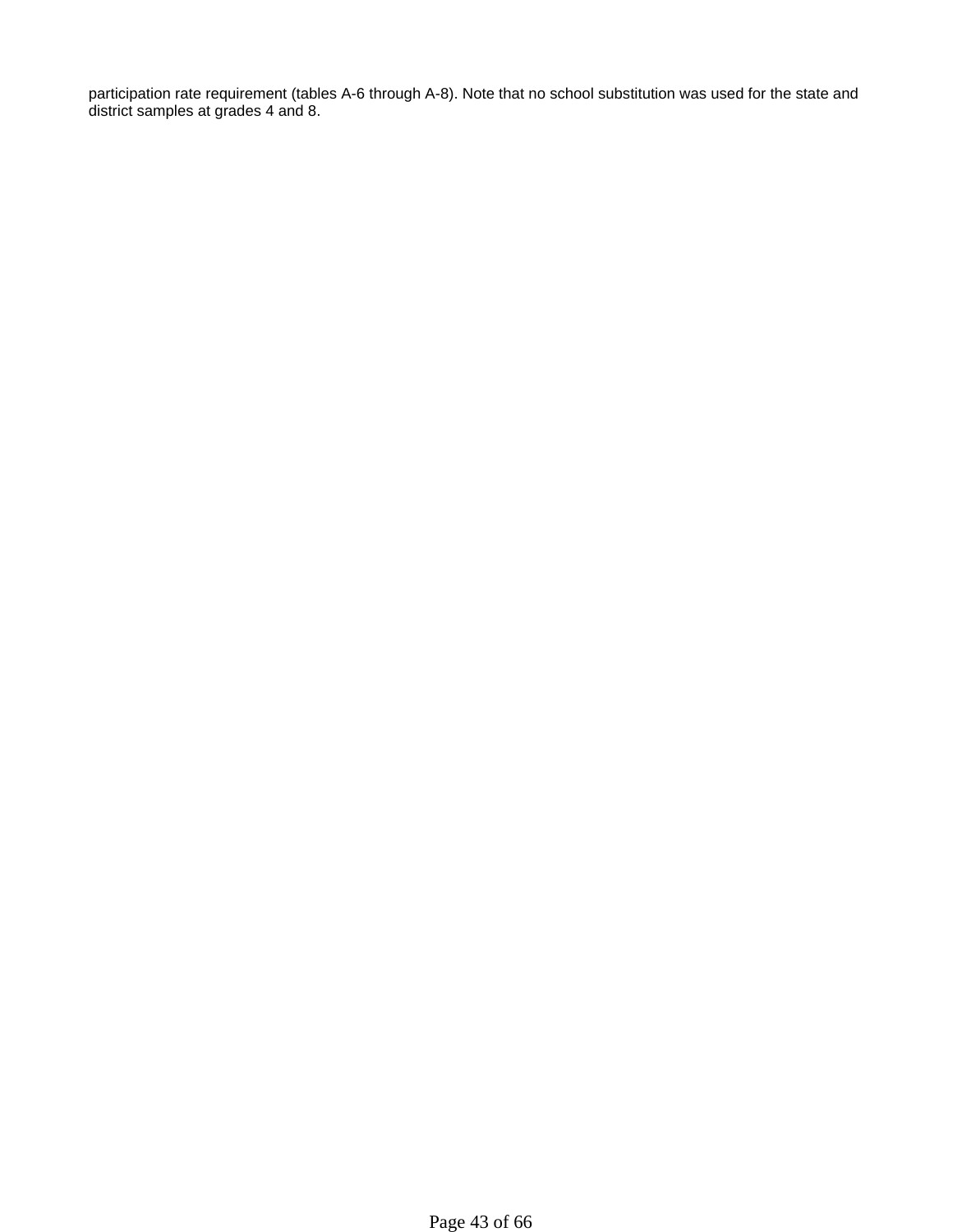|                      |                          | School participation | Student participation |                  |                          |
|----------------------|--------------------------|----------------------|-----------------------|------------------|--------------------------|
|                      | Student-weighted         | School-weighted      | Number of schools     | Student-weighted | Number of students       |
| State/jurisdiction   | percent                  | percent              | participating         | percent          | assessed                 |
| Nation (public)      | 100                      | 100                  | 8,780                 | 95               | 151,500                  |
| Alabama              | 100                      | 100                  | 130                   | 95               | 2,700                    |
| Alaska               | $\overline{\phantom{0}}$ |                      |                       | —                |                          |
| Arizona              | 100                      | 100                  | 140                   | 96               | 3,100                    |
| Arkansas             | 100                      | 100                  | 140                   | 95               | 2,800                    |
| California           | 100                      | 100                  | 310                   | 95               | 7,400                    |
| Colorado             | 100                      | 100                  | 150                   | 95               | 2,700                    |
| Connecticut          | 100                      | 100                  | 130                   | 94               | 2,700                    |
| Delaware             | 100                      | 100                  | 100                   | 94               | 2,800                    |
| Florida              | 100                      | 100                  | 180                   | 94               | 4,700                    |
| Georgia              | 100                      | 100                  | 170                   | 96               | 4,000                    |
| Hawaii               | 100                      | 100                  | 140                   | 95               | 2,800                    |
| Idaho                | 100                      | 100                  | 160                   | 95               | 3,000                    |
| Illinois             | 100                      | 100                  | 220                   | 95               | 4,100                    |
| Indiana              | 100                      | 100                  | 140                   | 94               | 2,700                    |
| lowa                 | 100                      | 100                  | 180                   | 95               | 2,800                    |
| Kansas               | $\overline{\phantom{a}}$ |                      |                       | ÷,               |                          |
| Kentucky             | 100                      | 100                  | 190                   | 95               | 3,800                    |
| Louisiana            | 100                      | 100                  | 150                   | 94               | 2,900                    |
| Maine                | 100                      | 100                  | 200                   | 93               | 2,600                    |
| Maryland             | 99                       | 99                   | 200                   | 95               | 3,500                    |
| Massachusetts        | 97                       | 99                   | 210                   | 94               | 3,700                    |
| Michigan             | 100                      | 100                  | 190                   | 94               | 3,400                    |
| Minnesota            | 100                      | 99                   | 170                   | 95               | 3,300                    |
| Mississippi          | 100                      | 100                  | 130                   | 95               | 2,800                    |
| Missouri             | 100                      | 100                  | 160                   | 96               | 2,700                    |
| Montana              | 100                      | 98                   | 240                   | 94               | 2,700                    |
| Nebraska             |                          |                      |                       |                  |                          |
| Nevada               | 100                      | 100                  | 130                   | 95               | 3,000                    |
| New Hampshire        | 99                       | 99                   | 160                   | 93               | 2,700                    |
| New Jersey           | 100                      | 100                  | 140                   | 93               | 2,800                    |
| New Mexico           | 100                      | 100                  | 160                   | 94               | 2,800                    |
| New York             | 100                      | 100                  | 180                   | 93               | 4,000                    |
| North Carolina       | 100                      | 100                  | 190                   | 95               | 4,500                    |
| North Dakota         | 100                      | 100                  | 240                   | 96               | 2,000                    |
| Ohio                 | 100                      | 100                  | 210                   | 94               | 3,500                    |
| Oklahoma             | 100                      | 100                  | 180                   | 96               | 2,800                    |
| Oregon               | 100                      | 100                  | 180                   | 94               | 2,900                    |
| Pennsylvania         | 100                      | 100                  | 190                   | 94               | 3,600                    |
| Rhode Island         | 100                      | 100                  | 150                   | 95               | 2,500                    |
| South Carolina       | 100                      | 100                  | 130                   | 95               | 2,900                    |
| South Dakota         | 100                      | 100                  | 290                   | 96               | 2,700                    |
| Tennessee            | 100                      | 100                  | 140                   | 94               | 2,900                    |
| Texas                | 100                      | 100                  | 270                   | 95               | 6,300                    |
| Utah                 | 100                      | 100                  | 150                   | 94               | 3,300                    |
| Vermont              |                          |                      |                       |                  | $\overline{\phantom{0}}$ |
| Virginia             | 100                      | 100                  | 130                   | 95               | 2,900                    |
| Washington           | 100                      | 100                  | 160                   | 94               | 3,100                    |
| West Virginia        | 100                      | 100                  | 200                   | 94               | 2,800                    |
| Wisconsin            | 99                       | 99                   | 240                   | 96               | 3,800                    |
| Wyoming              | 100                      | 100                  | 160                   | 95               | 2,000                    |
| Other jurisdictions  |                          |                      |                       |                  |                          |
| District of Columbia |                          |                      |                       |                  |                          |
| DoDEA <sup>1</sup>   | 99                       | 98                   | 110                   | 93               | 2,100                    |

#### **Table A-6. Public school and student participation rates in NAEP science at grade 4, by state/jurisdiction: 2009**

— Not available. The jurisdiction did not participate.

<sup>1</sup> Department of Defense Education Activity (overseas and domestic schools).

NOTE: The number of schools is rounded to the nearest ten. The number of students is rounded to the nearest hundred. The school participation rates are student-weighted percentages before substitution. Columns of percentages have different denominators. Detail may not sum to totals because of rounding.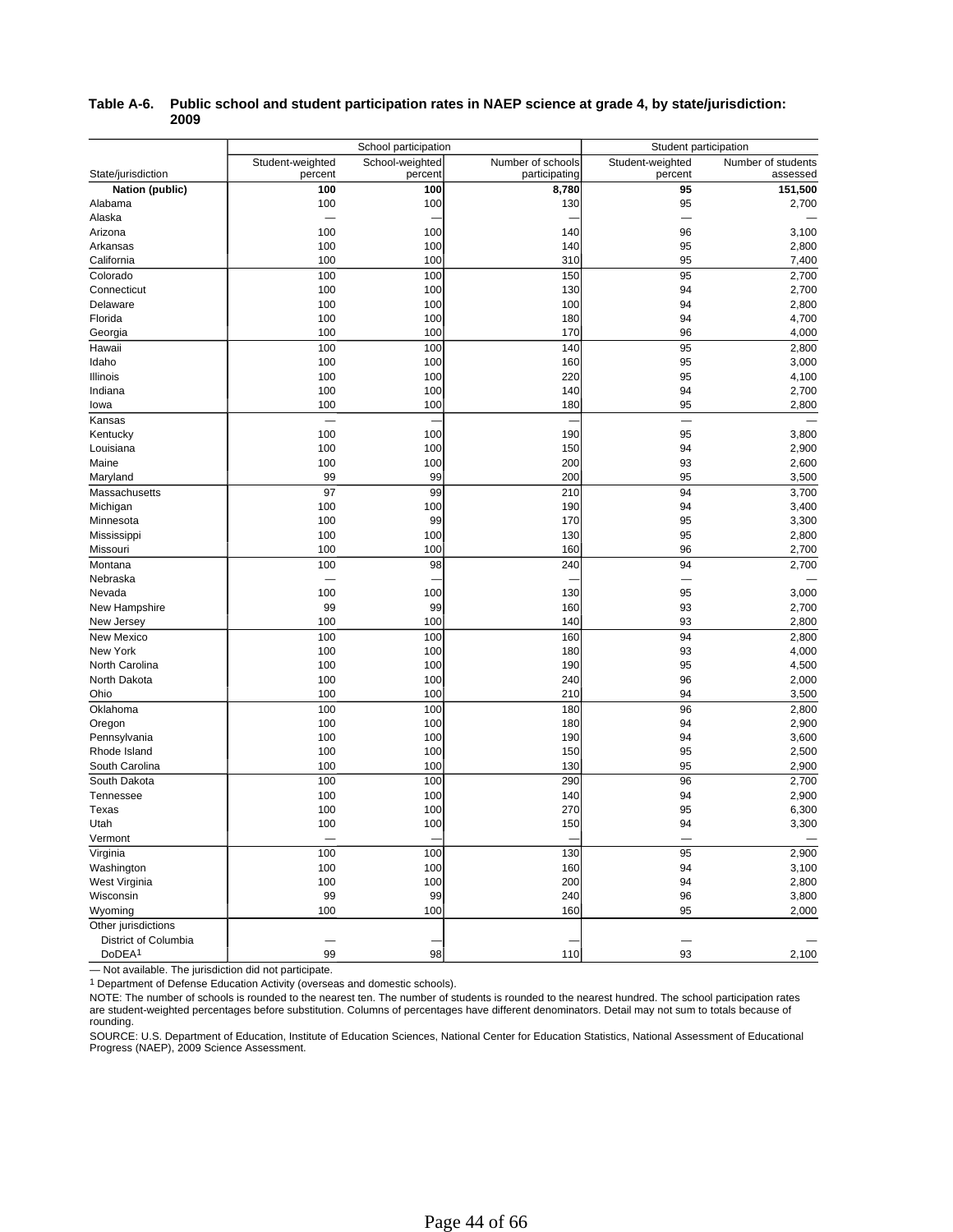|                      | School participation |                 |                   | Student participation    |                    |  |
|----------------------|----------------------|-----------------|-------------------|--------------------------|--------------------|--|
|                      | Student-weighted     | School-weighted | Number of schools | Student-weighted         | Number of students |  |
| State/jurisdiction   | percent              | percent         | participating     | percent                  | assessed           |  |
| Nation (public)      | 100                  | 100             | 6,440             | 92                       | 146,300            |  |
| Alabama              | 100                  | 100             | 110               | 93                       | 2,700              |  |
| Alaska               |                      |                 |                   | $\overline{\phantom{0}}$ |                    |  |
| Arizona              | 100                  | 100             | 130               | 93                       | 2,900              |  |
| Arkansas             | 100                  | 100             | 120               | 93                       | 2,600              |  |
| California           | 100                  | 100             | 230               | 93                       | 7,200              |  |
| Colorado             | 100                  | 100             | 120               | 92                       | 2,800              |  |
| Connecticut          | 100                  | 100             | 110               | 91                       | 2,800              |  |
| Delaware             | 100                  | 100             | 50                | 91                       | 2,800              |  |
| Florida              | 100                  | 100             | 160               | 91                       | 4,300              |  |
| Georgia              | 100                  | 100             | 120               | 94                       | 3,500              |  |
| Hawaii               | 100                  | 100             | 70                | 91                       | 2,800              |  |
| Idaho                | 100                  | 100             | 110               | 94                       | 2,900              |  |
| Illinois             | 100                  | 100             | 200               | 94                       | 4,200              |  |
| Indiana              | 100                  | 100             | 110               | 93                       | 2,700              |  |
| lowa                 | 100                  | 100             | 130               | 93                       | 2,700              |  |
| Kansas               |                      |                 |                   | $\overline{\phantom{0}}$ |                    |  |
| Kentucky             | 100                  | 100             | 130               | 94                       | 3,700              |  |
| Louisiana            | 100                  | 100             | 120               | 92                       | 2,600              |  |
| Maine                | 100                  | 100             | 130               | 91                       | 2,600              |  |
| Maryland             | 100                  | 100             | 130               | 92                       | 3,400              |  |
| Massachusetts        | 100                  | 100             | 140               | 92                       | 3,700              |  |
| Michigan             | 100                  | 100             | 150               | 92                       | 3,400              |  |
| Minnesota            | 100                  | 100             | 140               | 93                       | 3,000              |  |
| Mississippi          | 100                  | 100             | 120               | 93                       | 2,800              |  |
| Missouri             | 100                  | 100             | 130               | 93                       | 2,700              |  |
| Montana              | 100                  | 98              | 180               | 92                       | 2,600              |  |
| Nebraska             |                      |                 |                   |                          |                    |  |
| Nevada               | 100                  | 100             | 90                | 91                       | 2,900              |  |
| New Hampshire        | 96                   | 96              | 90                | 89                       | 2,500              |  |
| New Jersey           | 100                  | 100             | 110               | 93                       | 2,800              |  |
| New Mexico           | 100                  | 100             | 100               | 89                       | 2,500              |  |
| New York             | 97                   | 98              | 150               | 90                       | 3,800              |  |
| North Carolina       | 100                  | 100             | 150               | 92                       | 4,400              |  |
| North Dakota         | 100                  | 100             | 180               | 95                       | 2,200              |  |
| Ohio                 | 100                  | 100             | 190               | 93                       | 3,500              |  |
| Oklahoma             | 100                  | 100             | 150               | 93                       | 2,700              |  |
| Oregon               | 100                  | 100             | 130               | 92                       | 2,800              |  |
| Pennsylvania         | 100                  | 100             | 150               | 92                       | 3,600              |  |
| Rhode Island         | 100                  | 100             | 60                | 93                       | 2,700              |  |
| South Carolina       | 100                  | 100             | 110               | 94                       | 2,800              |  |
| South Dakota         | 100                  | 100             | 220               | 95                       | 2,800              |  |
| Tennessee            | 100                  | 100             | 120               | 93                       | 3,000              |  |
| Texas                | 99                   | 100             | 170               | 92                       | 5,900              |  |
| Utah                 | 100                  | 100             | 110               | 92                       | 2,900              |  |
| Vermont              |                      |                 |                   |                          |                    |  |
| Virginia             | 100                  | 100             | 110               | 93                       | 2,800              |  |
| Washington           | 100                  | 100             | 130               | 92                       | 2,800              |  |
| West Virginia        | 100                  | 100             | 120               | 93                       | 2,900              |  |
| Wisconsin            | 99                   | 99              | 170               | 93                       | 3,500              |  |
| Wyoming              | 100                  | 100             | 90                | 91                       | 1,900              |  |
| Other jurisdictions  |                      |                 |                   |                          |                    |  |
| District of Columbia |                      |                 |                   |                          |                    |  |
| DoDEA <sup>1</sup>   | 99                   | 97              | 60                | 93                       | 1,600              |  |
|                      |                      |                 |                   |                          |                    |  |

### **Table A-7. Public school and student participation rates in NAEP science at grade 8, by state/jurisdiction: 2009**

— Not available. The jurisdiction did not participate.

<sup>1</sup> Department of Defense Education Activity (overseas and domestic schools).

NOTE: The number of schools is rounded to the nearest ten. The number of students is rounded to the nearest hundred. The school participation rates are student-weighted percentages before substitution. Columns of percentages have different denominators. Detail may not sum to totals because of rounding.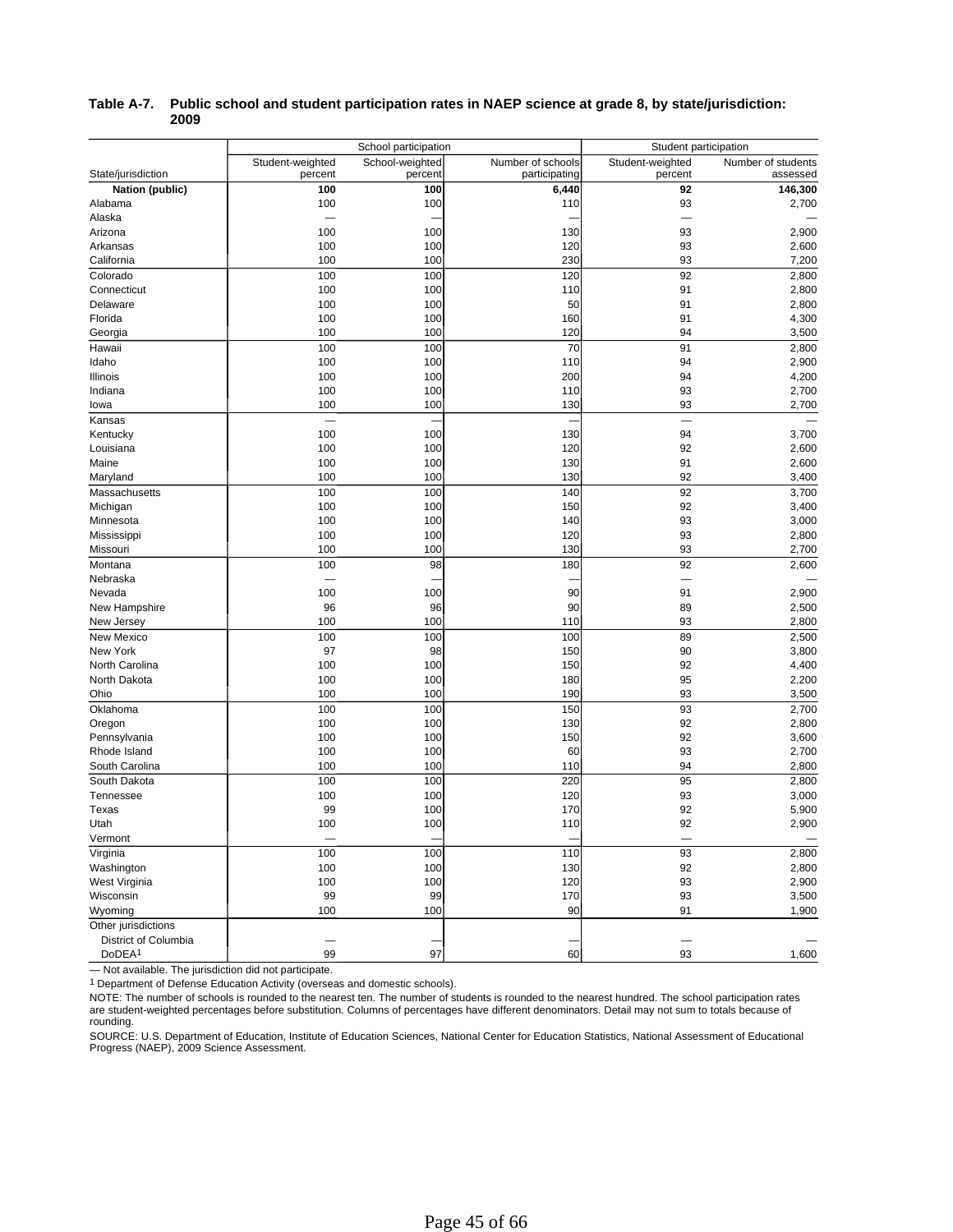|                       |            | School participation                                     | Student participation                                |            |  |
|-----------------------|------------|----------------------------------------------------------|------------------------------------------------------|------------|--|
| Grade and district    |            | Student-weighted percent Number of schools participating | Student-weighted percent Number of students assessed |            |  |
| Grade 4               |            |                                                          |                                                      |            |  |
| Atlanta               | <b>TBA</b> | <b>TBA</b>                                               | <b>TBA</b>                                           | <b>TBA</b> |  |
| Austin                | <b>TBA</b> | <b>TBA</b>                                               | <b>TBA</b>                                           | <b>TBA</b> |  |
| <b>Baltimore City</b> | <b>TBA</b> | <b>TBA</b>                                               | <b>TBA</b>                                           | <b>TBA</b> |  |
| <b>Boston</b>         | <b>TBA</b> | <b>TBA</b>                                               | <b>TBA</b>                                           | <b>TBA</b> |  |
| Charlotte             | <b>TBA</b> | <b>TBA</b>                                               | <b>TBA</b>                                           | <b>TBA</b> |  |
| Chicago               | <b>TBA</b> | <b>TBA</b>                                               | <b>TBA</b>                                           | <b>TBA</b> |  |
| Cleveland             | <b>TBA</b> | <b>TBA</b>                                               | <b>TBA</b>                                           | <b>TBA</b> |  |
| Detroit               | <b>TBA</b> | <b>TBA</b>                                               | <b>TBA</b>                                           | <b>TBA</b> |  |
| Fresno                | <b>TBA</b> | <b>TBA</b>                                               | <b>TBA</b>                                           | <b>TBA</b> |  |
| Houston               | <b>TBA</b> | <b>TBA</b>                                               | <b>TBA</b>                                           | <b>TBA</b> |  |
| Jefferson County, KY  | <b>TBA</b> | <b>TBA</b>                                               | <b>TBA</b>                                           | <b>TBA</b> |  |
| Los Angeles           | <b>TBA</b> | <b>TBA</b>                                               | <b>TBA</b>                                           | <b>TBA</b> |  |
| Miami-Dade            | <b>TBA</b> | <b>TBA</b>                                               | <b>TBA</b>                                           | <b>TBA</b> |  |
| Milwaukee             | <b>TBA</b> | <b>TBA</b>                                               | <b>TBA</b>                                           | <b>TBA</b> |  |
| New York City         | <b>TBA</b> | <b>TBA</b>                                               | <b>TBA</b>                                           | <b>TBA</b> |  |
| Philadelphia          | <b>TBA</b> | <b>TBA</b>                                               | <b>TBA</b>                                           | <b>TBA</b> |  |
| San Diego             | <b>TBA</b> | <b>TBA</b>                                               | <b>TBA</b>                                           | <b>TBA</b> |  |
| Grade 8               |            |                                                          |                                                      |            |  |
| Atlanta               | <b>TBA</b> | <b>TBA</b>                                               | <b>TBA</b>                                           | <b>TBA</b> |  |
| Austin                | <b>TBA</b> | <b>TBA</b>                                               | <b>TBA</b>                                           | <b>TBA</b> |  |
| <b>Baltimore City</b> | <b>TBA</b> | <b>TBA</b>                                               | <b>TBA</b>                                           | <b>TBA</b> |  |
| Boston                | <b>TBA</b> | <b>TBA</b>                                               | <b>TBA</b>                                           | <b>TBA</b> |  |
| Charlotte             | <b>TBA</b> | <b>TBA</b>                                               | <b>TBA</b>                                           | <b>TBA</b> |  |
| Chicago               | <b>TBA</b> | <b>TBA</b>                                               | <b>TBA</b>                                           | <b>TBA</b> |  |
| Cleveland             | <b>TBA</b> | <b>TBA</b>                                               | <b>TBA</b>                                           | <b>TBA</b> |  |
| Detroit               | <b>TBA</b> | <b>TBA</b>                                               | <b>TBA</b>                                           | <b>TBA</b> |  |
| Fresno                | <b>TBA</b> | <b>TBA</b>                                               | <b>TBA</b>                                           | <b>TBA</b> |  |
| Houston               | <b>TBA</b> | <b>TBA</b>                                               | <b>TBA</b>                                           | <b>TBA</b> |  |
| Jefferson County, KY  | <b>TBA</b> | <b>TBA</b>                                               | <b>TBA</b>                                           | <b>TBA</b> |  |
| Los Angeles           | <b>TBA</b> | <b>TBA</b>                                               | <b>TBA</b>                                           | <b>TBA</b> |  |
| Miami-Dade            | <b>TBA</b> | <b>TBA</b>                                               | <b>TBA</b>                                           | <b>TBA</b> |  |
| Milwaukee             | <b>TBA</b> | <b>TBA</b>                                               | <b>TBA</b>                                           | <b>TBA</b> |  |
| New York City         | <b>TBA</b> | <b>TBA</b>                                               | <b>TBA</b>                                           | <b>TBA</b> |  |
| Philadelphia          | <b>TBA</b> | <b>TBA</b>                                               | <b>TBA</b>                                           | <b>TBA</b> |  |
| San Diego             | <b>TBA</b> | <b>TBA</b>                                               | <b>TBA</b>                                           | <b>TBA</b> |  |

#### **Table A-8. Public school and student participation rates for Trial Urban District Assessment (TUDA) in science, by grade and urban district: 2009**

NOTE: The number of schools is rounded to the nearest ten. The number of students is rounded to the nearest hundred. The school participation rates<br>are student-weighted percentages before substitution. The percentages for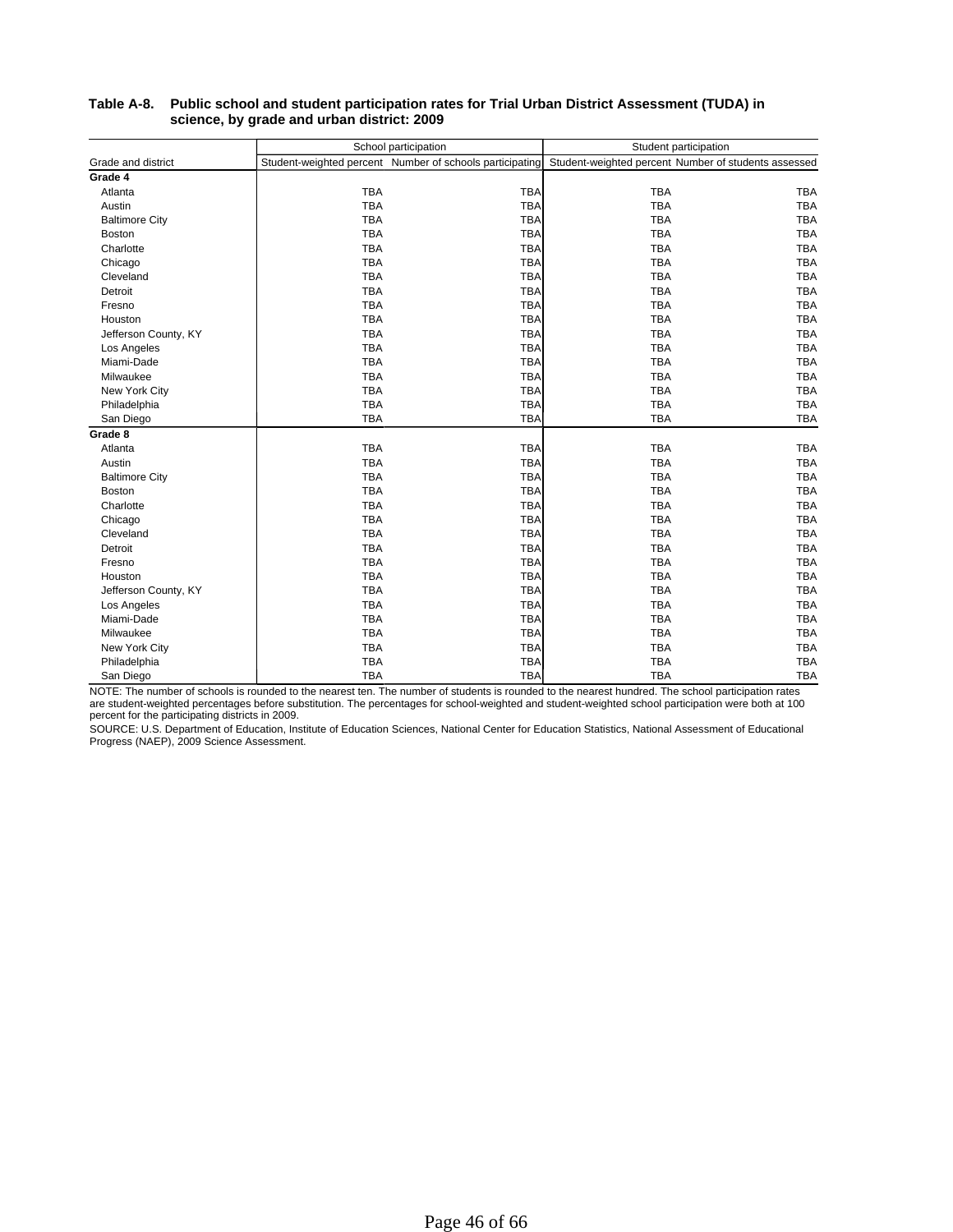### **Inclusion of Students With Disabilities and/or English Language Learners**

Testing all sampled students is the best way for NAEP to ensure that results are as representative as possible of the performance of students in the nation and in participating states/jurisdictions and districts. NAEP has always endeavored to assess all students selected as a part of its sampling process, including students who are classified by their schools as students with disabilities (SD) and/or as English language learners (ELL).

### **Accommodations**

Prior to 1996, no testing accommodations were provided to students taking the NAEP assessments, resulting in the exclusion of students who could not be assessed without them. As the number of identified students with disabilities and English language learners increased over the years, the exclusion of those needing accommodations to participate in NAEP threatened the stability of trend lines (excluding more students in one assessment year than in another might lead to apparent rather than real differences), and threatened to compromise NAEP samples as optimally representative of target populations. Therefore, administration procedures allowing for many of the same testing accommodations provided on state and district assessments (e.g., extra testing time or individual rather than group administration) were introduced in 1996 for national NAEP assessments and in 2000 for NAEP state assessments.

The percentages of SD/ELL students assessed with the available accommodations in 2009 are presented in table A-9. Students assessed with accommodations typically received some combination of accommodations. For example, students assessed in small groups (as compared with standard NAEP sessions of about 30 students) were also usually given extended time and are included in counts for both groups in table A-9.

|                                  | Grade 4       |     |            | Grade 8       |           |            | Grade 12      |           |     |  |
|----------------------------------|---------------|-----|------------|---------------|-----------|------------|---------------|-----------|-----|--|
| Type of accommodation            | SD and/or ELL | SD  | <b>ELL</b> | SD and/or ELL | <b>SD</b> | <b>ELL</b> | SD and/or ELL | <b>SD</b> | ELL |  |
| <b>Bilingual book</b>            | 0.4           | #   | 0.4        | 0.1           | #         | 0.1        |               |           |     |  |
| <b>Bilingual dictionary</b>      | 0.5           | #   | 0.5        | 0.5           | #         | 0.5        | 0.4           | #         | 0.4 |  |
| Large-print book                 | 0.1           | 0.1 | #          | #             | #         | #          | #             | #         | #   |  |
| Extended time                    | 9.5           | 7.2 | 3.0        | 8.6           | 7.4       | 1.6        | 6.2           | 5.6       | 0.9 |  |
| Read aloud                       | 6.2           | 5.1 | 1.6        | 4.5           | 4.1       | 0.7        | 1.9           | 1.8       | 0.2 |  |
| Small group                      | 8.5           | 6.8 | 2.3        | 7.4           | 6.7       | 1.1        | 4.9           | 4.5       | 0.6 |  |
| One-on-one                       | 0.6           | 0.6 | 0.1        | 0.4           | 0.3       | #          | 0.3           | 0.3       | #   |  |
| Scribe/computer                  | 0.5           | 0.5 | #          | 0.3           | 0.3       | #          | 0.3           | 0.3       | #   |  |
| <b>Breaks</b>                    | 3.8           | 3.2 | 1.0        | 2.4           | 2.1       | 0.5        | 1.3           | 1.1       | 0.3 |  |
| Magnifying device                | #             | #   | #          | #             | #         | #          | #             | #         | #   |  |
| School staff administers         | 0.7           | 0.6 | 0.2        | 0.4           | 0.3       | 0.1        | 0.2           | 0.1       | #   |  |
| Directions read aloud in Spanish | 0.3           | #   | 0.3        | 0.2           | 0.1       | 0.2        | 0.1           | #         | 0.1 |  |
| Braille version of the text      | #             | #   | #          | #             | #         | #          | #             | #         | #   |  |
| Other                            | 1.1           | 1.0 | 0.2        | 1.1           | 1.0       | 0.1        | 0.8           | 0.8       | #   |  |
| - Not available.                 |               |     |            |               |           |            |               |           |     |  |

#### **Table A-9. Percentage of fourth-, eighth-, and twelfth-grade public and nonpublic school students with disabilities (SD) and/or English language learners (ELL) assessed in NAEP science with accommodations, as a percent of all students, by SD/ELL category and type of primary accommodation: 2009**

# Rounds to zero.

NOTE: Students identified as both SD and ELL were counted only once under the combined SD and/or ELL category, but were counted separately under the SD and ELL categories.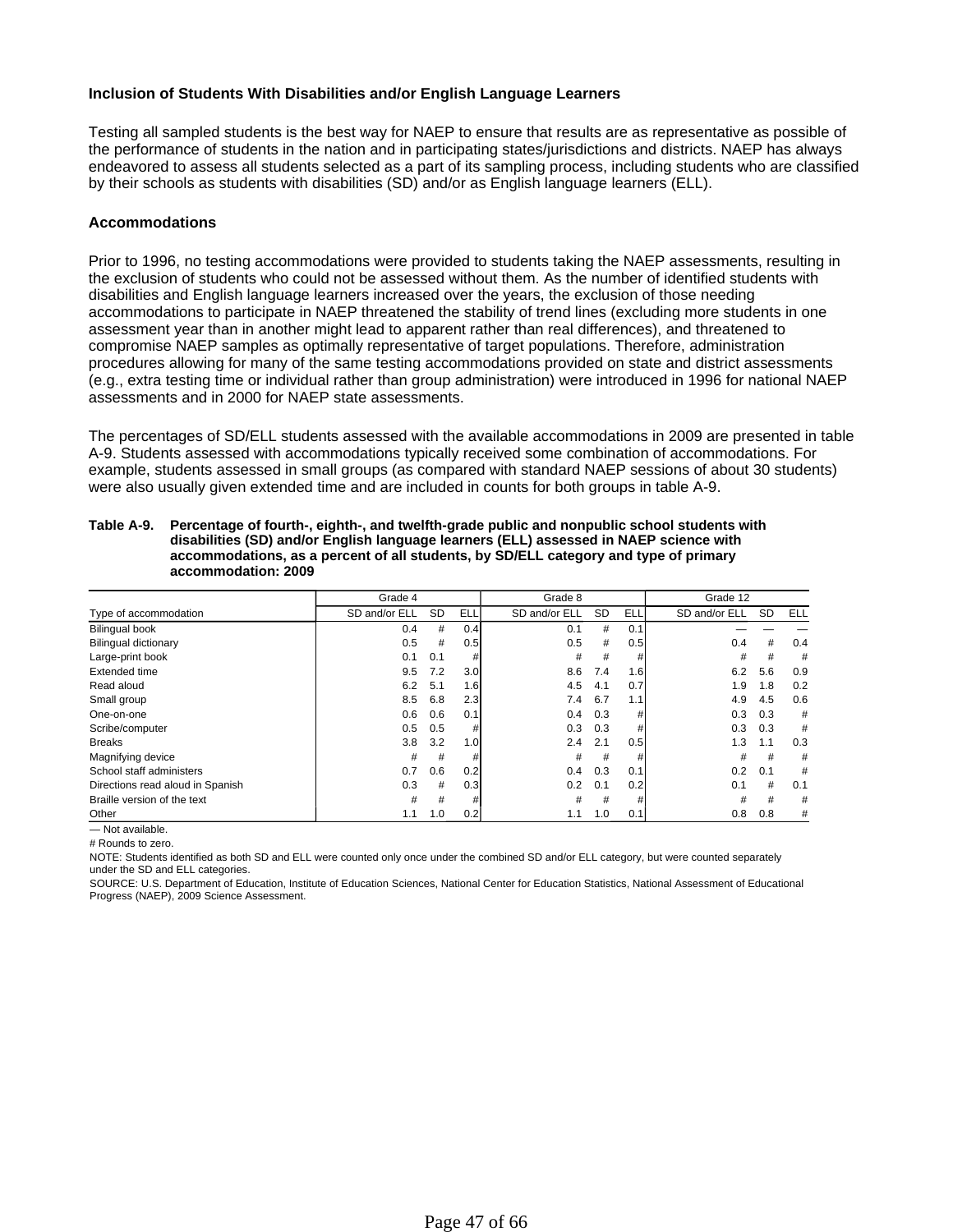# **Exclusion Rates**

Even with the availability of accommodations, some students are excluded from the NAEP assessments by their schools. The decision to exclude any student is made by school staff who, using NAEP guidelines and each student's Individualized Education Program (IEP), decide whether the student can meaningfully be assessed.

Jurisdictions vary in their proportions of special-needs students. These variations, as well as differences in policies and practices regarding the identification and inclusion of special-needs students, lead to differences in exclusion and accommodation rates. These differences should be considered when comparing student performance over time and across jurisdictions. While the effect of exclusion is not precisely known, the validity of comparisons of performance results could be affected if exclusion rates are comparatively high or vary widely over time.

**National Exclusion Rates (public and nonpublic school students):** In 2009, twenty-one percent of students at grade four, 17 percent at grade eight, and 13 percent at grade twelve were identified as SD and/or ELL, with 2 percent excluded at grade four, 2 percent excluded at grade eight, and 3 percent excluded at grade twelve (table A-10). The percentages of SD and/or ELL students assessed with accommodations in 2009 ranged from 11 percent at grade four to 7 percent at grade twelve. The proportions of SD and/or ELL students excluded and assessed with and without accommodations as a percentage of students identified are provided in table A-11.

#### **Table A-10. Percentage of fourth-, eighth-, and twelfth-grade public and nonpublic school students with disabilities (SD) and/or English language learners (ELL) excluded and assessed in NAEP science, as a percent of all students: 2009**

| SD/ELL category        | Grade 4 | Grade 8 | Grade 12 |
|------------------------|---------|---------|----------|
| SD and/or ELL          |         |         |          |
| Identified             | 21      | 17      | 13       |
| Excluded               |         |         | 3        |
| Assessed               | 19      | 15      | 11       |
| Without accommodations | 8       | 5       | 4        |
| With accommodations    | 11      | 10      |          |
| SD                     |         |         |          |
| Identified             | 13      | 12      | 11       |
| Excluded               |         | 2       | 2        |
| Assessed               |         | 11      | 8        |
| Without accommodations |         |         |          |
| With accommodations    | 8       | 9       | 6        |
| <b>ELL</b>             |         |         |          |
| Identified             | 10      | 5       | 3        |
| Excluded               |         | #       | #        |
| Assessed               |         |         | 3        |
| Without accommodations |         |         |          |
| With accommodations    |         |         |          |

# Rounds to zero.

NOTE: Students identified as both SD and ELL were counted only once under the combined SD and/or ELL category, but were counted separately under the SD and ELL categories. Detail may not sum to totals because of rounding.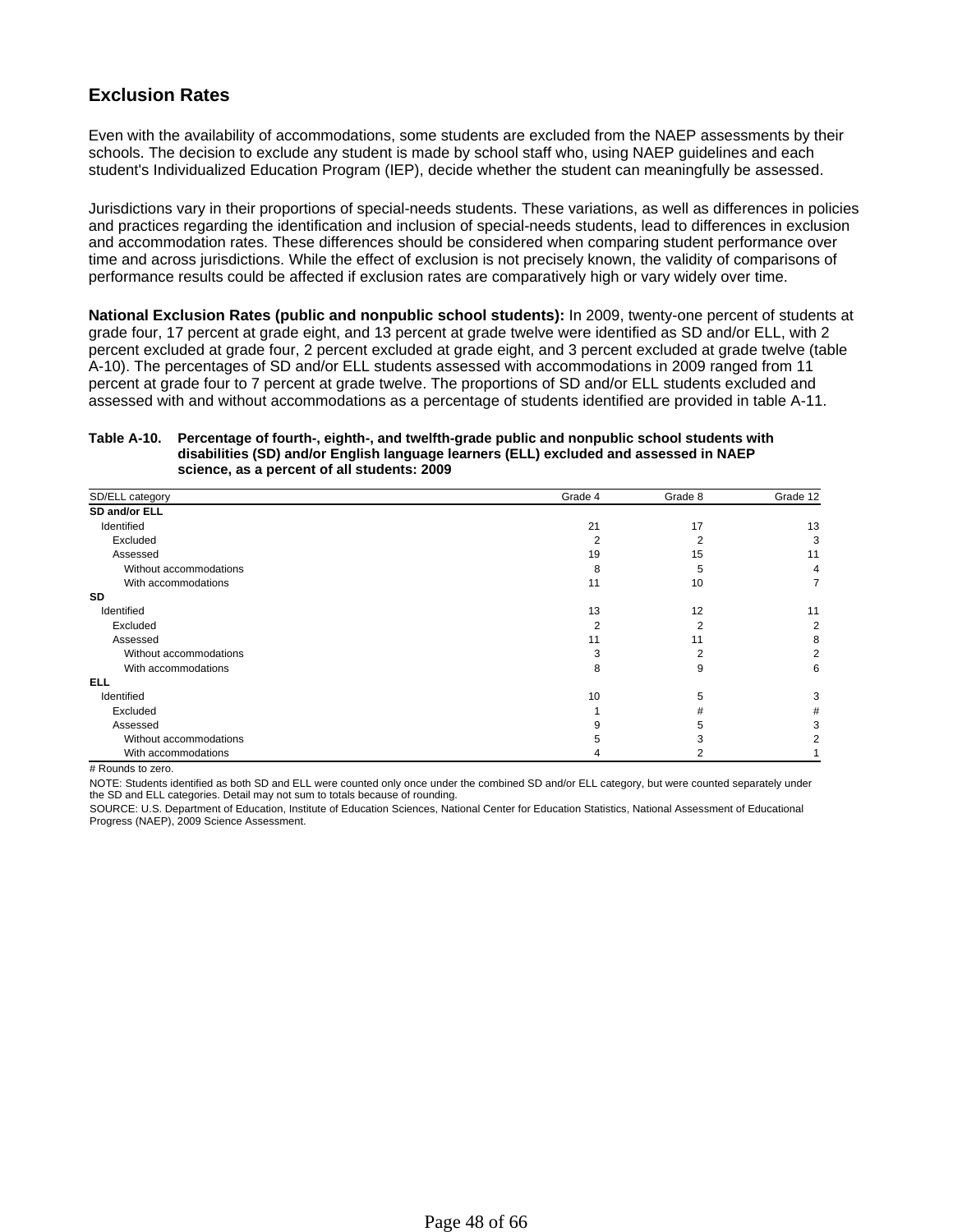**Table A-11. Percentage of fourth-, eighth-, and twelfth-grade public and nonpublic school students identified as students with disabilities (SD) and/or English language learners (ELL) excluded and assessed in NAEP science, as a percentage of all identified SD and/or ELL students, by grade and SD/ELL category: 2009**

|                           | Percentage of identified SD and/or ELL students |          |                                 |                              |  |  |  |  |
|---------------------------|-------------------------------------------------|----------|---------------------------------|------------------------------|--|--|--|--|
| Grade and SD/ELL category | Excluded                                        | Assessed | Assessed without accommodations | Assessed with accommodations |  |  |  |  |
| Grade 4                   |                                                 |          |                                 |                              |  |  |  |  |
| SD and/or ELL             | 9                                               | 91       | 39                              | 52                           |  |  |  |  |
| <b>SD</b>                 | 12                                              | 88       | 23                              | 64                           |  |  |  |  |
| ELL                       |                                                 | 93       | 57                              | 37                           |  |  |  |  |
| Grade 8                   |                                                 |          |                                 |                              |  |  |  |  |
| SD and/or ELL             | 11                                              | 89       | 30                              | 59                           |  |  |  |  |
| SD                        | 13                                              | 87       | 17                              | 70                           |  |  |  |  |
| ELL                       | 9                                               | 91       | 57                              | 34                           |  |  |  |  |
| Grade 12                  |                                                 |          |                                 |                              |  |  |  |  |
| SD and/or ELL             | 19                                              | 81       | 28                              | 52                           |  |  |  |  |
| <b>SD</b>                 | 23                                              | 77       | 19                              | 58                           |  |  |  |  |
| ELL                       | 10                                              | 90       | 57                              | 33                           |  |  |  |  |

NOTE: Students identified as both SD and ELL were counted only once under the combined SD and/or ELL category, but were counted separately under the SD and ELL categories. Detail may not sum to totals because of rounding.

SOURCE: U.S. Department of Education, Institute of Education Sciences, National Center for Education Statistics, National Assessment of Educational Progress (NAEP), 2009 Science Assessment.

**State Exclusion Rates (public school students only):** The state percentages of fourth-graders identified as SD and/or ELL in 2009 ranged from 10 to 36 percent, and exclusion rates ranged from 1 to 3 percent (table A-12).

The state percentages of eighth-graders identified as SD and/or ELL in 2009 ranged from 10 to 25 percent, and exclusion rates ranged from 1 to 4 percent (table A-13).

Rates by state are reported separately for SD and ELL students at each grade in tables A-14 through A-17. Rates are also reported as the percentage of SD and/or ELL students identified in each state in tables A-18 through A-19.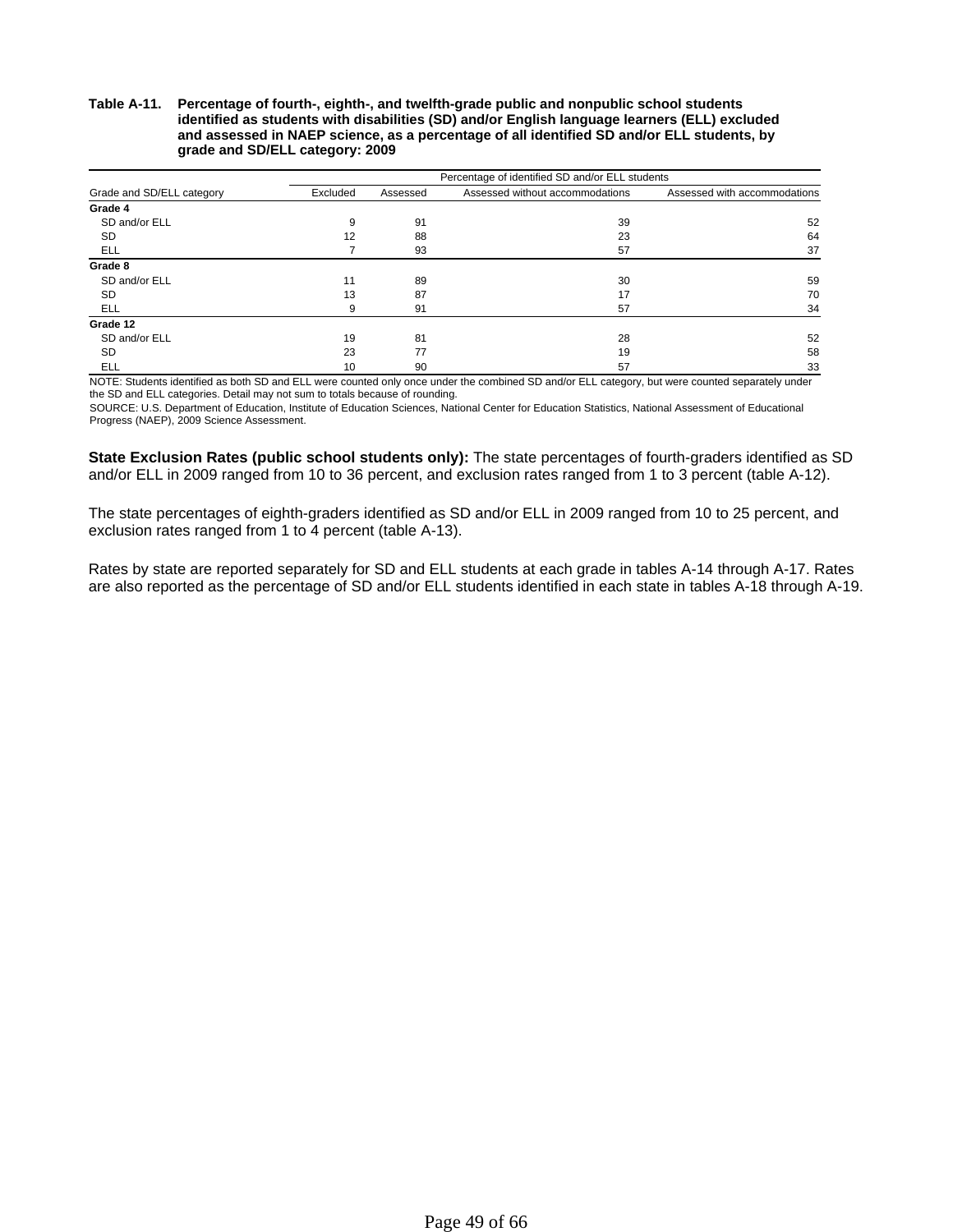#### **Table A-12. Percentage of fourth-grade public school students identified as students with disabilities and/or English language learners excluded and assessed in NAEP science, as a percentage of all students, by state/jurisdiction: 2009**

| State/jurisdiction   | Identified | Excluded                | Assessed | Assessed without accommodations | Assessed with accommodations |
|----------------------|------------|-------------------------|----------|---------------------------------|------------------------------|
| Nation (public)      | 23         | $\overline{2}$          | 20       | 9                               | 12                           |
| Alabama              | 12         | 1                       | 11       | $\boldsymbol{7}$                | 4                            |
| Alaska               |            |                         |          |                                 |                              |
| Arizona              | 26         | $\overline{2}$          | 24       | 11                              | 13                           |
| Arkansas             | 17         | 1                       | 16       | 3                               | 13                           |
| California           | 36         | $\overline{c}$          | 33       | 27                              | 6                            |
| Colorado             | 21         | 1                       | 20       | 6                               | 14                           |
| Connecticut          | 18         | $\overline{\mathbf{c}}$ | 16       | $\overline{\mathbf{c}}$         | 14                           |
| Delaware             | 18         | $\overline{2}$          | 17       | $\overline{2}$                  | 14                           |
| Florida              | 23         | $\overline{c}$          | 22       | 4                               | 18                           |
| Georgia              | 14         | 1                       | 13       | 4                               | 9                            |
| Hawaii               | 20         | $\mathbf{1}$            | 19       | 6                               | 13                           |
| Idaho                | 15         | $\overline{\mathbf{c}}$ | 13       | 6                               | 8                            |
| Illinois             | 22         | $\overline{\mathbf{c}}$ | 19       | 5                               | 14                           |
| Indiana              | 19         | 2                       | 17       | 6                               | 12                           |
| lowa                 | 18         | 2                       | 17       | 3                               | 13                           |
| Kansas               |            | ÷.                      |          |                                 |                              |
| Kentucky             | 17         | $\overline{2}$          | 15       | 5                               | 10                           |
| Louisiana            | 22         | 1                       | 20       | 4                               | 16                           |
| Maine                | 20         | 1                       | 18       | 4                               | 14                           |
| Maryland             | 19         | 3                       | 16       | 2                               | 14                           |
| Massachusetts        | 24         | 3                       | 21       | $\overline{7}$                  | 14                           |
| Michigan             | 17         | $\overline{\mathbf{c}}$ | 15       | 6                               | 8                            |
| Minnesota            | 21         | 3                       | 19       | 8                               | 10                           |
| Mississippi          | 10         | 1                       | 9        | 3                               | 6                            |
| Missouri             | 16         | $\overline{\mathbf{c}}$ | 14       | 5                               | 9                            |
| Montana              | 14         | 1                       | 13       | 4                               | 9                            |
| Nebraska             |            |                         |          |                                 |                              |
| Nevada               | 30         | $\overline{c}$          | 28       | 11                              | 17                           |
| New Hampshire        | 21         | $\overline{\mathbf{c}}$ | 19       | 4                               | 15                           |
| New Jersey           | 19         | $\overline{c}$          | 17       | $\overline{2}$                  | 15                           |
| New Mexico           | 26         | $\overline{2}$          | 24       | 9                               | 15                           |
| New York             | 22         | 1                       | 21       | 1                               | 20                           |
| North Carolina       | 19         | 2                       |          | 5                               | 12                           |
| North Dakota         | 17         | 3                       | 18<br>15 | 4                               | 11                           |
| Ohio                 | 16         | 2                       | 14       | 3                               | 11                           |
|                      | 19         | 3                       | 15       | 5                               | 10                           |
| Oklahoma             |            | 3                       |          |                                 |                              |
| Oregon               | 26         |                         | 23       | 8                               | 15                           |
| Pennsylvania         | 18         | 1<br>$\overline{c}$     | 17       | 4                               | 12                           |
| Rhode Island         | 22         |                         | 20       | 5                               | 15                           |
| South Carolina       | 19         | 1                       | 18       | 8                               | 10                           |
| South Dakota         | 16         | $\overline{c}$          | 14       | $\overline{7}$                  | 8                            |
| Tennessee            | 16         | $\overline{c}$          | 14       | 3                               | 11                           |
| Texas                | 29         | 3                       | 26       | 16                              | 9                            |
| Utah                 | 19         | $\overline{c}$          | 17       | 6                               | 11                           |
| Vermont              |            |                         |          |                                 |                              |
| Virginia             | 20         | $\overline{2}$          | 18       | $\sqrt{5}$                      | 13                           |
| Washington           | 21         | 2                       | 19       | 8                               | 11                           |
| West Virginia        | 17         | $\overline{c}$          | 16       | 7                               | 9                            |
| Wisconsin            | 20         | $\overline{\mathbf{c}}$ | 18       | 3                               | 15                           |
| Wyoming              | 18         | 1                       | 17       | 4                               | 13                           |
| Other jurisdictions  |            |                         |          |                                 |                              |
| District of Columbia |            |                         |          |                                 |                              |
| DoDEA <sup>1</sup>   | 18         | $\overline{c}$          | 16       | 6                               | 10                           |

— Not available. The jurisdiction did not participate.

<sup>1</sup> Department of Defense Education Activity (overseas and domestic schools).

NOTE: Detail may not sum to totals because of rounding.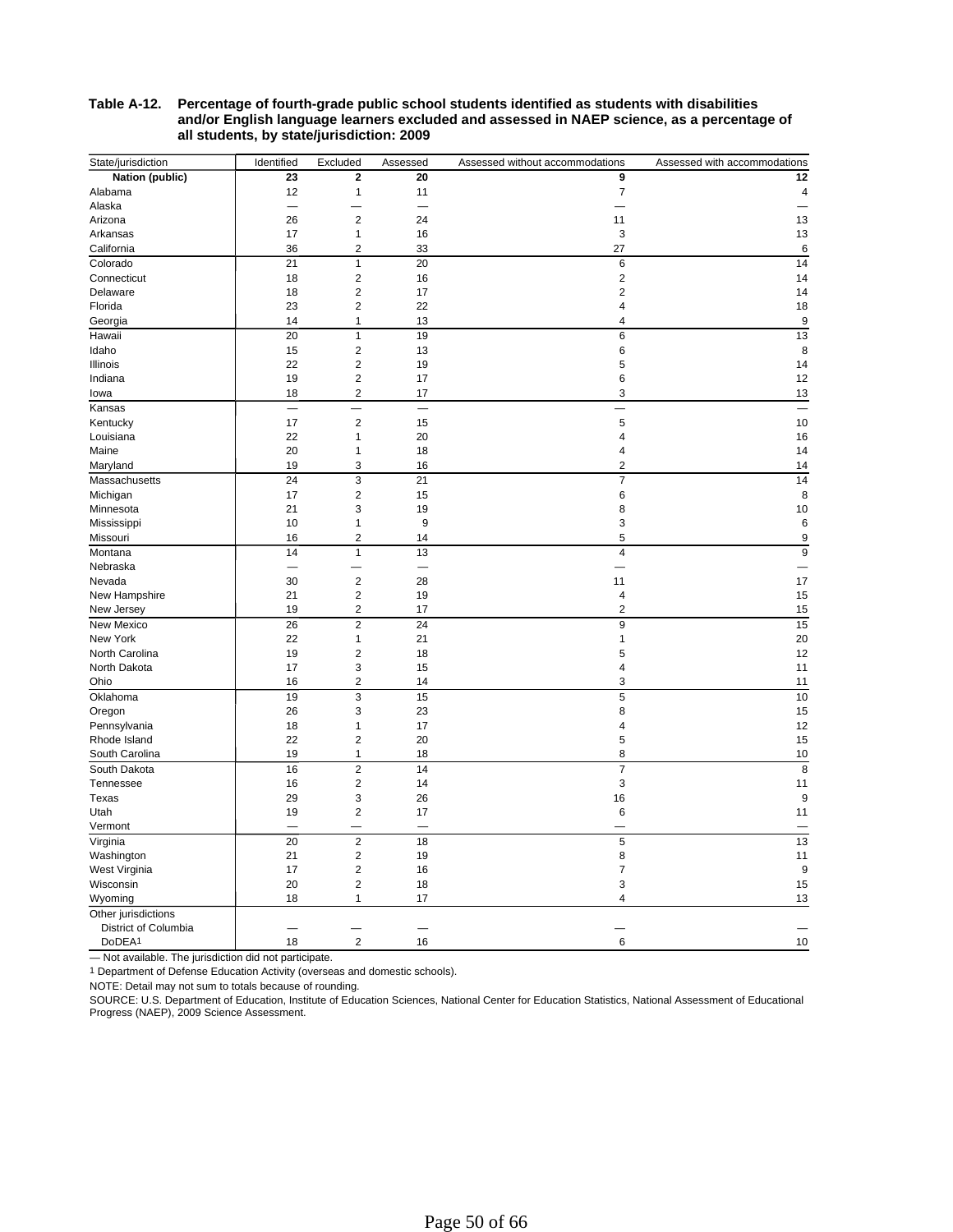#### **Table A-13. Percentage of eighth-grade public school students identified as students with disabilities and/or English language learners excluded and assessed in NAEP science, as a percentage of all students, by state/jurisdiction: 2009**

| State/jurisdiction             | Identified | Excluded                | Assessed                 | Assessed without accommodations | Assessed with accommodations |
|--------------------------------|------------|-------------------------|--------------------------|---------------------------------|------------------------------|
| Nation (public)                | 18         | 2                       | 16                       | 5                               | 10                           |
| Alabama                        | 11         | $\mathbf{1}$            | 10                       | $\overline{7}$                  | 3                            |
| Alaska                         |            |                         |                          |                                 |                              |
| Arizona                        | 16         | $\mathbf 2$             | 14                       | 5                               | 9                            |
| Arkansas                       | 16         | $\mathbf{1}$            | 14                       | 3                               | 11                           |
| California                     | 25         | $\overline{2}$          | 24                       | 18                              | 6                            |
| Colorado                       | 17         | 1                       | 15                       | 5                               | 11                           |
| Connecticut                    | 16         | $\overline{2}$          | 14                       | 3                               | 11                           |
| Delaware                       | 17         | $\mathbf{1}$            | 16                       | $\overline{2}$                  | 14                           |
| Florida                        | 19         | $\overline{2}$          | 17                       | $\mathbf{1}$                    | 16                           |
| Georgia                        | 13         | $\mathbf{1}$            | 12                       | $\overline{2}$                  | 10                           |
| Hawaii                         | 18         | $\overline{2}$          | 17                       | 6                               | 10                           |
| Idaho                          | 12         | 1                       | 11                       | $\overline{4}$                  | 7                            |
| Illinois                       | 16         | 1                       | 15                       | 3                               | 12                           |
| Indiana                        | 16         | $\overline{2}$          | 14                       | 3                               | 12                           |
| lowa                           | 16         | $\mathbf{1}$            | 15                       | $\overline{2}$                  | 12                           |
| Kansas                         |            |                         |                          |                                 |                              |
| Kentucky                       | 13         | $\mathbf 2$             | 10                       | $\overline{2}$                  | 9                            |
| Louisiana                      | 16         | $\mathbf{1}$            | 14                       | $\mathbf 2$                     | 12                           |
| Maine                          | 19         | $\overline{2}$          | 17                       | 3                               | 14                           |
| Maryland                       | 14         | 3                       | 12                       | $\mathbf{1}$                    | 11                           |
| Massachusetts                  | 21         | $\overline{\mathbf{4}}$ | 17                       | 3                               | 14                           |
| Michigan                       | 15         | $\mathbf 2$             | 12                       | 3                               | 9                            |
| Minnesota                      | 17         | $\overline{2}$          | 15                       | 6                               | 9                            |
| Mississippi                    | 10         | $\mathbf{1}$            | $\boldsymbol{9}$         | $\mathbf 2$                     | $\overline{7}$               |
| Missouri                       | 14         | $\mathbf{1}$            | 12                       | 3                               | 10                           |
| Montana                        | 14         | $\overline{2}$          | 12                       | $\overline{3}$                  | 9                            |
| Nebraska                       |            |                         | ÷.                       |                                 |                              |
| Nevada                         | 17         | $\mathbf{1}$            | 16                       | 5                               | 10                           |
| New Hampshire                  | 21         | $\overline{\mathbf{c}}$ | 19                       | 5                               | 14                           |
| New Jersey                     | 18         | $\overline{\mathbf{c}}$ | 16                       | $\mathbf{1}$                    | 14                           |
| New Mexico                     | 21         | 3                       | 18                       | 8                               | 11                           |
| New York                       | 20         | $\overline{\mathbf{c}}$ | 18                       | $\mathbf{1}$                    | 17                           |
| North Carolina                 | 17         | $\overline{2}$          | 15                       | 3                               | 13                           |
| North Dakota                   | 16         | 4                       | 12                       | 3                               | 9                            |
| Ohio                           | 15         | 2                       | 13                       | $\mathbf{1}$                    | 12                           |
|                                |            |                         |                          | $\overline{4}$                  |                              |
| Oklahoma                       | 18         | 3<br>$\overline{2}$     | 14                       |                                 | 10                           |
| Oregon                         | 18<br>19   | $\overline{2}$          | 16<br>17                 | 8<br>$\overline{2}$             | 9                            |
| Pennsylvania                   | 21         |                         |                          | $\overline{4}$                  | 15                           |
| Rhode Island<br>South Carolina | 16         | 3<br>$\overline{c}$     | 18<br>14                 | 5                               | 14                           |
|                                |            |                         |                          |                                 | 9                            |
| South Dakota                   | 12         | $\mathbf{1}$            | 10                       | 3                               | $\overline{7}$               |
| Tennessee                      | 12         | $\overline{2}$          | 11                       | $\mathbf{1}$                    | 9                            |
| Texas                          | 17         | 4                       | 14                       | $\overline{7}$                  | $\overline{7}$               |
| Utah                           | 14         | $\mathbf 2$             | 12                       | $\overline{4}$                  | 8                            |
| Vermont                        |            |                         | $\overline{\phantom{0}}$ |                                 |                              |
| Virginia                       | 17         | $\overline{2}$          | 15                       | $\overline{4}$                  | 11                           |
| Washington                     | 14         | $\overline{2}$          | 12                       | $\overline{4}$                  | $\overline{7}$               |
| West Virginia                  | 15         | $\overline{\mathbf{c}}$ | 14                       | $\overline{4}$                  | 10                           |
| Wisconsin                      | 18         | $\mathbf 2$             | 16                       | 3                               | 13                           |
| Wyoming                        | 15         | $\overline{2}$          | 13                       | 3                               | 10                           |
| Other jurisdictions            |            |                         |                          |                                 |                              |
| District of Columbia           |            |                         |                          |                                 |                              |
| DoDEA <sup>1</sup>             | 13         | $\mathbf 2$             | 11                       | 3                               | $\overline{7}$               |

— Not available. The jurisdiction did not participate.

<sup>1</sup> Department of Defense Education Activity (overseas and domestic schools).

NOTE: Detail may not sum to totals because of rounding.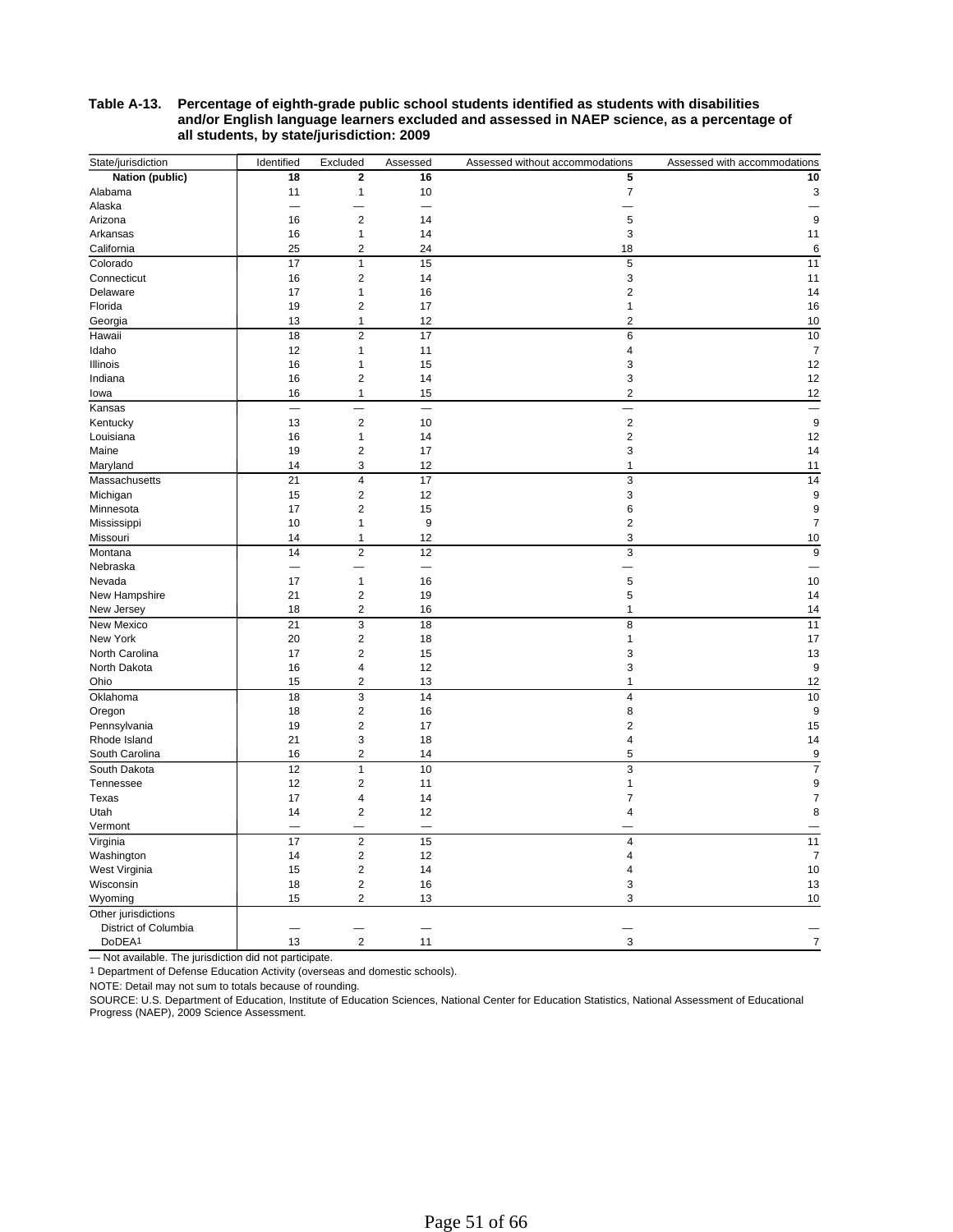| State/jurisdiction                         | Identified | Excluded                | Assessed                 | Assessed without accommodations | Assessed with accommodations |
|--------------------------------------------|------------|-------------------------|--------------------------|---------------------------------|------------------------------|
| Nation (public)                            | 13         | $\mathbf 2$             | 12                       | 3                               | 9                            |
| Alabama                                    | 10         | 1                       | 9                        | 6                               | 4                            |
| Alaska                                     |            |                         |                          |                                 |                              |
| Arizona                                    | 13         | $\overline{2}$          | 12                       | 5                               | $\overline{7}$               |
| Arkansas                                   | 12         | 1                       | 11                       | $\overline{2}$                  | 9                            |
| California                                 | 10         | $\overline{2}$          | $\overline{7}$           | 3                               | 4                            |
| Colorado                                   | 11         | 1                       | 10                       | $\overline{2}$                  | 8                            |
| Connecticut                                | 13         | 2                       | 12                       | 2                               | 10                           |
| Delaware                                   | 15         | $\overline{\mathbf{c}}$ | 14                       | $\overline{\mathbf{c}}$         | 12                           |
| Florida                                    | 17         | 1                       | 15                       | 3                               | 12                           |
| Georgia                                    | 10         | 1                       | 10                       | 3                               | $\overline{7}$               |
| Hawaii                                     | 10         | 1                       | 10                       | $\overline{2}$                  | 8                            |
| Idaho                                      | 10         | 1                       | 9                        | 3                               | 6                            |
| Illinois                                   | 15         | 1                       | 14                       | 3                               | 10                           |
| Indiana                                    | 16         | $\overline{2}$          | 14                       | 5                               | 9                            |
| lowa                                       | 14         | 1                       | 13                       | $\overline{2}$                  | 10                           |
| Kansas                                     |            |                         |                          |                                 |                              |
| Kentucky                                   | 15         | $\overline{c}$          | 13                       | 5                               | 9                            |
| Louisiana                                  | 20         | 1                       | 18                       | 4                               | 15                           |
| Maine                                      | 18         | 1                       | 17                       | 3                               | 14                           |
| Maryland                                   | 14         | $\overline{\mathbf{c}}$ | 12                       | $\overline{2}$                  | 10                           |
| Massachusetts                              | 19         | 3                       | 15                       | $\overline{2}$                  | 13                           |
| Michigan                                   | 14         | $\overline{c}$          | 12                       | 4                               | 8                            |
| Minnesota                                  | 14         | $\overline{2}$          | 12                       | 5                               | 8                            |
| Mississippi                                | $9\,$      | 1                       | 9                        | 3                               | 6                            |
| Missouri                                   | 14         | $\overline{\mathbf{c}}$ | 13                       | 4                               | 8                            |
| Montana                                    | 12         | $\mathbf{1}$            | 10                       | 3                               | 8                            |
| Nebraska                                   |            |                         | $\overline{\phantom{0}}$ |                                 |                              |
| Nevada                                     | 12         | $\overline{c}$          | 10                       | 3                               | 6                            |
| New Hampshire                              | 18         | $\overline{2}$          | 17                       | 3                               | 14                           |
| New Jersey                                 | 16         | 1                       | 14                       | 2                               | 12                           |
| New Mexico                                 | 13         | $\overline{2}$          | 11                       | 3                               | 8                            |
| New York                                   | 16         | 1                       | 15                       | 1                               | 14                           |
| North Carolina                             | 15         | $\overline{c}$          | 13                       | 4                               | 9                            |
| North Dakota                               | 16         | 3                       | 13                       | 4                               | 10                           |
| Ohio                                       | 14         | 2                       | 12                       | 2                               | 10                           |
| Oklahoma                                   | 15         | 3                       | 12                       | 3                               | 9                            |
| Oregon                                     | 16         | 3                       | 13                       | 5                               | 8                            |
| Pennsylvania                               | 15         | 1                       | 14                       | 4                               | 11                           |
| Rhode Island                               | 17         | $\overline{c}$          | 16                       | 3                               | 13                           |
| South Carolina                             | 14         | 1                       | 13                       | 6                               | 8                            |
| South Dakota                               | 15         | $\overline{2}$          | 13                       | 6                               | $\overline{7}$               |
| Tennessee                                  | 14         | 2                       | 12                       | 3                               | 9                            |
| Texas                                      | 10         | $\mathbf 2$             | 8                        | $\overline{\mathbf{c}}$         | 5                            |
| Utah                                       | 12         | $\overline{c}$          | 10                       | 4                               | $\overline{7}$               |
| Vermont                                    |            |                         |                          |                                 |                              |
| Virginia                                   | 14         | $\mathbf{1}$            | 13                       | 3                               | 10                           |
|                                            | 12         | $\mathbf 2$             | 11                       | 3                               | 7                            |
| Washington<br>West Virginia                | 17         | $\overline{c}$          | 16                       | 7                               | 9                            |
| Wisconsin                                  | 15         | $\overline{2}$          | 13                       | $\overline{2}$                  | 11                           |
| Wyoming                                    | 16         | 1                       | 14                       | 3                               | 11                           |
|                                            |            |                         |                          |                                 |                              |
| Other jurisdictions                        |            |                         | ۳                        |                                 |                              |
| District of Columbia<br>DoDEA <sup>1</sup> | 12         |                         |                          |                                 |                              |
|                                            |            | 1                       | 11                       | 3                               | 8                            |

#### **Table A-14. Percentage of fourth-grade public school students identified as students with disabilities excluded and assessed in NAEP science, by state/jurisdiction: 2009**

— Not available. The jurisdiction did not participate.

Department of Defense Education Activity (overseas and domestic schools). 1

NOTE: Detail may not sum to totals because of rounding.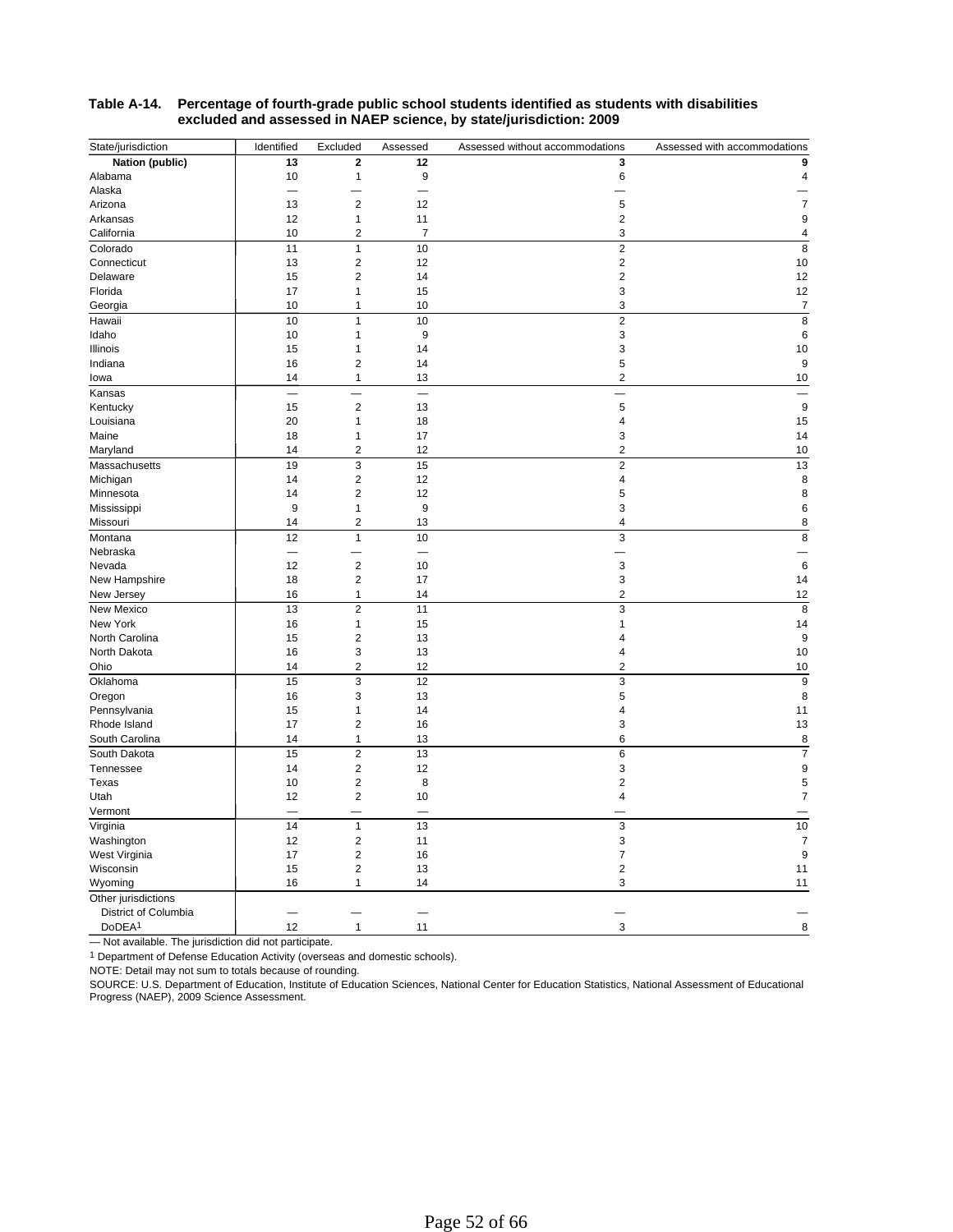| State/jurisdiction     | Identified               | Excluded                 | Assessed                 | Assessed without accommodations | Assessed with accommodations |
|------------------------|--------------------------|--------------------------|--------------------------|---------------------------------|------------------------------|
| Nation (public)        | 13                       | $\mathbf 2$              | 11                       | $\mathbf 2$                     | 9                            |
| Alabama                | 10                       | $\mathbf{1}$             | $\boldsymbol{9}$         | 6                               | 3                            |
| Alaska                 |                          |                          |                          |                                 |                              |
| Arizona                | 12                       | $\mathbf 2$              | $10$                     | $\overline{2}$                  | $\boldsymbol{7}$             |
| Arkansas               | 12                       | $\mathbf{1}$             | 11                       | $\overline{2}$                  | 9                            |
| California             | 9                        | 1                        | 8                        | 3                               | 5                            |
| Colorado               | 11                       | $\mathbf{1}$             | 9                        | $\mathbf{1}$                    | 8                            |
| Connecticut            | 13                       | 1                        | 12                       | $\overline{2}$                  | 10                           |
| Delaware               | 15                       | 1                        | 14                       | 1                               | 13                           |
| Florida                | 15                       | 1                        | 14                       | $\mathbf{1}$                    | 12                           |
| Georgia                | 11                       | 1                        | 10                       | $\overline{2}$                  | 8                            |
| Hawaii                 | 12                       | $\mathbf{1}$             | 11                       | 3                               | 8                            |
| Idaho                  | 9                        | 1                        | 8                        | 3                               | 5                            |
| Illinois               | 14                       | $\mathbf{1}$             | 13                       | $\overline{2}$                  | 11                           |
| Indiana                | 14                       | $\mathbf 2$              | 12                       | $\mathbf{1}$                    | 10                           |
| lowa                   | 14                       | 1                        | 13                       | 1                               | 12                           |
| Kansas                 | $\overline{\phantom{0}}$ | $\overline{\phantom{a}}$ | $\overline{\phantom{0}}$ |                                 | $\frac{1}{2}$                |
| Kentucky               | 12                       | $\overline{2}$           | 9                        | $\mathbf{1}$                    | 8                            |
| Louisiana              | 15                       | 1                        | 13                       | $\mathbf 2$                     | 12                           |
| Maine                  | 17                       | $\overline{\mathbf{c}}$  | 16                       | 3                               | 13                           |
| Maryland               | 12                       | $\overline{c}$           | 10                       | $\mathbf{1}$                    | 9                            |
| Massachusetts          | 19                       | 3                        | 15                       | $\overline{2}$                  | 13                           |
| Michigan               | 13                       | $\mathbf 2$              | 10                       | $\mathbf 2$                     | 8                            |
| Minnesota              | 12                       | $\overline{2}$           | 11                       | 3                               | 8                            |
| Mississippi            | 9                        | 1                        | 8                        | 1                               | $\overline{7}$               |
| Missouri               | 13                       | 1                        | 12                       | 3                               | 9                            |
| Montana                | 12                       | $\mathbf 2$              | 10                       | $\mathbf{1}$                    | 9                            |
| Nebraska               |                          |                          | $\overline{\phantom{0}}$ |                                 |                              |
| Nevada                 | 11                       | $\mathbf{1}$             | 10                       | $\overline{2}$                  | 8                            |
| New Hampshire          | 20                       | $\overline{\mathbf{c}}$  | 18                       | 5                               | 13                           |
| New Jersey             | 16                       | $\overline{2}$           | 14                       | $\mathbf{1}$                    | 13                           |
|                        | 13                       | 3                        | 10                       | 3                               | $\overline{7}$               |
| New Mexico<br>New York | 16                       | 1                        | 15                       | 1                               | 14                           |
| North Carolina         | 12                       | 1                        | 11                       | 1                               | 10                           |
| North Dakota           | 15                       | $\overline{4}$           | 11                       | 3                               | 9                            |
|                        |                          | $\mathbf 2$              | 12                       | 1                               |                              |
| Ohio                   | 15                       |                          |                          |                                 | 11                           |
| Oklahoma               | 15                       | 3                        | 12                       | $\overline{2}$                  | 10                           |
| Oregon                 | 13                       | $\mathbf 2$              | 11                       | 5                               | $\overline{7}$               |
| Pennsylvania           | 17                       | $\mathbf 2$              | 16                       | $\overline{2}$                  | 14                           |
| Rhode Island           | 18                       | $\overline{2}$           | 16                       | 4                               | 12                           |
| South Carolina         | 14                       | $\overline{\mathbf{c}}$  | 12                       | $\overline{4}$                  | 8                            |
| South Dakota           | 10                       | $\mathbf{1}$             | 9                        | $\overline{2}$                  | $\overline{7}$               |
| Tennessee              | 12                       | $\mathbf 2$              | 10                       | 1                               | 9                            |
| Texas                  | 12                       | 3                        | 9                        | 3                               | 6                            |
| Utah                   | 10                       | $\overline{2}$           | 8                        | $\overline{2}$                  | $\overline{7}$               |
| Vermont                |                          |                          |                          |                                 |                              |
| Virginia               | 14                       | $\overline{2}$           | 12                       | 3                               | 9                            |
| Washington             | 11                       | $\overline{\mathbf{c}}$  | 9                        | 3                               | 6                            |
| West Virginia          | 15                       | $\mathbf 2$              | 13                       | $\overline{\mathbf{4}}$         | 10                           |
| Wisconsin              | 14                       | $\overline{2}$           | 12                       | $\overline{2}$                  | 10                           |
| Wyoming                | 14                       | 1                        | 12                       | 3                               | 10                           |
| Other jurisdictions    |                          |                          |                          |                                 |                              |
| District of Columbia   |                          |                          |                          |                                 |                              |
| DoDEA <sup>1</sup>     | 8                        | $\mathbf{1}$             | 8                        | $\mathbf{1}$                    | 6                            |
|                        |                          |                          |                          |                                 |                              |

#### **Table A-15. Percentage of eighth-grade public school students identified as students with disabilities excluded and assessed in NAEP science, by state/jurisdiction: 2009**

— Not available. The jurisdiction did not participate.

Department of Defense Education Activity (overseas and domestic schools). 1

NOTE: Detail may not sum to totals because of rounding.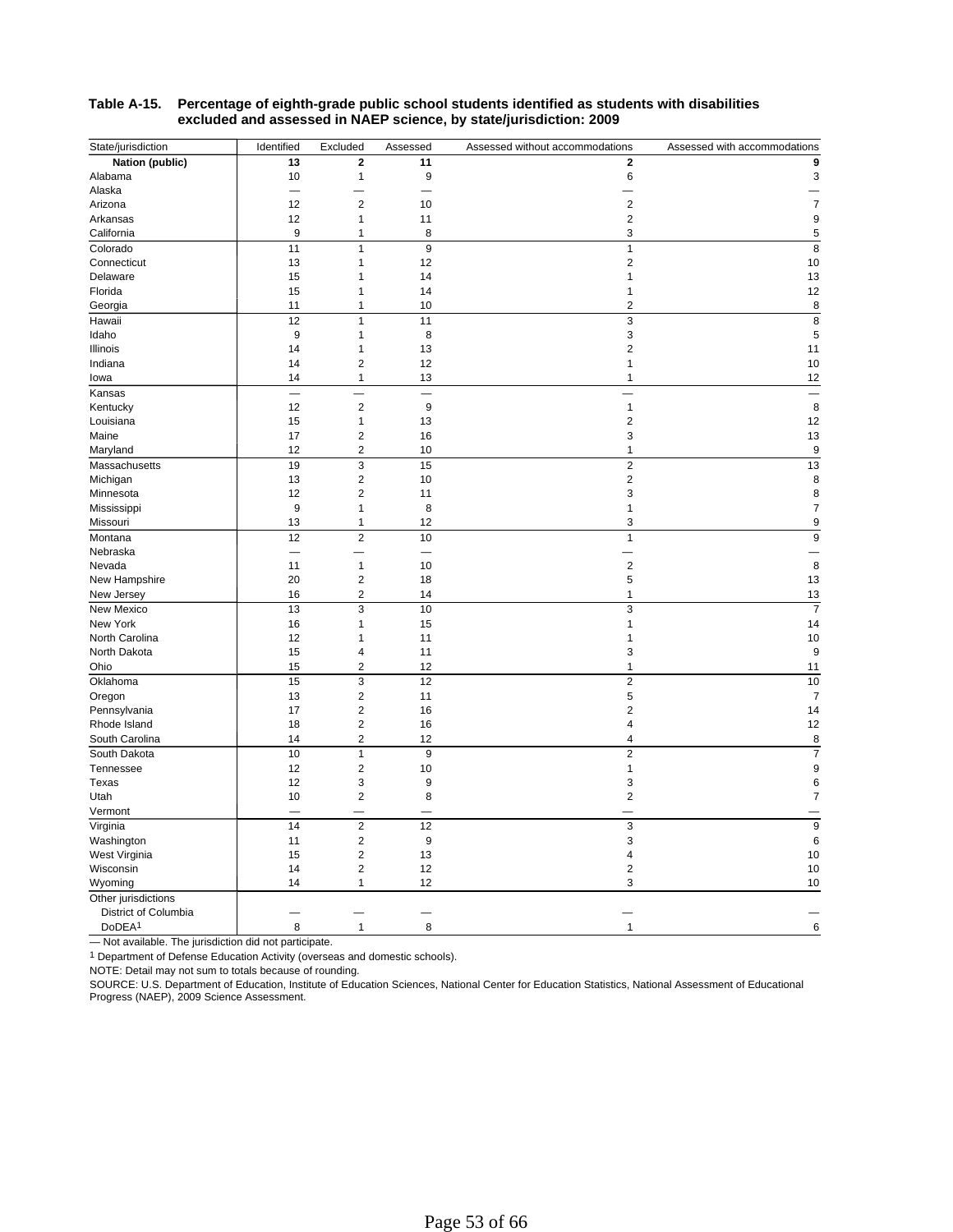| State/jurisdiction   | Identified     | Excluded                | Assessed                | Assessed without accommodations | Assessed with accommodations |
|----------------------|----------------|-------------------------|-------------------------|---------------------------------|------------------------------|
| Nation (public)      | 10             | 1                       | 10                      | 6                               | 4                            |
| Alabama              | $\overline{c}$ | $\#$                    | $\overline{2}$          | $\overline{\mathbf{c}}$         | #                            |
| Alaska               |                |                         |                         |                                 |                              |
| Arizona              | 15             | 1                       | 14                      | $\overline{7}$                  | $\overline{7}$               |
| Arkansas             | 6              | #                       | 6                       | $\mathbf{1}$                    | 4                            |
| California           | 30             | 1                       | 29                      | 25                              | 3                            |
| Colorado             | 11             | $\#$                    | $10$                    | $\overline{4}$                  | 6                            |
| Connecticut          | 6              | $\mathbf{1}$            | 5                       | 1                               | $\overline{4}$               |
| Delaware             | 4              | #                       | $\overline{\mathbf{4}}$ | 1                               | 3                            |
| Florida              | 8              | 1                       | $\overline{7}$          | #                               | 7                            |
| Georgia              | 4              | #                       | $\overline{4}$          | 1                               | 3                            |
| Hawaii               | 10             | 1                       | 10                      | 4                               | 6                            |
| Idaho                | 5              | $\#$                    | 5                       | 3                               | $\overline{c}$               |
| Illinois             | 8              | $\mathbf{1}$            | $\overline{7}$          | $\overline{2}$                  | 5                            |
| Indiana              | 5              | $\mathbf{1}$            | 4                       | $\mathbf{1}$                    | 3                            |
| lowa                 | 5              | $\#$                    | 4                       | 1                               | 3                            |
| Kansas               |                |                         |                         |                                 |                              |
| Kentucky             | $\overline{c}$ | $^{\rm \#}$             | $\overline{2}$          | $\mathbf{1}$                    | $\mathbf{1}$                 |
| Louisiana            | $\overline{c}$ | $\#$                    | $\overline{2}$          | 1                               | $\overline{2}$               |
| Maine                | $\mathbf{1}$   | #                       | $\mathbf{1}$            | 1                               | 1                            |
| Maryland             | 6              | $\mathbf{1}$            | 5                       | #                               | 5                            |
| Massachusetts        | $\overline{7}$ | $\mathbf{1}$            | 6                       | 4                               | $\overline{2}$               |
| Michigan             | 4              | $\#$                    | 3                       | 3                               | 1                            |
| Minnesota            | 8              | 1                       | $\overline{7}$          | 4                               | 3                            |
| Mississippi          | 1              | $\#$                    | 1                       | #                               | 1                            |
| Missouri             | $\overline{2}$ | #                       | $\overline{\mathbf{c}}$ | 1                               | 1                            |
| Montana              | 3              | $\#$                    | 3                       | $\overline{2}$                  | $\overline{2}$               |
| Nebraska             |                |                         |                         |                                 |                              |
|                      | 20             | 1                       | 20                      | 8                               | 12                           |
| Nevada               | 3              | $\#$                    | 3                       | 1                               | $\overline{2}$               |
| New Hampshire        | 4              | 1                       | 3                       | #                               | 3                            |
| New Jersey           |                |                         |                         |                                 |                              |
| New Mexico           | 16             | $\mathbf{1}$            | 15                      | 6                               | 9                            |
| New York             | 8<br>6         | 1<br>#                  | $\overline{7}$<br>6     | #                               | $\overline{7}$<br>4          |
| North Carolina       | $\overline{c}$ | #                       | $\mathbf{1}$            | $\overline{\mathbf{c}}$         |                              |
| North Dakota         | 3              | #                       | $\overline{2}$          | #<br>1                          | 1                            |
| Ohio                 |                |                         |                         |                                 | 2                            |
| Oklahoma             | $\overline{4}$ | $\mathbf{1}$            | $\overline{4}$          | $\overline{2}$                  | $\overline{c}$               |
| Oregon               | 12             | 1                       | 11                      | 4                               | $\overline{7}$               |
| Pennsylvania         | 3              | #                       | 3                       | #                               | $\overline{2}$               |
| Rhode Island         | 6              | 1                       | 6                       | $\overline{c}$                  | 3                            |
| South Carolina       | 5              | $\#$                    | 5                       | 3                               | $\overline{2}$               |
| South Dakota         | $\overline{2}$ | $\#$                    | $\overline{2}$          | $\mathbf{1}$                    | 1                            |
| Tennessee            | 3              | $\#$                    | $\overline{2}$          | $\#$                            | $\overline{c}$               |
| Texas                | 21             | $\overline{\mathbf{c}}$ | 19                      | 15                              | 5                            |
| Utah                 | 9              | 1                       | 8                       | 3                               | 5                            |
| Vermont              |                |                         |                         |                                 |                              |
| Virginia             | 6              | $\mathbf{1}$            | 6                       | $\overline{2}$                  | $\overline{4}$               |
| Washington           | 10             | 1                       | $\boldsymbol{9}$        | 4                               | 5                            |
| West Virginia        | $\#$           | $\#$                    | $\#$                    | #                               | #                            |
| Wisconsin            | $\overline{7}$ | 1                       | 6                       | 1                               | 5                            |
| Wyoming              | 3              | #                       | 3                       | #                               | $\overline{2}$               |
| Other jurisdictions  |                |                         |                         |                                 |                              |
| District of Columbia |                |                         |                         |                                 |                              |
| DoDEA <sup>1</sup>   | $\overline{7}$ | 1                       | 5                       | 3                               | $\overline{2}$               |
|                      |                |                         |                         |                                 |                              |

#### **Table A-16. Percentage of fourth-grade public school students identified as English language learners excluded and assessed in NAEP science, by state/jurisdiction: 2009**

— Not available. The jurisdiction did not participate.

# Rounds to zero.

<sup>1</sup> Department of Defense Education Activity (overseas and domestic schools).

NOTE: Detail may not sum to totals because of rounding.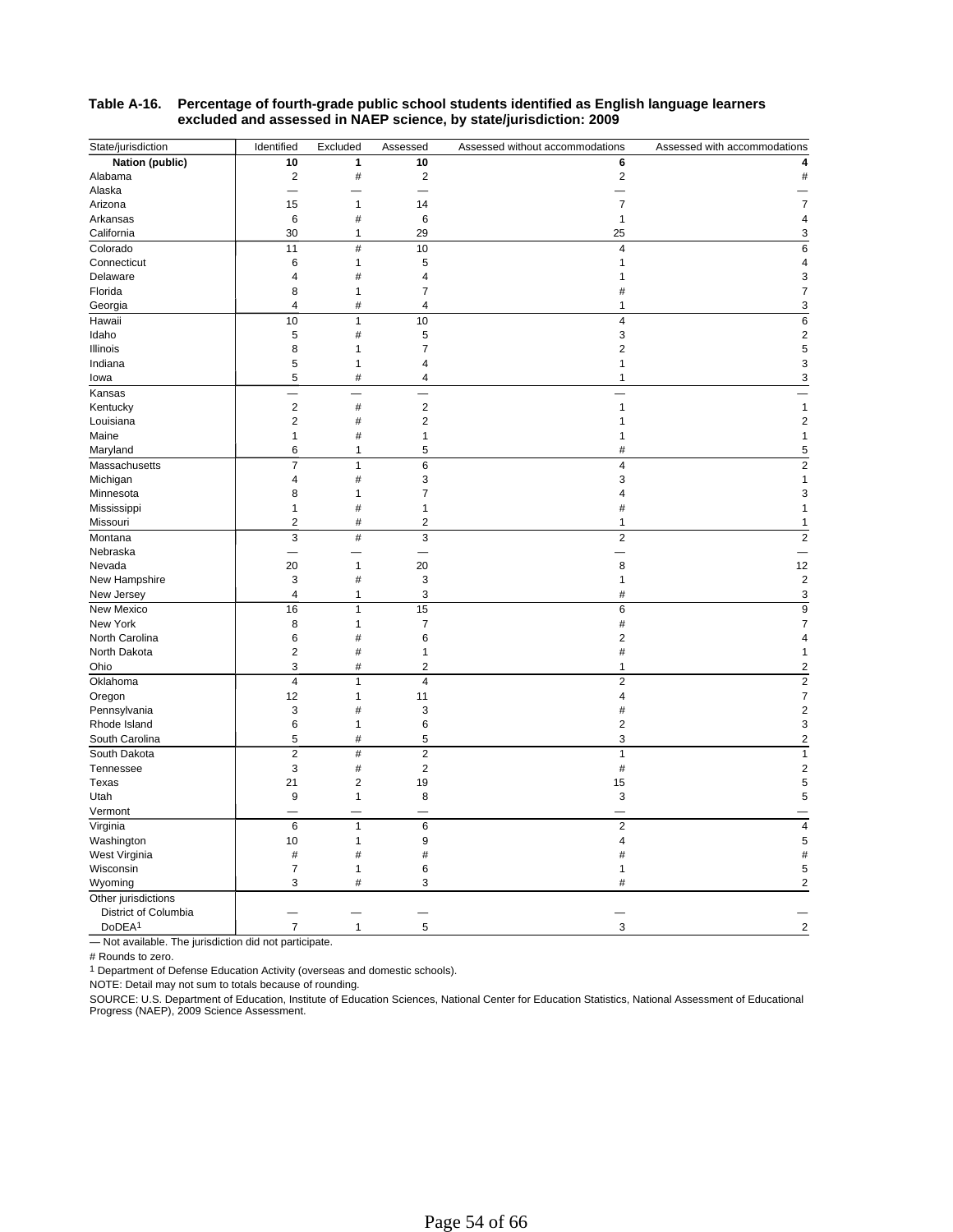| State/jurisdiction   | Identified              | Excluded     | Assessed                | Assessed without accommodations | Assessed with accommodations |
|----------------------|-------------------------|--------------|-------------------------|---------------------------------|------------------------------|
| Nation (public)      | 6                       | 1            | 5                       | 3                               | $\overline{2}$               |
| Alabama              | 1                       | #            | 1                       | 1                               | #                            |
| Alaska               |                         |              |                         |                                 |                              |
| Arizona              | 6                       | 1            | 6                       | 3                               | 3                            |
| Arkansas             | $\overline{4}$          | #            | $\overline{\mathbf{4}}$ | $\mathbf{1}$                    | 3                            |
| California           | 20                      | 1            | 19                      | 16                              | 3                            |
| Colorado             | $\overline{7}$          | $\#$         | $\overline{7}$          | 3                               | 3                            |
| Connecticut          | $\overline{4}$          | $\mathbf{1}$ | 3                       | 1                               | $\overline{2}$               |
| Delaware             | $\overline{\mathbf{c}}$ | #            | $\mathbf 2$             | #                               | $\overline{2}$               |
| Florida              | 5                       | $\mathbf{1}$ | $\overline{4}$          | #                               | 4                            |
| Georgia              | $\overline{2}$          | #            | $\overline{2}$          | #                               | 1                            |
| Hawaii               | 7                       | 1            | 6                       | 3                               | 3                            |
| Idaho                | $\overline{4}$          | #            | $\overline{4}$          | $\overline{c}$                  | $\overline{2}$               |
| Illinois             | 3                       | $\mathbf{1}$ | 3                       | 1                               | $\overline{2}$               |
| Indiana              | 3                       | #            | 3                       | 1                               |                              |
| lowa                 | $\overline{2}$          | $\#$         | $\overline{2}$          | 1                               | 1                            |
| Kansas               |                         |              |                         |                                 |                              |
| Kentucky             | $\mathbf{1}$            | #            | 1                       | $\#$                            |                              |
| Louisiana            | $\mathbf{1}$            | $\#$         | 1                       | #                               |                              |
| Maine                | $\overline{c}$          | #            | $\overline{2}$          | 1                               |                              |
| Maryland             | $\overline{2}$          | #            | $\overline{2}$          | #                               | 2                            |
| Massachusetts        | 3                       | $\mathbf{1}$ | $\overline{2}$          | $\mathbf{1}$                    |                              |
| Michigan             | $\overline{c}$          | $^{\rm \#}$  | $\overline{2}$          | $\overline{2}$                  |                              |
| Minnesota            | 6                       | 1            | 5                       | 4                               |                              |
| Mississippi          | 1                       | #            | 1                       | #                               | ħ                            |
| Missouri             | 1                       | #            | 1                       | #                               | #                            |
| Montana              | 3                       | $\#$         | 3                       | $\overline{2}$                  | $\mathbf{1}$                 |
| Nebraska             |                         |              |                         |                                 |                              |
| Nevada               | 8                       | $\#$         | 8                       | $\overline{4}$                  | 4                            |
| New Hampshire        | $\mathbf{1}$            | $\#$         | $\mathbf{1}$            | 1                               | 1                            |
| New Jersey           | 3                       | 1            | 2                       | #                               | $\overline{2}$               |
| New Mexico           | 11                      | 1            | 10                      | 5                               | 5                            |
| New York             | 5                       | 1            | $\overline{4}$          | #                               | 4                            |
| North Carolina       | 5                       | #            | 5                       | $\overline{\mathbf{c}}$         | 3                            |
| North Dakota         | $\overline{2}$          | 1            | 1                       | $\mathbf{1}$                    | #                            |
| Ohio                 | $\mathbf{1}$            | #            | 1                       | #                               | #                            |
| Oklahoma             | 3                       | $\#$         | 3                       | $\overline{2}$                  | 1                            |
| Oregon               | 6                       | $\#$         | 6                       | 3                               | 3                            |
| Pennsylvania         | $\overline{c}$          | #            | $\overline{2}$          | 1                               | 1                            |
| Rhode Island         | 3                       | 1            | $\overline{2}$          | 1                               | 1                            |
| South Carolina       | 3                       | $\#$         | 3                       | 1                               | $\overline{2}$               |
| South Dakota         | $\mathbf{1}$            | $\#$         | $\mathbf{1}$            | $\mathbf{1}$                    | #                            |
| Tennessee            | 1                       | $\#$         | 1                       | #                               | 1                            |
| Texas                | $\overline{7}$          | 1            | 6                       | 4                               |                              |
| Utah                 | 5                       | #            | 4                       | $\overline{\mathbf{c}}$         | 2                            |
| Vermont              |                         |              |                         |                                 |                              |
| Virginia             | 3                       | $\#$         | 3                       | $\mathbf{1}$                    | $\overline{2}$               |
| Washington           | 4                       | $\#$         | 3                       | 2                               | $\overline{c}$               |
| West Virginia        | 1                       | #            | 1                       | $\#$                            | #                            |
| Wisconsin            | 4                       | $\mathbf{1}$ | $\overline{4}$          | 1                               | 3                            |
| Wyoming              | 1                       | #            | 1                       | #                               | 1                            |
| Other jurisdictions  |                         |              |                         |                                 |                              |
| District of Columbia |                         |              |                         |                                 |                              |
| DoDEA <sup>1</sup>   | 5                       | $\mathbf{1}$ | $\overline{4}$          | $\overline{2}$                  | $\mathbf{1}$                 |
|                      |                         |              |                         |                                 |                              |

#### **Table A-17. Percentage of eighth-grade public school students identified as English language learners excluded and assessed in NAEP science, by state/jurisdiction: 2009**

— Not available. The jurisdiction did not participate.

# Rounds to zero.

<sup>1</sup> Department of Defense Education Activity (overseas and domestic schools).

NOTE: Detail may not sum to totals because of rounding.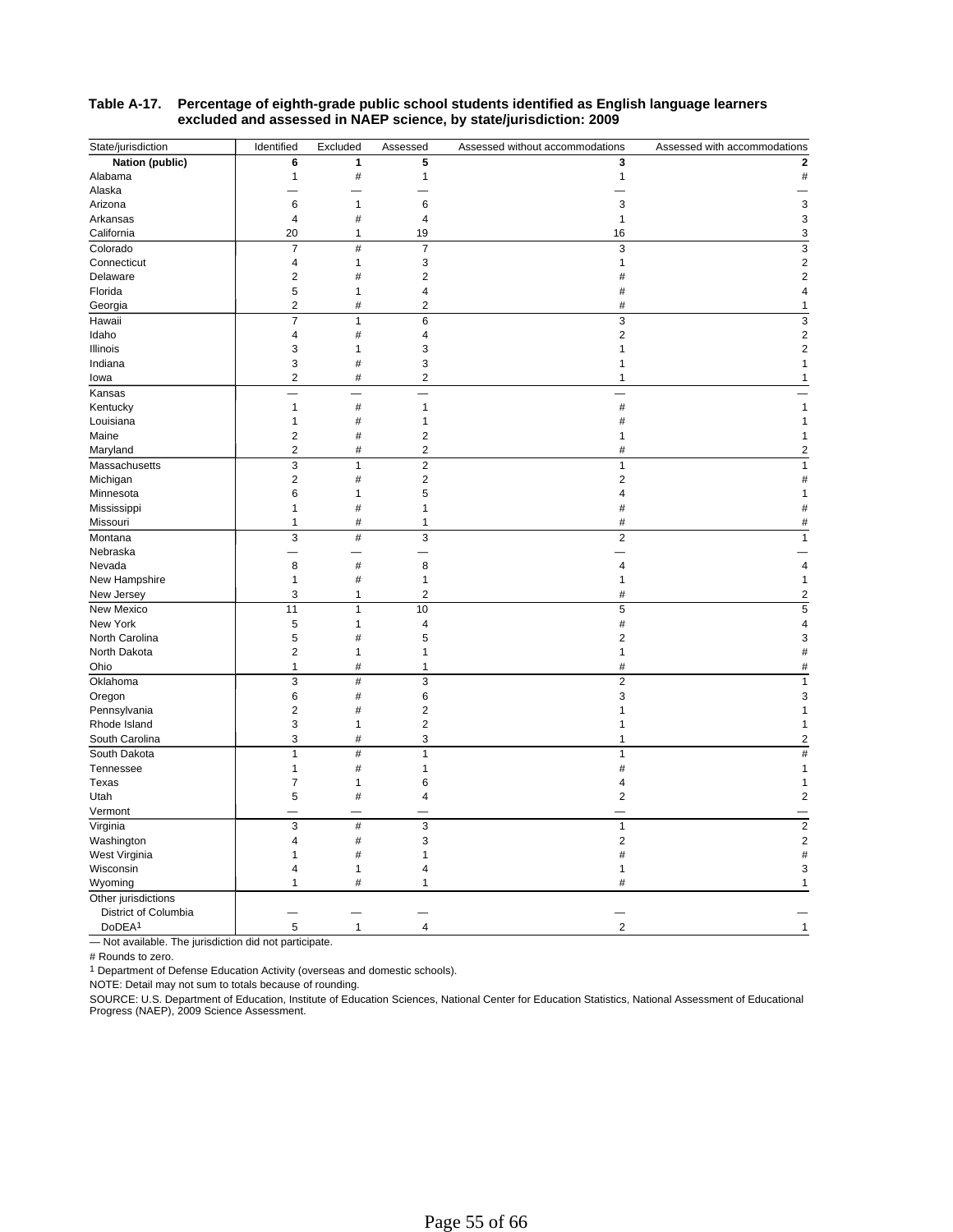#### **Table A-18. Percentage of fourth-grade public school students identified as students with disabilities (SD) and/or English language learners (ELL) excluded and assessed in NAEP science, as a percentage of all identified SD and/or ELL students, by state/jurisdiction: 2009**

|                            | Percentage of identified SD and/or ELL students |                          |                                                                             |                   |                |                          |           |                |                |                          |                                       |                          |  |
|----------------------------|-------------------------------------------------|--------------------------|-----------------------------------------------------------------------------|-------------------|----------------|--------------------------|-----------|----------------|----------------|--------------------------|---------------------------------------|--------------------------|--|
|                            |                                                 |                          | SD and/or ELL                                                               |                   |                |                          | <b>SD</b> |                |                |                          | <b>ELL</b>                            |                          |  |
|                            |                                                 |                          |                                                                             | Assessed Assessed |                |                          | Assessed  | Assessed       |                |                          | Assessed                              | Assessed                 |  |
|                            |                                                 |                          | without                                                                     | with              |                |                          | without   | with           |                |                          | without                               | with                     |  |
|                            |                                                 |                          | accom-                                                                      | accom-            |                |                          | accom-    | accom          |                |                          | accom-                                | accom-                   |  |
| State/jurisdiction         |                                                 |                          | Excluded Assessed modations modations Excluded Assessed modations modations |                   |                |                          |           |                |                |                          | Excluded Assessed modations modations |                          |  |
| Nation (public)            | 9                                               | 91                       | 39                                                                          | 52                | 13             | 87                       | 23        | 64             | 7              | 93                       | 57                                    | 37                       |  |
| Alabama                    | 8                                               | 92                       | 60                                                                          | 31                | 9              | 91                       | 56        | 36             | 5              | 95                       | 82                                    | 14                       |  |
| Alaska<br>Arizona          | $\overline{7}$                                  | 93                       | 43                                                                          | 51                | 12             | 88                       | 34        | 54             | 4              | 96                       | 49                                    | 48                       |  |
| Arkansas                   | 8                                               | 92                       | 19                                                                          | 73                | 10             | 90                       | 16        | 73             | $\overline{7}$ | 93                       | 23                                    | 71                       |  |
| California                 | $\overline{7}$                                  | 93                       | 76                                                                          | 17                | 23             | 77                       | 32        | 46             | 4              | 96                       | 85                                    | 11                       |  |
| Colorado                   | $\overline{7}$                                  | 93                       | 29                                                                          | 64                | 11             | 89                       | 15        | 74             | 3              | 97                       | 42                                    | 55                       |  |
| Connecticut                | 13                                              | 87                       | 11                                                                          | 76                | 14             | 86                       | 11        | 75             | 13             | 87                       | 10                                    | 77                       |  |
| Delaware                   | 9                                               | 91                       | 13                                                                          | 78                | 10             | 90                       | 11        | 78             | 7              | 93                       | 18                                    | 75                       |  |
| Florida                    | $\overline{7}$                                  | 93                       | 15                                                                          | 77                | 8              | 92                       | 19        | 73             | 8              | 92                       | 4                                     | 88                       |  |
| Georgia                    | 6                                               | 94                       | 30                                                                          | 64                | $\overline{7}$ | 93                       | 31        | 62             | 2              | 98                       | 28                                    | 70                       |  |
| Hawaii                     | $\overline{7}$                                  | 93                       | 28                                                                          | 65                | $\overline{7}$ | 93                       | 16        | 76             | 8              | 92                       | 37                                    | 55                       |  |
| Idaho                      | 11                                              | 89                       | 37                                                                          | 52                | 14             | 86                       | 27        | 59             | 8              | 92                       | 56                                    | 35                       |  |
| Illinois                   | 10                                              | 90                       | 23                                                                          | 67                | $\overline{7}$ | 93                       | 23        | 69             | 16             | 84                       | 21                                    | 63                       |  |
| Indiana                    | 11                                              | 89                       | 29                                                                          | 61                | 11             | 89                       | 31        | 58             | 15             | 85                       | 17                                    | 69                       |  |
| lowa                       | 9                                               | 91                       | 19                                                                          | 72                | 10             | 90                       | 15        | 74             | 3              | 97                       | 29                                    | 68                       |  |
| Kansas                     | $\overline{\phantom{0}}$                        | $\overline{\phantom{0}}$ | $\overline{\phantom{0}}$                                                    |                   | $\equiv$       | $\overline{\phantom{0}}$ | $\equiv$  | $\overline{a}$ | $\equiv$       | $\overline{\phantom{0}}$ | $\overline{\phantom{0}}$              | $\overline{\phantom{0}}$ |  |
| Kentucky                   | 12                                              | 88                       | 30                                                                          | 57                | 12             | 88                       | 30        | 58             | 19             | 81                       | 29                                    | 52                       |  |
| Louisiana                  | $\overline{7}$                                  | 93                       | 19                                                                          | 74                | $\overline{7}$ | 93                       | 18        | 75             | $\overline{7}$ | 93                       | 27                                    | 66                       |  |
| Maine                      | $\overline{7}$                                  | 93                       | 20                                                                          | 73                | 8              | 92                       | 18        | 74             | 3              | 97                       | 44                                    | 53                       |  |
| Maryland                   | 15                                              | 85                       | 12                                                                          | 73                | 17             | 83                       | 14        | 69             | 16             | 84                       | 6                                     | 78                       |  |
| Massachusetts              | 14                                              | 86                       | 28                                                                          | 58                | 17             | 83                       | 13        | 70             | 11             | 89                       | 61                                    | 28                       |  |
| Michigan                   | 13                                              | 87                       | 37                                                                          | 50                | 15             | 85                       | 28        | 57             | 8              | 92                       | 72                                    | 20                       |  |
| Minnesota                  | 12                                              | 88                       | 39                                                                          | 49                | 14             | 86                       | 34        | 52             | 13             | 87                       | 44                                    | 43                       |  |
| Mississippi                | 8                                               | 92                       | 33                                                                          | 59                | 8              | 92                       | 33        | 59             | 8              | 92                       | 39                                    | 54                       |  |
| Missouri                   | 11                                              | 89                       | 31                                                                          | 58                | 12             | 88                       | 30        | 57             | 6              | 94                       | 29                                    | 65                       |  |
| Montana                    | 11                                              | 89                       | 29                                                                          | 61                | 13             | 87                       | 23        | 65             | $\overline{2}$ | 98                       | 50                                    | 49                       |  |
| Nebraska                   |                                                 | -                        |                                                                             |                   | -              | $\overline{\phantom{0}}$ |           |                |                | —                        | -                                     |                          |  |
| Nevada                     | 8                                               | 92                       | 36                                                                          | 56                | 17             | 83                       | 28        | 55             | 5              | 95                       | 38                                    | 58                       |  |
| New Hampshire              | 8                                               | 92                       | 19                                                                          | 73                | 9              | 91                       | 17        | 74             | 3              | 97                       | 25                                    | 72                       |  |
| New Jersey                 | 9                                               | 91                       | 11                                                                          | 80                | 8              | 92                       | 12        | 80             | 15             | 85                       | $\overline{4}$                        | 81                       |  |
| New Mexico                 | 8<br>$\overline{7}$                             | 92                       | 33                                                                          | 58                | 14             | 86                       | 21        | 66             | 6              | 94                       | 39                                    | 55                       |  |
| New York<br>North Carolina | 10                                              | 93<br>90                 | 6<br>27                                                                     | 88<br>63          | 5<br>12        | 95<br>88                 | 7<br>26   | 88<br>62       | 9<br>5         | 91<br>95                 | $\overline{2}$<br>29                  | 89<br>66                 |  |
| North Dakota               | 16                                              | 84                       | 23                                                                          | 61                | 17             | 83                       | 22        | 61             | 21             | 79                       | 25                                    | 54                       |  |
| Ohio                       | 11                                              | 89                       | 18                                                                          | 71                | 13             | 87                       | 17        | 70             | 13             | 87                       | 19                                    | 68                       |  |
| Oklahoma                   | 19                                              | 81                       | 28                                                                          | 54                | 21             | 79                       | 22        | 58             | 14             | 86                       | 48                                    | 38                       |  |
| Oregon                     | 11                                              | 89                       | 32                                                                          | 57                | 17             | 83                       | 29        | 54             | 6              | 94                       | 33                                    | 61                       |  |
| Pennsylvania               | 8                                               | 92                       | 22                                                                          | 69                | 8              | 92                       | 23        | 69             | 6              | 94                       | 16                                    | 78                       |  |
| Rhode Island               | 10                                              | 90                       | 23                                                                          | 67                | 10             | 90                       | 16        | 74             | 11             | 89                       | 39                                    | 50                       |  |
| South Carolina             | $\overline{7}$                                  | 93                       | 43                                                                          | 51                | 8              | 92                       | 39        | 53             | 3              | 97                       | 51                                    | 46                       |  |
| South Dakota               | 11                                              | 89                       | 41                                                                          | 48                | 12             | 88                       | 40        | 49             | 10             | 90                       | 46                                    | 44                       |  |
| Tennessee                  | 10                                              | 90                       | 22                                                                          | 68                | 12             | 88                       | 22        | 66             | 2              | 98                       | 15                                    | 83                       |  |
| Texas                      | 11                                              | 89                       | 57                                                                          | 32                | 24             | 76                       | 22        | 54             | $\overline{7}$ | 93                       | 70                                    | 23                       |  |
| Utah                       | 11                                              | 89                       | 33                                                                          | 56                | 15             | 85                       | 29        | 57             | $\overline{7}$ | 93                       | 33                                    | 59                       |  |
| Vermont                    | —                                               | -                        | -                                                                           |                   | —              | —                        | —         |                | —              | —                        | -                                     |                          |  |
| Virginia                   | 9                                               | 91                       | 24                                                                          | 67                | 10             | 90                       | 22        | 68             | 8              | 92                       | 26                                    | 66                       |  |
| Washington                 | 11                                              | 89                       | 37                                                                          | 52                | 14             | 86                       | 27        | 58             | 7              | 93                       | 44                                    | 49                       |  |
| West Virginia              | 9                                               | 91                       | 39                                                                          | 52                | 9              | 91                       | 39        | 52             | $\#$           | 100                      | 51                                    | 49                       |  |
| Wisconsin                  | 10                                              | 90                       | 16                                                                          | 74                | 12             | 88                       | 14        | 74             | 9              | 91                       | 16                                    | 75                       |  |
| Wyoming                    | 8                                               | 92                       | 22                                                                          | 71                | 9              | 91                       | 22        | 70             | 2              | 98                       | 19                                    | 79                       |  |
| Other jurisdictions        |                                                 |                          |                                                                             |                   |                |                          |           |                |                |                          |                                       |                          |  |
| District of Columbia       |                                                 |                          |                                                                             |                   |                |                          |           |                | —              |                          |                                       |                          |  |
| DoDEA <sup>1</sup>         | 11                                              | 89                       | 33                                                                          | 56                | 9              | 91                       | 25        | 67             | 17             | 83                       | 46                                    | 37                       |  |

— Not available. The jurisdiction did not participate.

# Rounds to zero.

<sup>1</sup> Department of Defense Education Activity (overseas and domestic schools).

NOTE: Students identified as both SD and ELL were counted only once under the combined SD and/or ELL category, but were counted separately under the SD and ELL categories. Detail may not sum to totals because of rounding.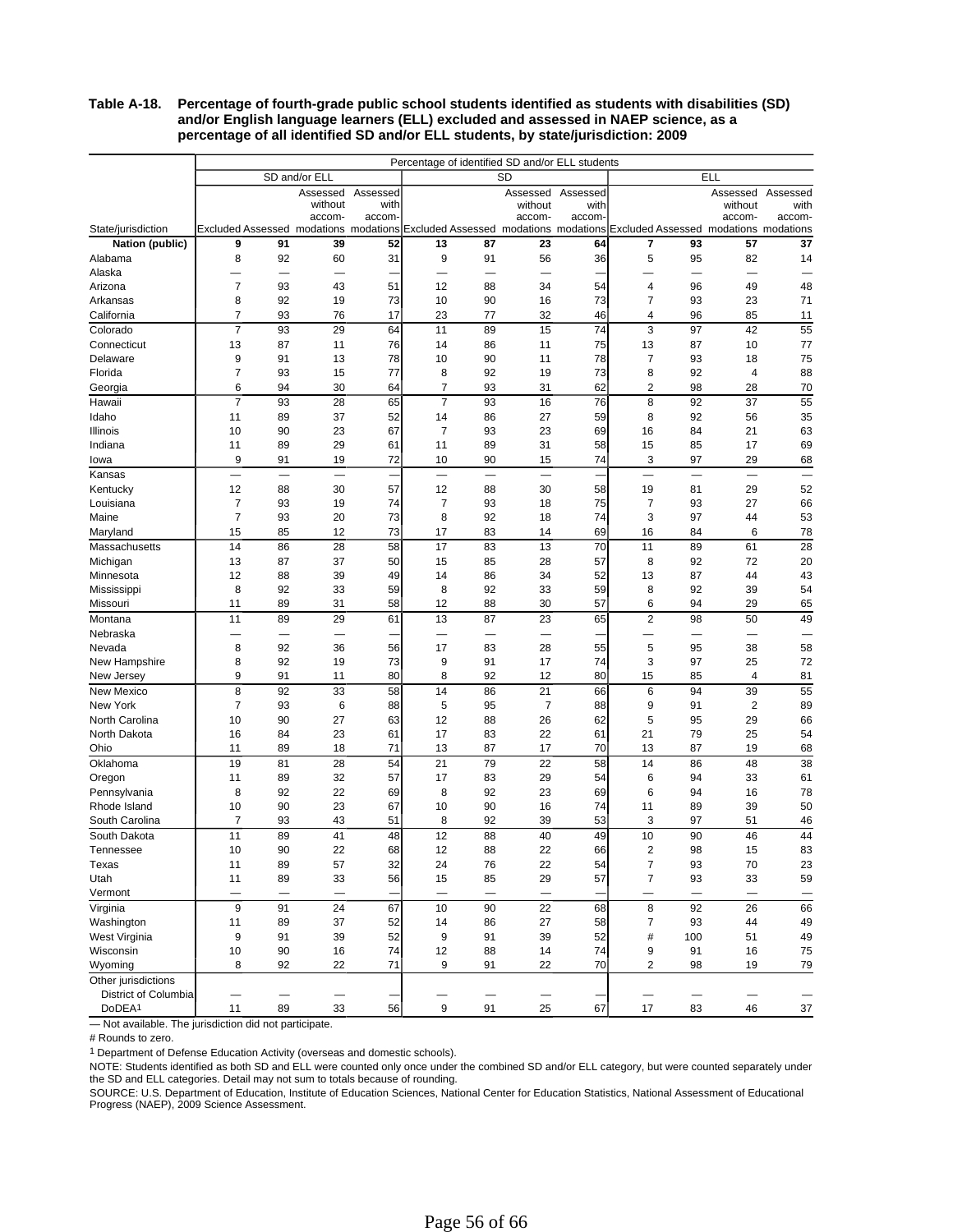#### **Table A-19. Percentage of eighth-grade public school students identified as students with disabilities (SD) and/or English language learners (ELL) excluded and assessed in NAEP science, as a percentage of all identified SD and/or ELL students, by state/jurisdiction: 2009**

|                            |                          | Percentage of identified SD and/or ELL students |                                                               |                   |                          |                          |                                                                 |          |                          |          |            |          |  |  |
|----------------------------|--------------------------|-------------------------------------------------|---------------------------------------------------------------|-------------------|--------------------------|--------------------------|-----------------------------------------------------------------|----------|--------------------------|----------|------------|----------|--|--|
|                            |                          |                                                 | SD and/or ELL                                                 |                   |                          |                          | SD                                                              |          |                          |          | <b>ELL</b> |          |  |  |
|                            |                          |                                                 |                                                               | Assessed Assessed |                          |                          | Assessed                                                        | Assessed |                          |          | Assessed   | Assessed |  |  |
|                            |                          |                                                 | without                                                       | with              |                          |                          | without                                                         | with     |                          |          | without    | with     |  |  |
|                            |                          |                                                 | accom-                                                        | accom-            |                          |                          | accom-                                                          | accom-   |                          |          | accom-     | accom-   |  |  |
| State/jurisdiction         | 11                       | 89                                              | Excluded Assessed modations modations Excluded Assessed<br>30 | 58                | 14                       |                          | modations modations Excluded Assessed modations modations<br>17 | 70       | 9                        | 91       | 56         | 35       |  |  |
| Nation (public)<br>Alabama | 12                       | 88                                              | 61                                                            | 27                | 12                       | 86<br>88                 | 59                                                              | 29       | 13                       | 87       | 79         | 8        |  |  |
| Alaska                     | ÷.                       |                                                 |                                                               |                   | —                        |                          |                                                                 |          |                          |          |            |          |  |  |
| Arizona                    | 13                       | 87                                              | 30                                                            | 57                | 16                       | 84                       | 20                                                              | 65       | 9                        | 91       | 43         | 47       |  |  |
| Arkansas                   | 8                        | 92                                              | 19                                                            | 73                | 9                        | 91                       | 16                                                              | 74       | 5                        | 95       | 27         | 68       |  |  |
| California                 | $\overline{7}$           | 93                                              | 70                                                            | 23                | 16                       | 84                       | 30                                                              | 54       | 4                        | 96       | 80         | 16       |  |  |
| Colorado                   | 9                        | 91                                              | 27                                                            | 64                | 12                       | 88                       | 12                                                              | 76       | 5                        | 95       | 47         | 47       |  |  |
| Connecticut                | 10                       | 90                                              | 20                                                            | 70                | 10                       | 90                       | 17                                                              | 73       | 17                       | 83       | 29         | 53       |  |  |
| Delaware                   | 8                        | 92                                              | 9                                                             | 83                | 8                        | 92                       | 8                                                               | 84       | 12                       | 88       | 13         | 74       |  |  |
| Florida                    | 9                        | 91                                              | 8                                                             | 83                | 9                        | 91                       | 8                                                               | 83       | 12                       | 88       | 6          | 82       |  |  |
| Georgia                    | 11                       | 89                                              | 16                                                            | 73                | 13                       | 87                       | 14                                                              | 73       | #                        | 100      | 25         | 75       |  |  |
| Hawaii                     | 9                        | 91                                              | 34                                                            | 56                | 8                        | 92                       | 27                                                              | 65       | 13                       | 87       | 45         | 42       |  |  |
| Idaho                      | 10                       | 90                                              | 33                                                            | 57                | 13                       | 87                       | 28                                                              | 59       | 2                        | 98       | 45         | 53       |  |  |
| Illinois                   | 9                        | 91                                              | 18                                                            | 73                | 6                        | 94                       | 16                                                              | 78       | 22                       | 78       | 25         | 53       |  |  |
| Indiana                    | 13                       | 87                                              | 17                                                            | 70                | 14                       | 86                       | 11                                                              | 75       | $\overline{7}$           | 93       | 45         | 48       |  |  |
| lowa                       | $\overline{7}$           | 93                                              | 15                                                            | 78                | 8                        | 92                       | 10                                                              | 82       | 10                       | 90       | 41         | 49       |  |  |
| Kansas                     |                          | $\overline{\phantom{0}}$                        | $\overline{\phantom{0}}$                                      |                   | $\overline{\phantom{0}}$ | $\overline{\phantom{0}}$ | $\overline{\phantom{0}}$                                        |          | $\overline{\phantom{0}}$ |          | -          |          |  |  |
| Kentucky                   | 19                       | 81                                              | 14                                                            | 67                | 19                       | 81                       | 13                                                              | 68       | 30                       | 70       | 21         | 49       |  |  |
| Louisiana                  | 9                        | 91                                              | 15                                                            | 76                | 10                       | 90                       | 13                                                              | 78       | 5                        | 95       | 45         | 50       |  |  |
| Maine                      | 8                        | 92                                              | 18                                                            | 73                | 9                        | 91                       | 16                                                              | 75       | 3                        | 97       | 38         | 59       |  |  |
| Maryland                   | 18                       | 82                                              | 9                                                             | 73                | 20                       | 80                       | 9                                                               | 71       | 10                       | 90       | 6          | 83       |  |  |
| <b>Massachusetts</b>       | 17                       | 83                                              | 15                                                            | 68                | 17                       | 83                       | 13                                                              | 70       | 18                       | 82       | 29         | 52       |  |  |
| Michigan                   | 17                       | 83                                              | 23                                                            | 60                | 19                       | 81                       | 15                                                              | 67       | 11                       | 89       | 74         | 15       |  |  |
| Minnesota                  | 13                       | 87                                              | 36                                                            | 50                | 14                       | 86                       | 22                                                              | 63       | 13                       | 87       | 64         | 23       |  |  |
| Mississippi                | 10                       | 90                                              | 17                                                            | 73                | 10                       | 90                       | 15                                                              | 75       | 12                       | 88       | 50         | 38       |  |  |
| Missouri                   | 9                        | 91                                              | 21                                                            | 70                | 8                        | 92                       | 20                                                              | 72       | 28                       | 72       | 35         | 38       |  |  |
| Montana                    | 14                       | 86                                              | 21                                                            | 65                | 16                       | 84                       | 12                                                              | 73       | $\overline{4}$           | 96       | 59         | 37       |  |  |
| Nebraska                   | —                        | -                                               | $\overline{\phantom{0}}$                                      |                   | -                        | —                        | -                                                               |          |                          | —        | -          |          |  |  |
| Nevada                     | 8                        | 92                                              | 31                                                            | 61                | 12                       | 88                       | 19                                                              | 69       | 4                        | 96       | 43         | 52       |  |  |
| New Hampshire              | 10                       | 90                                              | 24                                                            | 66                | 10                       | 90                       | 23                                                              | 67       | 9<br>22                  | 91       | 35         | 57       |  |  |
| New Jersey                 | 12                       | 88                                              | 8                                                             | 80                | 11                       | 89                       | 8                                                               | 81<br>57 | 9                        | 78       | 3          | 75       |  |  |
| New Mexico<br>New York     | 15<br>9                  | 85<br>91                                        | 36<br>5                                                       | 49<br>86          | 23<br>$\overline{7}$     | 77<br>93                 | 21<br>4                                                         | 89       | 16                       | 91<br>84 | 47<br>5    | 43<br>79 |  |  |
| North Carolina             | 10                       | 90                                              | 16                                                            | 74                | 11                       | 89                       | 9                                                               | 80       | 8                        | 92       | 34         | 58       |  |  |
| North Dakota               | 25                       | 75                                              | 19                                                            | 55                | 27                       | 73                       | 17                                                              | 57       | 35                       | 65       | 38         | 27       |  |  |
| Ohio                       | 15                       | 85                                              | 8                                                             | 76                | 14                       | 86                       | $\overline{7}$                                                  | 78       | 44                       | 56       | 18         | 38       |  |  |
| Oklahoma                   | 19                       | 81                                              | 23                                                            | 58                | 21                       | 79                       | 16                                                              | 63       | 12                       | 88       | 58         | 31       |  |  |
| Oregon                     | 9                        | 91                                              | 43                                                            | 47                | 13                       | 87                       | 36                                                              | 52       | 1                        | 99       | 53         | 45       |  |  |
| Pennsylvania               | 8                        | 92                                              | 13                                                            | 79                | 9                        | 91                       | 11                                                              | 80       | 9                        | 91       | 27         | 65       |  |  |
| Rhode Island               | 14                       | 86                                              | 21                                                            | 66                | 10                       | 90                       | 20                                                              | 69       | 38                       | 62       | 23         | 39       |  |  |
| South Carolina             | 13                       | 87                                              | 31                                                            | 56                | 14                       | 86                       | 28                                                              | 58       | 8                        | 92       | 39         | 53       |  |  |
| South Dakota               | 11                       | 89                                              | 27                                                            | 62                | 12                       | 88                       | 23                                                              | 65       | 5                        | 95       | 60         | 35       |  |  |
| Tennessee                  | 13                       | 87                                              | 11                                                            | 76                | 14                       | 86                       | 11                                                              | 75       | 16                       | 84       | 12         | 73       |  |  |
| Texas                      | 21                       | 79                                              | 41                                                            | 39                | 26                       | 74                       | 25                                                              | 49       | 15                       | 85       | 64         | 22       |  |  |
| Utah                       | 12                       | 88                                              | 27                                                            | 61                | 15                       | 85                       | 18                                                              | 67       | 5                        | 95       | 43         | 51       |  |  |
| Vermont                    | $\overline{\phantom{0}}$ | $\overline{\phantom{0}}$                        | —                                                             |                   | $\overline{\phantom{0}}$ | —                        | —                                                               |          |                          | -        | —          |          |  |  |
| Virginia                   | 11                       | 89                                              | 25                                                            | 64                | 12                       | 88                       | 21                                                              | 67       | 8                        | 92       | 39         | 53       |  |  |
| Washington                 | 15                       | 85                                              | 32                                                            | 52                | 17                       | 83                       | 27                                                              | 56       | 12                       | 88       | 43         | 45       |  |  |
| West Virginia              | 10                       | 90                                              | 26                                                            | 64                | 11                       | 89                       | 24                                                              | 66       | $\#$                     | 100      | 73         | 27       |  |  |
| Wisconsin                  | 12                       | 88                                              | 16                                                            | 72                | 13                       | 87                       | 14                                                              | 73       | 12                       | 88       | 21         | 67       |  |  |
| Wyoming                    | 10                       | 90                                              | 21                                                            | 69                | 11                       | 89                       | 20                                                              | 70       | 10                       | 90       | 34         | 57       |  |  |
| Other jurisdictions        |                          |                                                 |                                                               |                   |                          |                          |                                                                 |          |                          |          |            |          |  |  |
| District of Columbia       |                          |                                                 |                                                               |                   |                          |                          |                                                                 |          |                          |          |            |          |  |  |
| DoDEA <sup>1</sup>         | 16                       | 84                                              | 26                                                            | 58                | 9                        | 91                       | 14                                                              | 76       | 26                       | 74       | 45         | 29       |  |  |

— Not available. The jurisdiction did not participate.

# Rounds to zero.

<sup>1</sup> Department of Defense Education Activity (overseas and domestic schools).

NOTE: Students identified as both SD and ELL were counted only once under the combined SD and/or ELL category, but were counted separately under the SD and ELL categories. Detail may not sum to totals because of rounding.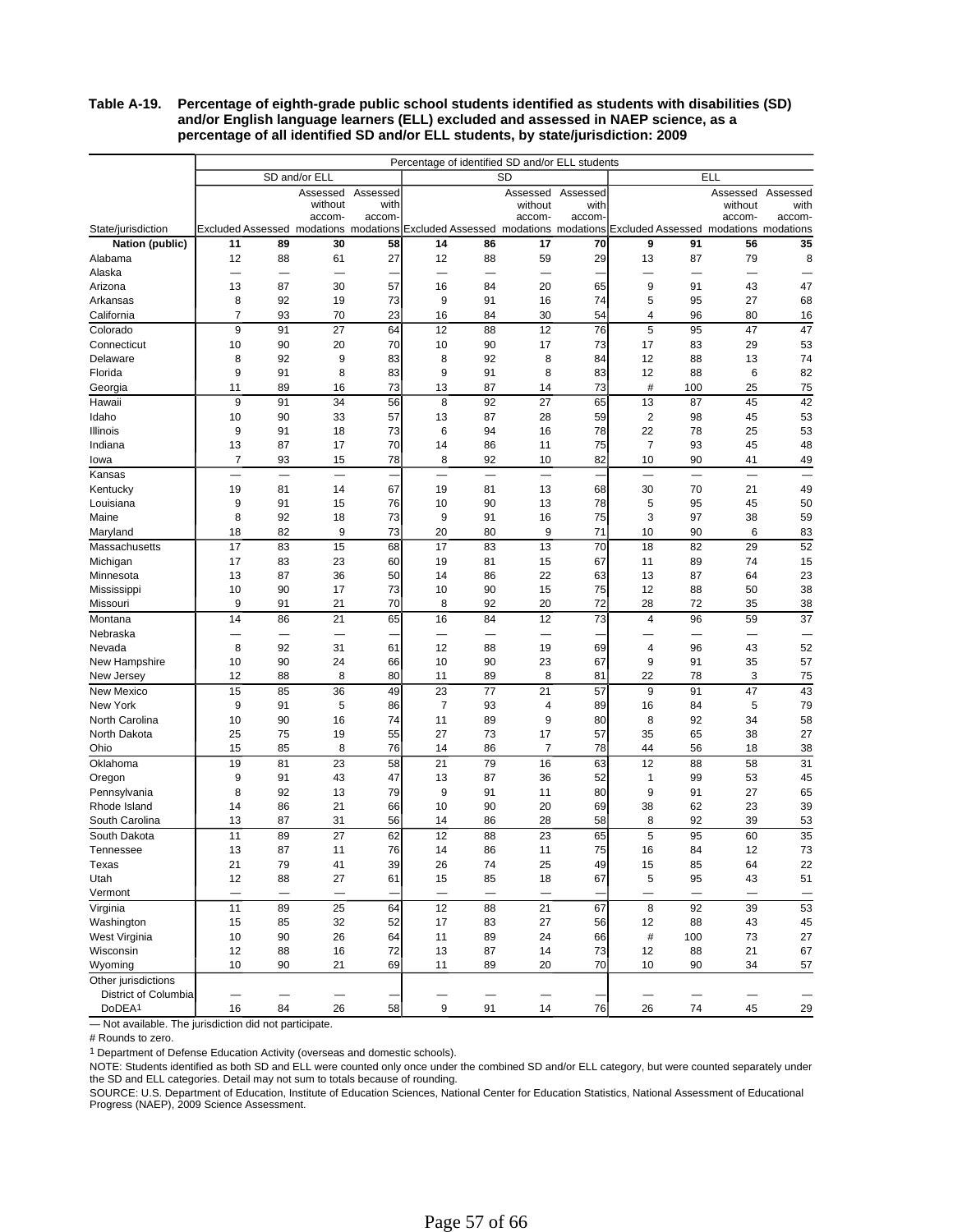#### **Table A-20. Percentage of fourth-grade public school students with disabilities (SD) and/or English language learners (ELL) excluded and assessed in NAEP science, as a percent of all students, by SD/ELL category and urban district: 2009**

| SD/ELL category and district | Identified | Excluded   | Assessed   | Assessed without accommodations | Assessed with accommodations |
|------------------------------|------------|------------|------------|---------------------------------|------------------------------|
| SD and/or ELL                |            |            |            |                                 |                              |
| <b>Nation (public)</b>       | <b>TBA</b> | <b>TBA</b> | TBA        | TBA                             | TBA                          |
| Large city (public)          | <b>TBA</b> | <b>TBA</b> | TBA        | TBA                             | TBA                          |
| Atlanta                      | <b>TBA</b> | <b>TBA</b> | TBA        | TBA                             | TBA                          |
| Austin                       | <b>TBA</b> | <b>TBA</b> | TBA        | TBA                             | TBA                          |
| <b>Baltimore City</b>        | <b>TBA</b> | <b>TBA</b> | TBA        | TBA                             | TBA                          |
| <b>Boston</b>                | <b>TBA</b> | <b>TBA</b> | TBA        | <b>TBA</b>                      | <b>TBA</b>                   |
| Charlotte                    | <b>TBA</b> | <b>TBA</b> | TBA        | TBA                             | TBA                          |
| Chicago                      | <b>TBA</b> | <b>TBA</b> | TBA        | <b>TBA</b>                      | <b>TBA</b>                   |
| Cleveland                    | <b>TBA</b> | <b>TBA</b> | TBA        | <b>TBA</b>                      | TBA                          |
| Detroit                      | <b>TBA</b> | <b>TBA</b> | TBA        | <b>TBA</b>                      | TBA                          |
| Fresno                       | <b>TBA</b> | <b>TBA</b> | TBA        | <b>TBA</b>                      | TBA                          |
| Houston                      | <b>TBA</b> | <b>TBA</b> | TBA        | TBA                             | TBA                          |
| Jefferson County (KY)        | <b>TBA</b> | <b>TBA</b> | TBA        | <b>TBA</b>                      | TBA                          |
| Los Angeles                  | <b>TBA</b> | <b>TBA</b> | TBA        | <b>TBA</b>                      | TBA                          |
| Miami-Dade                   | <b>TBA</b> | <b>TBA</b> | TBA        | TBA                             | TBA                          |
| Milwaukee                    | <b>TBA</b> | <b>TBA</b> | TBA        | <b>TBA</b>                      | <b>TBA</b>                   |
| New York City                | <b>TBA</b> | <b>TBA</b> | TBA        | <b>TBA</b>                      | TBA                          |
| Philadelphia                 | <b>TBA</b> | <b>TBA</b> | TBA        | <b>TBA</b>                      | <b>TBA</b>                   |
| San Diego                    | <b>TBA</b> | TBA        | TBA        | TBA                             | TBA                          |
| <b>SD</b>                    |            |            |            |                                 |                              |
| <b>Nation (public)</b>       | <b>TBA</b> | <b>TBA</b> | TBA        | TBA                             | TBA                          |
| Large city (public)          | <b>TBA</b> | <b>TBA</b> | TBA        | <b>TBA</b>                      | TBA                          |
| Atlanta                      | <b>TBA</b> | <b>TBA</b> | TBA        | TBA                             | <b>TBA</b>                   |
| Austin                       | <b>TBA</b> | <b>TBA</b> | TBA        | <b>TBA</b>                      | TBA                          |
| <b>Baltimore City</b>        | <b>TBA</b> | <b>TBA</b> | TBA        | <b>TBA</b>                      | <b>TBA</b>                   |
| <b>Boston</b>                | <b>TBA</b> | <b>TBA</b> | TBA        | <b>TBA</b>                      | TBA                          |
| Charlotte                    | <b>TBA</b> | <b>TBA</b> | TBA        | TBA                             | TBA                          |
| Chicago                      | <b>TBA</b> | <b>TBA</b> | TBA        | <b>TBA</b>                      | TBA                          |
| Cleveland                    | <b>TBA</b> | <b>TBA</b> | TBA        | TBA                             | TBA                          |
| Detroit                      | <b>TBA</b> | <b>TBA</b> | TBA        | <b>TBA</b>                      | <b>TBA</b>                   |
| Fresno                       | <b>TBA</b> | <b>TBA</b> | TBA        | <b>TBA</b>                      | TBA                          |
| Houston                      | <b>TBA</b> | <b>TBA</b> | TBA        | TBA                             | <b>TBA</b>                   |
| Jefferson County (KY)        | <b>TBA</b> | <b>TBA</b> | TBA        | <b>TBA</b>                      | <b>TBA</b>                   |
| Los Angeles                  | <b>TBA</b> | <b>TBA</b> | <b>TBA</b> | <b>TBA</b>                      | <b>TBA</b>                   |
| Miami-Dade                   | <b>TBA</b> | <b>TBA</b> | TBA        | <b>TBA</b>                      | TBA                          |
| Milwaukee                    | <b>TBA</b> | <b>TBA</b> | <b>TBA</b> | <b>TBA</b>                      | <b>TBA</b>                   |
| New York City                | <b>TBA</b> | TBA        | TBA        | <b>TBA</b>                      | TBA                          |
| Philadelphia                 | <b>TBA</b> | TBA        | TBA        | <b>TBA</b>                      | TBA                          |
| San Diego                    | <b>TBA</b> | TBA        | TBA        | TBA                             | TBA                          |
| ELL                          |            |            |            |                                 |                              |
| <b>Nation (public)</b>       | <b>TBA</b> | <b>TBA</b> | TBA        | TBA                             | TBA                          |
| Large city (public)          | <b>TBA</b> | TBA        | TBA        | <b>TBA</b>                      | TBA                          |
| Atlanta                      | <b>TBA</b> | <b>TBA</b> | TBA        | <b>TBA</b>                      | TBA                          |
| Austin                       | <b>TBA</b> | <b>TBA</b> | TBA        | TBA                             | TBA                          |
| <b>Baltimore City</b>        | <b>TBA</b> | <b>TBA</b> | TBA        | <b>TBA</b>                      | TBA                          |
| <b>Boston</b>                | <b>TBA</b> | <b>TBA</b> | TBA        | <b>TBA</b>                      | <b>TBA</b>                   |
| Charlotte                    | TBA        | <b>TBA</b> | TBA        | TBA                             | TBA                          |
| Chicago                      | <b>TBA</b> | <b>TBA</b> | TBA        | TBA                             | TBA                          |
| Cleveland                    | <b>TBA</b> | TBA        | TBA        | TBA                             | TBA                          |
| Detroit                      | <b>TBA</b> | <b>TBA</b> | TBA        | TBA                             | TBA                          |
| Fresno                       | <b>TBA</b> | <b>TBA</b> | TBA        | TBA                             | TBA                          |
| Houston                      | <b>TBA</b> | TBA        | <b>TBA</b> | TBA                             | TBA                          |
| Jefferson County (KY)        | <b>TBA</b> | <b>TBA</b> | TBA        | <b>TBA</b>                      | <b>TBA</b>                   |
| Los Angeles                  | TBA        | TBA        | TBA        | TBA                             | TBA                          |
| Miami-Dade                   | TBA        | <b>TBA</b> | TBA        | TBA                             | TBA                          |
| Milwaukee                    | <b>TBA</b> | TBA        | TBA        | <b>TBA</b>                      | TBA                          |
| New York City                | <b>TBA</b> | <b>TBA</b> | TBA        | TBA                             | TBA                          |
| Philadelphia                 | <b>TBA</b> | TBA        | TBA        | TBA                             | TBA                          |
| San Diego                    | <b>TBA</b> | <b>TBA</b> | TBA        | TBA                             | TBA                          |

# Rounds to zero.

NOTE: Students identified as both SD and ELL were counted only once under the combined SD and/or ELL category, but were counted separately under the SD and ELL categories. Detail may not sum to totals because of rounding.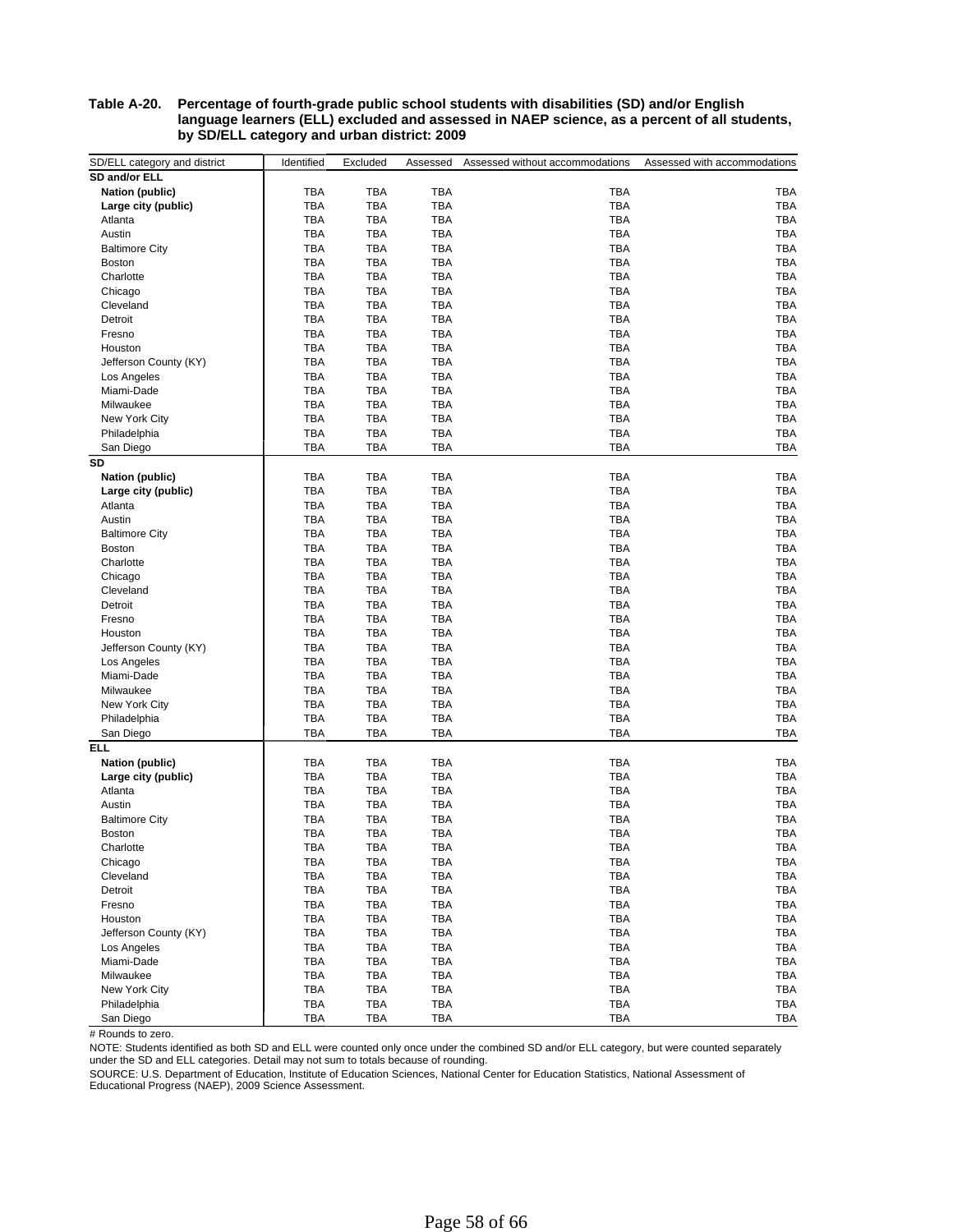#### **Table A-21. Percentage of eighth-grade public school students with disabilities (SD) and/or English language learners (ELL) excluded and assessed in NAEP science, as a percent of all students, by SD/ELL category and urban district: 2009**

| SD and/or ELL<br>Nation (public)<br><b>TBA</b><br>TBA<br><b>TBA</b><br>TBA<br>TBA<br>Large city (public)<br><b>TBA</b><br>TBA<br><b>TBA</b><br>TBA<br>TBA<br><b>TBA</b><br>TBA<br><b>TBA</b><br>TBA<br>TBA<br>Atlanta<br>Austin<br><b>TBA</b><br>TBA<br><b>TBA</b><br>TBA<br>TBA<br>TBA<br><b>TBA</b><br><b>Baltimore City</b><br><b>TBA</b><br>TBA<br>TBA<br><b>TBA</b><br><b>TBA</b><br>TBA<br><b>TBA</b><br>TBA<br><b>Boston</b><br><b>TBA</b><br><b>TBA</b><br>Charlotte<br><b>TBA</b><br>TBA<br><b>TBA</b><br>TBA<br><b>TBA</b><br>TBA<br><b>TBA</b><br><b>TBA</b><br>Chicago<br><b>TBA</b><br>TBA<br>Cleveland<br><b>TBA</b><br>TBA<br>TBA<br><b>TBA</b><br>TBA<br>Detroit<br><b>TBA</b><br>TBA<br><b>TBA</b><br>TBA<br>Fresno<br><b>TBA</b><br>TBA<br>TBA<br>TBA<br>TBA<br>TBA<br><b>TBA</b><br>TBA<br><b>TBA</b><br>Houston<br><b>TBA</b><br><b>TBA</b><br>Jefferson County (KY)<br><b>TBA</b><br><b>TBA</b><br>TBA<br><b>TBA</b><br><b>TBA</b><br><b>TBA</b><br>TBA<br><b>TBA</b><br>Los Angeles<br><b>TBA</b><br><b>TBA</b><br><b>TBA</b><br>TBA<br>TBA<br>Miami-Dade<br><b>TBA</b><br><b>TBA</b><br><b>TBA</b><br>TBA<br><b>TBA</b><br>Milwaukee<br><b>TBA</b><br>TBA<br><b>TBA</b><br><b>TBA</b><br><b>TBA</b><br>New York City<br><b>TBA</b><br><b>TBA</b><br>TBA<br>TBA<br><b>TBA</b><br>Philadelphia<br>TBA<br>TBA<br><b>TBA</b><br>TBA<br><b>TBA</b><br>San Diego<br>SD<br><b>TBA</b><br>TBA<br><b>TBA</b><br>TBA<br>TBA<br><b>Nation (public)</b><br>TBA<br><b>TBA</b><br><b>TBA</b><br>TBA<br><b>TBA</b><br>Large city (public)<br>TBA<br>TBA<br>TBA<br><b>TBA</b><br>TBA<br>Atlanta<br>TBA<br>TBA<br>Austin<br><b>TBA</b><br>TBA<br><b>TBA</b><br>TBA<br><b>TBA</b><br>TBA<br><b>Baltimore City</b><br><b>TBA</b><br>TBA<br><b>TBA</b><br>TBA<br><b>TBA</b><br>TBA<br>Boston<br><b>TBA</b><br>TBA<br><b>TBA</b><br><b>TBA</b><br>TBA<br>Charlotte<br><b>TBA</b><br><b>TBA</b><br>TBA<br>Chicago<br><b>TBA</b><br>TBA<br>TBA<br><b>TBA</b><br>Cleveland<br><b>TBA</b><br>TBA<br>TBA<br>TBA<br><b>TBA</b><br>Detroit<br><b>TBA</b><br>TBA<br>TBA<br>TBA<br><b>TBA</b><br><b>TBA</b><br><b>TBA</b><br>TBA<br><b>TBA</b><br>Fresno<br><b>TBA</b><br><b>TBA</b><br><b>TBA</b><br><b>TBA</b><br>TBA<br>Houston<br><b>TBA</b><br>TBA<br>TBA<br><b>TBA</b><br><b>TBA</b><br>Jefferson County (KY)<br><b>TBA</b><br><b>TBA</b><br><b>TBA</b><br><b>TBA</b><br><b>TBA</b><br>Los Angeles<br><b>TBA</b><br>TBA<br>Miami-Dade<br><b>TBA</b><br>TBA<br><b>TBA</b><br><b>TBA</b><br><b>TBA</b><br>TBA<br><b>TBA</b><br>TBA<br>Milwaukee<br>TBA<br><b>TBA</b><br>TBA<br>TBA<br>TBA<br>New York City<br>TBA<br>Philadelphia<br><b>TBA</b><br>TBA<br><b>TBA</b><br>TBA<br><b>TBA</b><br><b>TBA</b><br><b>TBA</b><br>TBA<br><b>TBA</b><br>San Diego<br>ELL<br><b>TBA</b><br>TBA<br><b>TBA</b><br><b>TBA</b><br><b>TBA</b><br><b>Nation (public)</b><br><b>TBA</b><br>TBA<br>TBA<br>TBA<br>TBA<br>Large city (public)<br><b>TBA</b><br>TBA<br>Atlanta<br><b>TBA</b><br>TBA<br>TBA<br><b>TBA</b><br>TBA<br><b>TBA</b><br>TBA<br>TBA<br>Austin<br><b>TBA</b><br>TBA<br><b>TBA</b><br>TBA<br>TBA<br><b>Baltimore City</b><br><b>TBA</b><br><b>TBA</b><br><b>TBA</b><br>TBA<br><b>TBA</b><br><b>Boston</b><br><b>TBA</b><br><b>TBA</b><br><b>TBA</b><br><b>TBA</b><br>TBA<br>Charlotte<br>TBA<br>TBA<br>TBA<br>Chicago<br><b>TBA</b><br>TBA<br>TBA<br>TBA<br>TBA<br>TBA<br>Cleveland<br>TBA<br><b>TBA</b><br>TBA<br>Detroit<br><b>TBA</b><br>TBA<br>TBA<br><b>TBA</b><br>TBA<br>Fresno<br><b>TBA</b><br>TBA<br>TBA<br>TBA<br>TBA<br>Houston<br><b>TBA</b><br>TBA<br>TBA<br>TBA<br>TBA<br>Jefferson County (KY)<br><b>TBA</b><br>TBA<br>TBA<br>TBA<br>TBA<br>Los Angeles<br><b>TBA</b><br>TBA<br>TBA<br>TBA<br>TBA<br>Miami-Dade<br><b>TBA</b><br>TBA<br><b>TBA</b><br>TBA<br>Milwaukee<br><b>TBA</b><br>TBA<br>TBA<br>TBA<br>New York City<br><b>TBA</b><br>TBA<br>TBA<br><b>TBA</b><br>TBA<br>Philadelphia<br>TBA<br>TBA<br>TBA<br>TBA<br>TBA<br>San Diego<br>TBA<br>TBA<br>TBA<br>TBA<br>TBA | SD/ELL category and district | Identified | Excluded | Assessed | Assessed without accommodations | Assessed with accommodations |
|--------------------------------------------------------------------------------------------------------------------------------------------------------------------------------------------------------------------------------------------------------------------------------------------------------------------------------------------------------------------------------------------------------------------------------------------------------------------------------------------------------------------------------------------------------------------------------------------------------------------------------------------------------------------------------------------------------------------------------------------------------------------------------------------------------------------------------------------------------------------------------------------------------------------------------------------------------------------------------------------------------------------------------------------------------------------------------------------------------------------------------------------------------------------------------------------------------------------------------------------------------------------------------------------------------------------------------------------------------------------------------------------------------------------------------------------------------------------------------------------------------------------------------------------------------------------------------------------------------------------------------------------------------------------------------------------------------------------------------------------------------------------------------------------------------------------------------------------------------------------------------------------------------------------------------------------------------------------------------------------------------------------------------------------------------------------------------------------------------------------------------------------------------------------------------------------------------------------------------------------------------------------------------------------------------------------------------------------------------------------------------------------------------------------------------------------------------------------------------------------------------------------------------------------------------------------------------------------------------------------------------------------------------------------------------------------------------------------------------------------------------------------------------------------------------------------------------------------------------------------------------------------------------------------------------------------------------------------------------------------------------------------------------------------------------------------------------------------------------------------------------------------------------------------------------------------------------------------------------------------------------------------------------------------------------------------------------------------------------------------------------------------------------------------------------------------------------------------------------------------------------------------------------------------------------------------------------------------------------------------------------------------------------------------------------------------------------------------------------------------------------------------------------------------------------------------------------------------------------------------------------------------------------------------------------------------------------------------------------------------|------------------------------|------------|----------|----------|---------------------------------|------------------------------|
|                                                                                                                                                                                                                                                                                                                                                                                                                                                                                                                                                                                                                                                                                                                                                                                                                                                                                                                                                                                                                                                                                                                                                                                                                                                                                                                                                                                                                                                                                                                                                                                                                                                                                                                                                                                                                                                                                                                                                                                                                                                                                                                                                                                                                                                                                                                                                                                                                                                                                                                                                                                                                                                                                                                                                                                                                                                                                                                                                                                                                                                                                                                                                                                                                                                                                                                                                                                                                                                                                                                                                                                                                                                                                                                                                                                                                                                                                                                                                                                            |                              |            |          |          |                                 |                              |
|                                                                                                                                                                                                                                                                                                                                                                                                                                                                                                                                                                                                                                                                                                                                                                                                                                                                                                                                                                                                                                                                                                                                                                                                                                                                                                                                                                                                                                                                                                                                                                                                                                                                                                                                                                                                                                                                                                                                                                                                                                                                                                                                                                                                                                                                                                                                                                                                                                                                                                                                                                                                                                                                                                                                                                                                                                                                                                                                                                                                                                                                                                                                                                                                                                                                                                                                                                                                                                                                                                                                                                                                                                                                                                                                                                                                                                                                                                                                                                                            |                              |            |          |          |                                 |                              |
|                                                                                                                                                                                                                                                                                                                                                                                                                                                                                                                                                                                                                                                                                                                                                                                                                                                                                                                                                                                                                                                                                                                                                                                                                                                                                                                                                                                                                                                                                                                                                                                                                                                                                                                                                                                                                                                                                                                                                                                                                                                                                                                                                                                                                                                                                                                                                                                                                                                                                                                                                                                                                                                                                                                                                                                                                                                                                                                                                                                                                                                                                                                                                                                                                                                                                                                                                                                                                                                                                                                                                                                                                                                                                                                                                                                                                                                                                                                                                                                            |                              |            |          |          |                                 |                              |
|                                                                                                                                                                                                                                                                                                                                                                                                                                                                                                                                                                                                                                                                                                                                                                                                                                                                                                                                                                                                                                                                                                                                                                                                                                                                                                                                                                                                                                                                                                                                                                                                                                                                                                                                                                                                                                                                                                                                                                                                                                                                                                                                                                                                                                                                                                                                                                                                                                                                                                                                                                                                                                                                                                                                                                                                                                                                                                                                                                                                                                                                                                                                                                                                                                                                                                                                                                                                                                                                                                                                                                                                                                                                                                                                                                                                                                                                                                                                                                                            |                              |            |          |          |                                 |                              |
|                                                                                                                                                                                                                                                                                                                                                                                                                                                                                                                                                                                                                                                                                                                                                                                                                                                                                                                                                                                                                                                                                                                                                                                                                                                                                                                                                                                                                                                                                                                                                                                                                                                                                                                                                                                                                                                                                                                                                                                                                                                                                                                                                                                                                                                                                                                                                                                                                                                                                                                                                                                                                                                                                                                                                                                                                                                                                                                                                                                                                                                                                                                                                                                                                                                                                                                                                                                                                                                                                                                                                                                                                                                                                                                                                                                                                                                                                                                                                                                            |                              |            |          |          |                                 |                              |
|                                                                                                                                                                                                                                                                                                                                                                                                                                                                                                                                                                                                                                                                                                                                                                                                                                                                                                                                                                                                                                                                                                                                                                                                                                                                                                                                                                                                                                                                                                                                                                                                                                                                                                                                                                                                                                                                                                                                                                                                                                                                                                                                                                                                                                                                                                                                                                                                                                                                                                                                                                                                                                                                                                                                                                                                                                                                                                                                                                                                                                                                                                                                                                                                                                                                                                                                                                                                                                                                                                                                                                                                                                                                                                                                                                                                                                                                                                                                                                                            |                              |            |          |          |                                 |                              |
|                                                                                                                                                                                                                                                                                                                                                                                                                                                                                                                                                                                                                                                                                                                                                                                                                                                                                                                                                                                                                                                                                                                                                                                                                                                                                                                                                                                                                                                                                                                                                                                                                                                                                                                                                                                                                                                                                                                                                                                                                                                                                                                                                                                                                                                                                                                                                                                                                                                                                                                                                                                                                                                                                                                                                                                                                                                                                                                                                                                                                                                                                                                                                                                                                                                                                                                                                                                                                                                                                                                                                                                                                                                                                                                                                                                                                                                                                                                                                                                            |                              |            |          |          |                                 |                              |
|                                                                                                                                                                                                                                                                                                                                                                                                                                                                                                                                                                                                                                                                                                                                                                                                                                                                                                                                                                                                                                                                                                                                                                                                                                                                                                                                                                                                                                                                                                                                                                                                                                                                                                                                                                                                                                                                                                                                                                                                                                                                                                                                                                                                                                                                                                                                                                                                                                                                                                                                                                                                                                                                                                                                                                                                                                                                                                                                                                                                                                                                                                                                                                                                                                                                                                                                                                                                                                                                                                                                                                                                                                                                                                                                                                                                                                                                                                                                                                                            |                              |            |          |          |                                 |                              |
|                                                                                                                                                                                                                                                                                                                                                                                                                                                                                                                                                                                                                                                                                                                                                                                                                                                                                                                                                                                                                                                                                                                                                                                                                                                                                                                                                                                                                                                                                                                                                                                                                                                                                                                                                                                                                                                                                                                                                                                                                                                                                                                                                                                                                                                                                                                                                                                                                                                                                                                                                                                                                                                                                                                                                                                                                                                                                                                                                                                                                                                                                                                                                                                                                                                                                                                                                                                                                                                                                                                                                                                                                                                                                                                                                                                                                                                                                                                                                                                            |                              |            |          |          |                                 |                              |
|                                                                                                                                                                                                                                                                                                                                                                                                                                                                                                                                                                                                                                                                                                                                                                                                                                                                                                                                                                                                                                                                                                                                                                                                                                                                                                                                                                                                                                                                                                                                                                                                                                                                                                                                                                                                                                                                                                                                                                                                                                                                                                                                                                                                                                                                                                                                                                                                                                                                                                                                                                                                                                                                                                                                                                                                                                                                                                                                                                                                                                                                                                                                                                                                                                                                                                                                                                                                                                                                                                                                                                                                                                                                                                                                                                                                                                                                                                                                                                                            |                              |            |          |          |                                 |                              |
|                                                                                                                                                                                                                                                                                                                                                                                                                                                                                                                                                                                                                                                                                                                                                                                                                                                                                                                                                                                                                                                                                                                                                                                                                                                                                                                                                                                                                                                                                                                                                                                                                                                                                                                                                                                                                                                                                                                                                                                                                                                                                                                                                                                                                                                                                                                                                                                                                                                                                                                                                                                                                                                                                                                                                                                                                                                                                                                                                                                                                                                                                                                                                                                                                                                                                                                                                                                                                                                                                                                                                                                                                                                                                                                                                                                                                                                                                                                                                                                            |                              |            |          |          |                                 |                              |
|                                                                                                                                                                                                                                                                                                                                                                                                                                                                                                                                                                                                                                                                                                                                                                                                                                                                                                                                                                                                                                                                                                                                                                                                                                                                                                                                                                                                                                                                                                                                                                                                                                                                                                                                                                                                                                                                                                                                                                                                                                                                                                                                                                                                                                                                                                                                                                                                                                                                                                                                                                                                                                                                                                                                                                                                                                                                                                                                                                                                                                                                                                                                                                                                                                                                                                                                                                                                                                                                                                                                                                                                                                                                                                                                                                                                                                                                                                                                                                                            |                              |            |          |          |                                 |                              |
|                                                                                                                                                                                                                                                                                                                                                                                                                                                                                                                                                                                                                                                                                                                                                                                                                                                                                                                                                                                                                                                                                                                                                                                                                                                                                                                                                                                                                                                                                                                                                                                                                                                                                                                                                                                                                                                                                                                                                                                                                                                                                                                                                                                                                                                                                                                                                                                                                                                                                                                                                                                                                                                                                                                                                                                                                                                                                                                                                                                                                                                                                                                                                                                                                                                                                                                                                                                                                                                                                                                                                                                                                                                                                                                                                                                                                                                                                                                                                                                            |                              |            |          |          |                                 |                              |
|                                                                                                                                                                                                                                                                                                                                                                                                                                                                                                                                                                                                                                                                                                                                                                                                                                                                                                                                                                                                                                                                                                                                                                                                                                                                                                                                                                                                                                                                                                                                                                                                                                                                                                                                                                                                                                                                                                                                                                                                                                                                                                                                                                                                                                                                                                                                                                                                                                                                                                                                                                                                                                                                                                                                                                                                                                                                                                                                                                                                                                                                                                                                                                                                                                                                                                                                                                                                                                                                                                                                                                                                                                                                                                                                                                                                                                                                                                                                                                                            |                              |            |          |          |                                 |                              |
|                                                                                                                                                                                                                                                                                                                                                                                                                                                                                                                                                                                                                                                                                                                                                                                                                                                                                                                                                                                                                                                                                                                                                                                                                                                                                                                                                                                                                                                                                                                                                                                                                                                                                                                                                                                                                                                                                                                                                                                                                                                                                                                                                                                                                                                                                                                                                                                                                                                                                                                                                                                                                                                                                                                                                                                                                                                                                                                                                                                                                                                                                                                                                                                                                                                                                                                                                                                                                                                                                                                                                                                                                                                                                                                                                                                                                                                                                                                                                                                            |                              |            |          |          |                                 |                              |
|                                                                                                                                                                                                                                                                                                                                                                                                                                                                                                                                                                                                                                                                                                                                                                                                                                                                                                                                                                                                                                                                                                                                                                                                                                                                                                                                                                                                                                                                                                                                                                                                                                                                                                                                                                                                                                                                                                                                                                                                                                                                                                                                                                                                                                                                                                                                                                                                                                                                                                                                                                                                                                                                                                                                                                                                                                                                                                                                                                                                                                                                                                                                                                                                                                                                                                                                                                                                                                                                                                                                                                                                                                                                                                                                                                                                                                                                                                                                                                                            |                              |            |          |          |                                 |                              |
|                                                                                                                                                                                                                                                                                                                                                                                                                                                                                                                                                                                                                                                                                                                                                                                                                                                                                                                                                                                                                                                                                                                                                                                                                                                                                                                                                                                                                                                                                                                                                                                                                                                                                                                                                                                                                                                                                                                                                                                                                                                                                                                                                                                                                                                                                                                                                                                                                                                                                                                                                                                                                                                                                                                                                                                                                                                                                                                                                                                                                                                                                                                                                                                                                                                                                                                                                                                                                                                                                                                                                                                                                                                                                                                                                                                                                                                                                                                                                                                            |                              |            |          |          |                                 |                              |
|                                                                                                                                                                                                                                                                                                                                                                                                                                                                                                                                                                                                                                                                                                                                                                                                                                                                                                                                                                                                                                                                                                                                                                                                                                                                                                                                                                                                                                                                                                                                                                                                                                                                                                                                                                                                                                                                                                                                                                                                                                                                                                                                                                                                                                                                                                                                                                                                                                                                                                                                                                                                                                                                                                                                                                                                                                                                                                                                                                                                                                                                                                                                                                                                                                                                                                                                                                                                                                                                                                                                                                                                                                                                                                                                                                                                                                                                                                                                                                                            |                              |            |          |          |                                 |                              |
|                                                                                                                                                                                                                                                                                                                                                                                                                                                                                                                                                                                                                                                                                                                                                                                                                                                                                                                                                                                                                                                                                                                                                                                                                                                                                                                                                                                                                                                                                                                                                                                                                                                                                                                                                                                                                                                                                                                                                                                                                                                                                                                                                                                                                                                                                                                                                                                                                                                                                                                                                                                                                                                                                                                                                                                                                                                                                                                                                                                                                                                                                                                                                                                                                                                                                                                                                                                                                                                                                                                                                                                                                                                                                                                                                                                                                                                                                                                                                                                            |                              |            |          |          |                                 |                              |
|                                                                                                                                                                                                                                                                                                                                                                                                                                                                                                                                                                                                                                                                                                                                                                                                                                                                                                                                                                                                                                                                                                                                                                                                                                                                                                                                                                                                                                                                                                                                                                                                                                                                                                                                                                                                                                                                                                                                                                                                                                                                                                                                                                                                                                                                                                                                                                                                                                                                                                                                                                                                                                                                                                                                                                                                                                                                                                                                                                                                                                                                                                                                                                                                                                                                                                                                                                                                                                                                                                                                                                                                                                                                                                                                                                                                                                                                                                                                                                                            |                              |            |          |          |                                 |                              |
|                                                                                                                                                                                                                                                                                                                                                                                                                                                                                                                                                                                                                                                                                                                                                                                                                                                                                                                                                                                                                                                                                                                                                                                                                                                                                                                                                                                                                                                                                                                                                                                                                                                                                                                                                                                                                                                                                                                                                                                                                                                                                                                                                                                                                                                                                                                                                                                                                                                                                                                                                                                                                                                                                                                                                                                                                                                                                                                                                                                                                                                                                                                                                                                                                                                                                                                                                                                                                                                                                                                                                                                                                                                                                                                                                                                                                                                                                                                                                                                            |                              |            |          |          |                                 |                              |
|                                                                                                                                                                                                                                                                                                                                                                                                                                                                                                                                                                                                                                                                                                                                                                                                                                                                                                                                                                                                                                                                                                                                                                                                                                                                                                                                                                                                                                                                                                                                                                                                                                                                                                                                                                                                                                                                                                                                                                                                                                                                                                                                                                                                                                                                                                                                                                                                                                                                                                                                                                                                                                                                                                                                                                                                                                                                                                                                                                                                                                                                                                                                                                                                                                                                                                                                                                                                                                                                                                                                                                                                                                                                                                                                                                                                                                                                                                                                                                                            |                              |            |          |          |                                 |                              |
|                                                                                                                                                                                                                                                                                                                                                                                                                                                                                                                                                                                                                                                                                                                                                                                                                                                                                                                                                                                                                                                                                                                                                                                                                                                                                                                                                                                                                                                                                                                                                                                                                                                                                                                                                                                                                                                                                                                                                                                                                                                                                                                                                                                                                                                                                                                                                                                                                                                                                                                                                                                                                                                                                                                                                                                                                                                                                                                                                                                                                                                                                                                                                                                                                                                                                                                                                                                                                                                                                                                                                                                                                                                                                                                                                                                                                                                                                                                                                                                            |                              |            |          |          |                                 |                              |
|                                                                                                                                                                                                                                                                                                                                                                                                                                                                                                                                                                                                                                                                                                                                                                                                                                                                                                                                                                                                                                                                                                                                                                                                                                                                                                                                                                                                                                                                                                                                                                                                                                                                                                                                                                                                                                                                                                                                                                                                                                                                                                                                                                                                                                                                                                                                                                                                                                                                                                                                                                                                                                                                                                                                                                                                                                                                                                                                                                                                                                                                                                                                                                                                                                                                                                                                                                                                                                                                                                                                                                                                                                                                                                                                                                                                                                                                                                                                                                                            |                              |            |          |          |                                 |                              |
|                                                                                                                                                                                                                                                                                                                                                                                                                                                                                                                                                                                                                                                                                                                                                                                                                                                                                                                                                                                                                                                                                                                                                                                                                                                                                                                                                                                                                                                                                                                                                                                                                                                                                                                                                                                                                                                                                                                                                                                                                                                                                                                                                                                                                                                                                                                                                                                                                                                                                                                                                                                                                                                                                                                                                                                                                                                                                                                                                                                                                                                                                                                                                                                                                                                                                                                                                                                                                                                                                                                                                                                                                                                                                                                                                                                                                                                                                                                                                                                            |                              |            |          |          |                                 |                              |
|                                                                                                                                                                                                                                                                                                                                                                                                                                                                                                                                                                                                                                                                                                                                                                                                                                                                                                                                                                                                                                                                                                                                                                                                                                                                                                                                                                                                                                                                                                                                                                                                                                                                                                                                                                                                                                                                                                                                                                                                                                                                                                                                                                                                                                                                                                                                                                                                                                                                                                                                                                                                                                                                                                                                                                                                                                                                                                                                                                                                                                                                                                                                                                                                                                                                                                                                                                                                                                                                                                                                                                                                                                                                                                                                                                                                                                                                                                                                                                                            |                              |            |          |          |                                 |                              |
|                                                                                                                                                                                                                                                                                                                                                                                                                                                                                                                                                                                                                                                                                                                                                                                                                                                                                                                                                                                                                                                                                                                                                                                                                                                                                                                                                                                                                                                                                                                                                                                                                                                                                                                                                                                                                                                                                                                                                                                                                                                                                                                                                                                                                                                                                                                                                                                                                                                                                                                                                                                                                                                                                                                                                                                                                                                                                                                                                                                                                                                                                                                                                                                                                                                                                                                                                                                                                                                                                                                                                                                                                                                                                                                                                                                                                                                                                                                                                                                            |                              |            |          |          |                                 |                              |
|                                                                                                                                                                                                                                                                                                                                                                                                                                                                                                                                                                                                                                                                                                                                                                                                                                                                                                                                                                                                                                                                                                                                                                                                                                                                                                                                                                                                                                                                                                                                                                                                                                                                                                                                                                                                                                                                                                                                                                                                                                                                                                                                                                                                                                                                                                                                                                                                                                                                                                                                                                                                                                                                                                                                                                                                                                                                                                                                                                                                                                                                                                                                                                                                                                                                                                                                                                                                                                                                                                                                                                                                                                                                                                                                                                                                                                                                                                                                                                                            |                              |            |          |          |                                 |                              |
|                                                                                                                                                                                                                                                                                                                                                                                                                                                                                                                                                                                                                                                                                                                                                                                                                                                                                                                                                                                                                                                                                                                                                                                                                                                                                                                                                                                                                                                                                                                                                                                                                                                                                                                                                                                                                                                                                                                                                                                                                                                                                                                                                                                                                                                                                                                                                                                                                                                                                                                                                                                                                                                                                                                                                                                                                                                                                                                                                                                                                                                                                                                                                                                                                                                                                                                                                                                                                                                                                                                                                                                                                                                                                                                                                                                                                                                                                                                                                                                            |                              |            |          |          |                                 |                              |
|                                                                                                                                                                                                                                                                                                                                                                                                                                                                                                                                                                                                                                                                                                                                                                                                                                                                                                                                                                                                                                                                                                                                                                                                                                                                                                                                                                                                                                                                                                                                                                                                                                                                                                                                                                                                                                                                                                                                                                                                                                                                                                                                                                                                                                                                                                                                                                                                                                                                                                                                                                                                                                                                                                                                                                                                                                                                                                                                                                                                                                                                                                                                                                                                                                                                                                                                                                                                                                                                                                                                                                                                                                                                                                                                                                                                                                                                                                                                                                                            |                              |            |          |          |                                 |                              |
|                                                                                                                                                                                                                                                                                                                                                                                                                                                                                                                                                                                                                                                                                                                                                                                                                                                                                                                                                                                                                                                                                                                                                                                                                                                                                                                                                                                                                                                                                                                                                                                                                                                                                                                                                                                                                                                                                                                                                                                                                                                                                                                                                                                                                                                                                                                                                                                                                                                                                                                                                                                                                                                                                                                                                                                                                                                                                                                                                                                                                                                                                                                                                                                                                                                                                                                                                                                                                                                                                                                                                                                                                                                                                                                                                                                                                                                                                                                                                                                            |                              |            |          |          |                                 |                              |
|                                                                                                                                                                                                                                                                                                                                                                                                                                                                                                                                                                                                                                                                                                                                                                                                                                                                                                                                                                                                                                                                                                                                                                                                                                                                                                                                                                                                                                                                                                                                                                                                                                                                                                                                                                                                                                                                                                                                                                                                                                                                                                                                                                                                                                                                                                                                                                                                                                                                                                                                                                                                                                                                                                                                                                                                                                                                                                                                                                                                                                                                                                                                                                                                                                                                                                                                                                                                                                                                                                                                                                                                                                                                                                                                                                                                                                                                                                                                                                                            |                              |            |          |          |                                 |                              |
|                                                                                                                                                                                                                                                                                                                                                                                                                                                                                                                                                                                                                                                                                                                                                                                                                                                                                                                                                                                                                                                                                                                                                                                                                                                                                                                                                                                                                                                                                                                                                                                                                                                                                                                                                                                                                                                                                                                                                                                                                                                                                                                                                                                                                                                                                                                                                                                                                                                                                                                                                                                                                                                                                                                                                                                                                                                                                                                                                                                                                                                                                                                                                                                                                                                                                                                                                                                                                                                                                                                                                                                                                                                                                                                                                                                                                                                                                                                                                                                            |                              |            |          |          |                                 |                              |
|                                                                                                                                                                                                                                                                                                                                                                                                                                                                                                                                                                                                                                                                                                                                                                                                                                                                                                                                                                                                                                                                                                                                                                                                                                                                                                                                                                                                                                                                                                                                                                                                                                                                                                                                                                                                                                                                                                                                                                                                                                                                                                                                                                                                                                                                                                                                                                                                                                                                                                                                                                                                                                                                                                                                                                                                                                                                                                                                                                                                                                                                                                                                                                                                                                                                                                                                                                                                                                                                                                                                                                                                                                                                                                                                                                                                                                                                                                                                                                                            |                              |            |          |          |                                 |                              |
|                                                                                                                                                                                                                                                                                                                                                                                                                                                                                                                                                                                                                                                                                                                                                                                                                                                                                                                                                                                                                                                                                                                                                                                                                                                                                                                                                                                                                                                                                                                                                                                                                                                                                                                                                                                                                                                                                                                                                                                                                                                                                                                                                                                                                                                                                                                                                                                                                                                                                                                                                                                                                                                                                                                                                                                                                                                                                                                                                                                                                                                                                                                                                                                                                                                                                                                                                                                                                                                                                                                                                                                                                                                                                                                                                                                                                                                                                                                                                                                            |                              |            |          |          |                                 |                              |
|                                                                                                                                                                                                                                                                                                                                                                                                                                                                                                                                                                                                                                                                                                                                                                                                                                                                                                                                                                                                                                                                                                                                                                                                                                                                                                                                                                                                                                                                                                                                                                                                                                                                                                                                                                                                                                                                                                                                                                                                                                                                                                                                                                                                                                                                                                                                                                                                                                                                                                                                                                                                                                                                                                                                                                                                                                                                                                                                                                                                                                                                                                                                                                                                                                                                                                                                                                                                                                                                                                                                                                                                                                                                                                                                                                                                                                                                                                                                                                                            |                              |            |          |          |                                 |                              |
|                                                                                                                                                                                                                                                                                                                                                                                                                                                                                                                                                                                                                                                                                                                                                                                                                                                                                                                                                                                                                                                                                                                                                                                                                                                                                                                                                                                                                                                                                                                                                                                                                                                                                                                                                                                                                                                                                                                                                                                                                                                                                                                                                                                                                                                                                                                                                                                                                                                                                                                                                                                                                                                                                                                                                                                                                                                                                                                                                                                                                                                                                                                                                                                                                                                                                                                                                                                                                                                                                                                                                                                                                                                                                                                                                                                                                                                                                                                                                                                            |                              |            |          |          |                                 |                              |
|                                                                                                                                                                                                                                                                                                                                                                                                                                                                                                                                                                                                                                                                                                                                                                                                                                                                                                                                                                                                                                                                                                                                                                                                                                                                                                                                                                                                                                                                                                                                                                                                                                                                                                                                                                                                                                                                                                                                                                                                                                                                                                                                                                                                                                                                                                                                                                                                                                                                                                                                                                                                                                                                                                                                                                                                                                                                                                                                                                                                                                                                                                                                                                                                                                                                                                                                                                                                                                                                                                                                                                                                                                                                                                                                                                                                                                                                                                                                                                                            |                              |            |          |          |                                 |                              |
|                                                                                                                                                                                                                                                                                                                                                                                                                                                                                                                                                                                                                                                                                                                                                                                                                                                                                                                                                                                                                                                                                                                                                                                                                                                                                                                                                                                                                                                                                                                                                                                                                                                                                                                                                                                                                                                                                                                                                                                                                                                                                                                                                                                                                                                                                                                                                                                                                                                                                                                                                                                                                                                                                                                                                                                                                                                                                                                                                                                                                                                                                                                                                                                                                                                                                                                                                                                                                                                                                                                                                                                                                                                                                                                                                                                                                                                                                                                                                                                            |                              |            |          |          |                                 |                              |
|                                                                                                                                                                                                                                                                                                                                                                                                                                                                                                                                                                                                                                                                                                                                                                                                                                                                                                                                                                                                                                                                                                                                                                                                                                                                                                                                                                                                                                                                                                                                                                                                                                                                                                                                                                                                                                                                                                                                                                                                                                                                                                                                                                                                                                                                                                                                                                                                                                                                                                                                                                                                                                                                                                                                                                                                                                                                                                                                                                                                                                                                                                                                                                                                                                                                                                                                                                                                                                                                                                                                                                                                                                                                                                                                                                                                                                                                                                                                                                                            |                              |            |          |          |                                 |                              |
|                                                                                                                                                                                                                                                                                                                                                                                                                                                                                                                                                                                                                                                                                                                                                                                                                                                                                                                                                                                                                                                                                                                                                                                                                                                                                                                                                                                                                                                                                                                                                                                                                                                                                                                                                                                                                                                                                                                                                                                                                                                                                                                                                                                                                                                                                                                                                                                                                                                                                                                                                                                                                                                                                                                                                                                                                                                                                                                                                                                                                                                                                                                                                                                                                                                                                                                                                                                                                                                                                                                                                                                                                                                                                                                                                                                                                                                                                                                                                                                            |                              |            |          |          |                                 |                              |
|                                                                                                                                                                                                                                                                                                                                                                                                                                                                                                                                                                                                                                                                                                                                                                                                                                                                                                                                                                                                                                                                                                                                                                                                                                                                                                                                                                                                                                                                                                                                                                                                                                                                                                                                                                                                                                                                                                                                                                                                                                                                                                                                                                                                                                                                                                                                                                                                                                                                                                                                                                                                                                                                                                                                                                                                                                                                                                                                                                                                                                                                                                                                                                                                                                                                                                                                                                                                                                                                                                                                                                                                                                                                                                                                                                                                                                                                                                                                                                                            |                              |            |          |          |                                 |                              |
|                                                                                                                                                                                                                                                                                                                                                                                                                                                                                                                                                                                                                                                                                                                                                                                                                                                                                                                                                                                                                                                                                                                                                                                                                                                                                                                                                                                                                                                                                                                                                                                                                                                                                                                                                                                                                                                                                                                                                                                                                                                                                                                                                                                                                                                                                                                                                                                                                                                                                                                                                                                                                                                                                                                                                                                                                                                                                                                                                                                                                                                                                                                                                                                                                                                                                                                                                                                                                                                                                                                                                                                                                                                                                                                                                                                                                                                                                                                                                                                            |                              |            |          |          |                                 |                              |
|                                                                                                                                                                                                                                                                                                                                                                                                                                                                                                                                                                                                                                                                                                                                                                                                                                                                                                                                                                                                                                                                                                                                                                                                                                                                                                                                                                                                                                                                                                                                                                                                                                                                                                                                                                                                                                                                                                                                                                                                                                                                                                                                                                                                                                                                                                                                                                                                                                                                                                                                                                                                                                                                                                                                                                                                                                                                                                                                                                                                                                                                                                                                                                                                                                                                                                                                                                                                                                                                                                                                                                                                                                                                                                                                                                                                                                                                                                                                                                                            |                              |            |          |          |                                 |                              |
|                                                                                                                                                                                                                                                                                                                                                                                                                                                                                                                                                                                                                                                                                                                                                                                                                                                                                                                                                                                                                                                                                                                                                                                                                                                                                                                                                                                                                                                                                                                                                                                                                                                                                                                                                                                                                                                                                                                                                                                                                                                                                                                                                                                                                                                                                                                                                                                                                                                                                                                                                                                                                                                                                                                                                                                                                                                                                                                                                                                                                                                                                                                                                                                                                                                                                                                                                                                                                                                                                                                                                                                                                                                                                                                                                                                                                                                                                                                                                                                            |                              |            |          |          |                                 |                              |
|                                                                                                                                                                                                                                                                                                                                                                                                                                                                                                                                                                                                                                                                                                                                                                                                                                                                                                                                                                                                                                                                                                                                                                                                                                                                                                                                                                                                                                                                                                                                                                                                                                                                                                                                                                                                                                                                                                                                                                                                                                                                                                                                                                                                                                                                                                                                                                                                                                                                                                                                                                                                                                                                                                                                                                                                                                                                                                                                                                                                                                                                                                                                                                                                                                                                                                                                                                                                                                                                                                                                                                                                                                                                                                                                                                                                                                                                                                                                                                                            |                              |            |          |          |                                 |                              |
|                                                                                                                                                                                                                                                                                                                                                                                                                                                                                                                                                                                                                                                                                                                                                                                                                                                                                                                                                                                                                                                                                                                                                                                                                                                                                                                                                                                                                                                                                                                                                                                                                                                                                                                                                                                                                                                                                                                                                                                                                                                                                                                                                                                                                                                                                                                                                                                                                                                                                                                                                                                                                                                                                                                                                                                                                                                                                                                                                                                                                                                                                                                                                                                                                                                                                                                                                                                                                                                                                                                                                                                                                                                                                                                                                                                                                                                                                                                                                                                            |                              |            |          |          |                                 |                              |
|                                                                                                                                                                                                                                                                                                                                                                                                                                                                                                                                                                                                                                                                                                                                                                                                                                                                                                                                                                                                                                                                                                                                                                                                                                                                                                                                                                                                                                                                                                                                                                                                                                                                                                                                                                                                                                                                                                                                                                                                                                                                                                                                                                                                                                                                                                                                                                                                                                                                                                                                                                                                                                                                                                                                                                                                                                                                                                                                                                                                                                                                                                                                                                                                                                                                                                                                                                                                                                                                                                                                                                                                                                                                                                                                                                                                                                                                                                                                                                                            |                              |            |          |          |                                 |                              |
|                                                                                                                                                                                                                                                                                                                                                                                                                                                                                                                                                                                                                                                                                                                                                                                                                                                                                                                                                                                                                                                                                                                                                                                                                                                                                                                                                                                                                                                                                                                                                                                                                                                                                                                                                                                                                                                                                                                                                                                                                                                                                                                                                                                                                                                                                                                                                                                                                                                                                                                                                                                                                                                                                                                                                                                                                                                                                                                                                                                                                                                                                                                                                                                                                                                                                                                                                                                                                                                                                                                                                                                                                                                                                                                                                                                                                                                                                                                                                                                            |                              |            |          |          |                                 |                              |
|                                                                                                                                                                                                                                                                                                                                                                                                                                                                                                                                                                                                                                                                                                                                                                                                                                                                                                                                                                                                                                                                                                                                                                                                                                                                                                                                                                                                                                                                                                                                                                                                                                                                                                                                                                                                                                                                                                                                                                                                                                                                                                                                                                                                                                                                                                                                                                                                                                                                                                                                                                                                                                                                                                                                                                                                                                                                                                                                                                                                                                                                                                                                                                                                                                                                                                                                                                                                                                                                                                                                                                                                                                                                                                                                                                                                                                                                                                                                                                                            |                              |            |          |          |                                 |                              |
|                                                                                                                                                                                                                                                                                                                                                                                                                                                                                                                                                                                                                                                                                                                                                                                                                                                                                                                                                                                                                                                                                                                                                                                                                                                                                                                                                                                                                                                                                                                                                                                                                                                                                                                                                                                                                                                                                                                                                                                                                                                                                                                                                                                                                                                                                                                                                                                                                                                                                                                                                                                                                                                                                                                                                                                                                                                                                                                                                                                                                                                                                                                                                                                                                                                                                                                                                                                                                                                                                                                                                                                                                                                                                                                                                                                                                                                                                                                                                                                            |                              |            |          |          |                                 |                              |
|                                                                                                                                                                                                                                                                                                                                                                                                                                                                                                                                                                                                                                                                                                                                                                                                                                                                                                                                                                                                                                                                                                                                                                                                                                                                                                                                                                                                                                                                                                                                                                                                                                                                                                                                                                                                                                                                                                                                                                                                                                                                                                                                                                                                                                                                                                                                                                                                                                                                                                                                                                                                                                                                                                                                                                                                                                                                                                                                                                                                                                                                                                                                                                                                                                                                                                                                                                                                                                                                                                                                                                                                                                                                                                                                                                                                                                                                                                                                                                                            |                              |            |          |          |                                 |                              |
|                                                                                                                                                                                                                                                                                                                                                                                                                                                                                                                                                                                                                                                                                                                                                                                                                                                                                                                                                                                                                                                                                                                                                                                                                                                                                                                                                                                                                                                                                                                                                                                                                                                                                                                                                                                                                                                                                                                                                                                                                                                                                                                                                                                                                                                                                                                                                                                                                                                                                                                                                                                                                                                                                                                                                                                                                                                                                                                                                                                                                                                                                                                                                                                                                                                                                                                                                                                                                                                                                                                                                                                                                                                                                                                                                                                                                                                                                                                                                                                            |                              |            |          |          |                                 |                              |
|                                                                                                                                                                                                                                                                                                                                                                                                                                                                                                                                                                                                                                                                                                                                                                                                                                                                                                                                                                                                                                                                                                                                                                                                                                                                                                                                                                                                                                                                                                                                                                                                                                                                                                                                                                                                                                                                                                                                                                                                                                                                                                                                                                                                                                                                                                                                                                                                                                                                                                                                                                                                                                                                                                                                                                                                                                                                                                                                                                                                                                                                                                                                                                                                                                                                                                                                                                                                                                                                                                                                                                                                                                                                                                                                                                                                                                                                                                                                                                                            |                              |            |          |          |                                 |                              |
|                                                                                                                                                                                                                                                                                                                                                                                                                                                                                                                                                                                                                                                                                                                                                                                                                                                                                                                                                                                                                                                                                                                                                                                                                                                                                                                                                                                                                                                                                                                                                                                                                                                                                                                                                                                                                                                                                                                                                                                                                                                                                                                                                                                                                                                                                                                                                                                                                                                                                                                                                                                                                                                                                                                                                                                                                                                                                                                                                                                                                                                                                                                                                                                                                                                                                                                                                                                                                                                                                                                                                                                                                                                                                                                                                                                                                                                                                                                                                                                            |                              |            |          |          |                                 |                              |
|                                                                                                                                                                                                                                                                                                                                                                                                                                                                                                                                                                                                                                                                                                                                                                                                                                                                                                                                                                                                                                                                                                                                                                                                                                                                                                                                                                                                                                                                                                                                                                                                                                                                                                                                                                                                                                                                                                                                                                                                                                                                                                                                                                                                                                                                                                                                                                                                                                                                                                                                                                                                                                                                                                                                                                                                                                                                                                                                                                                                                                                                                                                                                                                                                                                                                                                                                                                                                                                                                                                                                                                                                                                                                                                                                                                                                                                                                                                                                                                            |                              |            |          |          |                                 |                              |
|                                                                                                                                                                                                                                                                                                                                                                                                                                                                                                                                                                                                                                                                                                                                                                                                                                                                                                                                                                                                                                                                                                                                                                                                                                                                                                                                                                                                                                                                                                                                                                                                                                                                                                                                                                                                                                                                                                                                                                                                                                                                                                                                                                                                                                                                                                                                                                                                                                                                                                                                                                                                                                                                                                                                                                                                                                                                                                                                                                                                                                                                                                                                                                                                                                                                                                                                                                                                                                                                                                                                                                                                                                                                                                                                                                                                                                                                                                                                                                                            |                              |            |          |          |                                 |                              |
|                                                                                                                                                                                                                                                                                                                                                                                                                                                                                                                                                                                                                                                                                                                                                                                                                                                                                                                                                                                                                                                                                                                                                                                                                                                                                                                                                                                                                                                                                                                                                                                                                                                                                                                                                                                                                                                                                                                                                                                                                                                                                                                                                                                                                                                                                                                                                                                                                                                                                                                                                                                                                                                                                                                                                                                                                                                                                                                                                                                                                                                                                                                                                                                                                                                                                                                                                                                                                                                                                                                                                                                                                                                                                                                                                                                                                                                                                                                                                                                            |                              |            |          |          |                                 |                              |
|                                                                                                                                                                                                                                                                                                                                                                                                                                                                                                                                                                                                                                                                                                                                                                                                                                                                                                                                                                                                                                                                                                                                                                                                                                                                                                                                                                                                                                                                                                                                                                                                                                                                                                                                                                                                                                                                                                                                                                                                                                                                                                                                                                                                                                                                                                                                                                                                                                                                                                                                                                                                                                                                                                                                                                                                                                                                                                                                                                                                                                                                                                                                                                                                                                                                                                                                                                                                                                                                                                                                                                                                                                                                                                                                                                                                                                                                                                                                                                                            |                              |            |          |          |                                 |                              |
|                                                                                                                                                                                                                                                                                                                                                                                                                                                                                                                                                                                                                                                                                                                                                                                                                                                                                                                                                                                                                                                                                                                                                                                                                                                                                                                                                                                                                                                                                                                                                                                                                                                                                                                                                                                                                                                                                                                                                                                                                                                                                                                                                                                                                                                                                                                                                                                                                                                                                                                                                                                                                                                                                                                                                                                                                                                                                                                                                                                                                                                                                                                                                                                                                                                                                                                                                                                                                                                                                                                                                                                                                                                                                                                                                                                                                                                                                                                                                                                            |                              |            |          |          |                                 |                              |

# Rounds to zero.

NOTE: Students identified as both SD and ELL were counted only once under the combined SD and/or ELL category, but were counted separately under the SD and ELL categories. Detail may not sum to totals because of rounding.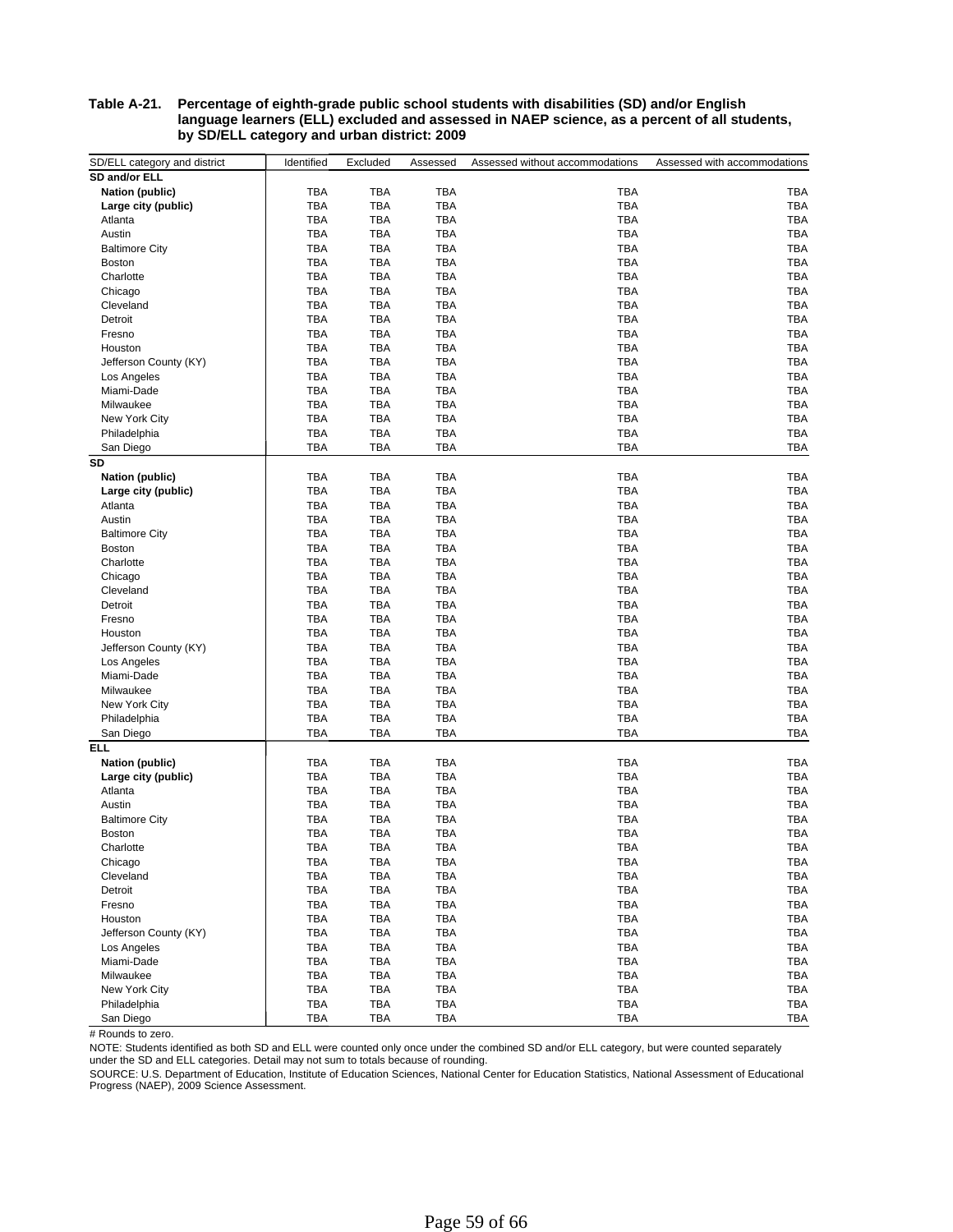# **Data Collection**

The NAEP 2009 science assessment was conducted from January to March 2009 by contractors to the U.S. Department of Education. Data collection for NAEP involves a collaborative effort among the participating schools, school districts, states, and NAEP staff. To reduce the burden on the participating schools, NAEP field staff perform most of the work associated with the assessment. The cooperation of the schools involves enlisting a school staff member to assist in coordinating selected students and providing space to administer the assessments.

Assessment sessions are scripted so that all students are given the same instructions and opportunity to demonstrate what they know and can do. Assessment administrators conduct the sessions under the supervision of their team's assessment coordinator. Training of assessment administrators focuses on their responsibilities in the classroom and on reading the scripts verbatim to administer the sessions in a uniform manner.

NAEP procedures guarantee the anonymity of participants. The names of students are never removed from the schools. The results of NAEP are reported on the national level and by region of the country, state, and for some urban districts—not by school or individual student.

### **Scoring**

Four types of cognitive items were scored for the NAEP science assessment. Responses to multiple-choice questions were scored by high-speed scanners during student booklet processing. Dichotomous constructedresponse (correct and incorrect), short constructed-response (correct, partial, and incorrect) and the extended constructed-response questions (those with four or five valid score points) were scored by trained personnel using high-definition images of student responses also captured during processing.

Scoring a large number of short and extended constructed-responses with a high level of accuracy and reliability within a limited time frame is essential to the success of NAEP. To to ensure reliable, efficient scoring, NAEP does the following:

- develops focused, explicit scoring guides for each item that match the criteria delineated in the assessment frameworks;
- pilot tests all items and adjusts the scoring guides (if necessary) to reflect actual student responses;
- recruits qualified and experienced scorers, trains them, and verifies their ability to score particular questions through qualifying tests;
- employs an image-processing and scoring system that routes images of student responses directly to the scorers so they can focus on scoring rather than paper routing;
- monitors scorer consistency through a second scoring. This procedure randomly selects 5 percent of state samples and 25 percent of the national sample to score twice by different scorers;
- assesses the quality of scorer decision-making through constant monitoring by NAEP assessment experts; and
- documents all training, scoring, and quality control procedures in the technical reports.

For the 2009 science assessment, more than four million individual student responses were scored in all three grades (including second scoring to monitor within-year interrater reliability). There are approximately 3/4 of the 2009 science items that had 90 percent or higher exact agreement between raters of the same student responses. Note that for scoring purposes, each individual part of a multipart item or the bilingual versions of a regular item that is given to the bilingual accommodated students were scored as separate items.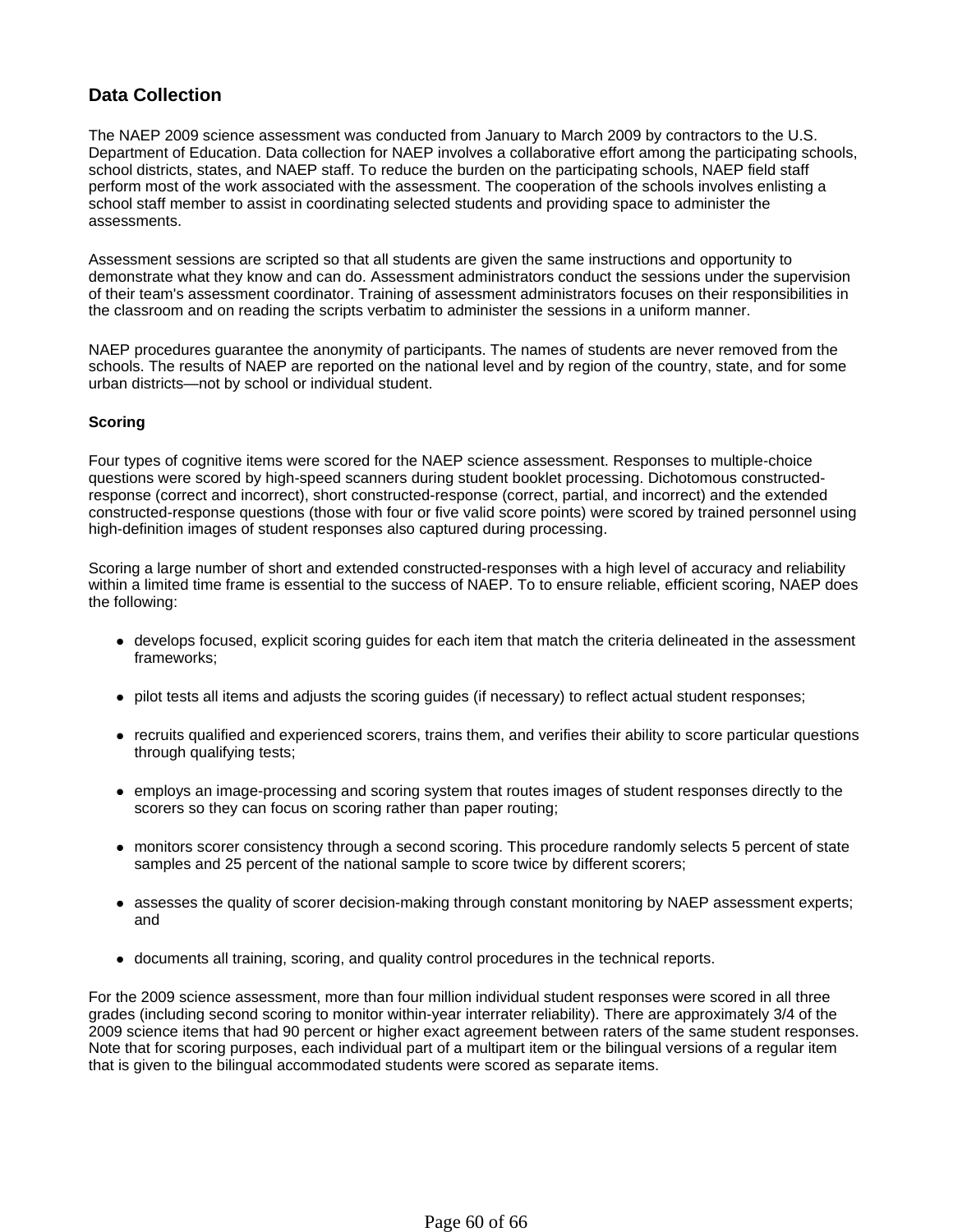## Data Analysis and Scaling

The goal of the analysis of NAEP data is to summarize the performance of groups of students. Initial analysis activities verify the accuracy of the data and data files used in the analysis and provide the first indication of aspects of the data and analysis that require special consideration and attention. The first step is to determine the percentages of students who gave various responses to each cognitive item. Next, the properties of the items are further examined using classical test theory measures of item difficulty and item discrimination. Some of these activities are conducted without student weights or with preliminary student weights, but final student weights are used whenever possible.

After the initial activities are completed, Item Response Theory (IRT) models are used to describe the relationships between the item responses provided by students and the underlying scale. The primary purpose of IRT scaling is to provide a common scale on which performance can be compared, even when students receive different blocks of items. Item parameters that are used in the models are estimated from student response data for each item. Different IRT models with different types of item parameters are used to describe multiple-choice items, dichotomous constructed-response items, and polytomous constructed-response items.

Because the NAEP matrix design gives each student a small proportion of the pool of assessment items, the assessment cannot provide reliable information about individual student performance. Traditional test scores for individual students, even those based on IRT, would result in misleading estimates of population characteristics, such as student group means and percentages of students at or above a certain scale-score level. However, it is NAEP's goal to estimate these population characteristics. NAEP's objectives can be achieved with methodologies that produce estimates of the population-level parameters using marginal estimation techniques for latent variables. Under the assumptions of the analysis models, these population estimates will be consistent in the sense that the estimates approach the population values as the sample size increases.

Prior to 2009, the overall science scale for each grade was a composite scale as a weighted average of subscales estimated for each of the science content areas. Starting with the new 2009 science framework, the overall science scale for each grade is estimated as a single scale. IRT and the NAEP marginal estimation methodology are used to estimate the overall score scale. The overall scale for each grade ranges from 0 to 300, and summarizes student performance across all three science content areas (Physical Science, Life Science, and Earth and Space Sciences) and across all three types of questions in the assessment (multiple choice, short constructed response, and extended constructed response). Summary statistics of the scale scores are estimated, and statistical tests are used to make inferences about the comparisons of results for different groups of students. Finally, NAEP scale score distributions are described via achievement levels and/or item mapping procedures. Additionally, score scales are estimated for each of the three science content areas (Physical Science, Life Science, and Earth and Space Sciences). These subscale scores are also reported on a 0 to 300 scale. For more information about NAEP analysis, IRT, and scaling see http://nces.ed.gov/nationsreportcard/tdw/analysis/.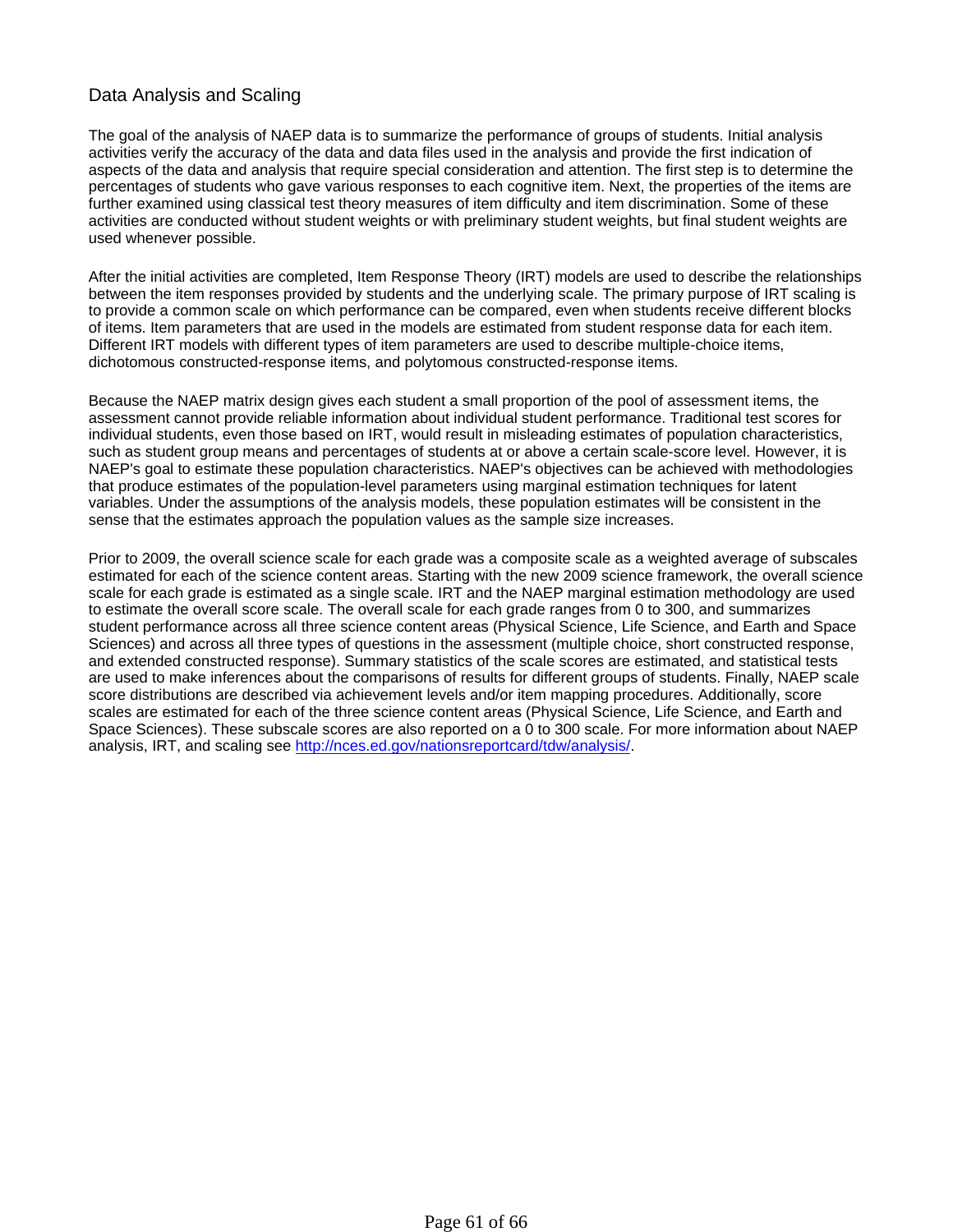# **Variance Estimation**

The averages and percentages in this report are estimates based on samples of students rather than on entire populations. Moreover, the collection of questions used at each grade level is only a sample of the many questions that could have been asked to assess the skills and abilities described in the NAEP framework, and each assessed student takes only a subset of the entire collection of questions. Therefore, the results are subject to a measure of uncertainty, reflected in the standard error of the estimates—a range of up to a few points above or below the score or percentage—which takes into account potential score fluctuation due to both sampling error and measurement error.

Because NAEP uses complex sampling procedures, conventional formulas for estimating sampling variability that assume simple random sampling are inappropriate. NAEP uses a jackknife replication procedure to estimate standard errors. The jackknife standard error provides a reasonable measure of uncertainty for any student information that can be observed without error. However, because each student typically responds to only a few questions within any science content area, the estimated scale score for any single student would be imprecise. In this case, NAEP's marginal estimation methodology is used to describe the performance of groups of students without requiring precise estimates of individual student performance. The estimate of the variance of the students' scale score distributions (which reflect the imprecision due to lack of measurement accuracy) is computed. This component of variability is then included in the standard errors of NAEP scale scores.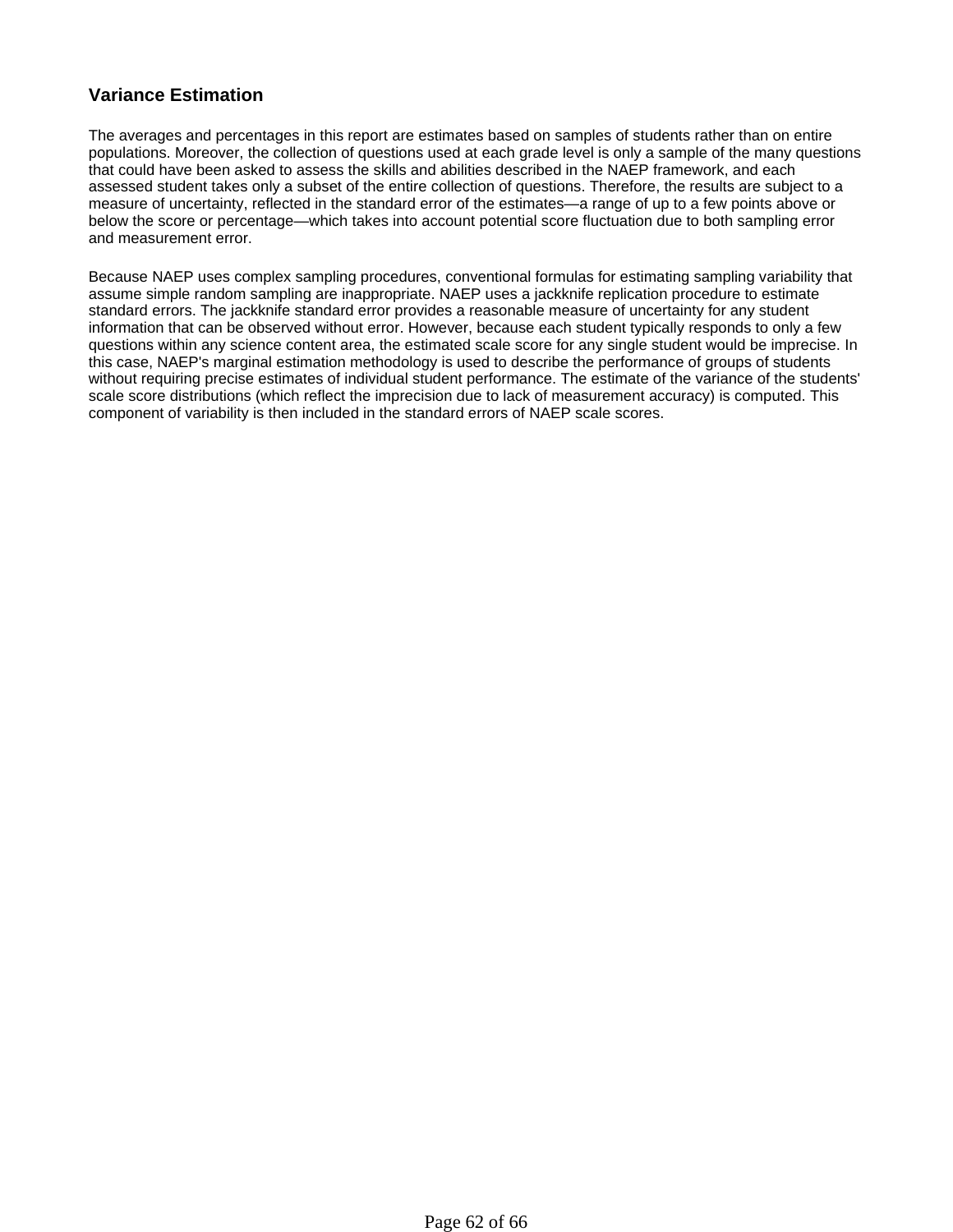# **Drawing Inferences from the NAEP Results**

Drawing correct inferences from NAEP assessment results depends on the use of appropriate statistical procedures for comparing assessment results for population groups of interest and following guidelines to ensure the validity of the inferences. Comparisons of different groups of students with respect to scores or percentages of a certain attribute are of primary interest to users of NAEP results. The user is cautioned to rely on the results of statistical tests, rather than on the apparent magnitude of the difference between two numbers when determining whether differences are likely to represent actual differences among the groups in the population.

*t* **Test Comparison:** By convention, references to differences in NAEP reports indicate that scores or percentages from two groups are different (e.g., one group performed higher or lower than another group) only when the difference in the point estimates for the groups being compared is statistically significant at a level of .05.

Since 1998, *t* tests have been used for most NAEP comparisons. These tests are more appropriate than *z* tests (based on normal distribution approximations) when the statistics that are being compared are from distributions with proportionally larger extremes (i.e., thicker tails) than the normal distribution. One aspect of the use of *t* tests that contributes to the difficulty in their use for large-scale surveys is the determination of the appropriate degrees of freedom for the *t* distribution of interest.

**Multiple Comparison Procedures:** The *t* test used by NAEP and the certainty ascribed to intervals (e.g., a 95 percent confidence interval) are based on statistical theory that assumes that only one confidence interval is being examined or one test of statistical significance is being performed. However, in some sections of a report, many different groups may be compared (i.e., multiple sets of confidence intervals are being analyzed). In sets of confidence intervals, statistical theory indicates that certainty associated with the entire set of intervals is less than that attributable to each individual comparison from the set. To hold the significance level for the set of comparisons at a particular level (e.g., .05), adjustments—called multiple comparison procedures—must be made to the methods.

To ensure that comparisons made using NAEP data are as accurate as possible, error rates are controlled when multiple comparisons are made. When making a number of comparisons in a single analysis, such as analyzing White student performance versus the performance of Black, Hispanic, Asian/Pacific Islander, and American Indian/Alaska Native students, the probability of finding significant differences by chance, for at least one comparison, increases with the family size or number of comparisons. There are several ways to take into account how many related comparisons are being made. In NAEP, the Benjamini-Hochberg False Discovery Rate (FDR) procedure is used to control for this.

Unlike other multiple comparison procedures (e.g., the Bonferroni procedure) that control the familywise error rate (i.e., the probability of making even one false rejection in the set of comparisons), the FDR procedure controls the expected proportion of falsely rejected hypotheses. Familywise procedures are considered conservative for large families of comparisons; therefore the FDR procedure is more suitable for multiple comparisons in NAEP than other procedures. There are two exceptions where the FDR is not applied: when comparing multiple years and when comparing a state's overall results to the nation, but not to other states.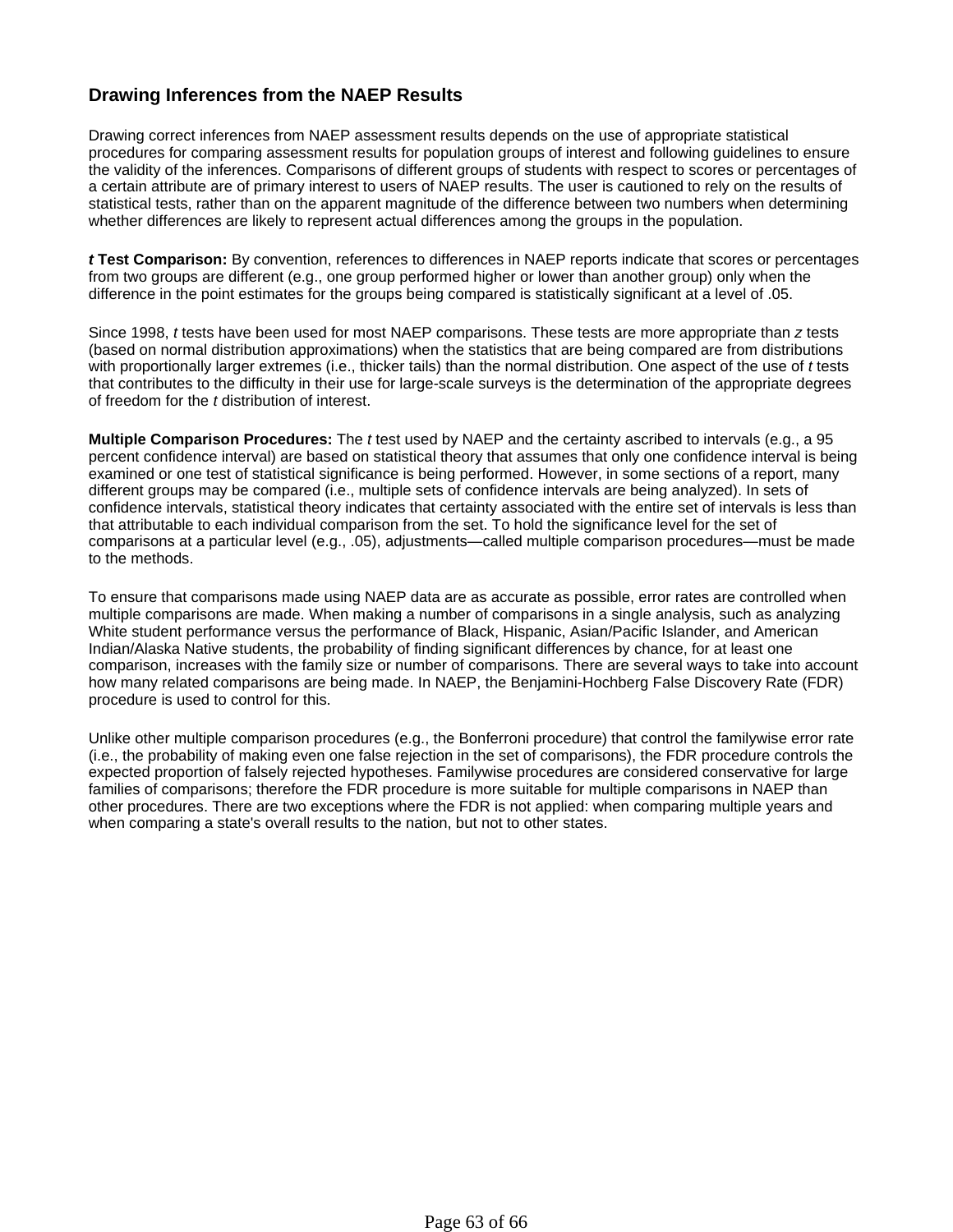# **NAEP Reporting Groups**

In addition to overall results for each grade assessed, NAEP results are reported for certain student groups provided there are sufficient numbers of students and adequate school representation. Results for some student groups may not be available for certain years, grades, or jurisdictions.

**Race/Ethnicity:** The school-recorded race/ethnicity variable records the race/ethnicity of each student as reported by the student's school. When the school-recorded information is missing, student-reported data derived from the student background questions are used. The mutually exclusive racial/ethnic categories are White, Black, Hispanic, Asian/Pacific Islander, American Indian/Alaska Native, and Other. Black includes African American, Hispanic includes Latino, and Pacific Islander includes Native Hawaiian. Race categories exclude Hispanic origin unless specified. Unclassified students are those whose school-reported race/ethnicity was "other" or "unavailable" or was missing, and whose race/ethnicity category could not be determined from self-reported information.

**Gender:** The gender of the student assessed is taken from school records.

**Eligibility for the National School Lunch Program:** The school lunch variable is based on available school records. Students are classified as either currently eligible or not currently eligible for the national lunch component of the Department of Agriculture's National School Lunch Program. The classification refers only to the school year when the assessment was administered and is not based on eligibility in previous years. If school records are not available, the student is classified as "Information not available." If the school did not participate in the program, all students in that school were classified as "Information not available." Eligibility for the program is determined by students' family income in relation to the federally established poverty level. Free lunch qualification is set at 130 percent of the poverty level or below, and reduced-price lunch qualification is set at between 130 and 185 percent of the poverty level. (For the period July 1, 2008 through June 30, 2009, for a family of four, 130 percent of the poverty level was \$27,560, and 185 percent was \$39,220.) Additional information on eligibility may be found at the U.S. Department of Agriculture website at http://www.fns.usda.gov/cnd/lunch/.

**Type of Location:** Results for four mutually exclusive categories of school location are also reported: city, suburb, town, and rural. The categories are based on standard definitions established by the Federal Office of Management and Budget using population and geographic information from the U.S. Census Bureau. Schools are assigned to these categories in the NCES Common Core of Data based on their physical address. The classification system was revised for 2007; therefore, trend comparisons to previous years are not available. The new locale codes are based on an address's proximity to an urbanized area (a densely settled core with densely settled surrounding areas). This is a change from the original system based on metropolitan statistical areas. To distinguish the two systems, the new system is referred to as "urban-centric locale codes."

**Parental Education:** Eighth- and twelfth-graders were asked the following two questions, the responses to which were combined to derive the parental education variable:

How far in school did your mother go?

- $\bullet$  She did not finish high school
- She graduated from high school
- She had some education after high school
- She graduated from college
- I don't know

How far in school did your father go?

- $\bullet$  He did not finish high school
- He graduated from high school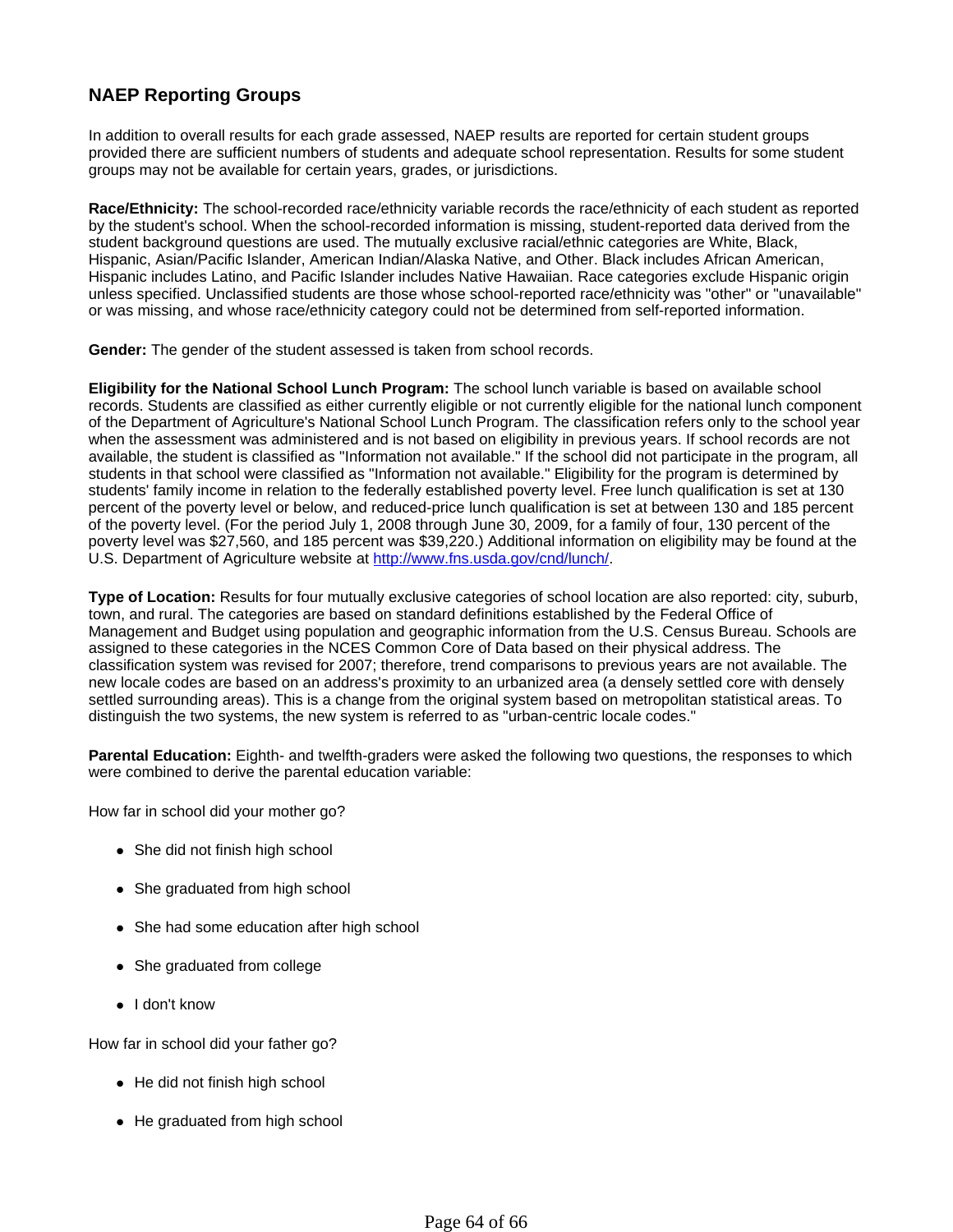- He had some education after high school
- $\bullet$  He graduated from college
- $\bullet$  I don't know

The information was combined into one parental-education reporting variable in the following way:

- If a student indicated the extent of education for only one parent, that level was included in the data. If a student indicated the extent of education for both parents, the higher of the two levels was included in the data.
- If a student responded "I don't know" for both parents, or responded "I don't know" for one parent and did not respond for the other, the parental education level was classified as "I don't know."
- If the student did not respond for either parent, the student was recorded as having provided no response.

Because fourth-graders' responses to the questions tend to be not reliable, the questions were not presented to students at grade 4 in 2009.

**Region of the Country:** Prior to 2003, NAEP results were reported for four NAEP-defined regions of the nation: Northeast, Southeast, Central, and West. To align NAEP with other federal data collections, NAEP analysis and reports have used the U.S. Census Bureau's definition of "region" beginning in 2003. The four regions defined by the U.S. Census Bureau are Northeast, South, Midwest, and West. Therefore, trend data by region are not provided for assessment years prior to 2003.

Figure A-1 shows how states are divided into these census regions. All 50 states and the District of Columbia are listed. Other jurisdictions, including the Department of Defense Education Activity schools, are not assigned to any region.

| <b>Northeast</b> | South                | <b>Midwest</b>  | West       |
|------------------|----------------------|-----------------|------------|
| Connecticut      | Alabama              | <b>Illinois</b> | Alaska     |
| Maine            | Arkansas             | Indiana         | Arizona    |
| Massachusetts    | Delaware             | lowa            | California |
| New Hampshire    | District of Columbia | Kansas          | Colorado   |
| New Jersey       | Florida              | Michigan        | Hawaii     |
| New York         | Georgia              | Minnesota       | Idaho      |
| Pennsylvania     | Kentucky             | Missouri        | Montana    |
| Rhode Island     | Louisiana            | Nebraska        | Nevada     |
| Vermont          | Maryland             | North Dakota    | New Mexico |
|                  | Mississippi          | Ohio            | Oregon     |
|                  | North Carolina       | South Dakota    | Utah       |
|                  | Oklahoma             | Wisconsin       | Washington |
|                  | South Carolina       |                 | Wyoming    |
|                  | Tennessee            |                 |            |
|                  | Texas                |                 |            |
|                  | Virginia             |                 |            |
|                  | West Virginia        |                 |            |

#### **Figure A-1. States within regions of the country defined by the U.S. Census Bureau**

SOURCE: U.S. Department of Commerce Economics and Statistics Administration, U.S. Census Bureau.